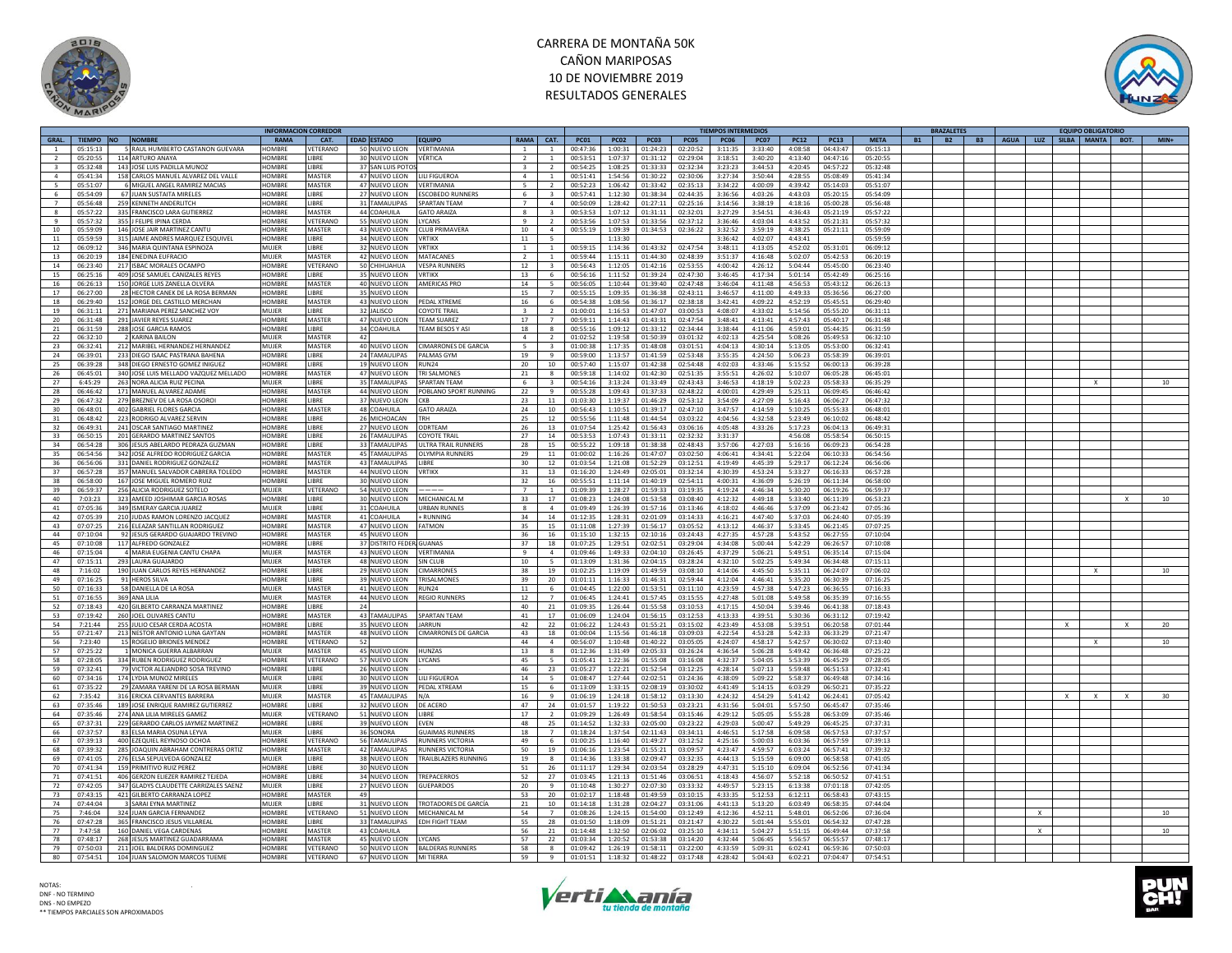



|       |           |                                                 |               | <b>INFORMACION CORREDOR</b> |                           |                             |                 |                 |             |             |                    |             | <b>TIEMPOS INTERMEDIOS</b> |             |             |             |             |           | <b>BRAZALETES</b>      |             |              | <b>FOUIPO OBLIGATORIC</b> |   |        |
|-------|-----------|-------------------------------------------------|---------------|-----------------------------|---------------------------|-----------------------------|-----------------|-----------------|-------------|-------------|--------------------|-------------|----------------------------|-------------|-------------|-------------|-------------|-----------|------------------------|-------------|--------------|---------------------------|---|--------|
| GRAL. | TIEMPO NO | <b>NOMBRE</b>                                   | <b>RAMA</b>   | CAT.                        | <b>EDAD ESTADO</b>        | <b>EQUIPO</b>               | RAMA            | CAT.            | <b>PC01</b> | <b>PC02</b> | <b>PC03</b>        | <b>PC05</b> | <b>PC06</b>                | <b>PC07</b> | <b>PC12</b> | <b>PC13</b> | <b>META</b> | <b>B1</b> | <b>B2</b><br><b>B3</b> | <b>AGUA</b> |              | LUZ SILBA MANTA BOT.      |   | $MIN+$ |
| 81    | 07:55:57  | 410 FANY ALEJANDRA CAZARES GARCIA               | MUIFR         | <b>IBRF</b>                 | 26 NUEVO LEON             | <b>VRTIKX</b>               | 22              | 11              | 01:10:39    | 1:30:12     | 02:05:47           | 03:37:04    | 4:52:47                    | 5:24:48     | 6:16:53     | 07:11:22    | 07:55:57    |           |                        |             |              |                           |   |        |
| 82    | 07:56:21  | 215 MARIA PATRICIA SANCHEZ VIDOYRA              | MUIFR         | /FTFRANO                    | 51 NUEVO LEON             | <b>I IBRF</b>               | 23              | $\mathbf{R}$    | 01:03:29    | 1:20:04     | 01:51:51           | 03:19:15    | 4:30:15                    | 5:05:26     | 5:56:51     | 07:11:45    | 07:56:21    |           |                        |             |              |                           |   |        |
| 83    | 07:57:01  | 19 JORGE IGNACIO RIVERA CARRANZA                | <b>OMBRE</b>  | <b>MASTER</b><br>41         |                           |                             | 60              | 23              | 01:06:13    | 1:22:53     | 01:55:32           | 03:19:44    | 4:35:46                    | 5:12:00     | 6:07:12     | 07:08:31    | 07:57:01    |           |                        |             |              |                           |   |        |
|       |           |                                                 |               |                             |                           |                             |                 |                 |             |             |                    |             |                            |             |             |             |             |           |                        |             |              |                           |   |        |
| 84    | 07:57:57  | 360 FERNANDO EUGENIO GARCIA VEGA                | HOMBRE        | <b>MASTER</b>               | 40 NUEVO LEON             |                             | 61              | 24              | 01:20:28    | 1:38:30     | 02:17:05           | 03:57:54    | 5:08:04                    | 5:41:35     | 6:27:49     | 07:16:48    | 07:57:57    |           |                        |             |              |                           |   |        |
| 85    | 07:58:07  | 366 RODOLEO VALDEZ ORDONEZ                      | <b>HOMBRE</b> | MASTER                      | 40 CHIHUAHUA              | <b>FRANCISCO PAREDES</b>    | 62              | 25              | 01:11:28    | 1:28:49     | 02:01:59           | 03:27:18    | 4:42:34                    | 5:16:44     | 6:11:58     | 07:08:40    | 07:58:07    |           |                        |             |              |                           |   |        |
| 86    | 08:01:01  | 270 EMILIO NICANOR VALLEJO BAEZA                | HOMBRE        | LIBRE                       | 38 CHIHUAHUA              | ULTRA HOT CAKES             | 63              | 29              | 01:20:59    | 1:40:54     | 02:13:47           | 03:33:44    | 4:46:13                    | 5:24:27     | 6:22:10     | 07:16:25    | 08:01:01    |           |                        |             |              |                           |   |        |
| 87    | 08:01:11  | 361 ERIK ALFONSO MUNOZ ELIZALDE                 | HOMRRE        | <b>IRRF</b>                 | 30 TAMAULIPAS             | CANGREJOS WONG              | 64              | 30              | 01:04:11    | 1:45:19     | 01:54:21           | 03:24:55    | 4:35:40                    | 5:14:03     | 6:10:54     | 07:09:16    | 08:01:11    |           |                        |             |              |                           |   |        |
| 88    | 08:01:23  | 50 REYNA MARTINEZ OROZCO                        | MUIFR         | MASTER                      | 43 NUEVO LEON             | <b><i>FEAM TRAINER</i></b>  | 24              | 10 <sup>1</sup> | 01:22:58    | 1:43:30     | 02:20:27           | 03:49:15    | 5:03:14                    | 5:33:58     | 6:24:09     | 07:16:03    | 08:01:23    |           |                        |             |              |                           |   |        |
| 89    | 8:02:07   | 299 MAURICIO JAVIER FERNANDEZ MORALES           | <b>HOMBRI</b> | LIBRE                       | 21 NUEVO LEON             | <b>IBRE</b>                 | 65              | 31              | 01:03:04    | 1:21:45     | 01:52:43           | 03:30:53    | 4:37:34                    | 5:06:08     | 5:58:58     | 06:53:55    | 07:42:07    |           |                        |             |              |                           |   |        |
|       |           |                                                 |               |                             |                           |                             |                 |                 |             |             |                    |             |                            |             |             |             |             |           |                        |             |              |                           |   | 20     |
| 90    | 08:04:07  | 115 ARTURO GPE. RODRIGUEZ ALFARC                | <b>HOMBRE</b> | MASTER                      | 48 TAMAULIPAS             | SNRCREW                     | 66              | 26              | 01:10:32    | 1:29:01     | 02:01:50           | 03:27:06    | 4:43:03                    | 5:16:58     | 6:12:04     | 07:10:44    | 08:04:07    |           |                        |             |              |                           |   |        |
| 91    | 8:05:49   | 8 BARBARA ZELTZIN BERNAL ELORES                 | MUIFR         | <b>IBRF</b>                 | 29 NUEVO LEON             | PUNCH BAR / VIKINGOS        | 25              | 12              | 01:02:53    | 1:20:09     | 01:52:17           | 03:08:30    | 4:26:11                    | 5:26:24     | 6:13:03     | 07:06:43    | 07:55:49    |           |                        |             | $\mathbf{x}$ |                           |   | 10     |
| 92    | 08:06:22  | 119 ANA DESSOMMES ZAMBRANO                      | MUJEF         | MASTER                      | 44 DISTRITO FEDERI GUANAS |                             | 26              | 11              | 01:19:18    | 1:40:40     | 02:18:30           | 03:50:06    | 5:04:08                    | 5:34:49     | 6:24:53     | 07:18:47    | 08:06:22    |           |                        |             |              |                           |   |        |
| 93    | 08:08:00  | 11 ROCIO ABRIL CRUZ VALDEZ                      | MUJER         | MASTER<br>40                |                           |                             | 27              | 12              | 01:12:42    | 1:32:29     | 02:10:12           | 03:37:08    | 5:03:08                    | 5:36:36     | 6:31:27     | 07:20:39    | 08:08:00    |           |                        |             |              |                           |   |        |
| 94    | 08:08:00  | 12 ROEL OMAR LOZANO ELORES                      | <b>COMBRE</b> | MASTER<br>40                |                           |                             | 67              | 27              | 01:12:41    | 1:32:27     | 02:10:08           | 03:37:05    | 5:03:04                    | 5:36:39     | 6:31:29     | 07:20:39    | 08:08:00    |           |                        |             |              |                           |   |        |
|       |           |                                                 |               |                             |                           |                             |                 |                 |             |             |                    |             |                            |             |             |             |             |           |                        |             |              |                           |   |        |
| 95    | 08:08:45  | 350 JUAN ANTONIO HERNANDEZ ROBLES               | <b>OMBRE</b>  | VETERANO                    | 58 NUEVO LEON             | PUENTE RUNNING              | 68              | 10              | 01:07:19    | 1:24:30     | 01:58:45           | 03:26:05    | 4:51:06                    | 5:27:02     | 6:18:50     | 07:18:44    | 08:08:45    |           |                        |             |              |                           |   |        |
| 96    | 08:10:48  | 84 OLEGARIA MORALES AVILA                       | MUIFR         | VETERANO                    | 54 SAN LUIS POTO          | FITCAMP - MILITARY          | 28              | $\Delta$        | 01:12:37    | 1:32:24     | 02:06:16           | 03:31:10    | 4:47:01                    | 5:30:26     | 6:22:25     | 07:16:45    | 08:10:48    |           |                        |             |              |                           |   |        |
| 97    | 08:11:12  | 317 ADRIAN WONG                                 | HOMBRE        | <b>IRRF</b>                 | 32 TAMAULIPAS             | CORREMANIA                  | 69              | 32              | 01:13:12    |             | 02:12:24           | 03:51:28    | 4:54:19                    | 5:47:47     | 6:42:07     | 07:33:19    | 08:11:12    |           |                        |             |              |                           |   |        |
| 98    | 08:12:53  | 199 JOSE ANTONIO SANCHEZ DE VALLE               | HOMBRE        | VETERANO                    | 53 COAHUILA               | <b>MUSTANGS</b>             | 70              | 11              | 01:12:42    | 1:32:10     | 02:05:15           | 03:34:37    | 4:53:42                    | 5:33:40     | 6:24:16     | 07:18:29    | 08:12:53    |           |                        |             |              |                           |   |        |
| 99    | 08:13:42  | 37 RAMON DANIEL VELAZQUEZ ROJAS                 | HOMBRE        | <b>MASTER</b>               | 42 TAMAULIPAS             | LIBRE                       | 71              | 28              | 01:09:57    | 1:28:13     | 02:04:17           | 03:34:12    | 4:49:59                    | 5:34:20     | 6:31:19     | 07:21:31    | 08:13:42    |           |                        |             |              |                           |   |        |
| 100   | 8:14:14   | 326 EDMUNDO CASTILLO ACOSTA                     | HOMBRE        | LIBRE                       | 39 NUEVO LEON             | ODR                         | 72              | 33              | 01:06:07    | 1:23:49     | 01:55:02           | 03:11:38    | 4:24:05                    | 5:04:20     | 6:02:11     | 07:05:58    | 08:04:14    |           |                        |             |              |                           |   | 10     |
|       |           |                                                 |               |                             |                           |                             |                 |                 |             |             |                    |             |                            |             |             |             |             |           |                        |             |              |                           |   |        |
| 101   | 08:14:43  | 287 JAIME ARELLANO HERNANDEZ                    | HOMBRE        | VETERANO                    | 55 COAHUILA               | ULTRAS BESTIAS SALVAJES UBS | 73              | 12              | 01:17:12    |             | 02:12:48           | 03:42:44    | 4:54:07                    | 5:29:15     | 6:27:43     | 07:25:32    | 08:14:43    |           |                        |             |              |                           |   |        |
| 102   | 08:15:38  | 258 FREDDY HUAMAN CAMARGO                       | <b>HOMBRE</b> | <b>MASTER</b>               | <b>48 TAMAULIPAS</b>      | <b>SPARTAN TFAM</b>         | 74              | 29              | 01:09:45    |             | 02:03:56           | 03:36:31    | 4:53:04                    | 5:33:05     | 6:27:07     | 07:28:55    | 08:15:38    |           |                        |             |              |                           |   |        |
| 103   | 08:18:19  | 330 SERGIO ALEJANDRO MACIAS VALLES              | HOMBRI        | LIBRE                       | 38 COAHUILA               |                             | 75              | 34              | 01:21:38    | 3:15:27     | 02:21:33           | 04:08:52    | 5:22:22                    | 5:54:25     | 6:46:07     | 07:35:16    | 08:18:19    |           |                        |             |              |                           |   |        |
| 104   | 08:18:45  | 339 ABEL TORRES                                 | <b>IOMBR</b>  | <b>IBRF</b>                 | 31 NUEVO LEON             |                             | 76              | 35              | 01:06:06    | 1:24:35     | 01:58:53           | 03:32:20    | 4:46:05                    | 5:23:33     | 6:23:11     | 07:21:46    | 08:18:45    |           |                        |             |              |                           |   |        |
| 105   | 08:19:27  | 208 CARLOS ALBERTO RIVERA CAPETILLO             | HOMBRE        | MASTER                      | 44 TAMAULIPAS             | BRAVOS                      | 77              | 30              | 01:08:52    | 1:37:49     | 02:06:23           | 03:48:04    | 5:23:11                    | 5:55:15     | 6:48:27     | 07:26:02    | 08:19:27    |           |                        |             |              |                           |   |        |
|       |           |                                                 |               |                             |                           |                             |                 |                 |             |             |                    |             |                            |             |             |             |             |           |                        |             |              |                           |   |        |
| 106   | 08:20:36  | 198 LEONEL EDUARDO DE LOS SANTOS GONZALI        | <b>HOMBRE</b> | <b>IBRE</b>                 | 36 NUEVO LEON             | <b>RIBERAS RUNNERS</b>      | 78              | 36              | 01:17:38    | 1:35:57     | 02:10:34           | 03:45:39    | 5:01:12                    | 5:38:27     | 6:33:57     | 07:33:24    | 08:20:36    |           |                        |             |              |                           |   |        |
| 107   | 08:20:45  | 289 GUSTAVO ESQUINCA LEDESMA                    | <b>COMBRE</b> | <b>IBRF</b>                 | 19 COAHUILA               | MANZANA CORAZON             | 79              | 37              | 01:09:45    | 1:09:29     | 02:02:21           | 03:32:57    | 4:46:25                    | 5:21:13     | 6:14:07     | 07:16:13    | 08:20:45    |           |                        |             |              |                           |   |        |
| 108   | 08:20:46  | 290 PATRICIA ABDO JIMENEZ                       | MUIFR         | <b>IRRF</b>                 | 36 COAHUILA               | MANZANA CORAZON             | 29              | 13              | 01:09:47    | 1:28:46     | 02:02:43           | 03:32:58    | 4:46:36                    | 5:21:17     | 6:14:13     | 07:16:29    | 08:20:46    |           |                        |             |              |                           |   |        |
| 109   | 8:21:27   | 62 SERGIO ERIK SANCHEZ GARCIA                   | <b>HOMBRE</b> | <b>MASTER</b>               | 40 COAHUILA               | <b>RUN TIME LAGUNA</b>      | 80              | 31              | 01:12:11    | 1:33:18     | 02:03:41           | 03:32:44    | 4:53:34                    | 5:26:31     | 6:22:15     | 07:12:49    | 08:11:27    |           |                        |             | $\mathsf{x}$ |                           |   | 10     |
| 110   | 08:21:37  | 277 GERARDO DOMINGUEZ                           | HOMBRE        | MASTER                      | 44 NUEVO LEON             | <b>CUBO TRAIL</b>           | 81              | 32              | 01:09:04    | 1:31:07     | 02:01:29           | 03:36:05    | 4:57:09                    | 5:35:39     | 6:36:36     | 07:35:55    | 08:21:37    |           |                        |             |              |                           |   |        |
| 111   | 08:21:44  | 128 OTHON MARTIN CARRILLO RENDON                | HOMRRE        | VETERANO                    | 59 TAMAULIPAS             | LIRRE                       | 82              | 13              | 01:09:30    | 1:33:07     |                    | 03:39:08    | 5:00:45                    | 5:32:14     | 6:31:16     | 07:31:10    | 08:21:44    |           |                        |             |              |                           |   |        |
|       |           |                                                 |               |                             |                           |                             |                 |                 |             |             | 02:03:15           |             |                            |             |             |             |             |           |                        |             |              |                           |   |        |
| 112   | 08:22:48  | 63 GRECIA FLORES RANGEL                         | <b>HOMBRE</b> | <b>/ETERANO</b>             | 51 COAHUILA               | ULTRABESTIAS SALVAJES UBS   | 83              | 14              | 01:14:59    |             | 02:13:36           | 03:46:56    | 5:13:08                    | 5:49:44     | 6:42:43     | 07:36:49    | 08:22:48    |           |                        |             |              |                           |   |        |
| 113   | 08:23:48  | 221 CARLOS RAMIREZ JIMENEZ                      | <b>OMBRE</b>  | <b>IBRE</b>                 | 35 TAMAULIPAS             | RAPTORS RUNNERS             | 84              | 38              | 01:03:53    | 1:21:25     | 01:54:22           | 03:30:06    | 4:46:17                    | 5:38:07     | 6:32:57     | 07:26:27    | 08:23:48    |           |                        |             |              |                           |   |        |
| 114   | 08:23:55  | 343 JUAN DE DIOS RODRIGUEZ                      | HOMBRE        | <b>IRRF</b>                 | 37 TAMAULIPAS             | <b>OLYMPIA RUNNERS</b>      | 85              | 39              | 01:01:54    | 1:17:58     | 01:51:28           | 03:23:39    | 4:34:15                    | 5:10:48     | 6:11:51     | 07:24:16    | 08:23:55    |           |                        |             |              |                           |   |        |
| 115   | 8:24:43   | 301 MARTIN LARA RODRIGUEZ                       | <b>COMBRI</b> | VETERANC                    | 52 TAMAULIPAS             | CORREMANIA                  | 86              | 15              | 01:10:00    | 1:28:23     | 02:02:49           | 03:30:49    | 4:49:52                    | 5:26:57     | 6:30:31     | 07:27:58    | 08:14:43    |           |                        |             |              |                           |   | 10     |
| 116   | 08:24:44  | 130 LAURO MARTIN ALONZO MORADO                  | <b>OMBRI</b>  | <b>IBRE</b>                 | 29 NUEVO LEON             | LLIBRE                      | 87              | 40              | 01:01:48    | 1:17:29     | 01:50:50           | 03:12:08    | 4:33:49                    | 5:36:16     | 6:31:23     | 07:29:21    | 08:24:44    |           |                        |             |              |                           |   |        |
|       |           |                                                 |               |                             |                           |                             |                 |                 |             |             |                    |             |                            |             |             |             |             |           |                        |             |              |                           |   |        |
| 117   | 08:24:58  | 135 DANIEL CARRILLO MARTINEZ                    | <b>IOMBRE</b> | <b>IBRF</b>                 | 39 NUEVO LEON             | SNRCREW                     | 88              | 41              | 01:13:41    | 1:33:25     | 02:06:36           | 03:32:50    | 4:52:06                    | 5:37:09     | 6:34:26     | 07:34:07    | 08:24:58    |           |                        |             |              |                           |   |        |
| 118   | 08:25:04  | 358 CARLOS FRANCISCO RODRIGUEZ ARANDA           | HOMBRI        | MASTER                      | 49 COAHUILA               | CENTINEI AS EN ACCIÓN       | 89              | 33              | 01:22:13    | 1:42:52     | 02:17:44           | 03:53:18    | 5:05:23                    | 5:42:29     | 6:39:02     | 07:33:57    | 08:25:04    |           |                        |             |              |                           |   |        |
| 119   | 08:25:39  | 153 JAVIER ARMANDO RAMOS TORRES                 | <b>OMBRE</b>  | <b>IBRE</b>                 | 18 NUEVO LEON             | <b>URBAN BOX</b>            | 90              | 42              | 01:15:18    |             | 02:12:42           | 03:49:32    | 5:13:20                    | 5:48:43     | 6:44:18     | 07:38:29    | 08:25:39    |           |                        |             |              |                           |   |        |
| 120   | 08:27:21  | 294 BARDO JOSAPHAT ESTRADA VAZQUEZ              | HOMRRE        | <b>IRRF</b>                 | 27 TAMAULIPAS             | <b>RAPTORS RUNNERS A.C.</b> | 91              | 43              | 01:03:51    | 1:21:16     | 01:55:10           | 03:09:15    | 4:24:20                    | 5:22:57     | 6:44:00     | 07:48:48    | 08:27:21    |           |                        |             |              |                           |   |        |
| 121   | 8:27:42   | 14 HECTOR HUGO ALTAMIRANO HURTADO               | <b>OMBRE</b>  | <b>IBRF</b><br>39           |                           |                             | 92              | 44              | 01:01:37    | 1:19:30     | 01:49:19           | 03:10:47    | 4:23:37                    | 5:02:54     | 6:21:45     | 07:19:33    | 08:07:42    |           |                        |             | $\mathbf{x}$ |                           |   | 20     |
| 122   | 08:28:38  | 125 CESAR DANIEL GOMEZ IBARRA                   | <b>OMBRE</b>  | LIBRE                       | 35 NUEVO LEON             | <b>INDEPENDIENTE</b>        | 93              | 45              | 01:04:20    | 1:47:40     | 01:58:14           | 03:40:31    | 5:06:42                    | 5:50:57     | 6:46:10     | 07:35:12    | 08:28:38    |           |                        |             |              |                           |   |        |
|       |           |                                                 | <b>IOMBRE</b> | MASTER                      |                           |                             |                 |                 |             |             |                    |             |                            |             |             |             |             |           |                        |             |              |                           |   |        |
| 123   | 8:29:16   | 9 DAVID GOVEA LOPEZ                             |               |                             | 49 NUEVO LEON             | MR ÁGUILA SPORTGYM          | 94              | 34              | 01:22:04    |             | $1:42:34$ 02:17:49 | 07:30:09    | 5:04:50                    | 5:40:27     | 6:34:47     |             | 08:19:16    |           |                        |             |              | X                         |   | 10     |
| 124   | 08:29:43  | 266 FDGAR RICARDO CORTEZ FERNANDEZ              | <b>OMBRE</b>  | <b>IBRF</b>                 | 31 TAMAULIPAS             | <b>SPARTAN TFAM</b>         | 95              | 46              | 01:18:05    |             | 02:14:09           | 03:58:30    | 5:13:47                    | 5:49:47     | 6:38:44     | 07:40:22    | 08:29:43    |           |                        |             |              |                           |   |        |
| 125   | 08:30:06  | 336 VICTOR OCTAVIO PASILLAS PEREZ               | <b>OMBRE</b>  | LIBRE                       | 25 ZACATECAS              | LAS PERAS                   | 96              | 47              | 01:00:16    | 1:16:37     | 01:47:42           | 03:21:24    | 4:34:24                    | 5:22:05     | 6:23:36     | 07:31:25    | 08:30:06    |           |                        |             |              |                           |   |        |
| 126   | 08:30:36  | 192 DIANA LIZETH SOSA RIOS                      | <b>MUJER</b>  | <b>IBRE</b>                 | 28 NUEVO LEON             | URBAN BOX                   | 30 <sub>o</sub> | 14              | 01:15:17    | 1:57:40     | 02:12:42           |             | 5:13:00                    | 5:48:50     | 6:44:15     | 03:49:31    | 08:30:36    |           |                        |             |              |                           |   |        |
| 127   | 08:31:29  | 224 JOSE LUIS GONZALEZ HERNANDEZ                | HOMBRE        | <b>IBRF</b>                 | 34 NUEVO LEON             | <b>HAPPY FACE RUNNERS</b>   | 97              | 48              | 01:10:03    |             | 02:10:40           | 03:49:30    | 5:14:59                    | 5:48:00     | 6:44:22     | 07:36:12    | 08:31:29    |           |                        |             |              |                           |   |        |
| 128   | 08:31:59  | 214 ISRAEL CISNEROS MARTINEZ                    | HOMBRE        | LIBRE                       | 35 TAMAULIPAS             | MUÑECOS                     | 98              | 49              | 01:10:24    | 1:28:52     | 02:04:35           | 03:43:38    | 5:00:22                    | 5:37:20     | 6:36:13     | 07:35:37    | 08:31:59    |           |                        |             |              |                           |   |        |
|       |           |                                                 |               |                             |                           |                             |                 |                 |             |             |                    |             |                            |             |             |             |             |           |                        |             |              |                           |   |        |
| 129   | 8:32:00   | 310 ELIZABETH ESPINOSA LOPEZ                    | MUJER         | MASTER                      | 43 COAHUILA               | <b>GATO ARAIZA</b>          | 31              | 13              | 01:09:48    | 2:23:34     | 02:03:18           | 03:23:10    | 4:48:10                    | 5:28:36     | 6:30:24     | 07:35:09    | 08:22:00    |           |                        |             |              |                           |   | 10     |
| 130   | 8:35:44   | 18 MAXIMINO HERNANDEZ AVENDANO                  | <b>COMBRE</b> | <b>IBRF</b><br>38           |                           |                             | 99              | 50              | 01:05:33    | 1:23:43     | 01:56:41           | 03:30:18    | 4:47:25                    | 5:36:24     | 6:30:27     | 07:30:36    | 08:25:44    |           |                        |             |              | $\mathbf{x}$              |   | 10     |
| 131   | 08:38:37  | 319 VICTOR HUGO DE LA CRUZ SANCHEZ              | HOMBRE        | LIBRE                       | 35 TAMAULIPAS             | CORREMANIA                  | 100             | 51              | 01:18:11    | 2:32:02     | 02:15:44           | 03:56:39    | 5:17:00                    | 5:54:28     | 6:51:02     | 07:34:03    | 08:38:37    |           |                        |             |              |                           |   |        |
| 132   | 08:38:41  | 219 JOSE OSVALDO CRUZ QUINTANILLA               | <b>HOMBRF</b> | LIBRE                       | 25 NUEVO LEON             | COACH KARI BAILON           | 101             | 52              | 01:07:02    | 1:25:50     | 02:03:39           | 03:39:02    | 5:00:29                    | 5:30:21     | 6:46:19     | 07:49:59    | 08:38:41    |           |                        |             |              |                           |   |        |
| 133   | 08:38:44  | 75 RUBEN DARIO MORAN GARCIA                     | HOMBRE        | VETERANO                    | 53 NUEVO LEON             |                             | 102             | 16              | 01:20:35    | 1:40:07     | 02:15:21           | 03:38:44    | 5:02:12                    | 5:46:07     | 6:52:01     | 07:51:53    | 08:38:44    |           |                        |             |              |                           |   |        |
| 134   | 08:38:47  | 327 DANIEL EDUARDO SOLORZANO OJEDA              | <b>IOMBRE</b> | LIBRE                       | 29 COAHUILA               |                             | 103             | 53              | 01:18:25    | 1:37:51     | 02:11:47           | 03:44:01    | 5:02:55                    | 5:42:04     | 6:42:13     | 07:40:21    | 08:38:47    |           |                        |             |              |                           |   |        |
|       | 08:38:49  |                                                 | <b>IOMBRE</b> | MASTER                      |                           |                             | 104             |                 |             | 1:29:47     | 02:03:59           | 03:32:24    | 4:59:33                    | 5:58:13     | 6:50:08     | 07:44:56    | 08:38:49    |           |                        |             |              |                           |   |        |
| 135   |           | 202 IGNACIO ALFONSO RECIO CEPEDA                |               |                             | 45 COAHUILA               | CAFE OSO                    |                 | 35              | 01:12:05    |             |                    |             |                            |             |             |             |             |           |                        |             |              |                           |   |        |
| 136   | 08:38:52  | 267 DAVID JONATHAN SOTO GARCIA                  | <b>OMBRI</b>  | MASTER                      | 41 TAMAULIPAS             |                             | 105             | 36              | 01:06:56    | 1:23:29     | 01:55:55           | 03:24:34    | 4:46:32                    | 5:36:21     | 6:44:12     | 07:43:46    | 08:38:52    |           |                        |             |              |                           |   |        |
| 137   | 08:38:54  | 309 MARIA GUADALUPE ONOFRE RUIZ                 | MUIFR         | <b>IBRF</b>                 | 27 NUEVO LEON             | <b>REGIO RUNNERS</b>        | 32              | 15              | 01:20:40    | 1:40:10     | 02:15:19           | 03:55:15    | 5:18:55                    | 5:53:55     | 6:47:58     | 07:50:07    | 08:38:54    |           |                        |             |              |                           |   |        |
| 138   | 08:38:57  | 318 BRYAN ALFONSO RAMIREZ MONTELONGO            | <b>HOMBRI</b> | <b>IBRE</b>                 | 20 NUEVO LEON             | COYOT3 SPORT TEAM           | 106             | 54              | 01:03:00    | 1:20:13     | 01:53:25           | 03:23:26    | 4:42:31                    | 5:26:28     | 6:26:52     | 07:29:12    | 08:38:57    |           |                        |             |              |                           |   |        |
| 139   | 08:39:07  | 292 JUAN PABLO CHAPA MDZ                        | <b>HOMBRE</b> | VETERANO                    | 52 NUEVO LEON             | <b>GUSANO RUNNERS</b>       | 107             | 17              | 01:09:27    | 1:27:36     | 02:01:51           | 03:26:24    | 4:50:15                    | 5:41:08     | 6:48:08     | 07:50:03    | 08:39:07    |           |                        |             |              |                           |   |        |
| 140   | 08:39:34  | 111 IGNACIO GUIZAR CARREON                      | HOMBRE        | LIBRE                       | 36 NUEVO LEON             |                             | 108             | 55              | 01:16:42    |             | 02:15:15           | 03:50:15    | 5:09:38                    | 5:47:27     | 6:51:40     | 07:44:43    | 08:39:34    |           |                        |             |              |                           |   |        |
| 141   | 08:39:43  | 90 ISABEL ALEMAN                                | MUIFR         | MASTER                      | 43 TAMAULIPAS             | <b>GUERRERAS RUNNERS VH</b> | 33              | 14              | 01:17:48    | 1:38:03     | 02:16:25           | 03:58:18    | 5:20:04                    | 5:54:22     | 6:53:22     | 07:51:13    | 08:39:43    |           |                        |             |              |                           |   |        |
|       |           | 99 ELIUD CASTANEDA SANCHEZ                      | <b>HOMBR</b>  | <b>IBRE</b>                 | 34 NUEVO LEON             | HE TEAM OF RUNNERS          | 109             |                 | 01:08:29    | 1:26:51     | 02:00:06           | 03:39:46    |                            | 5:37:12     | 6:34:02     | 07:34:46    | 08:31:22    |           |                        |             |              |                           |   |        |
| 142   | 8:41:22   |                                                 |               |                             |                           |                             |                 | 56              |             |             |                    |             | 5:01:45                    |             |             |             |             |           |                        |             |              |                           | x | 10     |
| 143   | 08:41:23  | 363 LETICIA URIEGA GALLEGOS                     | MUJER         | MASTER                      | 40 COAHUILA               |                             | 34              | 15              | 01:22:29    |             | 02:26:47           | 03:53:59    | 5:19:06                    | 5:56:04     | 6:53:29     | 07:48:58    | 08:41:23    |           |                        |             |              |                           |   |        |
| 144   | 08:41:25  | 412 JUAN FRANCISCO JAVIER ALFEREZ CASTRO        | <b>HOMBRE</b> | <b>MASTER</b>               | 46 COAHUILA               | CENTINELAS                  | 110             | 37              | 01:27:41    | 1:50:06     | 02:33:36           | 04:16:12    | 5:33:29                    | 6:07:56     | 6:57:13     | 07:52:14    | 08:41:25    |           |                        |             |              |                           |   |        |
| 145   | 08:41:26  | 413 SAMANTHA VAZQUEZ MESTA                      | MUJER         | <b>IBRE</b>                 | 38 DURANGO                | CENTINELAS                  | 35              | 16              | 01:27:33    | 1:50:09     | 02:33:29           | 04:16:06    | 5:33:33                    | 6:07:49     | 6:58:10     | 07:52:12    | 08:41:26    |           |                        |             |              |                           |   |        |
| 146   | 08:41:51  | 103 MARICELA GAYTAN CRUZ                        | MUJER         | MASTER                      | 47 NUEVO LEON             | LLAMAS                      | 36              | 16              | 01:24:43    | 1:44:30     | 02:21:33           | 03:56:26    | 5:19:27                    | 5:57:30     | 6:54:35     | 07:52:45    | 08:41:51    |           |                        |             |              |                           |   |        |
| 147   | 08:41:55  | 228 MARUSIA RAMOS                               | MUJER         | MASTER                      | 42 TAMAULIPAS             | <b>RUNNERS VICTORIA</b>     | 37              | 17              | 01:20:57    | 1:40:57     | 02:17:48           | 04:08:08    | 5:19:00                    |             | 6:41:19     | 07:40:39    | 08:41:55    |           |                        |             |              |                           |   |        |
|       |           |                                                 |               |                             |                           |                             |                 |                 |             |             |                    |             |                            | 5:52:42     |             |             |             |           |                        |             |              |                           |   |        |
| 148   | 08:42:00  | 172 ALEJANDRO BANUELOS                          | HOMBR         | MASTER                      | 44 NUEVO LEON             | OBISPADO RUNNERS            | 111             | 38              | 01:10:34    | 1:29:55     | 02:04:04           | 03:35:06    | 5:03:16                    | 5:40:34     | 6:46:00     | 07:48:55    | 08:42:00    |           |                        |             |              |                           |   |        |
| 149   | 08:42:48  | 72 TANIA ALEIDA NORATO CORTEZ                   | MUJER         | MASTER                      | 44 NUEVO LEON             | ODR                         | 38              | 18              | 01:17:11    |             | 02:16:04           | 04:02:23    | 5:23:17                    | 6:01:35     | 6:59:15     | 07:56:40    | 08:42:48    |           |                        |             |              |                           |   |        |
| 150   | 08:43:13  | 77 ALFREDO GARCIA CONTRERAS                     | <b>HOMBRI</b> | <b>IRRF</b>                 | $27$ N/ $\Delta$          |                             | 112             | 57              | 01:09:59    |             | 1:28:55 02:04:26   | 03:40:33    | 5:01:08                    | 5:37:23     | 6:37:57     | 07:45:40    | 08:43:13    |           |                        |             |              |                           |   |        |
| 151   | 08:43:13  | 173 FRMFI ANDO HERNANDEZ FERNANDEZ              | <b>HOMBR</b>  | MASTER                      | 45 TAMAULIPAS             | <b>COYOTE TRAIL</b>         | 113             | 39              | 01:15:25    |             | 02:08:52           | 03:40:33    | 5:01:05                    | 5:38:03     | 6:38:18     | 07:45:36    | 08:43:13    |           |                        |             |              |                           |   |        |
| 152   | 08:43:54  | 140 RUTH GARCIA HUTCHINSON                      | MUJER         | <b>IBRE</b>                 | 32 NUEVO LEON             | <b>VRTIKX</b>               | 39              | 17              | 01:16:41    |             | 02:16:33           | 03:49:52    | 5:03:46                    | 5:36:49     | 6:40:42     | 07:51:10    | 08:43:54    |           |                        |             |              |                           |   |        |
|       | 08.44.49  |                                                 | HOMRRE        | <b>MASTER</b>               |                           | LIRRE                       | 114             | 40              | 01:06:17    | 1:25:34     | 02:04:31           | 03.44.47    | 5:12:31                    | 5.49.51     | 6:48:31     | 07:49:11    | 08.44.49    |           |                        |             |              |                           |   |        |
| 153   |           | 281 LUIS CARLOS CABALLERO CHONG                 |               |                             | 41 TAMAULIPAS             |                             |                 |                 |             |             |                    |             |                            |             |             |             |             |           |                        |             |              |                           |   |        |
| 154   | 08:45:27  | 401 JOSE FRANCISCO LUNA ORTEGA                  | <b>OMBRE</b>  | <b>IBRF</b>                 | 33 TAMAULIPAS             | CANGREIOS WONG              | 115             | 58              | 01:07:27    |             | 02:01:14           | 03:36:42    | 5:09:55                    | 5:47:05     | 6:51:08     | 07:42:03    | 08:45:27    |           |                        |             |              |                           |   |        |
| 155   | 08:46:06  | 155 TANIA YANETH MEDRANO TORRES                 | MUJEF         | <b>IBRE</b>                 | 28 NUEVO LEON             | COACH KARI BAILON           | 40              | 18              | 01:15:19    |             | 02:16:49           | 03:55:57    | 5:20:09                    | 5:52:51     | 6:50:02     | 07:51:54    | 08:46:06    |           |                        |             |              |                           |   |        |
| 156   | 08:47:53  | 134 MIGUEL ANGEL GARCIA QUINTANILLA             | <b>HOMBRE</b> | <b>I IRRF</b>               | 27 NUEVO LEON             | SNRCREW                     | 116             | 59              | 01:13:45    |             | 02:07:13           | 03:34:06    | 4:55:21                    | 5:37:54     | 6:43:05     | 07:51:24    | 08:47:53    |           |                        |             |              |                           |   |        |
| 157   | 08:48:29  | 341 CARLOS ALFIANDRO SENA GAMEZ                 | HOMBRE        | MASTER                      | 44 COAHUILA               | <b>GATO ARAIZA</b>          | 117             | 41              | 01:19:03    | 1:37:43     | 02:17:14           | 03:53:12    | 5:20:56                    | 6:05:42     | 7:05:36     | 07:58:41    | 08:48:29    |           |                        |             |              |                           |   |        |
| 158   | 08:48:51  | 247 HECTOR OSWALDO AZAMAR HERNANDEZ             | <b>HOMBRE</b> | LIBRE                       | 38 NUEVO LEON             | <b>RIBERAS RUNNERS CLUB</b> | 118             | 60              | 01:26:04    | 1:47:32     | 02:30:57           | 04:12:45    | 5:24:06                    | 6:00:42     | 6:50:27     | 07:48:24    | 08:48:51    |           |                        |             |              |                           |   |        |
|       | 08:49:31  | 133 MARIA DE LOS ANGELES MEDRANO ALVARADI MUJER |               | <b>IBRE</b>                 | 36 NUEVO LEON             | <b>INDEPENDIENTE</b>        | 41              | 19              |             |             | 01:55:04           | 03:27:39    | 5:02:37                    | 5:47:43     | 6:51:29     | 07:49:53    | 08:49:31    |           |                        |             |              |                           |   |        |
| 159   |           |                                                 |               |                             |                           |                             |                 |                 |             | 1:21:58     |                    |             |                            |             |             |             |             |           |                        |             |              |                           |   |        |
| 160   | 08:49:59  | 55 JOSE MANUEL CARDENAS GUZMAN                  | HOMBRE        | <b>IRRF</b>                 | 39 TAMAULIPAS             | <b>IFSS RUNNING TEAM</b>    | 119             | 61              | 01:00:27    | 1:17:22     | 01:50:24           | 03:36:52    | 5:09:26                    | 5:54:12     | 6:55:09     | 07:58:05    | 08:49:59    |           |                        |             |              |                           |   |        |



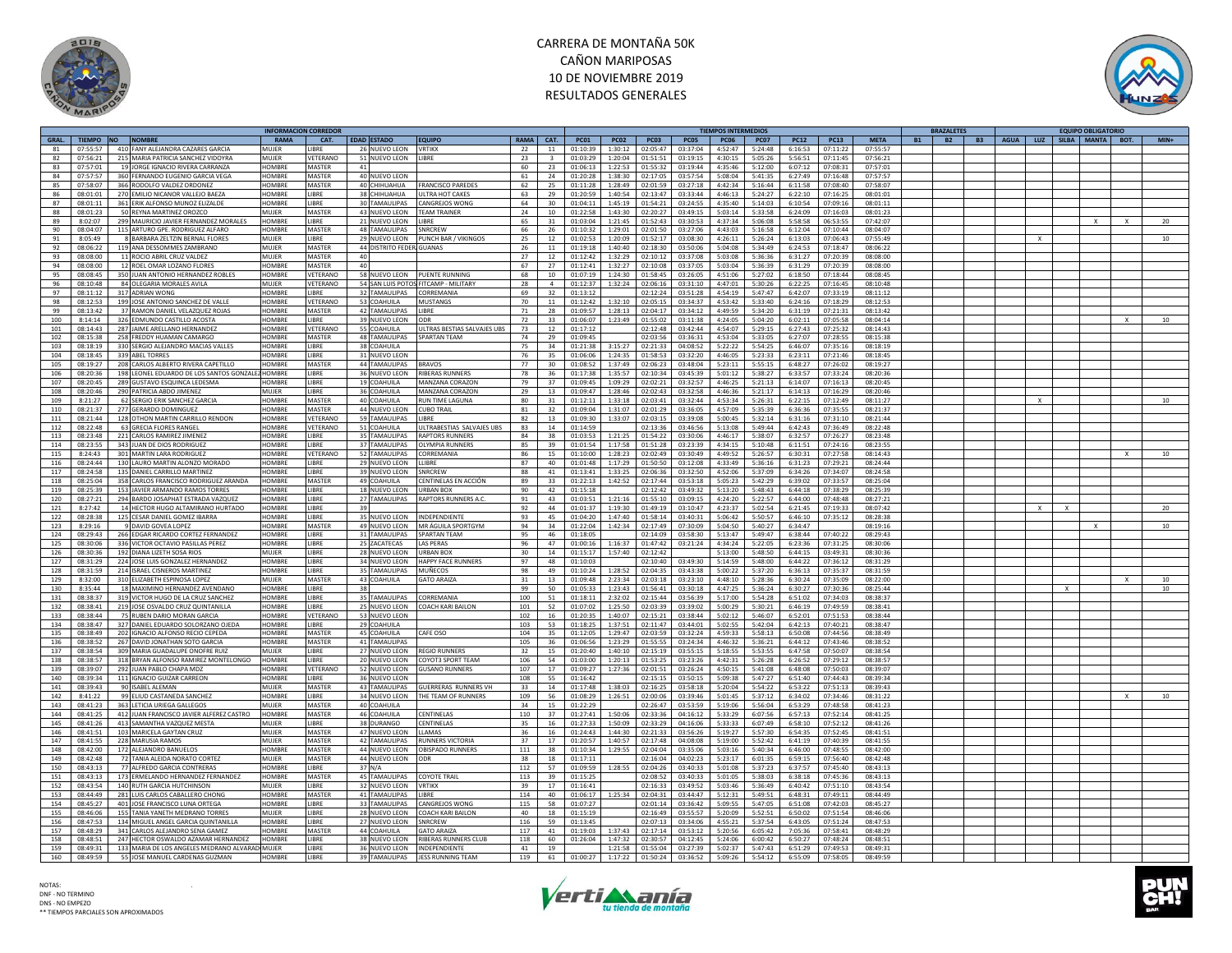



|       |          |                                          |               | INFORMACION CORREDOR |                      |                                     |             |                |             |             |             |             | TIEMPOS INTERMEDIOS |             |             |             |             |           | <b>RAZALETES</b> |                                        |   | <b>EQUIPO OBLIGATORIC</b> |              |                 |
|-------|----------|------------------------------------------|---------------|----------------------|----------------------|-------------------------------------|-------------|----------------|-------------|-------------|-------------|-------------|---------------------|-------------|-------------|-------------|-------------|-----------|------------------|----------------------------------------|---|---------------------------|--------------|-----------------|
| GRAL. |          | TIEMPO NO NOMBRE                         | RAMA          | CAT.                 | <b>EDAD ESTADO</b>   | <b>EQUIPO</b>                       | <b>RAMA</b> | CAT.           | <b>PC01</b> | <b>PC02</b> | <b>PC03</b> | <b>PC05</b> | <b>PC06</b>         | <b>PC07</b> | <b>PC12</b> | <b>PC13</b> | <b>META</b> | <b>B1</b> | <b>B2</b>        | B3   AGUA   LUZ   SILBA   MANTA   BOT. |   |                           |              | $MIN+$          |
| 161   | 08:50:31 | 106 PABLO CESAR REYES CRUZ               | HOMRRE        | MASTER               | 47 CHIHUAHUA         | <b>UITRAMEX</b>                     | 120         | 42             | 01:12:33    | 1:31:55     | 02:09:43    | 03:50:47    | 5:17:14             | 5:58:47     | 6:56:43     | 07:53:52    | 08:50:31    |           |                  |                                        |   |                           |              |                 |
| 162   | 08:51:06 | 206 JAVIER ESTRADA ESTRADA CARRANZA      | HOMBRE        | VETERANO             | 56 NUEVO LEON        |                                     | 121         | 18             | 01:14:43    | l:38:19     | 02:08:27    | 03:41:16    | 4:55:07             | 5:33:29     | 6:32:22     | 07:47:34    | 08:51:06    |           |                  |                                        |   |                           |              |                 |
| 163   | 8:51:20  | 51 LUIS ENRIQUE RAMIREZ RIOS             | <b>HOMBRF</b> | LIBRE                | 39 TAMAULIPAS        | <b>JESS RUNNING TEAM</b>            | 122         | 62             | 01:21:21    | 1:42:55     | 02:23:05    | 03:54:32    | 5:13:23             | 5:48:40     | 6:42:40     | 07:42:28    | 08:31:20    |           |                  | $\mathsf{x}$                           |   |                           |              | 20              |
| 164   | 8:51:43  | 230 JOSE ANGEL EUENTES GONZALEZ          | <b>HOMBRF</b> | <b>I IRRF</b>        | 32 TAMAULIPAS        | CORREMANIA                          | 123         | 63             | 01:14:17    |             | 02:12:00    | 03:46:24    | 5:12:50             | 5:51:34     | 6:50:56     | 07:53:55    | 08:41:43    |           |                  |                                        |   |                           | $\mathbf{x}$ | 10 <sup>1</sup> |
| 165   | 08:52:37 | 165 RENE GARCIA GOMEZ                    | HOMBRE        | VETERANO             | 62 COAHUILA          |                                     | 124         | 19             | 01:09:21    | 1:29:03     | 02:09:23    | 03:40:03    | 5:10:58             | 5:49:34     | 6:55:13     | 08:00:52    | 08:52:37    |           |                  |                                        |   |                           |              |                 |
| 166   | 08:54:17 | 370 RICARDO GALINDO ESTRADA              | <b>HOMRRF</b> | <b>I IRRF</b>        | 37 NUEVO LEON        | REGIO RUNNERS                       | 125         | 64             | 01:20:12    | 1:43:07     | 02:20:08    | 03:55:06    | 5:18:47             | 5:59:42     | 6:57:59     | 07:59:41    | 08:54:17    |           |                  |                                        |   |                           |              |                 |
| 167   | 08:55:15 | 333 ANGEL JAIR HERNANDEZ MUNIZ           | HOMBRE        | <b>IIBRF</b>         | 22 NUEVO LEON        |                                     | 126         | 65             | 01:15:51    |             | 02:12:00    | 03:57:03    | 5:24:09             | 6:05:46     | 7:06:00     | 07:59:24    | 08:55:15    |           |                  |                                        |   |                           |              |                 |
|       | 08:55:50 |                                          | HOMBRE        |                      |                      |                                     |             |                | 01:10:15    |             |             | 03:34:58    |                     | 5:36:12     | 6:33:32     |             |             |           |                  |                                        |   |                           |              |                 |
| 168   |          | 145 ERNESTO HINOJOSA ELIZONDO            |               | LIBRE                | 37 NUEVO LEON        | <b>ILI FIGUEROA</b>                 | 127         | 66             |             | 1:28:33     | 02:03:54    |             | 4:58:19             |             |             | 07:52:07    | 08:55:50    |           |                  |                                        |   |                           |              |                 |
| 169   | 8:58:51  | 203 LUIS ALFONSO MORALES GARZA           | HOMBRE        | LIBRE                | 36 NUEVO LEON        | <b>RIBERAS RUNNEI</b>               | 128         | 67             | 01:17:48    |             | 02:10:40    | 03:45:45    | 5:07:18             | 5:46:20     | 6:48:02     | 07:47:24    | 08:48:51    |           |                  | $\times$                               |   |                           |              | 10              |
| 170   | 8:59:47  | 93 GABRIEL IUAREZ GONZALEZ               | HOMBRE        | MASTER               | 48 NUEVO LEON        |                                     | 129         | 43             | 01:15:17    |             | 02:16:00    | 04:01:14    | 5:21:59             | 6:05:50     | 7:03:55     | 08:04:25    | 08:49:47    |           |                  |                                        |   | $\mathbf{x}$              |              | 10              |
| 171   | 09:00:05 | 182 PEDRO HENRIQUE GONCALVES DE OLIVEIRA | HOMBRE        | <b>IBRF</b>          | 33 NUEVO LEON        |                                     | 130         | 68             | 01:12:40    | 1:33:22     | 02:07:50    | 03:58:18    | 5:21:47             | 6:05:04     | 6:57:28     | 08:02:05    | 09:00:05    |           |                  |                                        |   |                           |              |                 |
| 172   | 9:00:13  | 422 FERNANDO ARRIAGA HDZ                 | HOMBRE        | MASTER               | 43                   |                                     | 131         | 44             | 01:02:43    | 1:18:45     | 01:52:04    | 03:16:18    | 4:35:32             | 5:23:11     | 6:23:27     | 07:25:01    | 08:20:13    |           |                  | X                                      |   | $\times$                  | $\times$     | 40              |
| 173   | 09:00:48 | 414 CAROLINA SANCHEZ YANEZ               | MUIFR         | <b>IRRE</b>          | 33 DURANGO           | <b>CENTINELAS</b>                   | 42          | 20             | 01:27:20    | 1:52:39     | 02:32:55    | 04:15:57    | 5:38:16             | 6:15:02     | 7:10:38     | 08:11:00    | 09:00:48    |           |                  |                                        |   |                           |              |                 |
| 174   | 09:01:11 | 23 CARLOS VIEYRA                         | HOMBRE        | MASTER               | 40 NUEVO LEON        |                                     | 132         | 45             | 01:23:52    | 1:43:56     | 02:18:35    | 03:56:40    | 5:33:25             | 6:08:51     | 7:10:28     | 08:11:39    | 09:01:11    |           |                  |                                        |   |                           |              |                 |
| 175   | 9:03:09  | 307 HUGO ALBERTO CASTILLO CORONADO       | <b>HOMBRE</b> | <b>MASTER</b>        | 44 TAMAULIPAS        | ULTRA TRAIL RUNNERS                 | 133         | 46             | 01:07:37    | 1:27:13     | 02:06:10    | 03:56:39    | 5:17:28             | 5:57:09     | 6:54:14     | 07:53:32    | 08:43:09    |           |                  | $\mathsf{x}$                           |   |                           |              | 20              |
| 176   | 09:05:36 | 47 JESUS FERMIN VAZQUEZ MEDINA           | HOMRRE        | <b>MASTER</b>        | $42$ COAHIIII A      | <b>INDEPENDIENTE</b>                | 134         | $\Delta$ 7     | 01:21:21    | 1.41.29     | 02.18.43    | 04:03:05    | 5:29:28             | 6:10:18     | 7.09.36     | 08:06:01    | 09:05:36    |           |                  |                                        |   |                           |              |                 |
| 177   | 09:07:00 |                                          | MUIFR         | <b>IBRF</b>          | 35 TAMAULIPAS        | <b>IRRF</b>                         | 43          | 21             | 01:17:43    |             | 02:19:29    | 04:13:25    |                     |             | 7:20:50     |             | 09:07:00    |           |                  |                                        |   |                           |              |                 |
|       |          | 234 ILEANA MONTOYA FLORES                |               |                      |                      |                                     |             |                |             |             |             |             | 5:42:20             | 6:22:08     |             | 08:22:24    |             |           |                  |                                        |   |                           |              |                 |
| 178   | 09:07:14 | 257 AZUCENA RUBIO ROSALES                | <b>MUJER</b>  | <b>MASTER</b>        | 47 TAMAULIPAS        | <b>SPARTAN TFAM</b>                 | 44          | 19             | 01:23:35    | 1:45:35     | 02:31:32    | 04:14:09    | 5:41:28             | 6:22:32     | 7:19:58     | 08:23:02    | 09:07:14    |           |                  |                                        |   |                           |              |                 |
| 179   | 09:07:27 | 354 IDALIA LIZZETH RDZ. YEPEZ            | MUJER         | <b>LIBRE</b>         | 37 TAMAULIPAS        | CANGREJOS WONG                      | 45          | 22             | 01:20:48    | 1:41:08     | 02:19:32    | 04:02:10    | 5:28:42             | 6:16:38     | 7:19:21     | 08:22:22    | 09:07:27    |           |                  |                                        |   |                           |              |                 |
| 180   | 09:07:47 | 245 SILVIA MARGARITA LEAL GOMEZ          | MUJER         | MASTER               | 49 NUEVO LEON        | <b>GUSANITO RUNNERS</b>             | 46          | 20             | 01:23:53    | 1:45:08     | 02:30:45    | 04:11:41    | 5:37:47             | 6:16:30     | 7:14:14     | 08:16:21    | 09:07:47    |           |                  |                                        |   |                           |              |                 |
| 181   | 09:09:53 | 278 JOSE LUIS ROCHA SALAZAR              | <b>HOMBRE</b> | LIBRE                | 29 NUEVO LEON        | TRAIL RUNNIN SESSIONS BY EVEN       | 135         | 69             | 01:07:00    | 1:25:31     | 01:58:48    | 03:27:50    | 5:06:23             | 5:50:40     | 6:54:56     | 08:07:35    | 09:09:53    |           |                  |                                        |   |                           |              |                 |
| 182   | 09:10:52 | 54 SANJUANA MARIA MENDOZA LARA           | MUIFR         | <b>IIBRF</b>         | 38 NUEVO LEON        |                                     | 47          | 23             | 01:24:04    | 1:49:20     | 02:29:42    | 04:15:57    | 5:50:17             | 6:27:50     | 7:28:11     | 08:19:35    | 09:10:52    |           |                  |                                        |   |                           |              |                 |
| 183   | 9:11:01  | 269 JULIO CESAR TREVINO RAMOS            | HOMBRE        | MASTER               | 42 NUEVO LEON        | LYCANS                              | 136         | 48             | 01:10:46    | 1:28:39     | 02:06:22    | 03:42:36    | 5:03:57             | 5:39:51     | 6:54:10     | 07:59:09    | 09:01:01    |           |                  |                                        |   |                           | $\mathsf{x}$ | 10              |
| 184   | 09:11:01 | 251 FELIPE DE JESUS MARTIN REYES         | <b>HOMBRI</b> | LIBRE                | 37 NUEVO LEON        | <b>JARRUN</b>                       | 137         | 70             | 01:17:39    | 1:38:56     | 02:17:16    | 04:00:44    | 5:24:02             | 6:05:39     | 7:05:43     | 08:11:27    | 09:11:01    |           |                  |                                        |   |                           |              |                 |
| 185   | 09:11:48 | 272 IRMA LUCIA TORRES GARCIA             | <b>MUJER</b>  | MASTER               | 40 CHIHUAHUA         |                                     | 48          | 21             | 01:21:00    | 1:41:20     | 02:22:22    | 04:40:43    | 5:58:28             | 6:32:44     | 7:22:06     | 08:15:41    | 09:11:48    |           |                  |                                        |   |                           |              |                 |
| 186   | 09:12:28 | 121 GERARDO VILLANUEVA MEDRANO           | HOMBRE        | LIBRE                | 31 NUEVO LEON        | <b>HUASTECA RUNNERS</b>             | 138         | 71             | 01:06:13    | 1:24:39     | 01:59:52    | 03:41:34    | 5:07:23             | 5:55:32     | 6:58:06     | 08:05:50    | 09:12:28    |           |                  |                                        |   |                           |              |                 |
|       |          |                                          |               |                      |                      |                                     |             |                |             |             |             |             |                     |             |             |             |             |           |                  |                                        |   |                           |              |                 |
| 187   | 09:12:28 | 122 DIANA ARACELI COLORADO BIZARRAGA     | MUJER         | LIBRE                | 31 NUEVO LEON        | <b>HUASTECA RUNNERS</b>             | 49          | 24             | 01:11:30    | 1:31:40     | 02:08:46    | 03:41:34    | 5:07:14             | 5:50:53     | 6:57:36     | 08:03:04    | 09:12:28    |           |                  |                                        |   |                           |              |                 |
| 188   | 09:12:36 | 64 MIGUEL DAVILA SEGURA                  | <b>HOMBRE</b> | VFTFRANO             | 59 COAHUILA          | <b>MUSTANGS</b>                     | 139         | 20             | 01:12:04    | 1:32:21     | 02:10:48    | 04:00:33    | 5:22:32             | 6:05:53     | 7:08:39     | 08:14:34    | 09:12:36    |           |                  |                                        |   |                           |              |                 |
| 189   | 09:13:18 | 244 ALFREDO ARREOLA LARA                 | HOMBRE        | VETERANO             | 59 NUEVO LEON        | MR AGUILA SPORT GYM                 | 140         | 21             | 01:21:41    |             | 02:28:17    | 04:12:05    | 5:47:22             | 6:23:31     | 7:23:23     | 08:17:24    | 09:13:18    |           |                  |                                        |   |                           |              |                 |
| 190   | 9:14:22  | 232 LUIS ERNESTO ACOSTA CARRIZAL         | <b>HOMBRF</b> | LIBRE                | 33 TAMAULIPAS        | CORREMANIA                          | 141         | 72             | 01:18:08    | 1:49:26     | 02:15:12    | 03:50:37    | 5:25:17             | 6:03:00     | 7:03:46     | 07:53:34    | 09:04:22    |           |                  |                                        |   |                           |              | 10              |
| 191   | 09:14:53 | 100 EMILIA SEPULVEDA LARTIGUE            | MUIFR         | <b>MASTER</b>        | 43 NUEVO LEON        | <b>I II I FIGUEROA</b>              | 50          | 22             | 01:30:40    |             | 02:32:52    | 04:20:51    | 5:45:09             | 6:23:49     | 7:23:04     | 08:23:13    | 09:14:53    |           |                  |                                        |   |                           |              |                 |
| 192   | 09:15:31 | 10 FATIMA ANGELICA CANALES GONZALEZ      | MUIFR         | LIBRE                | 32 NUEVO LEON        | <b>TREOACERROS</b>                  | 51          | 25             | 01:22:57    | 1:44:35     | 02:22:26    | 04:09:49    | 5:29:14             | 6:17:30     | 7:08:58     | 08:17:18    | 09:15:31    |           |                  |                                        |   |                           |              |                 |
| 193   | 09:17:16 | 76 CLAUDIA IRASEMA BRECEDA NEVAREZ       | MUJER         | <b>MASTER</b>        | 43 NUEVO LEON        |                                     | 52          | 23             | 01:32:46    | 1:53:48     | 02:34:31    | 04:21:49    | 5:43:27             | 6:22:13     | 7:25:46     | 08:29:20    | 09:17:16    |           |                  |                                        |   |                           |              |                 |
| 194   | 09:20:43 | 164 HUGO IVAN LOPEZ OLVERA               | <b>HOMBRE</b> | LIBRE                | 35 NUEVO LEON        | <b>ONF TFAM</b>                     | 142         | 73             | 01:33:02    | 1:57:30     | 02:39:31    | 04:21:04    | 5:42:45             | 6:16:46     | 7:13:20     | 08:26:27    | 09:20:43    |           |                  |                                        |   |                           |              |                 |
|       |          |                                          |               |                      |                      |                                     |             |                |             |             |             |             |                     |             |             |             |             |           |                  |                                        |   |                           |              |                 |
| 195   | 09:20:48 | 126 JUANA RAMIREZ                        | MUJER         | LIBRE                | 27 COAHUILA          | <b>GATO ARAIZA</b>                  | 53          | 26             | 01:19:08    | 1:41:04     | 02:20:47    | 04:08:58    | 5:37:38             | 6:16:25     | 7:13:31     | 08:26:34    | 09:20:48    |           |                  |                                        |   |                           |              |                 |
| 196   | 09:21:02 | 262 FRANCISCO JAVIER ESCAMILLA AMAYA     | <b>HOMBRE</b> | VETERANO             | 56 TAMAULIPAS        | <b>SPARTAN TEAM</b>                 | 143         | 22             | 01:09:14    | 1:27:26     | 02:03:56    | 03:44:50    | 5:06:35             | 5:52:59     | 7:12:51     | 08:21:00    | 09:21:02    |           |                  |                                        |   |                           |              |                 |
| 197   | 9:21:10  | 304 WENDY ZOAR JARAMILLO GONZALEZ        | MUIFR         | <b>IBRF</b>          | 31 SONORA            | <b>IIBRF</b>                        | 54          | 27             | 01:30:30    |             | 02:28:58    | 04:08:42    | 5:33:18             | 6:10:40     | 7:10:23     | 08:11:50    | 09:01:10    |           |                  | X                                      | x |                           |              | 20              |
| 198   | 09:21:23 | 311 ENRIQUE FLORES VALERIO               | HOMBRE        | <b>MASTER</b>        | 49 COAHUILA          | <b>AMIGOS RUNNERS</b>               | 144         | 49             | 01:19:28    | :39:19      | 02:18:32    | 03:53:45    | 5:16:51             | 6:02:53     | 7:15:54     | 08:25:35    | 09:21:23    |           |                  |                                        |   |                           |              |                 |
| 199   | 09:21:42 | 129 ANTONIO AVILES SANCHEZ               | HOMBRE        | <b>MASTER</b>        | 40 NUEVO LEON        | CORREDOR LIBRI                      | 145         | 50             | 01:24:02    | 1:46:18     | 02:26:05    | 04:14:00    | 5:37:51             | 6:21:02     | 7:22:01     | 08:24:39    | 09:21:42    |           |                  |                                        |   |                           |              |                 |
| 200   | 09:21:53 | 131 DULCE LUCERO SEGOVIA PECINA          | MUIFR         | <b>LIBRE</b>         | 32 NUEVO LEON        | <b>GUSANITOS RUNNERS</b>            | 55          | 28             | 01:33:10    | 2:02:47     | 02:34:43    | 04:19:07    | 5:55:30             | 6:31:10     | 7:28:02     | 08:19:28    | 09:21:53    |           |                  |                                        |   |                           |              |                 |
| 201   | 09:21:57 | 181 BIANKA MORENO MORENO TREVINO         | <b>MUJER</b>  | MASTER               | 45 NUEVO LEON        | <b>IRONDOOR RUNNERS</b>             | 56          | 24             | 01:28:36    | 1:54:42     | 02:32:46    | 04:18:04    | 5:44:35             | 6:27:21     | 7:22:38     | 08:24:15    | 09:21:57    |           |                  |                                        |   |                           |              |                 |
| 202   | 09:22:24 | 295 ADALID HERNANDEZ VILLEGAS            | <b>MUJER</b>  | <b>MASTER</b>        | 44 NUEVO LEON        | <b>GUSANITO RUNNERS</b>             | 57          | 25             | 01:24:23    | 1:45:40     | 02:29:39    | 04:14:17    | 5:46:36             | 6:24:48     | 7:27:51     | 08:28:21    | 09:22:24    |           |                  |                                        |   |                           |              |                 |
| 203   | 09:22:24 | 296 MARCO ANTONIO MARTIN TAMEZ           | <b>HOMBRE</b> | <b>MASTER</b>        | 40 NUEVO LEON        | <b>GUSANITO RUNNERS</b>             | 146         | 51             | 01:24:28    | 1:45:39     | 02:28:37    | 04:14:26    | 5:45:23             | 6:26:15     | 7:30:06     | 08:29:13    | 09:22:24    |           |                  |                                        |   |                           |              |                 |
|       |          |                                          |               |                      |                      |                                     |             |                |             |             |             |             |                     |             |             |             |             |           |                  |                                        |   |                           |              |                 |
| 204   | 09:24:04 | 94 NESTOR HERNANDEZ HERNANDEZ            | HOMBRE        | MASTER               | 46 NUEVO LEON        | <b>RUNNERS VIP</b>                  | 147         | 52             | 01:15:21    |             | 02:10:42    | 03:50:12    | 5:13:14             | 5:54:19     | 7:03:38     | 08:20:36    | 09:24:04    |           |                  |                                        |   |                           |              |                 |
| 205   | 09:25:41 | 35 ALMA PATRICIA VILLARREAL MARTINEZ     | <b>MUJER</b>  | <b>MASTER</b>        | 41 COAHUILA          | NORA LETICIA ROCHA                  | 58          | 26             | 01:23:01    | 1:42:42     | 02:19:10    | 04:12:08    | 5:33:22             | 6:11:23     | 7:13:58     | 08:43:09    | 09:25:41    |           |                  |                                        |   |                           |              |                 |
| 206   | 09:25:43 | 123 YESIKA GARCIA CRUZ                   | MUIFR         | LIBRE                | 38 NUEVO LEON        | <b>IBRF</b>                         | 59          | 29             | 01:20:25    | 1:39:43     | 02:18:57    | 03:57:11    | 5:28:08             | 6:08:41     | 7:20:40     | 08:31:32    | 09:25:43    |           |                  |                                        |   |                           |              |                 |
| 207   | 09:27:13 | 248 PAULA URSULA GARCIA SIERRA           | <b>MUJER</b>  | <b>MASTER</b>        | 41 NUEVO LEON        | <b>JARRUN</b>                       | 60          | 27             | 01:23:39    | 1:43:29     | 02:22:09    | 04:27:48    | 5:50:00             | 6:26:19     | 7:24:44     | 08:28:45    | 09:27:13    |           |                  |                                        |   |                           |              |                 |
| 208   | 09:27:14 | 45 JESUS ALBERTO VILLARREAL ALEMAN       | HOMBRE        | <b>I IRRF</b>        | 37 NUEVO LEON        |                                     | 148         | 74             | 01:23:39    | 1:43:51     | 02:22:27    | 04:27:46    | 5:51:09             | 6:29:01     | 7:26:01     | 08:29:04    | 09:27:14    |           |                  |                                        |   |                           |              |                 |
| 209   | 09:27:29 | 137 JONATHAN OLAN DE LA ROSA             | HOMBRE        | LIBRE                | 37 NUEVO LEON        | CORREDORES SAN NICOLÁS              | 149         | 75             | 01:11:46    | :30:47      | 02:06:30    | 03:47:17    | 5:16:06             | 5:57:47     | 7:11:11     | 08:29:43    | 09:27:29    |           |                  |                                        |   |                           |              |                 |
| 210   | 09:28:53 | 225 JOSE HECTOR MENDOZA TORRES           | HOMBRE        | VETERANO             |                      | 60 ESTADO DE MEX HAPPY FACE RUNNERS | 150         | 23             | 01:22:35    | 1:45:31     | 02:21:18    | 04:07:28    | 5:40:22             | 6:27:04     | 7:23:17     | 08:32:33    | 09:28:53    |           |                  |                                        |   |                           |              |                 |
| 211   | 09:29:13 | 96 EDUARDO SOLIS OLLERVIDES              | HOMBRE        | <b>I IRRF</b>        | 38 TAMAULIPAS        | <b>TFAM VFNON</b>                   | 151         | 76             | 01:16:13    |             | 02:15:31    | 03:57:45    | 5:23:09             | 6:14:11     | 7:14:19     | 08:22:15    | 09:29:13    |           |                  |                                        |   |                           |              |                 |
|       |          |                                          | <b>HOMBRE</b> |                      | 53 COAHUILA          | MONCLOVA RUNNERS                    |             |                |             |             |             |             |                     |             |             |             |             |           |                  |                                        |   |                           |              |                 |
| 212   | 9:29:59  | 191 ROLANDO IBARRA RIOJAS                |               | VETERANO             |                      |                                     | 152         | 24             |             | 1:28:09     |             |             | 5:11:50             | 6:02:27     | 7:11:03     |             | 09:19:59    |           |                  |                                        |   |                           |              | 10              |
| 213   | 09:30:20 | 275 ROSA EDITH RAMIREZ LARA              | <b>MUJER</b>  | <b>MASTER</b>        | 46 NUEVO LEON        | <b>ENDURANCE SYSTEMS</b>            | 61          | 28             |             | 1:52:07     |             |             | 5:49:33             | 6:27:26     | 7:26:25     |             | 09:30:20    |           |                  |                                        |   |                           |              |                 |
| 214   | 09:31:17 | 144 ERICK OSVALDO CHAVEZ MALACARA        | <b>HOMBRE</b> | LIBRE                | 23 NUEVO LEON        | LOS RUDOS DE GARCÍA                 | 153         | 77             | 01:26:36    | 1:49:51     | 02:28:56    | 04:22:12    | 5:42:49             | 6:24:28     | 7:23:44     | 08:32:39    | 09:31:17    |           |                  |                                        |   |                           |              |                 |
| 215   | 09:32:43 | 149 HUMBERTO HUGHES                      | <b>HOMBRE</b> | <b>I IRRF</b>        | 30 QUERETARO         | <b>I IRRF</b>                       | 154         | 78             | 01:27:05    | 1:52:53     | 02:34:13    | 04:33:53    | 5:56:43             | 6:28:55     | 7:37:29     | 08:35:36    | 09:32:43    |           |                  |                                        |   |                           |              |                 |
| 216   | 09:33:37 | 180 DANTE COLUNGA GONZALEZ               | HOMBRE        | LIBRE                | 32 COAHUILA          | <b>BESOS Y AS</b>                   | 155         | 79             | 01:12:12    | 1:30:30     | 02:04:00    | 03:37:12    | 5:05:34             | 5:51:42     | 7:08:03     | 08:28:24    | 09:33:37    |           |                  |                                        |   |                           |              |                 |
| 217   | 9:33:46  | 132 EDGAR LEONEL CANTU ALVAREZ           | HOMBRE        | LIBRE                | 32 TAMAULIPAS        | MUÑECOS RUNNERS TEAM                | 156         | 80             | 01:22:44    | :42:47      | 02:16:16    | 04:11:46    | 5:29:17             | 6:08:35     | 7:10:25     | 08:22:56    | 09:23:46    |           |                  |                                        |   |                           |              | 10              |
| 218   | 09:33:48 | 86 MARINA MANJARREZ RAMOS                | MUIFR         | <b>MASTER</b>        | 40 SONORA            | <b>GUAIMAS RUNNERS</b>              | 62          | 29             | 01.34.13    | 1:56:45     | 02:36:39    | 04:31:04    | 5:56:48             | 6:36:25     | 7:34:20     | 08:42:59    | 09:33:48    |           |                  |                                        |   |                           |              |                 |
| 219   | 09:35:32 | 147 IDALIA MENDEZ NAVARRETE              | MUJER         | VETERANO             | 54 NUEVO LEON        | COACH KARI BAILÓN                   | 63          | $\overline{5}$ | 01:24:15    | 1:46:05     | 02:34:02    | 04:12:04    | 5:40:19             | 6:23:54     | 7:33:31     | 08:42:54    | 09:35:32    |           |                  |                                        |   |                           |              |                 |
| 220   | 9:35:58  | 142 CARLOS ALBERTO NAVARRO MARTINEZ      | <b>HOMBR</b>  | MASTER               | 43 NUEVO LEON        | GUEPARDO                            | 157         | 53             | 01:12:44    | :32:36      | 02:09:20    | 03:47:16    | 5:19:39             | 6:09:11     | 7:16:49     | 08:27:33    | 09:25:58    |           |                  |                                        |   |                           |              | 10              |
| 221   | 09:36:58 | 351 ABEL ALBERTO SUAREZ VALDES           | HOMBRE        | <b>MASTER</b>        | 46 COAHUILA          | <b>MUSTANGS</b>                     | 158         | 54             | 01:14:47    |             | 02:20:26    | 04:15:28    | 5:52:12             | 6:36:42     | 7:39:06     | 08:37:03    | 09:36:58    |           |                  |                                        |   |                           |              |                 |
| 222   | 09:37:08 | 352 AARON SOTO JAUREGU                   | HOMBRE        | MASTER               | 47 TAMAULIPAS        | CANGREJOS WONG                      | 159         | 55             | 01:03:32    | 1:20:44     | 01:52:11    | 03:20:57    | 5:14:41             | 6:16:43     | 7:19:17     | 08:34:31    | 09:37:08    |           |                  |                                        |   |                           |              |                 |
|       |          |                                          |               |                      |                      |                                     |             |                |             |             |             |             |                     |             |             |             |             |           |                  |                                        |   |                           |              |                 |
| 223   | 09:39:03 | 314 DANIEL ALEJANDRO MUNOZ CASADOS       | HOMBRE        | LIBRE                | 38 NUEVO LEON        |                                     | 160         | 81             | 01:06:28    | 1:23:59     | 01:55:38    | 03:19:26    | 4:56:29             | 5:53:50     | 7:21:36     | 08:34:41    | 09:39:03    |           |                  |                                        |   |                           |              |                 |
| 224   | 09:39:40 | 52 KAREN LILIBETH CARCINI ORTA           | MUIFR         | <b>IIBRF</b>         | 34 TAMAULIPAS        | JESSE RUNNING TEAM                  | 64          | 30             | 01:23:25    | 1:43:25     | 02:24:41    | 04:13:33    | 5:58:04             | 6:37:07     | 7:45:39     | 08:49:45    | 09:39:40    |           |                  |                                        |   |                           |              |                 |
| 225   | 09:40:13 | 328 ENIO ULISES AGUIRRE                  | HOMBRE        | MASTER               | 46 N/A               | OI YMPIA                            | 161         | 56             | 01:23:26    | 1:45:46     | 02:35:05    |             | 6:02:55             | 6:38:19     | 7:37:42     | 04:34:44    | 09:40:13    |           |                  |                                        |   |                           |              |                 |
| 226   | 09:40:15 | 127 GILBERTO FERNANDEZ LANDIN            | HOMBRE        | VETERANO             | 51 TAMAULIPAS        | MUÑECOS RUNNERS TEAM                | 162         | 25             | 01:32:12    | 1:55:18     | 02:39:09    | 04:38:29    | 6:05:36             | 6:44:47     | 7:51:42     | 08:53:44    | 09:40:15    |           |                  |                                        |   |                           |              |                 |
| 227   | 09:40:19 | 332 MARCELA REYNA VILLARREAL             | <b>MUJER</b>  | LIBRE                | 30 TAMAULIPAS        | OLYMPIA RUNNERS                     | 65          | 31             | 01:31:02    | 1:52:28     | 02:35:00    | 04:34:36    | 6:02:50             | 6:37:18     | 7:37:46     | 08:46:01    | 09:40:19    |           |                  |                                        |   |                           |              |                 |
| 228   | 09:40:20 | 356 EDUARDO ELIZONDO ESTEBAN             | <b>HOMBRI</b> | <b>IBRF</b>          | 27 NUEVO LEON        | <b>KINESICA</b>                     | 163         | 82             | 01:16:26    |             | 02:18:07    | 04:10:27    | 5:42:27             | 6:32:50     | 7:36:51     | 08:46:16    | 09:40:20    |           |                  |                                        |   |                           |              |                 |
| 229   | 09:41:20 | 282 CAROLINA GONZALEZ CLARK              | MUJER         | MASTER               | 47 COAHUILA          |                                     | 66          | 30             | 01:24:16    | 1:59:02     | 02:35:15    | 04:30:24    |                     | 6:32:36     | 7:29:56     | 08:37:39    | 09:41:20    |           |                  |                                        |   |                           |              |                 |
| 230   | 09:41:23 | 36 JESUS TOVIAS MARROQUIN                | <b>HOMRRE</b> | VETERANO             | 58 TAMAULIPAS        | <b>GUERRERAS VH</b>                 | 164         | 26             | 01:17:49    | 1:37:39     | 02:16:24    | 03:57:56    | 5:33:10             | 6:18:02     | 7:29:41     | 08:41:16    | 09:41:23    |           |                  |                                        |   |                           |              |                 |
| 231   | 09:41:32 | 141 ANGEL ANDRES VILLEGAS REYNA          | <b>HOMBRI</b> | <b>IBRF</b>          | 29 NUEVO LEON        |                                     | 165         | 83             | 01:22:07    | 1:43:54     | 02:24:19    | 04:17:09    | 5:45:30             | 6:30:10     | 7:31:44     | 08:41:38    | 09:41:32    |           |                  |                                        |   |                           |              |                 |
|       |          |                                          |               |                      |                      |                                     |             |                |             |             |             |             |                     |             |             |             |             |           |                  |                                        |   |                           |              |                 |
| 232   | 09:41:39 | 405 JOSE MANUEL LEIVA OLVERA             | HOMBRE        | LIBRE                | 37 NUEVO LEON        | <b>WE ADVANCE</b>                   | 166         | 84             | 01:20:55    | 1:41:36     | 02:19:58    | 04:03:38    | 5:31:49             | 6:20:26     | 7:33:41     | 08:42:19    | 09:41:39    |           |                  |                                        |   |                           |              |                 |
| 233   | 09:41:47 | 33 EDITH SOLEDAD BALDERAS FERNANDEZ      | MUIFR         | <b>IIBRF</b>         | 29 TAMAULIPAS        |                                     | 67          | 32             | 01:23:22    | 1:43:40     | 02:24:58    | 04:14:50    | 5:42:52             | 6:29:54     | 7:37:49     | 08:46:23    | 09:41:47    |           |                  |                                        |   |                           |              |                 |
| 234   | 09:42:41 | 46 ROSARIO MARTINEZ SILVA                | MUIFR         | MASTER               | 43 COAHUILA          | <b>INDEPENDIENTE</b>                | 68          | 31             | 01:24:56    | 1:47:53     | 02:30:39    | 04:25:33    | 6:05:28             | 6:41:57     | 7:41:55     | 08:49:17    | 09:42:41    |           |                  |                                        |   |                           |              |                 |
| 235   | 09:45:33 | 196 ESMERALDA VILLALOBOS SARMIENTO       | MUJER         | LIBRE                | <b>36 TAMAULIPAS</b> | RUNNERS VISTA HERMOSA               | 69          | 33             | 01:22:58    | 1:27:04     | 02:33:06    | 04:36:31    | 6:08:31             | 6:46:05     | 7:51:50     | 08:51:45    | 09:45:33    |           |                  |                                        |   |                           |              |                 |
| 236   | 09:45:37 | 183 MAURICIO GARZA MUGUERZA              | <b>HOMBRE</b> | VETERANO             | 53 NUEVO LEON        | <b>MATACANES</b>                    | 167         | 27             | 01:15:32    | 1:38:41     | 02:21:00    | 04:27:07    | 6:02:11             | 6:37:11     | 7:38:00     | 08:42:14    | 09:45:37    |           |                  |                                        |   |                           |              |                 |
| 237   | 09:45:40 | 81 CATALINA CORNEIO                      | MUIFR         | MASTER               | 48 NUEVO LEON        |                                     | 70          | 32             | 01:34:46    |             | 02:35:30    | 04:28:30    | 5:51:17             | 6:30:25     | 7:30:21     | 08:33:20    | 09:45:40    |           |                  |                                        |   |                           |              |                 |
| 238   | 09:46:45 | 13 ENRIQUE TREVINO REYES                 | <b>HOMBRE</b> | <b>MASTER</b>        | 47                   |                                     | 168         | 57             | 01:13:41    | 1:32:38     | 02:07:31    | 03:46:11    | 5:33:43             | 6:40:24     | 7:42:57     | 08:44:04    | 09:46:45    |           |                  |                                        |   |                           |              |                 |
| 239   | 09:46:45 | 218 YANETH FLORES                        | MUIFR         | LIBRE                | 26 TAMAULIPAS        | <b>LINCES CON GARRA</b>             | 71          | 34             | 01:15:29    |             | 02:19:30    | 04:11:56    | 5:42:34             | 6:30:54     | 7:38:18     | 08:55:17    | 09:46:45    |           |                  |                                        |   |                           |              |                 |
|       | 9:47:14  | 179 FMILIO ALFIANDRO CASTILLO FLORES     | <b>HOMBRE</b> | <b>IBRF</b>          |                      |                                     | 169         |                |             |             |             |             |                     |             | 7:25:54     |             | 09:27:14    |           |                  |                                        |   |                           |              |                 |
| 240   |          |                                          |               |                      | 29 NUEVO LEON        | <b>SERSZ</b>                        |             | 85             | 01:21:04    | 1:40:02     | 02:23:24    | 04:12:33    | 5:38:08             | 6:22:19     |             | 08:27:29    |             |           |                  |                                        |   |                           |              | 20              |





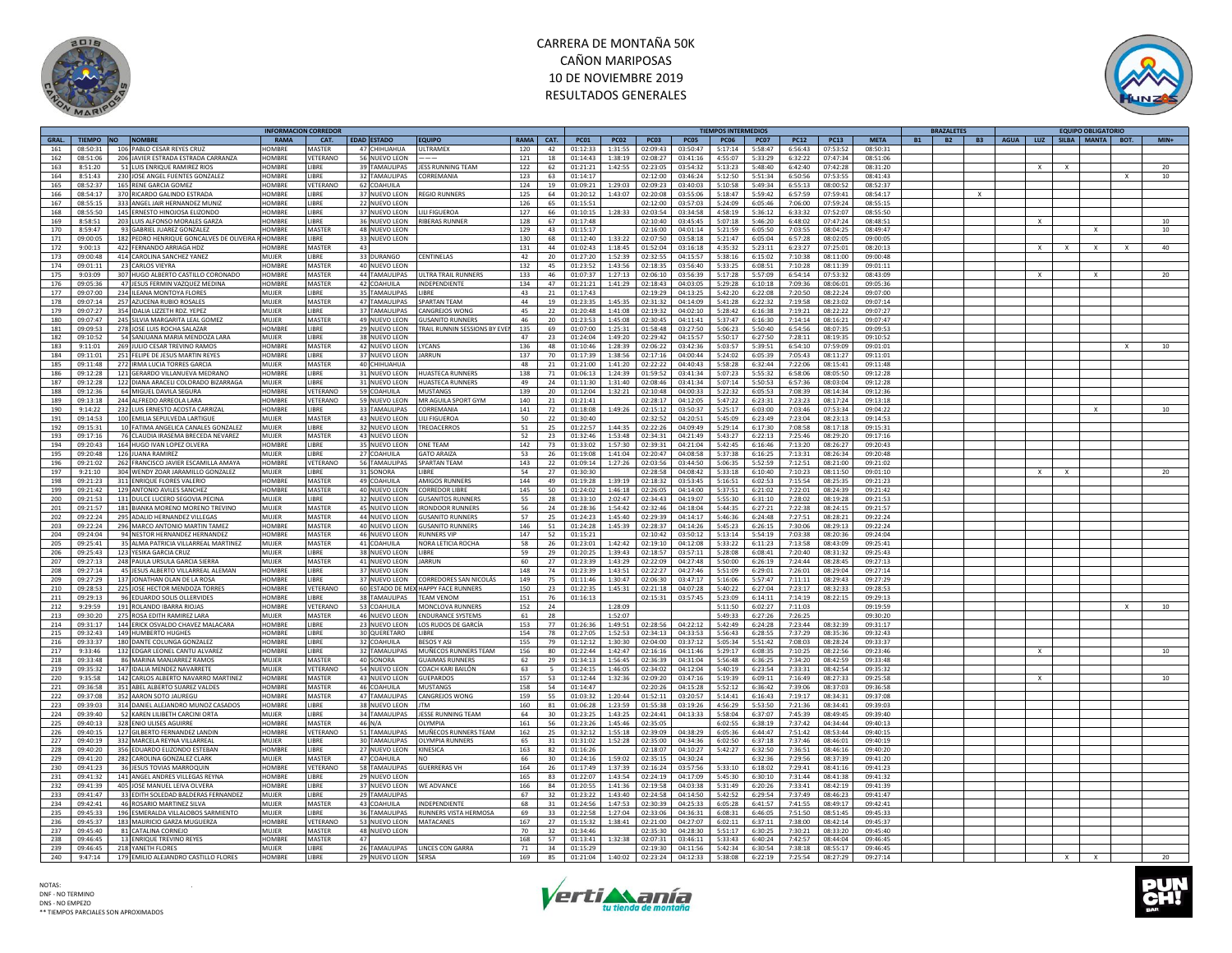



|       |            |                                      |               | <b>NFORMACION CORREDOR</b> |                         |                             |             |                |             |             |             |          | TIEMPOS INTERMEDIOS |             |             |             |             | <b>BRAZALETES</b>      |                                        |              |          | <b>EQUIPO OBLIGATORIO</b> |                 |
|-------|------------|--------------------------------------|---------------|----------------------------|-------------------------|-----------------------------|-------------|----------------|-------------|-------------|-------------|----------|---------------------|-------------|-------------|-------------|-------------|------------------------|----------------------------------------|--------------|----------|---------------------------|-----------------|
| GRAL. |            | TIEMPO NO NOMBRE                     | <b>RAMA</b>   | CAT.                       | EDAD ESTADO             | <b>EQUIPO</b>               | <b>RAMA</b> | CAT.           | <b>PC01</b> | <b>PC02</b> | <b>PC03</b> | PC05     | <b>PC06</b>         | <b>PC07</b> | <b>PC12</b> | <b>PC13</b> | <b>META</b> | <b>B2</b><br><b>B1</b> | B3   AGUA   LUZ   SILBA   MANTA   BOT. |              |          |                           | $MIN+$          |
| 241   | 09:48:46   | 418 ALBERTO BARCENAS BETANCOURT      | <b>HOMBRE</b> | <b>I IBRF</b><br>27        |                         |                             | 170         | 86             | 01:21:11    | 1:42:37     | 02:25:11    | 04:17:22 | 5:42:57             | 6:22:24     | 7:21:50     | 08:32:19    | 09:48:46    |                        |                                        |              |          |                           |                 |
| 242   | 09:48:47   | 97 ALEJANDRO CALLEJAS FLORES         | <b>HOMBRE</b> | LIBRE                      | 31 NUEVO LEON           | <b>SNR CREW</b>             | 171         | 87             | 01:13:58    | 1:33:36     | 02:12:24    | 04:17:14 | 5:42:14             | 6:24:05     | 7:22:53     | 08:38:30    | 09:48:47    |                        |                                        |              |          |                           |                 |
| 243   | 09:48:47   | 417 BRANDON ALEJANDRO ROCA SOLIS     | <b>HOMBRE</b> | <b>LIBRE</b><br>- 26       |                         |                             | 172         | 88             | 01:14:02    |             | 02:08:20    | 03:45:45 | 5:21:00             | 6:14:19     | 7:22:44     | 08:37:57    | 09:48:47    |                        |                                        |              |          |                           |                 |
| 244   | 9:49:00    | 362 MARINA VALERO                    | <b>MUJER</b>  | <b>MASTER</b>              | 41 COAHUILA             | <b>GATO ARAIZA</b>          |             | 33             | 01:21:13    | 1:41:11     | 02:22:32    | 04:08:56 | 5:46:25             | 6:28:16     | 7:42:02     | 08:49:05    | 09:39:00    |                        |                                        |              |          |                           | 10              |
|       |            |                                      |               |                            |                         |                             | 72          |                |             |             |             |          |                     |             |             |             |             |                        |                                        | $\mathbf{x}$ |          |                           |                 |
| 245   | 9:49:21    | 337 CORINA GONZALEZ CAVAZOS          | MUIFR         | LIBRE                      | 30 NUEVO LEON           | NINGUNO                     | 73          | 35             | 01:23:28    | 1:44:54     | 02:26:34    | 04:13:43 | 5:48:46             | 6:29:11     | 7:29:47     | 08:40:16    | 09:39:21    |                        |                                        |              |          |                           | 10 <sup>1</sup> |
| 246   | 09:49:59   | 300 WINDER WILFREDO GARCIA PALMA     | HOMBRE        | LIBRE                      | 31 NUEVO LEON           | POKER DE ASES               | 173         | 89             | 01:03:31    | 1:19:26     | 01:51:54    | 03:27:18 | 5:06:29             | 5:59:32     | 7:39:36     | 09:35:37    | 09:49:59    |                        |                                        |              |          |                           |                 |
| 247   | 09:50:42   | 313 ANGELES BARCENAS MORENO          | MUIFR         | LIBRE                      | 39 NUEVO LEON           |                             | 74          | 36             | 01:30:21    | 1:53:52     | 02:41:30    | 04:25:07 | 6:00:02             | 6:39:14     | 7:48:16     | 08:55:09    | 09:50:42    |                        |                                        |              |          |                           |                 |
| 248   | 09:50:51   | 139 JAIME AVALOS CELEDON             | HOMBRE        | LIBRE                      | 29 NUEVO LEON           | CONDOR                      | 174         | 90             | 01:14:01    | 1:31:47     | 02:05:27    | 03:45:03 | 5:06:20             | 5:56:34     | 7:02:09     | 09:03:24    | 09:50:51    |                        |                                        |              |          |                           |                 |
| 249   | 09:51:02   | 102 NORMA ALICIA CABALLERO NORIEGA   | MUJER         | LIBRE                      | 38 NUEVO LEON           | <b>RUNNERS VIF</b>          | 75          | 37             | 01:31:43    | 1:57:43     | 02:39:20    | 04:33:12 | 6:04:00             | 6:41:15     | 7:42:24     | 08:50:43    | 09:51:02    |                        |                                        |              |          |                           |                 |
| 250   | 09:51:03   | 136 JOSE ALEJANDRO CANTU LEOS        | <b>HOMBRE</b> | MASTER                     |                         | MR ÁGUILA SPORT GYM         | 175         | 58             | 01:26:22    |             | 02:32:49    | 04:36:48 | 6:09:51             | 6:52:26     | 7:54:08     | 08:52:16    | 09:51:03    |                        |                                        |              |          |                           |                 |
|       |            |                                      |               |                            | 41 NUEVO LEON           |                             |             |                |             |             |             |          |                     |             |             |             |             |                        |                                        |              |          |                           |                 |
| 251   | 09:51:15   | 188 JORGE CARLOS AGUILAR MARTINEZ    | <b>HOMBRE</b> | MASTER                     | 41 TAMAULIPAS           |                             | 176         | 59             | 01:16:22    |             | 02:15:22    | 04:32:02 | 6:02:41             | 6:44:13     | 7:43:12     | 08:49:29    | 09:51:15    |                        |                                        |              |          |                           |                 |
| 252   | 09:51:26   | 200 ANA BARBARA GONZALEZ SAENZ       | MUJER         | LIBRE                      | 24 TAMAULIPAS           |                             | 76          | 38             | 01:22:42    | 1:43:21     | 02:25:16    | 04:11:43 | 5:50:32             | 6:31:31     | 7:38:14     | 08:55:16    | 09:51:26    |                        |                                        |              |          |                           |                 |
| 253   | 09.52.08   | 240 BERTIN OLIVIA                    | HOMRRE        | LIBRE                      | 30 TAMAULIPAS           | <b>LINCES CON GARRA</b>     | 177         | 91             | 01.26:03    | 1.46.29     | 02:27:21    | 04:11:58 | 5.42.41             | 6.30.57     | $7.40 - 47$ | 08:57:10    | 09:52:08    |                        |                                        |              |          |                           |                 |
| 254   | 09:52:26   | 419 GUADALUPE CLAUDIA MARTINEZ PEREZ | MUIFR         | MASTER<br>47               |                         |                             | 77          | 34             | 01:23:31    | 1:46:01     | 02:32:59    | 04:33:38 | 6:09:59             | 6:52:51     | 7:54:35     | 08:56:31    | 09:52:26    |                        |                                        |              |          |                           |                 |
| 255   | 09:53:25   | 415 CINDY MARTINEZ NAVARRO           | MUJER         | LIBRE                      | 34 COAHUILA             | <b>LOCAS QUE CORREN</b>     | 78          | 39             | 01:28:52    | 1:51:56     | 02:37:28    | 04:43:47 | 6:22:20             | 7:06:39     | 8:01:32     | 08:58:42    | 09:53:25    |                        |                                        |              |          |                           |                 |
|       |            |                                      |               |                            |                         |                             |             |                |             |             |             |          |                     |             |             |             |             |                        |                                        |              |          |                           |                 |
| 256   | 09:54:31   | 359 EDGAR DE LOS SANTOS CARRASQUEDO  | HOMBRE        | LIBRE                      | 30 NUEVO LEON           | KINESICA                    | 178         | 92             | 01:14:50    |             | 02:18:32    | 04:10:25 | 5:46:43             | 6:39:21     | 7:44:58     | 08:52:21    | 09:54:31    |                        |                                        |              |          |                           |                 |
| 257   | 09:54:32   | 16 CARLOS VILLANUEVA ACEVEDO         | <b>HOMBRE</b> | LIBRE<br>29                |                         |                             | 179         | 93             | 01:30:44    | 1:52:25     | 02:34:59    | 04:33:04 | 5:56:39             | 6:41:04     | 7:50:39     | 08:56:25    | 09:54:32    |                        |                                        |              |          |                           |                 |
| 258   | 09:55:24   | 30 FRANCISCO MOYAR MENDOZA           | HOMBRE        | LIBRE                      | 35 TAMAULIPAS           | <b>HABANEROS</b>            | 180         | 94             | 01:25:02    | 1:45:53     | 02:35:53    | 04:31:47 | 5:59:19             | 6:44:02     | 7:51:46     | 08:57:06    | 09:55:24    |                        |                                        |              |          |                           |                 |
| 259   | 09:55:46   | 42 ELIZABETH PALOMINO                | MUJER         | <b>IIBRF</b>               | 37 NUEVO LEON           |                             | 79          | 40             | 01:33:55    | 1:58:02     | 02:43:29    | 04:38:55 | 6:12:22             | 6:57:02     | 7:59:05     | 08:55:18    | 09:55:46    |                        |                                        |              |          |                           |                 |
| 260   | 09:56:12   | 17 TANYA GONZALEZ BUENROSTRO         | MUIFR         | MASTER<br>40               |                         |                             | 80          | 35             | 01:30:58    | 1:52:33     | 02:35:08    | 04:32:59 | 5:56:53             | 6:41:06     | 7:50:34     | 08:57:37    | 09:56:12    |                        |                                        |              |          |                           |                 |
| 261   | 9:57:10    | 107 EDGAR MENDOZA                    | <b>HOMBRE</b> | <b>I IRRF</b>              | 29 NUEVO LEON           | <b>XILIADOS</b>             | 181         | 95             | 01:23:00    | 1:42:01     | 02:20:20    | 04:08:43 | 5:30:28             | 6:10:58     | 7:15:10     | 08:27:21    | 09:37:10    |                        |                                        | $\mathbf{x}$ |          |                           | 20              |
| 262   | 09:57:17   | 320 JOHANN LARA COLIN                | <b>HOMBRE</b> | MASTER                     | 42 TAMAULIPAS           | HABANEROS RUNNING TEAM      | 182         | 60             | 01:17:58    | 1:38:07     | 02:17:46    | 04:15:05 | 5:58:07             | 6:36:19     | 7:51:37     | 08:57:31    | 09:57:17    |                        |                                        |              |          |                           |                 |
| 263   | 09:58:04   |                                      | <b>HOMBRE</b> | VETERANO                   |                         |                             | 183         | 28             |             |             |             |          |                     | 6:48:15     | 7:53:42     |             |             |                        |                                        |              |          |                           |                 |
|       |            | 308 FRANCISCO JAVIER LUNA DURAN      |               |                            | 52 COAHUILA             |                             |             |                | 01:26:38    | 1:49:44     | 02:28:49    | 04:25:16 | 6:01:38             |             |             | 08:55:22    | 09:58:04    |                        |                                        |              |          |                           |                 |
| 264   | 10:00:02   | 116 RODRIGO LOPEZ GALVEZ             | HOMBRE        | <b>MASTER</b>              | 41 NUEVO LEON           | <b>SNR CREW</b>             | 184         | 61             | 01:24:44    | 1:45:01     | 02:31:03    | 04:25:24 | 5:57:17             | 6:38:29     | 7:39:50     | 08:53:25    | 09:50:02    |                        |                                        |              |          |                           | 10              |
| 265   | 10:02:59   | 305 SONIA PEREZ RODRIGUEZ            | MUIFR         | <b>MASTER</b>              | 48 COAHUILA             | MARIPOZAS                   | 81          | 36             | 01:29:35    | 1:52:40     | 02:34:15    | 04:25:21 | 6:01:15             | 6:42:04     | 7:45:13     | 08:55:23    | 10:02:59    |                        |                                        |              |          |                           |                 |
| 266   | 10:02:59   | 56 JENNIFER ANN BRIDGE               | MUIFR         | LIBRE                      | 34 COAHUILA             |                             | 82          | 41             |             | 1:51:11     |             |          | 5:46:27             | 6:22:37     | 7:19:05     |             | 09:22:59    |                        |                                        | x            |          |                           | 40              |
| 267   | 10:03:13   | 187 ANGEL SERGIO TAMEZ ALMAGUER      | HOMBRE        | MASTER                     | 46 NUEVO LEON           | <b>HUNZAS</b>               | 185         | 62             | 01:18:42    | 1:40:35     | 02:21:29    | 04:13:30 | 5:56:09             | 6:42:35     | 7:55:43     | 09:02:50    | 10:03:13    |                        |                                        |              |          |                           |                 |
| 268   | 10:03:19   | 236 CLAUDIA CRISTINA BLANCO SILLER   | <b>MUIFR</b>  | <b>LIBRE</b>               | 31 COAHUILA             | RNBTT SALTILLO              | 83          | 42             | 01:24:47    | 1:48:10     | 02:28:41    | 04:27:24 | 6:05:07             | 6:46:52     | 7:59:10     | 08:59:14    | 10:03:19    |                        |                                        |              |          |                           |                 |
|       |            |                                      |               |                            | <b>41 TAMAULIPAS</b>    |                             | 186         | 63             |             |             |             |          |                     | 6:57:13     |             |             |             |                        |                                        |              |          |                           |                 |
| 269   | 10:03:43   | 168 MARIO ALBERTO CEDILLO HERNANDEZ  | HOMBRE        | MASTER                     |                         | LOBOS NLD                   |             |                | 01:22:08    | 1:57:18     | 02:34:41    | 04:42:05 | 6:12:46             |             | 7:59:14     | 09:01:32    | 10:03:43    |                        |                                        |              |          |                           |                 |
| 270   | DNF        | 34 JUAN MANUEL ESPIRICUETA GAONA     | HOMBRE        | <b>I IRRF</b>              | 39 COAHUILA             | NORA LETICIA ROCHA          | 187         | 96             | 01:23:03    | 1:42:29     | 02:19:12    | 04:12:17 | 5:46:49             | 6:33:36     | 7:48:20     | 08:55:17    | 10:07:51    |                        |                                        |              |          |                           |                 |
| 271   | DNF        | 345 NAYELI GARCIA VAZQUEZ            | MUIFR         | <b>MASTER</b>              | 40 TAMAULIPAS           | LIBRE                       | 84          | 37             | 01:30:53    | 1:56:22     | 02:40:29    | 04:36:24 | 6:21:07             | 7:08:05     | 8:13:06     | 09:17:31    | 10:09:22    |                        |                                        |              |          |                           |                 |
| 272   | DNF        | 416 SUSANA PALACIOS GONZALEZ         | MUIFR         | VETERANO                   | 52 COAHUILA             | LOCASQUECORREN              | 85          | 6              | 01:29:05    | 1:51:50     | 02:37:36    | 04:43:58 | 6:22:24             | 7:06:57     | 8:07:01     | 09:13:51    | 10:10:59    |                        |                                        |              |          |                           |                 |
| 273   | DNF        | 59 KENNA KINSLOW TEEL                | MUJER         | VETERANO                   | 58 COAHUILA             | <b>CORREDORES CAT</b>       | 86          | $\overline{7}$ | 01:28:20    | 1:51:00     | 02:31:42    | 04:26:15 | 6:01:19             | 6:46:29     | 8:06:08     | 09:16:16    | 10:13:04    |                        |                                        |              |          |                           |                 |
| 274   | DNF        | 338 JORGE BARRAGAN GARAY             | <b>HOMBRE</b> | <b>MASTER</b>              | 44 NUEVO LEON           | TRISALMONES                 | 188         | 64             | 01:30:48    | 1:52:23     | 02:33:18    | 04:27:04 | 6:02:26             | 6:46:27     | 7:59:18     | 09:15:29    | 10:15:56    |                        |                                        |              |          |                           |                 |
| 275   | DNF        | 78 MARTHA ELVA ZAMORANO RUIZ         | MUJER         | MASTER                     | 45 NUEVO LEON           | <b>GUSANITO RUNNERS</b>     | 87          | 38             | 01:34:33    | 1:59:21     | 02:45:00    | 04:34:09 | 6:13:46             | 6:58:53     | 8:12:59     | 09:19:57    | 10:16:36    |                        |                                        |              |          |                           |                 |
|       |            |                                      |               |                            |                         |                             |             |                |             |             |             |          |                     |             |             |             |             |                        |                                        |              |          |                           |                 |
| 276   | DNF        | 227 HUGO NERI GARCIA GUTIERREZ       | <b>HOMBRE</b> | <b>IIBRF</b>               | 34 NUEVO LEON SERSA     |                             | 189         | 97             | 01:16:25    | 1:38:23     | 02:23:27    | 04:12:33 | 5:45:14             | 6:35:37     | 7:48:12     | 08:41:38    | 09:39:24    |                        |                                        | X            | $\times$ |                           | 40              |
| 277   | DNF        | 20 EDWIN ALEMAN RODRIGUEZ DE LEON    | <b>HOMBRE</b> | <b>I IBRF</b><br>24        |                         |                             | 190         | 98             | 01:21:04    | 1:41:55     | 02:22:47    | 04:21:05 | 5:39:26             | 6:28:58     | 7:26:44     | 09:02:20    | 09:50:51    |                        |                                        | X            | $\times$ | $\times$                  | 30              |
| 278   | DNF        | 7 MIGUEL ANGEL CHAVIRA HUERTA        | HOMBRE        | LIBRE                      | 33 NUEVO LEON           | COATIS                      | 191         | 99             | 01:22:24    | 1:42:27     | 02:18:31    | 04:09:04 | 5:44:04             | 6:34:01     | 7:47:47     | 09:00:56    | 10:23:17    |                        |                                        |              |          |                           |                 |
| 279   | <b>DNF</b> | 242 ADRIAN JESUS VILLARREAL ALONSO   | <b>HOMBRE</b> | LIBRE                      | 38 NUEVO LEON           |                             | 192         | 100            | 01:23:58    | 1:46:12     | 02:28:57    | 04:37:06 | 5:57:08             | 6:38:24     | 7:57:05     | 09:20:42    | 10:29:40    |                        |                                        |              |          |                           |                 |
| 280   | DNF        | 161 MIGUEL ANGEL PEREZ DE LEON       | <b>HOMBRE</b> | MASTER                     | 40 NUEVO LEON           |                             | 193         | 65             | 01:13:35    |             | 02:21:08    | 04:12:28 | 5:56:59             | 6:44:33     | 8:04:32     | 09:22:00    | 10:29:59    |                        |                                        |              |          |                           |                 |
| 281   | DNF        | 239 RAUL ADRIAN RAMIREZ CISNEROS     | HOMBRE        | LIBRE                      | 27 TAMAULIPAS           |                             | 194         | 101            | 01:23:00    | 1:45:24     | 02:33:10    | 04:38:25 | 6:21:11             | 7:07:38     | 8:13:02     | 09:17:57    | 10:30:57    |                        |                                        |              |          |                           |                 |
| 282   | DNF        | 303 ZAIRA ALETHIA RIOJAS RAMOS       | MUIFR         | <b>I IRRF</b>              | 33 TAMAULIPAS           | <b>OLYMPIA RUNNERS</b>      | 88          | 43             | 01:28:07    | 1:53:21     | 02:38:03    | 04:34:39 | 6:06:55             | 6:51:54     | 8:12:48     | 09:17:28    | 10:35:53    |                        |                                        |              |          |                           |                 |
|       |            |                                      |               |                            |                         |                             |             |                |             |             |             |          |                     |             |             |             |             |                        |                                        |              |          |                           |                 |
| 283   | DNF        | 246 JESSICA PERALTA GONZALEZ         | MUIFR         | LIBRE                      | 39 NUEVO LEON           | <b>RIBERAS RUNNERS CLUB</b> | 89          | 44             | 01:25:22    | 1:47:36     |             | 04:30:22 | 6:05:31             | 6:48:03     | 8:12:54     | 09:27:22    | 10:35:59    |                        |                                        |              |          |                           |                 |
| 284   | DNF        | 222 JAIME GUAJARDO MENDEZ            | HOMBRE        | MASTER                     | 49 ZACATECAS            | LYCANS                      | 195         | 66             | 01:23:53    | 1:46:00     | 02:33:21    | 04:40:40 | 6:22:10             | 7:10:10     | 8:30:41     | 09:35:46    | 10:36:18    |                        |                                        |              |          |                           |                 |
| 285   | <b>DNF</b> | 220 LUIS ENRIQUE BANDA DE LEON       | <b>HOMBRE</b> | <b>MASTER</b>              | 44 NUEVO LEON           | <b>CRAZY RUNNERS</b>        | 196         | 67             | 01:33:12    | 1:58:47     | 02:37:31    | 04:39:00 | 6:19:29             | 7:08:42     | 8:28:52     | 09:57:02    | 10:55:27    |                        |                                        |              |          |                           |                 |
| 286   | DNF        | 286 ALMA ESCOBAR MESTA               | MUJER         | MASTER                     | 49 COAHUILA             | LIBRE                       | 90          | 39             | 01:32:08    | 1:53:12     | 02:35:19    | 04:32:53 | 6:19:37             | 7:09:06     | 8:30:54     | 09:59:07    | 10:56:03    |                        |                                        |              |          |                           |                 |
| 287   | DNF        | 21 EDITH QUINTERO AVILA              | MUJER         | <b>IBRF</b>                | 34 TAMAULIPAS           | <b>FDH</b>                  | 91          | 45             | 01:27:43    | 1:49:29     | 02:34:59    | 04:34:33 | 6:06:49             | 6:49:44     | 8:12:51     | 09:10:13    |             |                        |                                        |              |          |                           |                 |
| 288   | DNF        | 186 MARCOS MARTINEZ GARCIA           | HOMBRE        | <b>IIBRF</b>               | 26 TAMAULIPAS           |                             | 197         | 102            | 01:09:29    | 1:29:07     | 02:12:22    | 04:00:39 |                     | 6:59:50     |             | 09:22:32    |             |                        |                                        |              |          |                           |                 |
|       | DNE        |                                      | HOMRRE        | VETERANO                   | <b>17 TAMAULIPAS</b>    |                             | 198         | 29             | 01:25:55    | 1:50:03     | 02:33:24    |          | 6:09:55             | 7:09:20     |             |             |             |                        |                                        |              |          |                           |                 |
| 289   |            | 60 ARNOLD MARTIR                     |               |                            |                         |                             |             |                |             |             |             | 04:31:25 |                     |             |             |             |             |                        |                                        |              |          |                           |                 |
| 290   | DNF        | 118 JOSE ISAAC RODRIGUEZ ROCHA       | HOMBRE        | VETERANO                   | 54 NUEVO LEON           | <b>ATENAS</b>               | 199         | 30             |             | 1:56:37     |             |          | 6:16:54             | 7:10:28     |             |             |             |                        |                                        |              |          |                           |                 |
| 291   | DNF        | 163 JULIO CESAR TIRADO MORENO        | <b>HOMBRE</b> | VETERANO                   | 55 NUEVO LEON           | TLALOC                      | 200         | 31             | 01:30:01    | 1:54:15     | 02:39:09    | 04:39:40 | 6:20:59             | 7:10:37     |             |             |             |                        |                                        |              |          |                           |                 |
| 292   | DNF        | 250 JOSE ELOY MONTES PEREZ           | HOMBRE        | LIBRE                      | 28 NUEVO LEON           | <b>IARRUN</b>               | 201         | 103            | 01:13:37    |             | 02:11:43    | 04:18:57 | 6:20:55             | 7:10:52     |             |             |             |                        |                                        |              |          |                           |                 |
| 293   | DNF        | 249 JUAN MARTIN RIVERA RODRIGUEZ     | HOMBRE        | <b>LIBRE</b>               | 27 NUEVO LEON           | <b>IARRUN</b>               | 202         | 104            | 00:54:36    | 1:09:03     | 01:36:00    | 02:51:02 | 4:11:41             |             |             |             |             |                        |                                        |              |          |                           |                 |
| 294   | DNF        | 284 DENISSE GARZA                    | MUJER         | LIBRE                      | 31 NUEVO LEON CUBO TRAI |                             | 92          | 46             | 01:09:05    | 1:43:47     | 02:00:08    | 03:19:54 | 4:34:20             |             |             |             |             |                        |                                        |              |          |                           |                 |
| 295   | <b>DNE</b> | 329 YAZMIN SALAZAR                   | MUIFR         | LIBRE                      | 25 NUEVO LEON           | <b>VRTIKX</b>               | 93.         | 47             | 01:13:01    |             | 02:08:42    | 04:02:35 | 5:35:51             |             |             |             |             |                        |                                        |              |          |                           |                 |
| 296   | <b>DNF</b> | 197 DIEGO PEREZ CASANOVA             | HOMBRE        | LIBRE                      | 31 NUEVO LEON           | <b>RIBERAS RUNNERS</b>      | 203         | 105            | 01:18:03    |             | 02:14:13    | 04:01:42 | 5:44:27             |             |             |             |             |                        |                                        |              |          |                           |                 |
|       |            |                                      |               |                            |                         |                             |             |                |             |             |             |          |                     |             |             |             |             |                        |                                        |              |          |                           |                 |
| 297   | DNF        | 157 LYDIA ALEJANDRA DAZA HERNANDEZ   | MUJER         | LIBRE                      | 34 NUEVO LEON           | NÓMADAS                     | 94          | 48             | 01:33:03    | 1:57:08     | 02:43:04    | 04:36:01 | 6:13:21             |             |             |             |             |                        |                                        |              |          |                           |                 |
| 298   | DNF        | 175 JOSE MANUEL VITAL SALAS          | <b>HOMBRE</b> | <b>MASTER</b>              | <b>42 TAMAULIPAS</b>    |                             | 204         | 68             | 01:16:58    | 1:39:22     | 02:27:06    | 04:32:01 | 6:13:51             |             |             |             |             |                        |                                        |              |          |                           |                 |
| 299   | DNF        | 194 LORENA CARRILLO                  | MUJER         | LIBRE                      | 34 COAHUILA             | LIBRE                       | 95          | 49             | 01:09:42    | 1:26:45     | 02:05:44    | 04:18:06 | 6:16:58             |             |             |             |             |                        |                                        |              |          |                           |                 |
| 300   | DNF        | 151 MARTHA HURTADO VALENZUELA        | MUJER         | MASTER                     | 44 NUEVO LEON           | PEDAL XTREME                | 96          | 40             | 01:33:24    | 1:56:15     | 02:40:05    | 04:42:18 | 6:18:33             |             |             |             |             |                        |                                        |              |          |                           |                 |
| 301   | DNF        | 254 DIEGO ALEJANDRO MONTES PEREZ     | <b>HOMBRE</b> | LIBRE                      | 33 NUEVO LEON           | <b>IARRIIN</b>              | 205         | 106            | 01:06:39    | 1:23:08     | 02:06:42    | 04:19:16 | 6:22:42             |             |             |             |             |                        |                                        |              |          |                           |                 |
| 302   | DNF        | 70 JOSE LUIS CORTES SOTO             | HOMBRE        | MASTER                     | 46 TAMAULIPAS           | PODIUM FITNESS              | 206         | 69             | 01:27:37    | 1:51:44     | 02:33:21    | 04:51:36 | 6:27:43             |             |             |             |             |                        |                                        |              |          |                           |                 |
| 303   | DNF        | 364 RUBEN MELENDEZ GALLARDO          | HOMBRE        | <b>MASTER</b>              | 45 COAHUILA             | MELENDEZ SPORT              | 207         | 70             | 00:58:59    | 1:14:09     | 01:41:36    | 03:04:26 |                     |             |             |             |             |                        |                                        |              |          |                           |                 |
|       |            |                                      | HOMRRE        |                            |                         |                             |             |                |             |             |             |          |                     |             |             |             |             |                        |                                        |              |          |                           |                 |
| 304   | DNF        | 261 BENJAMIN MARTINEZ GARZA          |               | VETERANO                   | 51 TAMAULIPAS           | <b>SPARTAN TFAM</b>         | 208         | 32             | 01:16:50    |             | 02:16:19    | 03:55:08 |                     |             |             |             |             |                        |                                        |              |          |                           |                 |
| 305   | DNF        | 57 HELY COBIAN MENDOZA               | <b>HOMBRE</b> | LIBRE                      | 34 TAMAULIPAS           | HABANEROS RUNNING TEAM      | 209         | 107            | 01:21:14    | 1:41:40     | 02:22:48    | 04:18:53 |                     |             |             |             |             |                        |                                        |              |          |                           |                 |
| 306   | DNF        | 49 JESUS ALEJANDRO TEJADA GARCIA     | HOMBRE        | LIBRE                      | 31 TAMAULIPAS           | <b>HABANEROS RT</b>         | 210         | 108            | 01:23:30    | 1:43:38     | 02:25:07    | 04:18:54 |                     |             |             |             |             |                        |                                        |              |          |                           |                 |
| 307   | <b>DNE</b> | 371 ELSA ERIKA LEAL PAZ              | MUIFR         | MASTER                     | 42 NUEVO LEON           |                             | 97          | 41             | 01:12:59    |             |             | 04:19:00 |                     |             |             |             |             |                        |                                        |              |          |                           |                 |
| 308   | DNF        | 41 GERARDO PALACIOS JR               | <b>HOMBRE</b> | <b>IIBRF</b>               | 33 N/A                  | FDH FIGHT TFAM              | 211         | 109            | 01:23:48    | 1:44:33     | 02:31:37    | 04:21:17 |                     |             |             |             |             |                        |                                        |              |          |                           |                 |
| 309   | DNF        | 110 JAIME MANCILLAS SOLIS            | <b>HOMBRI</b> | VETERANC                   | 53 COAHUILA             | <b>MUSTANGS</b>             | 212         | 33             | 01:23:40    | 1:45:57     | 02:31:08    | 04:28:01 |                     |             |             |             |             |                        |                                        |              |          |                           |                 |
| 310   | DNF        | 368 JEHU SANTOSCOY ORDUNO            | HOMRRE        | LIBRE                      | 30 TAMAULIPAS           | PEOPLE'S GYM                | 213         | 110            | 01:15:42    | 1:45:50     | 02:21:04    | 04:28:32 |                     |             |             |             |             |                        |                                        |              |          |                           |                 |
| 311   | DNF        | 22 FLIDA PEREZ CONTRERAS             | MUIFR         | MASTER                     | 42 TAMAULIPAS           | LIBRE                       |             | 42             | 01:21:58    | 1:45:01     | 02:41:06    | 04:31:52 |                     |             |             |             |             |                        |                                        |              |          |                           |                 |
|       |            |                                      |               |                            |                         |                             | 98          |                |             |             |             |          |                     |             |             |             |             |                        |                                        |              |          |                           |                 |
| 312   | DNF        | 32 IRIS AIDEE REYNA BOLANOS          | MUJER         | LIBRE                      | 37 NUEVO LEON           | <b>COACH KARI BAILON</b>    | 99          | 50             | 01:25:04    | 1:48:05     | 02:36:56    | 04:32:02 |                     |             |             |             |             |                        |                                        |              |          |                           |                 |
| 313   | DNF        | 193 ERIKA ROCIO MONTELONGO RUIZ      | MUIFR         | <b>IIBRF</b>               | 36 TAMAULIPAS           |                             | 100         | 51             | 01:27:16    | 1:51:38     | 02:44:50    | 04:34:52 |                     |             |             |             |             |                        |                                        |              |          |                           |                 |
| 314   | DNF        | 209 ALBERTO LUITON GONZALEZ          | HOMBRE        | MASTER                     | <b>43 TAMAULIPAS</b>    | KAMIKA7F7                   | 214         | 71             | 01:27:10    | 1:51:31     | 02:44:51    | 04:34:56 |                     |             |             |             |             |                        |                                        |              |          |                           |                 |
| 315   | DNF        | 235 AURORA SPRECHER                  | MUJER         | LIBRE                      | 36 TAMAULIPAS           | PALMAS GYN                  | 101         | 52             | 01:18:29    | 1:40:15     | 02:19:30    | 04:37:11 |                     |             |             |             |             |                        |                                        |              |          |                           |                 |
| 316   | DNF        | 95 EDGAR SANCHEZ MEDINA              | <b>HOMBRE</b> | <b>MASTER</b>              | 45 NUEVO LEON           | <b>VIKINGOS</b>             | 215         | 72             | 01:24:09    | 1:47:58     | 02:33:14    | 04:39:17 |                     |             |             |             |             |                        |                                        |              |          |                           |                 |
| 317   | DNF        | 243 MARIA MAGDALENA GARCIA SANCHEZ   | MUIFR         | LIBRE                      | 34 COAHUILA             | LIBRE                       | 102         | 53             | 01:31:18    | 1:54:41     | 02:40:18    | 04:39:20 |                     |             |             |             |             |                        |                                        |              |          |                           |                 |
| 318   | DNF        | 148 JOSE CARLOS CAMPOS RIOJAS        | <b>HOMBRE</b> | VETERANO                   | 55 NUEVO LEON           | <b>SIN CLUE</b>             | 216         | 34             | 01:26:45    | 1:57:22     | 02:45:41    | 04:40:28 |                     |             |             |             |             |                        |                                        |              |          |                           |                 |
|       |            |                                      |               |                            |                         |                             |             |                |             |             |             |          |                     |             |             |             |             |                        |                                        |              |          |                           |                 |
| 319   | DNF        | 252 CARMEN MENDOZA RUENA             | MUIFR         | <b>MASTER</b>              | 41 NUEVO LEON           | <b>IARRUN</b>               | 103         | 43             | 01:36:26    | 1:59:18     | 02:43:56    | 04:40:36 |                     |             |             |             |             |                        |                                        |              |          |                           |                 |
| 320   | DNF        | 253 VANESA HERRERA SILVA             | MUIFR         | LIBRE                      | 37 NUEVO LEON           | <b>IARRIIN</b>              | 104         | 54             | 01:36:16    | 1:59:15     | 02:43:51    | 04:40:39 |                     |             |             |             |             |                        |                                        |              |          |                           |                 |





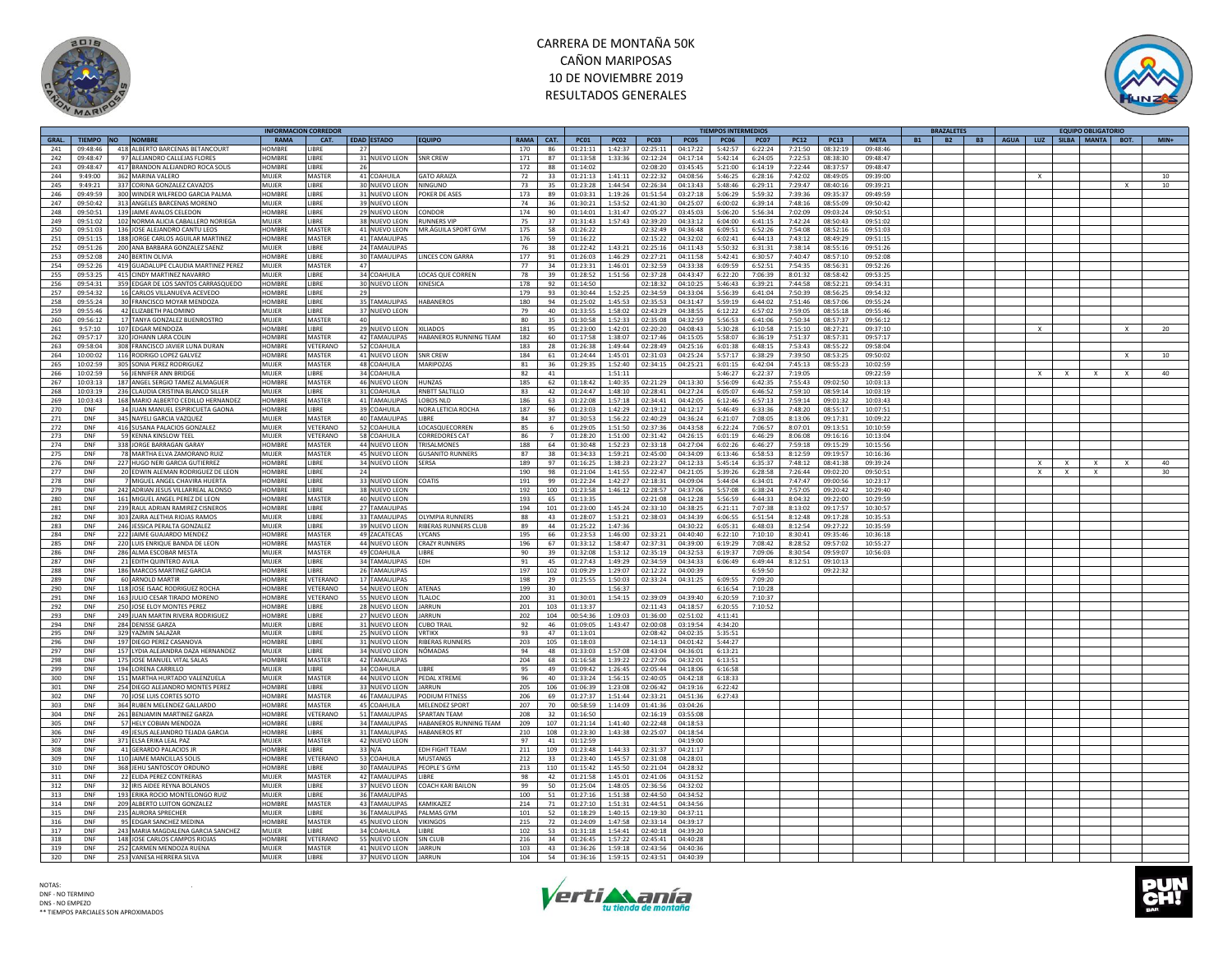



|       |            |                                                  | <b>INFORMACION CORREDOR</b> |                 |                           |                           |             |      |             |             |             |                  | <b>TIEMPOS INTERMEDIOS</b> |             |                                                        | <b>BRAZALETE</b>             |             |     | <b>EQUIPO OBLIGATORIO</b> |                |
|-------|------------|--------------------------------------------------|-----------------------------|-----------------|---------------------------|---------------------------|-------------|------|-------------|-------------|-------------|------------------|----------------------------|-------------|--------------------------------------------------------|------------------------------|-------------|-----|---------------------------|----------------|
| GRAL. | TIEMPO NO  | <b>NOMBRE</b>                                    | <b>RAMA</b>                 | CAT.            | <b>EDAD ESTADO</b>        | <b>EQUIPO</b>             | <b>RAMA</b> | CAT. | <b>PC01</b> | <b>PC02</b> | <b>PC03</b> | PCO <sub>5</sub> | <b>PC06</b>                | <b>PC07</b> | <b>PC13</b><br><b>META</b><br><b>B1</b><br><b>PC12</b> | <b>B2</b><br><b>B3</b>       | <b>AGUA</b> | LUZ | SILBA MANTA               | $MIN+$<br>BOT. |
| 321   | DNF        | 162 VERONICA MARINA ARISTA RANGEL                | MUJER                       | MASTER          | 40 NUEVO LEON             | LIBRE                     | 105         | 44   | 01:37:44    | 2:02:58     | 02:50:48    | 04:41:37         |                            |             |                                                        |                              |             |     |                           |                |
|       |            |                                                  |                             |                 |                           |                           |             |      |             |             |             |                  |                            |             |                                                        |                              |             |     |                           |                |
| 322   | DNF        | 322 CLAUDIA ELIZABETH FLORES MERCADO             | MUJER                       | MASTER          | 40 NUEVO LEON             | PEDACITOS DE MI CORAZÓN   | 106         | 45   | 01:32:09    | 1:56:30     | 02:42:53    | 04:47:21         |                            |             |                                                        |                              |             |     |                           |                |
| 323   | DNF        | 321 JORGE GOMEZ VALADEZ                          | HOMBRE                      | VETERANO        | 52 NUEVO LEON             | PEDACITOS DE MI CORAZÓN   | 217         | 35   | 01:32:11    | 1:56:34     | 02:43:01    | 04:47:21         |                            |             |                                                        |                              |             |     |                           |                |
| 324   | DNF        | 265 FRANCISCA YAZMIN DELGADO BLANCO              | <b>MUJER</b>                | MASTER          | 42 TAMAULIPAS             | SPARTAN TEAM              | 107         | 46   | 01:32:52    | 1:59:09     | 02:49:51    | 04:47:29         |                            |             |                                                        |                              |             |     |                           |                |
| 325   | DNF        | 298 GERONIMO CORTES DE LA CAMPA                  | HOMBRE                      | VETERANO        | 63 COAHUILA               | LOBOS                     | 218         | 36   | 01:32:59    | 1:56:44     | 02:43:56    | 04:47:56         |                            |             |                                                        |                              |             |     |                           |                |
| 326   | DNF        | 302 KARINA LIZBETH PONCE CEPEDA                  | MUIFR                       | <b>IBRE</b>     | 34 TAMAULIPAS             | LIBRE                     | 108         | 55   | 01:28:05    | 1:54:28     | 02:43:17    | 04:48:35         |                            |             |                                                        |                              |             |     |                           |                |
| 327   | DNF        | 65 MARIA DE LOURDES JUAREZ CONTRERAS             | MUJER                       | MASTER          | 49 NUEVO LEON             | <b>IRRF</b>               | 109         | 47   | 01:33:42    | 1:58:48     | 02:44:53    | 04:49:00         |                            |             |                                                        |                              |             |     |                           |                |
|       |            |                                                  |                             |                 |                           |                           |             |      |             |             |             |                  |                            |             |                                                        |                              |             |     |                           |                |
| 328   | <b>DNF</b> | 166 JOSE LUIS DE LEON BARBOSA                    | HOMBRE                      | VETERANO        | 50 NUEVO LEON             | MR.AGUILA SPORT GYM       | 219         | 37   | 01:30:55    | 1:55:22     | 02:40:58    | 04:49:01         |                            |             |                                                        |                              |             |     |                           |                |
| 329   | <b>DNF</b> | 71 ROBERTO CASTAN COBOS                          | HOMBRE                      | VETERANO        | 50 TAMAULIPAS             | <b>PODIUM FINTNESS</b>    | 220         | 38   | 01:31:39    | 1:55:51     | 02:42:20    | 04:51:34         |                            |             |                                                        |                              |             |     |                           |                |
| 330   | DNF        | 69 JESUS LUNA MARTINEZ                           | <b>HOMBRE</b>               | MASTER          | 49 TAMAULIPAS             | PODIUM FITNESS            | 221         | 73   | 01:28:16    | 1:52:00     | 02:40:51    | 04:51:34         |                            |             |                                                        |                              |             |     |                           |                |
| 331   | DNF        | 53 JOEL JASSAN MENDOZA BELTRAN                   | HOMBRE                      | <b>IBRE</b>     | 32 TAMAULIPAS             | <b>GUEPARDOS</b>          | 222         | 111  | 01:23:30    | 1:45:12     | 02:32:46    | 04:51:43         |                            |             |                                                        |                              |             |     |                           |                |
| 332   | DNF        | 87 ARGELIO GUADALUPE NARVAEZ ARRAMBIDE           | HOMBRE                      | MASTER          | 45 NUEVO LEON             | MI TIERRA                 | 223         | 74   | 01:29:49    | 1:56:41     | 02:45:22    | 04:53:54         |                            |             |                                                        |                              |             |     |                           |                |
|       |            |                                                  |                             |                 |                           |                           |             |      |             |             |             |                  |                            |             |                                                        |                              |             |     |                           |                |
| 333   | DNF        | 138 ANTONIO GASPAR SANCHEZ SANDOVAL              | <b>HOMBRE</b>               | VETERANO        | 52 NUEVO LEON             | GALGOS                    | 224         | 39   | 01:16:59    | 1:40:30     | 02:34:25    | 04:55:28         |                            |             |                                                        |                              |             |     |                           |                |
| 334   | DNF        | 273 RUBEN ARMANDO SALAS OLIVA                    | HOMBRE                      | MASTER          | $43$ N/A                  | NINGUNC                   | 225         | 75   | 01:33:32    | 1:58:37     | 02:49:28    | 04:55:31         |                            |             |                                                        |                              |             |     |                           |                |
| 335   | DNF        | 48 SELENE GONZALEZ LUGO                          | <b>MUJER</b>                | <b>MASTER</b>   | 44 TAMAULIPAS             | <b>TORTUGAS</b>           | 110         | 48   | 01:33:05    | 1:57:48     | 02:46:02    | 04:55:42         |                            |             |                                                        |                              |             |     |                           |                |
| 336   | DNF        | 325 MIRNA CECILIA PEREZ CANO                     | MUJER                       | MASTER          | 41 N/A                    | OLYMPIA                   | 111         | 49   | 01:35:29    | 2:00:18     | 02:48:29    | 04:55:42         |                            |             |                                                        |                              |             |     |                           |                |
| 337   | DNF        | 124 ERIK ALEJANDRO SALDANA FLORES                | HOMBRE                      | MASTER          | 42 NUEVO LEON             | LIBRE                     | 226         | 76   | 01:49:32    | 2:16:01     | 02:56:15    | 04:57:47         |                            |             |                                                        |                              |             |     |                           |                |
| 338   | DNF        | 74 JAVIER ORTEGA DENICIA                         | HOMBRE                      | <b>IBRE</b>     | 35 TAMAULIPAS             | <b>TEAM VENOM</b>         | 227         | 112  | 01:23:30    | 1:44:05     | 02:33:16    | 04:58:28         |                            |             |                                                        |                              |             |     |                           |                |
|       |            |                                                  |                             |                 |                           |                           |             |      |             |             |             |                  |                            |             |                                                        |                              |             |     |                           |                |
| 339   | <b>DNF</b> | 353 JOSE SOTO JAUREGU                            | HOMBRE                      | MASTER          | <b>44 TAMAULIPAS</b>      | <b>CANGREJOS WONG</b>     | 228         | 77   | 01:22:54    | 1:43:01     | 02:27:03    | 05:00:17         |                            |             |                                                        |                              |             |     |                           |                |
| 340   | <b>DNF</b> | 39 SUSANA GARCIA                                 | MUJER                       | MASTER          | 43 TAMAULIPAS             | LIBRE                     | 112         | 50   | 01:31:12    | 1:55:02     | 02:42:57    | 05:00:20         |                            |             |                                                        |                              |             |     |                           |                |
| 341   | DNF        | 66 ENEDINA VILLARREAL SEPULVEDA                  | MUJER                       | VETERANO        | 58 NUEVO LEON             | LIBRE                     | 113         | 8    | 01:35:16    | 2:01:52     | 02:47:35    | 05:01:33         |                            |             |                                                        |                              |             |     |                           |                |
| 342   | <b>DNF</b> | 27 DAYNA EDITH MACIAS MARTINEZ                   | MUJER                       | <b>IBRE</b>     | <b>34 TAMAULIPAS</b>      | LINCES CON GARRA          | 114         | 56   | 01:37:11    | 2:04:58     | 02:55:34    | 05:02:56         |                            |             |                                                        |                              |             |     |                           |                |
| 343   | <b>DNF</b> | 26 JESUS ROBERTO VALLEJO TURRUBIATES             | HOMBRE                      | <b>IBRE</b>     | 37 TAMAULIPAS             | <b>TORTUGAS</b>           | 229         | 113  | 01:37:07    | 2:04:15     | 02:55:35    | 05:03:04         |                            |             |                                                        |                              |             |     |                           |                |
|       |            |                                                  |                             |                 |                           |                           |             |      |             |             |             |                  |                            |             |                                                        |                              |             |     |                           |                |
| 344   | DNF        | 98 JUAN MANUEL HERNANDEZ CHAPA                   | HOMBRE                      | VETERANO        | 52 TAMAULIPAS             | MUÑECOS TEAM              | 230         | 40   | 01:26:16    | 1:52:12     | 02:39:32    | 05:03:59         |                            |             |                                                        |                              |             |     |                           |                |
| 345   | DNF        | 344 HUMBERTO VILLANUEVA REYNA                    | HOMBRE                      | MASTER          | 46 NUEVO LEON             | LYCANS                    | 231         | 78   | 01:07:47    | 1:27:00     | 02:05:30    |                  |                            |             |                                                        |                              |             |     |                           |                |
| 346   | DNF        | 367 JESUS JUAN CARLOS OROZCO RODRIGUEZ           | HOMBRE                      | <b>MASTER</b>   | 41 NUEVO LEON             | LYCANS                    | 232         | 79   | 01:13:04    | 1:33:17     | 02:14:38    |                  |                            |             |                                                        |                              |             |     |                           |                |
| 347   | DNF        | 185 MARCO ANTONIO GOMEZ FLORENCIA                | HOMBRE                      | MASTER          | 49 NUEVO LEON             | NINGUNO                   | 233         | 80   | 01:23:30    | 1:45:12     | 02:32:05    |                  |                            |             |                                                        |                              |             |     |                           |                |
| 348   | DNF        | 178 SANJUANITA GUADALUPE CUELLAR LOPEZ           | MUIFR                       | <b>IBRE</b>     | 35 NUEVO LEON             | SERSA                     | 115         | 57   | 01:27:13    | 1:50:00     | 02:32:43    |                  |                            |             |                                                        |                              |             |     |                           |                |
| 349   | DNF        | 176 JOSE CARLOS MORENO GARDUNO                   | HOMBRE                      | VETERANO        | 56 COAHUILA               | SERSA                     | 234         | 41   | 01:23:23    | 1:47:28     | 02:34:53    |                  |                            |             |                                                        |                              |             |     |                           |                |
|       |            |                                                  |                             |                 |                           |                           |             |      |             |             |             |                  |                            |             |                                                        |                              |             |     |                           |                |
| 350   | DNF        | <b>403 ERICK BARBOSA</b>                         | HOMBRE                      | MASTER          | 46 N/A                    | LILI FIGUEROA             | 235         | 81   | 01:29:44    | 1:53:25     | 02:35:26    |                  |                            |             |                                                        |                              |             |     |                           |                |
| 351   | DNF        | 105 ROSA ISELA SALAZAR FRAYRE                    | MUJER                       | MASTER          | 46 NUEVO LEON             | LILI FIGUEROA             | 116         | 51   | 01:30:45    |             | 02:36:47    |                  |                            |             |                                                        |                              |             |     |                           |                |
| 352   | DNF        | 44 DANIEL MONTEMAYOR GONZALEZ                    | HOMBRE                      | LIBRE           | 31 NUEVO LEON             | <b>INHUMANOS</b>          | 236         | 114  | 01:31:27    | 1:55:00     | 02:37:00    |                  |                            |             |                                                        |                              |             |     |                           |                |
| 353   | <b>DNF</b> | 80 DUMA ALEIDA LEON SERRANO                      | MUJER                       | <b>IBRE</b>     | 37 TAMAULIPAS             | LIBRE                     | 117         | 58   | 01:22:01    | 1:45:05     | 02:40:22    |                  |                            |             |                                                        |                              |             |     |                           |                |
| 354   | <b>DNF</b> | 24 KARLA EDITH GONZALEZ RUELAS                   | MUIFR                       | <b>IBRE</b>     | 37 TAMAULIPAS             | HABANEROS RUNNING TEAM    | 118         | 59   | 01:33:02    | 1:58:56     | 02:49:36    |                  |                            |             |                                                        |                              |             |     |                           |                |
|       | DNF        |                                                  |                             |                 |                           |                           | 237         | 82   |             |             |             |                  |                            |             |                                                        |                              |             |     |                           |                |
| 355   |            | 25 JOSE ISMAEL GALVAN DE LA ROSA                 | <b>HOMBRE</b>               | <b>MASTER</b>   | 43 TAMAULIPAS             | <b>TORTUGAS</b>           |             |      | 01:28:16    | 1:55:09     | 02:54:50    |                  |                            |             |                                                        |                              |             |     |                           |                |
| 356   | DNF        | 237 CARLOS ALBERTO MEDINA CHARLES                | HOMBRE                      | <b>MASTER</b>   | 49 NUEVO LEON             | DE ACERO                  | 238         | 83   | 01:31:56    | 1:59:42     | 02:55:01    |                  |                            |             |                                                        |                              |             |     |                           |                |
| 357   | DNF        | 264 CYNTHIA MEZA GUILLEN                         | MUJER                       | <b>IBRE</b>     | 36 TAMAULIPAS             | <b>SPARTAN TEAM</b>       | 119         | 60   | 01:49:56    | 2:13:36     | 03:00:22    |                  |                            |             |                                                        | $\mathbf{x}$<br>$\mathbf{x}$ |             |     |                           |                |
| 358   | DNF        | 238 ALVARO GONZALEZ                              | HOMBRE                      | MASTER          | 45 NUEVO LEON             | DE ACERO                  | 239         | 84   | 01:49:44    | 2:17:47     | 03:10:03    |                  |                            |             |                                                        |                              |             |     |                           |                |
| 359   | DNF        | 312 CECILIA DE SANTIAGO VAZQUEZ                  | <b>MUJER</b>                | MASTER          | 44 NUEVO LEON             |                           | 120         | 52   | 01:49:56    | 2:23:43     | 03:22:26    |                  |                            |             |                                                        |                              |             |     |                           |                |
| 360   | <b>DNS</b> | 40 JULIO CESAR GUTIERREZ ESCARENO                | HOMBRE                      | <b>IBRE</b>     | 33 NUEVO LEON             | <b>CABRAS REALES</b>      | 240         | 115  |             |             |             |                  |                            |             |                                                        |                              |             |     |                           |                |
|       |            |                                                  |                             |                 |                           |                           |             |      |             |             |             |                  |                            |             |                                                        |                              |             |     |                           |                |
| 361   | DNS        | 43 GUILLERMO OCHOA MARTINEZ                      | HOMBRE                      | MASTER          | 45 NUEVO LEON             | NNEMO                     | 241         | 85   |             |             |             |                  |                            |             |                                                        |                              |             |     |                           |                |
| 362   | DNS        | 61 GUSTAVO ADOLFO DAVILA SANCHEZ                 | HOMBRE                      | MASTER          | 45 NUEVO LEON             | 42KAPITAL                 | 242         | 86   |             |             |             |                  |                            |             |                                                        |                              |             |     |                           |                |
| 363   | <b>DNS</b> | 68 NORA ALEYDA ALVARADO BARRIENTOS               | MUJER                       | MASTER          | 46 TAMAULIPAS             | PANTERAS DE VALLE HERMOSO | 121         | 53   |             |             |             |                  |                            |             |                                                        |                              |             |     |                           |                |
| 364   | DNS        | 73 JONATHAN LUNA SALAZAR                         | HOMBRE                      | MASTER          | 44 TAMAULIPAS             | PODIUM FITNESS            | 243         | 87   |             |             |             |                  |                            |             |                                                        |                              |             |     |                           |                |
| 365   | <b>DNS</b> | 82 ANA KAREN MARQUEZ VAZQUEZ                     | <b>MUJER</b>                | <b>IBRE</b>     | 29 CHIHUAHUA              | <b>MOHINORA</b>           | 122         | 61   |             |             |             |                  |                            |             |                                                        |                              |             |     |                           |                |
|       | <b>DNS</b> | 108 JOSE RAFAEL VAZQUEZ MANCINAS                 | <b>HOMBRE</b>               | LIBRE           | 36 COAHUILA               | RUNTIME LAGUNA            | 244         | 116  |             |             |             |                  |                            |             |                                                        |                              |             |     |                           |                |
| 366   |            |                                                  |                             |                 |                           |                           |             |      |             |             |             |                  |                            |             |                                                        |                              |             |     |                           |                |
| 367   | <b>DNS</b> | 109 GABRIEL HUMBERTO GOMEZ BRITO                 | HOMBRE                      | MASTER          | 47 NUEVO LEON             |                           | 245         | 88   |             |             |             |                  |                            |             |                                                        |                              |             |     |                           |                |
| 368   | <b>DNS</b> | 112 JAIME OTANEZ URTADO                          | HOMBRE                      | VETERANO        | 59 NUEVO LEON             |                           | 246         | 42   |             |             |             |                  |                            |             |                                                        |                              |             |     |                           |                |
| 369   | <b>DNS</b> | 113 MONTSERRAT GONZALEZ GUTIERREZ                | MUJER                       | <b>IBRE</b>     | 33 DISTRITO FEDER NINGUNO |                           | 123         | 62   |             |             |             |                  |                            |             |                                                        |                              |             |     |                           |                |
| 370   | <b>DNS</b> | 120 JULIO CESAR CERROS ROMO                      | HOMBRE                      | MASTER          | 41 COAHUILA               | MUSTANGS HAPPY FEET       | 247         | 89   |             |             |             |                  |                            |             |                                                        |                              |             |     |                           |                |
| 371   | <b>DNS</b> | 154 SILVIA FLORES                                | MUIFR                       | <b>IBRE</b>     | 39 NUEVO LEON             | LILI FIGUEROA             | 124         | 63   |             |             |             |                  |                            |             |                                                        |                              |             |     |                           |                |
| 372   | DNS        | 156 HEDILBRANDO ZERTUCHE ZERTUCHE TREVING HOMBRE |                             | MASTER          | 49 TAMAULIPAS             | RUNNERS VISTAHERMOSA      | 248         | 90   |             |             |             |                  |                            |             |                                                        |                              |             |     |                           |                |
|       | DNS        | 169 RAMIRO A. OLVERA VAZQUEZ                     | HOMBRE                      | MASTER          | 45 TAMAULIPAS             | <b>CONDORS MANTE</b>      | 249         | 91   |             |             |             |                  |                            |             |                                                        |                              |             |     |                           |                |
| 373   |            |                                                  |                             |                 |                           |                           |             |      |             |             |             |                  |                            |             |                                                        |                              |             |     |                           |                |
| 374   | <b>DNS</b> | 170 SILVIA KARINA HERRERA CARRILLO               | MUJER                       | MASTER          | 46 TAMAULIPAS             | CONDORS                   | 125         | 54   |             |             |             |                  |                            |             |                                                        |                              |             |     |                           |                |
| 375   | <b>DNS</b> | 177 LORENZO ALMAGUER GONZALEZ                    | HOMBRE                      | MASTER          | 45 NUEVO LEON             | SERSA                     | 250         | 92   |             |             |             |                  |                            |             |                                                        |                              |             |     |                           |                |
| 376   | DNS        | 195 JUAN ANTONIO FUENTES CANTU                   | HOMBRE                      | <b>/ETERANO</b> | 51 NUEVO LEON             | BEREL                     | 251         | 43   |             |             |             |                  |                            |             |                                                        |                              |             |     |                           |                |
| 377   | <b>DNS</b> | 204 MARCELA IVONNE GUTIERREZ GARZA               | MUJER                       | <b>IBRE</b>     | 28 COAHUILA               | HIGHLAND                  | 126         | 64   |             |             |             |                  |                            |             |                                                        |                              |             |     |                           |                |
| 378   | <b>DNS</b> | 205 SEBASTIAN DE LA CRUZ ALARCON                 | <b>HOMBRE</b>               | <b>IBRE</b>     | 30 COAHUILA               |                           | 252         | 117  |             |             |             |                  |                            |             |                                                        |                              |             |     |                           |                |
|       |            |                                                  |                             |                 |                           |                           |             |      |             |             |             |                  |                            |             |                                                        |                              |             |     |                           |                |
| 379   | <b>DNS</b> | 226 HORACIO SERNA GONZALEZ                       | HOMBRE                      | MASTER          | 43 COAHUILA               |                           | 253         | 93   |             |             |             |                  |                            |             |                                                        |                              |             |     |                           |                |
| 380   | <b>DNS</b> | 231 JULIO ALBERTO DE LEON FLORES                 | HOMBRE                      | <b>IBRE</b>     | 30 NUEVO LEON             |                           | 254         | 118  |             |             |             |                  |                            |             |                                                        |                              |             |     |                           |                |
| 381   | <b>DNS</b> | 280 SAUL MONTALVO                                | <b>HOMBRE</b>               | <b>IBRE</b>     | 39 NUEVO LEON             | <b>TRIFORCE</b>           | 255         | 119  |             |             |             |                  |                            |             |                                                        |                              |             |     |                           |                |
| 382   | <b>DNS</b> | 283 GABRIEL MUNIZ CORDERO                        | HOMBRE                      | MASTER          | 40 CHIHUAHUA              |                           | 256         | 94   |             |             |             |                  |                            |             |                                                        |                              |             |     |                           |                |
| 383   | DNS        | 297 ALEJANDRO VELASCO RIVAS                      | HOMRRE                      | <b>IBRE</b>     | 37 TAMAULIPAS             |                           | 257         | 120  |             |             |             |                  |                            |             |                                                        |                              |             |     |                           |                |
| 384   | DNS        | 404 PEPE VALDES                                  | HOMBRE                      | MASTER          | 46 NUEVO LEON             | EX RUNNERS & ENTOMOLOGOS  | 258         | 95   |             |             |             |                  |                            |             |                                                        |                              |             |     |                           |                |
|       |            |                                                  |                             |                 |                           |                           |             |      |             |             |             |                  |                            |             |                                                        |                              |             |     |                           |                |
| 385   | <b>DNS</b> | 407 ANA VICTORIA GARZA FLORES                    | MUJER                       | <b>IBRE</b>     | 34 NUEVO LEON             | <b>VIKINGOS</b>           | 127         | 65   |             |             |             |                  |                            |             |                                                        |                              |             |     |                           |                |
| 386   | <b>DNS</b> | 408 RICARDO SALA NUNEZ                           | HOMBRE                      | MASTER          | 49 COAHUILA               | <b>GARMIN</b>             | 259         | 96   |             |             |             |                  |                            |             |                                                        |                              |             |     |                           |                |
| 387   | <b>DNS</b> | 411 JUAN CARLOS SOTO GONZALEZ                    | HOMBRE                      | LIBRE           | 29 NUEVO LEON             | <b>VRTIKX</b>             | 259         | 120  |             |             |             |                  |                            |             |                                                        |                              |             |     |                           |                |



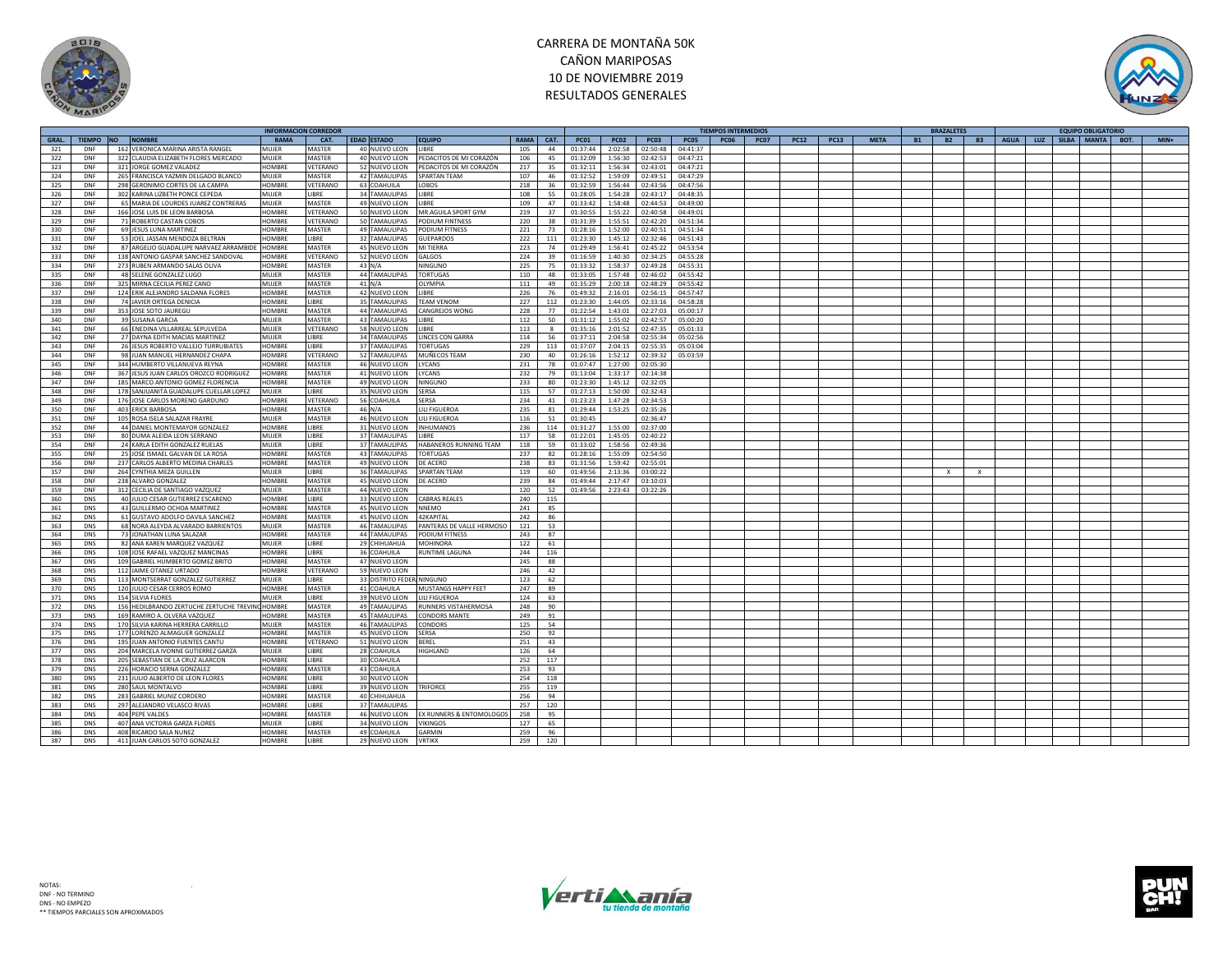



|       |          |                                                 | <b>NFORMACION CORREDOI</b> |                 |                          |                                      |                 |                |             |             |             |             | TIEMPOS INTERMEDIOS |             |             |             |             | <b>BRAZALETES</b>      |           |              |          | <b>EQUIPO OBLIGATORIC</b>         |          |        |
|-------|----------|-------------------------------------------------|----------------------------|-----------------|--------------------------|--------------------------------------|-----------------|----------------|-------------|-------------|-------------|-------------|---------------------|-------------|-------------|-------------|-------------|------------------------|-----------|--------------|----------|-----------------------------------|----------|--------|
| GRAL. |          | TIEMPO NO NOMBRE                                | RAMA                       | CAT.            | EDAD ESTADO              | <b>EQUIPO</b>                        | <b>RAMA</b>     | CAT.           | <b>PC01</b> | <b>PC02</b> | <b>PC03</b> | <b>PC05</b> | <b>PC06</b>         | <b>PC07</b> | <b>PC12</b> | <b>PC13</b> | <b>META</b> | <b>B2</b><br><b>B1</b> | <b>B3</b> |              |          | AGUA   LUZ   SILBA   MANTA   BOT. |          | $MIN+$ |
| 12    | 06:09:12 | 346 MARIA OUINTANA ESPINOZA                     | MUIFR                      | <b>IBRF</b>     | 32 NUEVO LEON            | <b>VRTIKX</b>                        | $\overline{1}$  | $\mathbf{1}$   | 00:59:15    | 1:14:36     | 01:43:32    | 02:47:54    | 3:48:11             | 4:13:05     | 4:52:02     | 05:31:01    | 06:09:12    |                        |           |              |          |                                   |          |        |
| 13    | 06:20:19 | 184 ENEDINA EUFRACIO                            | MUIFF                      | MASTER          | 42 NUEVO LEON            | <b>MATACANE</b>                      |                 |                | 00:59:44    | 1:15:11     | 01:44:30    | 02:48:39    | 3:51:37             | 4:16:48     | 5:02:07     | 05:42:53    | 06:20:19    |                        |           |              |          |                                   |          |        |
|       |          |                                                 |                            |                 |                          |                                      |                 |                |             |             |             |             |                     |             |             |             |             |                        |           |              |          |                                   |          |        |
| 19    | 06:31:11 | 271 MARIANA PEREZ SANCHEZ VOY                   | MUJER                      | LIBRE           | 32 JALISCO               | <b>COYOTE TRAIL</b>                  | $\overline{3}$  | 2              | 01:00:01    | 1:16:53     | 01:47:07    | 03:00:53    | 4:08:07             | 4:33:02     | 5:14:56     | 05:55:20    | 06:31:11    |                        |           |              |          |                                   |          |        |
| 22    | 06:32:10 | 2 KARINA BAILON                                 | MUIFF                      | MASTER          | 42                       |                                      | $\overline{a}$  | $\overline{2}$ | 01:02:52    | 1:19:58     | 01:50:39    | 03:01:32    | 4:02:13             | 4:25:54     | 5:08:26     | 05:49:53    | 06:32:10    |                        |           |              |          |                                   |          |        |
| 23    | 06:32:41 | 212 MARIBEL HERNANDEZ HERNANDEZ                 | MUIFF                      | MASTER          | 40 NUEVO LEON            | <b>CIMARRONES DE GARCIA</b>          | 5               |                | 01:00:38    | 1:17:35     | 01:48:08    | 03:01:51    | 4:04:13             | 4:30:14     | 5:13:05     | 05:53:00    | 06:32:41    |                        |           |              |          |                                   |          |        |
|       |          |                                                 |                            |                 |                          |                                      |                 | $\overline{3}$ |             |             |             |             |                     |             |             |             |             |                        |           |              |          |                                   |          |        |
| 27    | 6:45:29  | 263 NORA ALICIA RUIZ PECINA                     | MUJEF                      | LIBRE           | 35 TAMAULIPAS            | SPARTAN TEAM                         | 6               |                | 00:54:16    | 3:13:24     | 01:33:49    | 02:43:43    | 3:46:53             | 4:18:19     | 5:02:23     | 05:58:33    | 06:35:29    |                        |           |              |          |                                   |          | 10     |
| 39    | 06:59:37 | 256 ALICIA RODRIGUEZ SOTELC                     | MUJFR                      | VETERANO        | 54 NUEVO LEON            |                                      | $\overline{z}$  | $\mathbf{1}$   | 01:09:39    | 1:28:27     | 01:59:33    | 03:19:35    | 4:19:24             | 4:46:34     | 5:30:20     | 06:19:26    | 06:59:37    |                        |           |              |          |                                   |          |        |
| 41    | 07:05:36 | 349 ISMERAY GARCIA JUAREZ                       | MUIFF                      | <b>IBRE</b>     | 31 COAHUILA              | URBAN RUNNES                         | $\mathbf{R}$    | $\overline{a}$ | 01:09:49    | 1:26:39     | 01:57:16    | 03:13:46    | 4:18:02             | 4:46:46     | 5:37:09     | 06:23:42    | 07:05:36    |                        |           |              |          |                                   |          |        |
| 46    | 07:15:04 |                                                 | MUJEF                      | MASTER          |                          | VERTIMANIA                           | $\mathbf{q}$    | $\overline{a}$ |             | 1:49:33     | 02:04:10    |             |                     | 5:06:21     |             |             |             |                        |           |              |          |                                   |          |        |
|       |          | 4 MARIA EUGENIA CANTU CHAPA                     |                            |                 | 43 NUEVO LEON            |                                      |                 |                | 01:09:46    |             |             | 03:26:45    | 4:37:29             |             | 5:49:51     | 06:35:14    | 07:15:04    |                        |           |              |          |                                   |          |        |
| 47    | 07:15:11 | 293 LAURA GUAJARDO                              | MUIFF                      | <b>MASTER</b>   | 48 NUEVO LEON            | SIN CLUB                             | 10 <sup>1</sup> | 5              | 01:13:09    | 1:31:36     | 02:04:15    | 03:28:24    | 4:32:10             | 5:02:25     | 5:49:34     | 06:34:48    | 07:15:11    |                        |           |              |          |                                   |          |        |
| 50    | 07:16:33 | 58 DANIELLA DE LA ROSA                          | MUIFF                      | MASTER          | 41 NUEVO LEON            | RUN <sub>24</sub>                    | 11              | 6              | 01:04:45    | 1:22:00     | 01:53:51    | 03:11:10    | 4:23:59             | 4:57:38     | 5:47:23     | 06:36:55    | 07:16:33    |                        |           |              |          |                                   |          |        |
| 51    | 07:16:55 | 369 ANA LILIA                                   | MUJEF                      | MASTER          | 44 NUEVO LEON            | <b>REGIO RUNNERS</b>                 | 12              | $\overline{7}$ | 01:06:45    | 1:24:41     | 01:57:45    | 03:15:55    | 4:27:48             | 5:01:08     | 5:49:58     | 06:35:39    | 07:16:55    |                        |           |              |          |                                   |          |        |
|       |          |                                                 |                            |                 |                          |                                      |                 |                |             |             |             |             |                     |             |             |             |             |                        |           |              |          |                                   |          |        |
| 57    | 07:25:22 | 1 MONICA GUERRA ALBARRAN                        | MUIFF                      | MASTER          | 45 NUEVO LEON            | <b>HUNZAS</b>                        | 13              | $\mathbf{R}$   | 01:12:36    | 1:31:49     | 02:05:33    | 03:26:24    | 4:36:54             | 5:06:28     | 5:49:42     | 06:36:48    | 07:25:22    |                        |           |              |          |                                   |          |        |
| 60    | 07:34:16 | 174 LYDIA MUNOZ MIRELES                         | MUIFF                      | <b>IBRE</b>     | 30 NUEVO LEON            | LILI FIGUEROA                        | 14              | 5              | 01:08:47    | 1:27:44     | 02:02:51    | 03:24:36    | 4:38:09             | 5:09:22     | 5:58:37     | 06:49:48    | 07:34:16    |                        |           |              |          |                                   |          |        |
| 61    | 07:35:22 | 29 ZAMARA YARENI DE LA ROSA BERMAN              | MUJEF                      | LIBRE           | 39 NUEVO LEON            | PEDAL XTREAM                         | 15              | 6              | 01:13:09    | 1:33:15     | 02:08:19    | 03:30:02    | 4:41:49             | 5:14:15     | 6:03:29     | 06:50:21    | 07:35:22    |                        |           |              |          |                                   |          |        |
|       |          |                                                 |                            |                 |                          |                                      |                 |                |             |             |             |             |                     |             |             |             |             |                        |           |              |          |                                   |          |        |
| 62    | 7:35:42  | 316 ERICKA CERVANTES BARRERA                    | MUJEF                      | <b>MASTER</b>   | 45 TAMALILIPAS           | $N/\Delta$                           | 16              | $\alpha$       | 01:06:19    | 1:24:18     | 01.58.12    | 03:13:30    | 4.24.32             | 4.54.29     | 5.41.42     | 06:24:41    | 07.05.42    |                        |           |              | $\times$ |                                   |          | 30     |
| 64    | 07:35:46 | 274 ANA LILIA MIRELES GAMEZ                     | MUJER                      | VETERANO        | 51 NUEVO LEON            | <b>LIBRE</b>                         | 17              |                | 01:09:29    | 1:26:49     | 01:58:54    | 03:15:46    | 4:29:12             | 5:05:05     | 5:55:28     | 06:53:09    | 07:35:46    |                        |           |              |          |                                   |          |        |
| 66    | 07:37:57 | 83 ELSA MARIA OSUNA LEYVA                       | MUJEF                      | LIBRE           | 36 SONORA                | <b>GUAIMAS RUNNERS</b>               | 18              | $\overline{7}$ | 01:18:24    | 1:37:54     | 02:11:43    | 03:34:11    | 4:46:51             | 5:17:58     | 6:09:58     | 06:57:53    | 07:37:57    |                        |           |              |          |                                   |          |        |
|       |          |                                                 |                            |                 |                          |                                      |                 |                |             |             |             |             |                     |             |             |             |             |                        |           |              |          |                                   |          |        |
| 69    | 07:41:05 | 276 ELSA SEPULVEDA GONZALEZ                     | MUIFF                      | <b>IRRF</b>     | 38 NUEVO LEON            | TRAILBLAZERS RUNNING                 | 19              | 8              | 01:14:36    | 1:33:38     | 02:09:47    | 03:32:35    | 4:44:13             | 5:15:59     | 6:09:00     | 06:58:58    | 07:41:05    |                        |           |              |          |                                   |          |        |
| 72    | 07:42:05 | 347 GLADYS CLAUDETTE CARRIZALES SAENZ           | MUIFF                      | <b>IBRE</b>     | 27 NUEVO LEON            | <b>GUFPARDOS</b>                     | 20              | $\ddot{q}$     | 01:10:48    | 1:30:27     | 02:07:30    | 03:33:32    | 4:49:57             | 5:23:15     | 6:13:38     | 07:01:18    | 07:42:05    |                        |           |              |          |                                   |          |        |
| 74    | 07:44:04 | 3 SARAI EYNA MARTINEZ                           | MUJEF                      | LIBRE           | 31 NUEVO LEON            | TROTADORES DE GARCÍA                 | 21              | 10             | 01:14:18    | 1:31:28     | 02:04:27    | 03:31:06    | 4:41:13             | 5:13:20     | 6:03:49     | 06:58:35    | 07:44:04    |                        |           |              |          |                                   |          |        |
|       |          |                                                 |                            |                 |                          |                                      |                 |                |             |             |             |             |                     |             |             |             |             |                        |           |              |          |                                   |          |        |
| 81    | 07:55:57 | 410 FANY ALEJANDRA CAZARES GARCIA               | MUIFF                      | <b>IRRF</b>     | 26 NUEVO LEON            | <b>VRTIKX</b>                        | 22              | 11             | 01:10:39    | 1:30:12     | 02:05:47    | 03:37:04    | 4:52:47             | 5:24:48     | 6:16:53     | 07:11:22    | 07:55:57    |                        |           |              |          |                                   |          |        |
| 82    | 07:56:21 | 215 MARIA PATRICIA SANCHEZ VIDOYRA              | MUIFF                      | VETERANO        | 51 NUEVO LEON            | <b>LIBRE</b>                         | 23              | $\overline{3}$ | 01:03:29    | 1:20:04     | 01:51:51    | 03:19:15    | 4:30:15             | 5:05:26     | 5:56:51     | 07:11:45    | 07:56:21    |                        |           |              |          |                                   |          |        |
| 88    | 08:01:23 | 50 REYNA MARTINEZ OROZCO                        | MUJEF                      | <b>MASTER</b>   | 43 NUEVO LEON            | <b>TEAM TRAINER</b>                  | 24              | 10             | 01:22:58    | 1:43:30     | 02:20:27    | 03:49:15    | 5:03:14             | 5:33:58     | 6:24:09     | 07:16:03    | 08:01:23    |                        |           |              |          |                                   |          |        |
|       |          |                                                 |                            |                 |                          |                                      |                 |                |             |             |             |             |                     |             |             |             |             |                        |           |              |          |                                   |          |        |
| 91    | 8:05:49  | 8 BARBARA ZELTZIN BERNAL FLORES                 | MUIFR                      | <b>IRRF</b>     |                          | 29 NUEVO LEON PUNCH BAR / VIKINGOS   | 25              | 12             | 01:02:53    | 1:20:09     | 01:52:17    | 03:08:30    | 4:26:11             | 5:26:24     | 6:13:03     | 07:06:43    | 07:55:49    |                        |           | $\mathsf{x}$ |          |                                   |          | $10\,$ |
| 92    | 08:06:22 | 119 ANA DESSOMMES ZAMBRANO                      | MUIFF                      | MASTER          | 44 DISTRITO FEDER GUANAS |                                      | 26              | 11             | 01:19:18    | 1:40:40     | 02:18:30    | 03:50:06    | 5:04:08             | 5:34:49     | 6:24:53     | 07:18:47    | 08:06:22    |                        |           |              |          |                                   |          |        |
| 93    | 08:08:00 | 11 ROCIO ABRIL CRUZ VALDEZ                      | MUJER                      | MASTER          | 40                       |                                      | 27              | 12             | 01:12:42    | 1:32:29     | 02:10:12    | 03:37:08    | 5:03:08             | 5:36:36     | 6:31:27     | 07:20:39    | 08:08:00    |                        |           |              |          |                                   |          |        |
| 96    |          |                                                 | MUIFR                      |                 |                          |                                      |                 | $\overline{a}$ |             |             |             |             | 4:47:01             |             |             |             |             |                        |           |              |          |                                   |          |        |
|       | 08:10:48 | 84 OLEGARIA MORALES AVILA                       |                            | VETERANO        |                          | 54 SAN LUIS POTOS FITCAMP - MILITARY | 28              |                | 01:12:37    | 1:32:24     | 02:06:16    | 03:31:10    |                     | 5:30:26     | 6:22:25     | 07:16:45    | 08:10:48    |                        |           |              |          |                                   |          |        |
| 108   | 08:20:46 | 290 PATRICIA ABDO JIMENEZ                       | MUJER                      | <b>IBRE</b>     | 36 COAHUILA              | MANZANA CORAZON                      | 29              | 13             | 01:09:47    | 1:28:46     | 02:02:43    | 03:32:58    | 4:46:36             | 5:21:17     | 6:14:13     | 07:16:29    | 08:20:46    |                        |           |              |          |                                   |          |        |
| 126   | 08:30:36 | 192 DIANA LIZETH SOSA RIOS                      | MUJER                      | <b>IBRE</b>     | 28 NUEVO LEON            | <b>URBAN BOX</b>                     | 30              | 14             | 01:15:17    | 1:57:40     | 02:12:42    |             | 5:13:00             | 5:48:50     | 6:44:15     | 03:49:31    | 08:30:36    |                        |           |              |          |                                   |          |        |
|       |          |                                                 | MUIFR                      | MASTER          | 43 COAHUILA              | <b>GATO ARAIZA</b>                   |                 |                | 01:09:48    |             | 02:03:18    |             | 4:48:10             |             |             |             |             |                        |           |              |          |                                   |          | 10     |
| 129   | 8:32:00  | 310 ELIZABETH ESPINOSA LOPEZ                    |                            |                 |                          |                                      | 31              | 13             |             | 2:23:34     |             | 03:23:10    |                     | 5:28:36     | 6:30:24     | 07:35:09    | 08:22:00    |                        |           |              |          |                                   | $\times$ |        |
| 137   | 08:38:54 | 309 MARIA GUADALUPE ONOFRE RUIZ                 | MUIFF                      | <b>IBRE</b>     | 27 NUEVO LEON            | <b>REGIO RUNNERS</b>                 | 32              | 15             | 01:20:40    | 1:40:10     | 02:15:19    | 03:55:15    | 5:18:55             | 5:53:55     | 6:47:58     | 07:50:07    | 08:38:54    |                        |           |              |          |                                   |          |        |
| 141   | 08:39:43 | 90 ISABEL ALEMAN                                | MUJER                      | MASTER          | 43 TAMAULIPAS            | <b>GUERRERAS RUNNERS VH</b>          | 33              | 14             | 01:17:48    | 1:38:03     | 02:16:25    | 03:58:18    | 5:20:04             | 5:54:22     | 6:53:22     | 07:51:13    | 08:39:43    |                        |           |              |          |                                   |          |        |
|       |          |                                                 | MUIFR                      | <b>MASTER</b>   | 40 COAHUILA              |                                      | 34              |                |             |             | 02:26:47    |             |                     |             |             |             |             |                        |           |              |          |                                   |          |        |
| 143   | 08:41:23 | 363 LETICIA URIEGA GALLEGOS                     |                            |                 |                          |                                      |                 | 15             | 01:22:29    |             |             | 03:53:59    | 5:19:06             | 5:56:04     | 6:53:29     | 07:48:58    | 08:41:23    |                        |           |              |          |                                   |          |        |
| 145   | 08:41:26 | 413 SAMANTHA VAZQUEZ MESTA                      | MUJER                      | LIBRE           | 38 DURANGO               | CENTINELAS                           | 35              | 16             | 01:27:33    | 1:50:09     | 02:33:29    | 04:16:06    | 5:33:33             | 6:07:49     | 6:58:10     | 07:52:12    | 08:41:26    |                        |           |              |          |                                   |          |        |
| 146   | 08:41:51 | 103 MARICELA GAYTAN CRUZ                        | MUJEF                      | MASTER          | 47 NUEVO LEON            | LLAMAS                               | 36              | 16             | 01:24:43    | 1:44:30     | 02:21:33    | 03:56:26    | 5:19:27             | 5:57:30     | 6:54:35     | 07:52:45    | 08:41:51    |                        |           |              |          |                                   |          |        |
| 147   | 08:41:55 |                                                 | MUJFR                      | <b>MASTER</b>   | 42 TAMAULIPAS            | <b>RUNNERS VICTORIA</b>              | 37              | 17             | 01:20:57    | 1:40:57     | 02:17:48    | 04:08:08    | 5:19:00             | 5:52:42     | 6:41:19     | 07:40:39    |             |                        |           |              |          |                                   |          |        |
|       |          | 228 MARUSIA RAMOS                               |                            |                 |                          |                                      |                 |                |             |             |             |             |                     |             |             |             | 08:41:55    |                        |           |              |          |                                   |          |        |
| 149   | 08:42:48 | 72 TANIA ALEIDA NORATO CORTEZ                   | MUJEF                      | MASTER          | 44 NUEVO LEON            | ODR                                  | 38              | 18             | 01:17:11    |             | 02:16:04    | 04:02:23    | 5:23:17             | 6:01:35     | 6:59:15     | 07:56:40    | 08:42:48    |                        |           |              |          |                                   |          |        |
| 152   | 08:43:54 | 140 RUTH GARCIA HUTCHINSON                      | MUJEF                      | LIBRE           | 32 NUEVO LEON            | <b>VRTIKX</b>                        | 39              | 17             | 01:16:41    |             | 02:16:33    | 03:49:52    | 5:03:46             | 5:36:49     | 6:40:42     | 07:51:10    | 08:43:54    |                        |           |              |          |                                   |          |        |
| 155   | 08:46:06 | 155 TANJA YANFTH MEDRANO TORRES                 | MUIFR                      | <b>IRRF</b>     | 28 NUEVO LEON            | COACH KARLBAILON                     | 40              | 18             | 01:15:19    |             | 02:16:49    | 03:55:57    | 5:20:09             | 5:52:51     | 6:50:02     | 07:51:54    | 08:46:06    |                        |           |              |          |                                   |          |        |
|       |          |                                                 |                            |                 |                          |                                      |                 |                |             |             |             |             |                     |             |             |             |             |                        |           |              |          |                                   |          |        |
| 159   | 08:49:31 | 133 MARIA DE LOS ANGELES MEDRANO ALVARADI MUJER |                            | <b>IBRE</b>     | 36 NUEVO LEON            | INDEPENDIENTE                        | 41              | 19             |             | 1:21:58     | 01:55:04    | 03:27:39    | 5:02:37             | 5:47:43     | 6:51:29     | 07:49:53    | 08:49:31    |                        |           |              |          |                                   |          |        |
| 173   | 09:00:48 | 414 CAROLINA SANCHEZ YANEZ                      | MUJEF                      | <b>IRRF</b>     | 33 DURANGO               | CENTINELAS                           | 42              | 20             | 01:27:20    | 1:52:39     | 02:32:55    | 04:15:57    | 5:38:16             | 6:15:02     | 7:10:38     | 08:11:00    | 09:00:48    |                        |           |              |          |                                   |          |        |
| 177   | 09:07:00 | 234 ILEANA MONTOYA FLORES                       | MUIFR                      | <b>IBRF</b>     | 35 TAMAULIPAS            | <b>IIBRF</b>                         | 43              | 21             | 01:17:43    |             | 02:19:29    | 04:13:25    | 5:42:20             | 6:22:08     | 7:20:50     | 08:22:24    | 09:07:00    |                        |           |              |          |                                   |          |        |
|       |          |                                                 |                            |                 |                          |                                      |                 |                |             |             |             |             |                     |             |             |             |             |                        |           |              |          |                                   |          |        |
| 178   | 09:07:14 | 257 AZUCENA RUBIO ROSALES                       | MUJER                      | MASTER          | 47 TAMAULIPAS            | SPARTAN TEAM                         | 44              | 19             | 01:23:35    | 1:45:35     | 02:31:32    | 04:14:09    | 5:41:28             | 6:22:32     | 7:19:58     | 08:23:02    | 09:07:14    |                        |           |              |          |                                   |          |        |
| 179   | 09:07:27 | 354 IDALIA LIZZETH RDZ, YEPEZ                   | MUJER                      | LIBRE           | 37 TAMAULIPAS            | <b>CANGREJOS WONG</b>                | 45              | 22             | 01:20:48    | 1:41:08     | 02:19:32    | 04:02:10    | 5:28:42             | 6:16:38     | 7:19:21     | 08:22:22    | 09:07:27    |                        |           |              |          |                                   |          |        |
| 180   | 09:07:47 | 245 SILVIA MARGARITA LEAL GOME                  | MUJER                      | <b>MASTER</b>   | 49 NUEVO LEON            | <b>GUSANITO RUNNERS</b>              | 46              | 20             | 01:23:53    | 1:45:08     | 02:30:45    | 04:11:41    | 5:37:47             | 6:16:30     | 7:14:14     | 08:16:21    | 09:07:47    |                        |           |              |          |                                   |          |        |
|       |          |                                                 |                            |                 |                          |                                      |                 |                |             |             |             |             |                     |             |             |             |             |                        |           |              |          |                                   |          |        |
| 182   | 09:10:52 | 54 SANJUANA MARIA MENDOZA LARA                  | MUJE                       | <b>IBRE</b>     | 38 NUEVO LEON            |                                      | 47              | 23             | 01:24:04    | 1:49:20     | 02:29:42    | 04:15:57    | 5:50:17             | 6:27:50     | 7:28:11     | 08:19:35    | 09:10:52    |                        |           |              |          |                                   |          |        |
| 185   | 09:11:48 | 272 IRMA LUCIA TORRES GARCIA                    | MUJEF                      | <b>MASTER</b>   | 40 CHIHUAHUA             |                                      | 48              | 21             | 01:21:00    | 1:41:20     | 02:22:22    | 04:40:43    | 5:58:28             | 6:32:44     | 7:22:06     | 08:15:41    | 09:11:48    |                        |           |              |          |                                   |          |        |
| 187   | 09:12:28 | 122 DIANA ARACELI COLORADO BIZARRAGA            | MUIFR                      | <b>IRRE</b>     |                          | 31 NUEVO LEON HUASTECA RUNNERS       | 49              | 24             | 01:11:30    | 1:31:40     | 02.08.46    | 03:41:34    | 5:07:14             | 5:50:53     | 6:57:36     | 08:03:04    | 09:12:28    |                        |           |              |          |                                   |          |        |
|       |          |                                                 |                            |                 |                          |                                      | 50              |                |             |             |             |             |                     |             |             |             |             |                        |           |              |          |                                   |          |        |
| 191   | 09:14:53 | 100 EMILIA SEPULVEDA LARTIGUE                   | MUJEF                      | MASTER          | 43 NUEVO LEON            | <b>LILI FIGUEROA</b>                 |                 | 22             | 01:30:40    |             | 02:32:52    | 04:20:51    | 5:45:09             | 6:23:49     | 7:23:04     | 08:23:13    | 09:14:53    |                        |           |              |          |                                   |          |        |
| 192   | 09:15:31 | 10 FATIMA ANGELICA CANALES GONZALEZ             | MUJER                      | <b>IRRF</b>     | 32 NUEVO LEON            | TREOACERROS                          | 51              | 25             | 01:22:57    | 1:44:35     | 02:22:26    | 04:09:49    | 5:29:14             | 6:17:30     | 7:08:58     | 08:17:18    | 09:15:31    |                        |           |              |          |                                   |          |        |
| 193   | 09:17:16 | 76 CLAUDIA IRASEMA BRECEDA NEVAREZ              | MUIFF                      | MASTER          | 43 NUEVO LEON            |                                      | 52              | 23             | 01:32:46    | 1:53:48     | 02:34:31    | 04:21:49    | 5:43:27             | 6:22:13     | 7:25:46     | 08:29:20    | 09:17:16    |                        |           |              |          |                                   |          |        |
| 195   | 09:20:48 | 126 JUANA RAMIREZ                               | MUJER                      | LIBRE           | 27 COAHUILA              | GATO ARAIZA                          | 53              | 26             | 01:19:08    | 1:41:04     | 02:20:47    | 04:08:58    | 5:37:38             | 6:16:25     | 7:13:31     | 08:26:34    | 09:20:48    |                        |           |              |          |                                   |          |        |
|       |          |                                                 |                            |                 |                          |                                      |                 |                |             |             |             |             |                     |             |             |             |             |                        |           |              |          |                                   |          |        |
| 197   | 9:21:10  | 304 WENDY ZOAR JARAMILLO GONZALEZ               | MUJEF                      | LIBRE           | 31 SONORA                | LIBRE                                | 54              | 27             | 01:30:30    |             | 02:28:58    | 04:08:42    | 5:33:18             | 6:10:40     | 7:10:23     | 08:11:50    | 09:01:10    |                        |           | $\mathbf{x}$ |          |                                   |          | 20     |
| 200   | 09:21:53 | 131 DULCE LUCERO SEGOVIA PECINA                 | MUIFF                      | <b>IBRF</b>     | 32 NUEVO LEON            | <b>GUSANITOS RUNNERS</b>             | 55              | 28             | 01:33:10    | 2:02:47     | 02:34:43    | 04:19:07    | 5:55:30             | 6:31:10     | 7:28:02     | 08:19:28    | 09:21:53    |                        |           |              |          |                                   |          |        |
| 201   | 09:21:57 | 181 BIANKA MORENO MORENO TREVINC                | MUJEF                      | MASTER          | 45 NUEVO LEON            | <b>IRONDOOR RUNNERS</b>              | 56              | 24             | 01:28:36    | 1:54:42     | 02:32:46    | 04:18:04    | 5:44:35             | 6:27:21     | 7:22:38     | 08:24:15    | 09:21:57    |                        |           |              |          |                                   |          |        |
|       |          |                                                 |                            |                 |                          |                                      |                 |                |             |             |             |             |                     |             |             |             |             |                        |           |              |          |                                   |          |        |
| 202   | 09:22:24 | 295 ADALID HERNANDEZ VILLEGAS                   | MUJER                      | MASTER          | 44 NUEVO LEON            | <b>GUSANITO RUNNERS</b>              | 57              | 25             | 01:24:23    | 1:45:40     | 02:29:39    | 04:14:17    | 5:46:36             | 6:24:48     | 7:27:51     | 08:28:21    | 09:22:24    |                        |           |              |          |                                   |          |        |
| 205   | 09:25:41 | 35 ALMA PATRICIA VILLARREAL MARTINEZ            | MUJER                      | <b>MASTER</b>   | 41 COAHUILA              | NORA LETICIA ROCHA                   | 58              | 26             | 01:23:01    | 1:42:42     | 02:19:10    | 04:12:08    | 5:33:22             | 6:11:23     | 7:13:58     | 08:43:09    | 09:25:41    |                        |           |              |          |                                   |          |        |
| 206   | 09:25:43 | 123 YESIKA GARCIA CRUZ                          | MUJEF                      | <b>IBRE</b>     | 38 NUEVO LEON            | <b>IIBRF</b>                         | 59              | 29             | 01:20:25    | 1:39:43     | 02:18:57    | 03:57:11    | 5:28:08             | 6:08:41     | 7:20:40     | 08:31:32    | 09:25:43    |                        |           |              |          |                                   |          |        |
|       |          |                                                 |                            |                 |                          |                                      |                 |                |             |             |             |             |                     |             |             |             |             |                        |           |              |          |                                   |          |        |
| 207   | 09:27:13 | 248 PAULA URSULA GARCIA SIERRA                  | MUJE                       | MASTER          | 41 NUEVO LEON            | JARRUN                               | 60              | 27             | 01:23:39    | 1:43:29     | 02:22:09    | 04:27:48    | 5:50:00             | 6:26:19     | 7:24:44     | 08:28:45    | 09:27:13    |                        |           |              |          |                                   |          |        |
| 213   | 09:30:20 | 275 ROSA EDITH RAMIREZ LARA                     | MUIFF                      | MASTER          | 46 NUEVO LEON            | <b>ENDURANCE SYSTEMS</b>             | 61              | 28             |             | 1:52:07     |             |             | 5:49:33             | 6:27:26     | 7:26:25     |             | 09:30:20    |                        |           |              |          |                                   |          |        |
| 218   | 09:33:48 | 86 MARINA MANJARREZ RAMOS                       | MUJER                      | MASTER          | 40 SONORA                | <b>GUAIMAS RUNNERS</b>               | 62              | 29             | 01:34:13    | 1:56:45     | 02:36:39    | 04:31:04    | 5:56:48             | 6:36:25     | 7:34:20     | 08:42:59    | 09:33:48    |                        |           |              |          |                                   |          |        |
|       |          |                                                 |                            |                 |                          |                                      |                 |                |             |             |             |             |                     |             |             |             |             |                        |           |              |          |                                   |          |        |
| 219   | 09:35:32 | 147 IDALIA MENDEZ NAVARRETE                     | MUJEF                      | <b>/ETERANC</b> | 54 NUEVO LEON            | COACH KARI BAILÓN                    | 63              |                | 01:24:15    | 1:46:05     | 02:34:02    | 04:12:04    | 5:40:19             | 6:23:54     | 7:33:31     | 08:42:54    | 09:35:32    |                        |           |              |          |                                   |          |        |
| 224   | 09:39:40 | 52 KAREN LILIBETH CARCINI ORTA                  | MUIFF                      | <b>IRRF</b>     | 34 TAMAULIPAS            | <b>IFSSE RUNNING TEAM</b>            | 64              | 30             | 01:23:25    | 1:43:25     | 02:24:41    | 04:13:33    | 5:58:04             | 6:37:07     | 7:45:39     | 08:49:45    | 09:39:40    |                        |           |              |          |                                   |          |        |
| 227   | 09:40:19 | 332 MARCELA REYNA VILLARREAL                    | MUJER                      | <b>IBRF</b>     | 30 TAMAULIPAS            | <b>OLYMPIA RUNNERS</b>               | 65              | 31             | 01:31:02    | 1:52:28     | 02:35:00    | 04:34:36    | 6:02:50             | 6:37:18     | 7:37:46     | 08:46:01    | 09:40:19    |                        |           |              |          |                                   |          |        |
| 229   | 09:41:20 | 282 CAROLINA GONZALEZ CLARK                     | MUJEF                      | MASTER          | 47 COAHUILA              | N <sub>O</sub>                       | 66              | 30             | 01:24:16    | 1:59:02     | 02:35:15    | 04:30:24    |                     | 6:32:36     | 7:29:56     | 08:37:39    | 09:41:20    |                        |           |              |          |                                   |          |        |
|       |          |                                                 |                            |                 |                          |                                      |                 |                |             |             |             |             |                     |             |             |             |             |                        |           |              |          |                                   |          |        |
| 233   | 09:41:47 | 33 EDITH SOLEDAD BALDERAS FERNANDEZ             | MUIFR                      | <b>IRRF</b>     | 29 TAMAULIPAS            |                                      | 67              | 32             | 01:23:22    | $1.43 - 40$ | 02:24:58    | 04:14:50    | 5:42:52             | 6:29:54     | 7:37:49     | 08:46:23    | 09:41:47    |                        |           |              |          |                                   |          |        |
| 234   | 09:42:41 | 46 ROSARIO MARTINEZ SILVA                       | MUIFF                      | MASTER          | 43 COAHUILA              | <b>INDEPENDIENTE</b>                 | 68              | 31             | 01:24:56    | 1:47:53     | 02:30:39    | 04:25:33    | 6:05:28             | 6:41:57     | 7:41:55     | 08:49:17    | 09:42:41    |                        |           |              |          |                                   |          |        |
| 235   | 09:45:33 | 196 ESMERALDA VILLALOBOS SARMIENTO              | MUJEF                      | LIBRE           | 36 TAMAULIPAS            | <b>RUNNERS VISTA HERMOSA</b>         | 69              | 33             | 01:22:58    | 1:27:04     | 02:33:06    | 04:36:31    | 6:08:31             | 6:46:05     | 7:51:50     | 08:51:45    | 09:45:33    |                        |           |              |          |                                   |          |        |
|       |          |                                                 |                            |                 |                          |                                      |                 |                |             |             |             |             |                     |             |             |             |             |                        |           |              |          |                                   |          |        |
| 237   | 09.45.40 | 81 CATALINA CORNEJO                             | MUJER                      | MASTER          | 48 NUEVO LEON            |                                      | 70              | 32             | 01:34:46    |             | 02:35:30    | 04:28:30    | 5:51:17             | 6:30:25     | 7:30:21     | 08:33:20    | 09:45:40    |                        |           |              |          |                                   |          |        |
| 239   | 09:46:45 | 218 YANETH FLORES                               | MUIFF                      | <b>IBRF</b>     | 26 TAMAULIPAS            | <b>LINCES CON GARRA</b>              | 71              | 34             | 01:15:29    |             | 02:19:30    | 04:11:56    | 5:42:34             | 6:30:54     | 7:38:18     | 08:55:17    | 09:46:45    |                        |           |              |          |                                   |          |        |
| 244   | 9:49:00  | 362 MARINA VALERO                               | MUJEF                      | MASTER          | 41 COAHUILA              | <b>GATO ARAIZA</b>                   | 72              | 33             | 01:21:13    | 1:41:11     | 02:22:32    | 04:08:56    | 5:46:25             | 6:28:16     | 7:42:02     | 08:49:05    | 09:39:00    |                        |           |              |          |                                   |          | 10     |
|       |          |                                                 |                            |                 |                          |                                      |                 |                |             |             |             |             |                     |             |             |             |             |                        |           |              |          |                                   |          |        |
| 245   | 9:49:21  | 337 CORINA GONZALEZ CAVAZOS                     | MUIFR                      | <b>IRRF</b>     | 30 NUEVO LEON            | <b>NINGUNO</b>                       | 73              | 35             | 01:23:28    | 1:44:54     | 02:26:34    | 04:13:43    | 5:48:46             | 6:29:11     | 7:29:47     | 08:40:16    | 09:39:21    |                        |           |              |          |                                   | $\times$ | 10     |
| 247   | 09:50:42 | 313 ANGELES BARCENAS MORENO                     | MUIFR                      | <b>IRRF</b>     | 39 NUEVO LEON            |                                      | 74              | 36             | 01:30:21    | 1:53:52     | 02:41:30    | 04:25:07    | 6:00:02             | 6:39:14     | 7:48:16     | 08:55:09    | 09:50:42    |                        |           |              |          |                                   |          |        |
| 249   | 09:51:02 | 102 NORMA ALICIA CABALLERO NORIEGA              | MUJER                      | <b>IBRE</b>     | 38 NUEVO LEON            | <b>RUNNERS VIP</b>                   | 75              | 37             | 01:31:43    | 1:57:43     | 02:39:20    | 04:33:12    | 6:04:00             | 6:41:15     | 7:42:24     | 08:50:43    | 09:51:02    |                        |           |              |          |                                   |          |        |
|       |          |                                                 |                            |                 |                          |                                      |                 |                |             |             |             |             |                     |             |             |             |             |                        |           |              |          |                                   |          |        |
| 252   | 09:51:26 | 200 ANA BARBARA GONZALEZ SAENZ                  | MUJER                      | <b>IRRF</b>     | 24 TAMAULIPAS            |                                      | 76              | 38             | 01:22:42    | 1:43:21     | 02:25:16    | 04:11:43    | 5:50:32             | 6:31:31     | 7:38:14     | 08:55:16    | 09:51:26    |                        |           |              |          |                                   |          |        |
| 254   | 09:52:26 | 419 GUADALUPE CLAUDIA MARTINEZ PEREZ            | MUJER                      | MASTER          | 47                       |                                      | 77              | 34             | 01:23:31    | 1:46:01     | 02:32:59    | 04:33:38    | 6:09:59             | 6:52:51     | 7:54:35     | 08:56:31    | 09:52:26    |                        |           |              |          |                                   |          |        |
| 255   | 09:53:25 | 415 CINDY MARTINEZ NAVARRO                      | MUJER                      | LIBRE           | 34 COAHUILA              | LOCAS QUE CORREN                     | 78              | 39             | 01:28:52    | 1:51:56     | 02:37:28    | 04:43:47    | 6:22:20             | 7:06:39     | 8:01:32     | 08:58:42    | 09:53:25    |                        |           |              |          |                                   |          |        |
|       |          |                                                 | MUIFR                      | <b>IBRF</b>     |                          |                                      |                 |                |             |             |             |             |                     |             |             |             |             |                        |           |              |          |                                   |          |        |
| 259   | 09:55:46 | 42 ELIZABETH PALOMINO                           |                            |                 | 37 NUEVO LEON            |                                      | 79              | 40             | 01:33:55    | 1:58:02     | 02:43:29    | 04:38:55    | 6:12:22             | 6:57:02     | 7:59:05     | 08:55:18    | 09:55:46    |                        |           |              |          |                                   |          |        |
| 260   | 09:56:12 | 17 TANYA GONZALEZ BUENROSTRO                    | MUIFF                      | MASTER          | 40                       |                                      | 80              | 35             | 01:30:58    | 1:52:33     | 02:35:08    | 04:32:59    | 5:56:53             | 6:41:06     | 7:50:34     | 08:57:37    | 09:56:12    |                        |           |              |          |                                   |          |        |





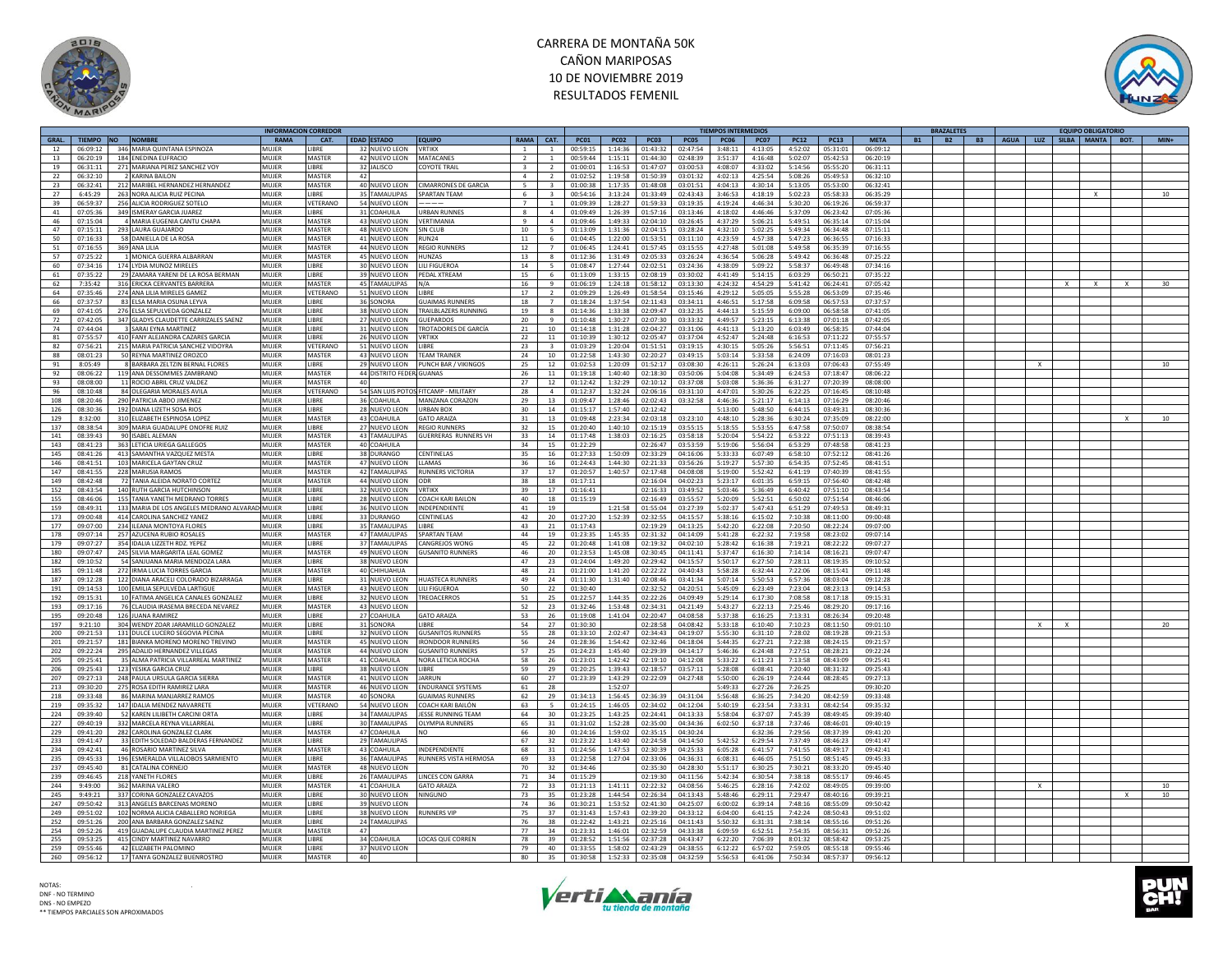



|       |               |           |                                        |       | <b>INFORMACION CORREDOR</b> |                      |                           |             |                |             |             |             |          | <b>TIEMPOS INTERMEDIOS</b> |             |             |             |             |                        | <b>BRAZALETES</b> |           |              |              | <b>EQUIPO OBLIGATORIO</b> |              |        |
|-------|---------------|-----------|----------------------------------------|-------|-----------------------------|----------------------|---------------------------|-------------|----------------|-------------|-------------|-------------|----------|----------------------------|-------------|-------------|-------------|-------------|------------------------|-------------------|-----------|--------------|--------------|---------------------------|--------------|--------|
| GRAL. | <b>TIEMPO</b> | <b>NO</b> | <b>NOMBRE</b>                          | RAMA  | CAT.                        | <b>EDAD ESTADO</b>   | <b>EQUIPO</b>             | <b>RAMA</b> | CAT.           | <b>PC01</b> | <b>PC02</b> | <b>PC03</b> | PC05     | <b>PC06</b>                | <b>PC07</b> | <b>PC12</b> | <b>PC13</b> | <b>META</b> | <b>B2</b><br><b>B1</b> |                   | <b>B3</b> | <b>AGUA</b>  |              | LUZ   SILBA   MANTA       | BOT.         | $MIN+$ |
| 265   | 10:02:59      |           | 305 SONIA PEREZ RODRIGUEZ              | MUJER | MASTER                      | 48 COAHUILA          | MARIPOZAS                 | 81          | 36             | 01:29:35    | 1:52:40     | 02:34:15    | 04:25:21 | 6:01:15                    | 6:42:04     | 7:45:13     | 08:55:23    | 10:02:59    |                        |                   |           |              |              |                           |              |        |
| 266   | 10:02:59      |           | 56 JENNIFER ANN BRIDGE                 | MUJER | <b>IBRE</b>                 | 34 COAHUILA          |                           | 82          | 41             |             | 1:51:11     |             |          | 5:46:27                    | 6:22:37     | 7:19:05     |             | 09:22:59    |                        |                   |           | $\mathbf{x}$ | $\mathbf{x}$ | $\mathbf{x}$              | $\mathbf{x}$ | 40     |
| 268   | 10:03:19      |           | 236 CLAUDIA CRISTINA BLANCO SILLER     | MUJER | <b>IBRF</b>                 | 31 COAHUILA          | RNBTT SALTILLO            | 83          | 42             | 01:24:47    | 1:48:10     | 02:28:41    | 04:27:24 | 6:05:07                    | 6:46:52     | 7:59:10     | 08:59:14    | 10:03:19    |                        |                   |           |              |              |                           |              |        |
| 271   | DNF           |           | 345 NAYELI GARCIA VAZQUEZ              | MUIFR | <b>MASTER</b>               | 40 TAMAULIPAS        | LIBRE                     | 84          | 37             | 01:30:53    | 1:56:22     | 02:40:29    | 04:36:24 | 6:21:07                    | 7:08:05     | 8:13:06     | 09:17:31    | 10:09:22    |                        |                   |           |              |              |                           |              |        |
| 272   | DNF           |           | 416 SUSANA PALACIOS GONZALEZ           | MUJER | VETERANO                    | 52 COAHUILA          | LOCASQUECORREN            | 85          | -6             | 01:29:05    | 1:51:50     | 02:37:36    | 04:43:58 | 6:22:24                    | 7:06:57     | 8:07:01     | 09:13:51    | 10:10:59    |                        |                   |           |              |              |                           |              |        |
| 273   | DNF           |           | 59 KENNA KINSLOW TEEL                  | MUJER | VETERANO                    | 58 COAHUILA          | <b>CORREDORES CAT</b>     | 86          | $\overline{7}$ | 01:28:20    | 1:51:00     | 02:31:42    | 04:26:15 | 6:01:19                    | 6:46:29     | 8:06:08     | 09:16:16    | 10:13:04    |                        |                   |           |              |              |                           |              |        |
| 275   | DNF           |           | 78 MARTHA ELVA ZAMORANO RUIZ           | MUJER | <b>MASTER</b>               | <b>45 NUEVO LEON</b> | <b>GUSANITO RUNNERS</b>   | 87          | 38             | 01:34:33    | 1:59:21     | 02:45:00    | 04:34:09 | 6:13:46                    | 6:58:53     | 8:12:59     | 09:19:57    | 10:16:36    |                        |                   |           |              |              |                           |              |        |
| 282   | DNF           |           | 303 ZAIRA ALETHIA RIOJAS RAMOS         | MUJER | <b>IBRE</b>                 | 33 TAMAULIPAS        | <b>OLYMPIA RUNNERS</b>    | 88          | 43             | 01:28:07    | 1:53:21     | 02:38:03    | 04:34:39 | 6:06:55                    | 6:51:54     | 8:12:48     | 09:17:28    | 10:35:53    |                        |                   |           |              |              |                           |              |        |
| 283   | DNF           |           | 246 JESSICA PERALTA GONZALEZ           | MUJER | LIBRE                       | 39 NUEVO LEON        | RIBERAS RUNNERS CLUB      | 89          | 44             | 01:25:22    | 1:47:36     |             | 04:30:22 | 6:05:31                    | 6:48:03     | 8:12:54     | 09:27:22    | 10:35:59    |                        |                   |           |              |              |                           |              |        |
| 286   | DNF           |           | 286 ALMA ESCOBAR MESTA                 | MUJER | MASTER                      | 49 COAHUILA          | <b>IBRF</b>               | 90          | 39             | 01:32:08    | 1:53:12     | 02:35:19    | 04:32:53 | 6:19:37                    | 7:09:06     | 8:30:54     | 09:59:07    | 10:56:03    |                        |                   |           |              |              |                           |              |        |
| 287   | DNF           |           | 21 EDITH QUINTERO AVILA                | MUJER | <b>IBRE</b>                 | 34 TAMAULIPAS        | EDH                       | 91          | 45             | 01:27:43    | 1:49:29     | 02:34:59    | 04:34:33 | 6:06:49                    | 6:49:44     | 8:12:51     | 09:10:13    |             |                        |                   |           |              |              |                           |              |        |
| 294   | DNF           |           | 284 DENISSE GARZA                      | MUIFR | <b>IBRE</b>                 | 31 NUEVO LEON        | <b>CUBO TRAIL</b>         | 92          | 46             | 01:09:05    | 1:43:47     | 02:00:08    | 03:19:54 | 4:34:20                    |             |             |             |             |                        |                   |           |              |              |                           |              |        |
| 295   | DNF           |           | 329 YAZMIN SALAZAR                     | MUJER | <b>IBRE</b>                 | 25 NUEVO LEON        | <b>VRTIKX</b>             | 93          | 47             | 01:13:01    |             | 02:08:42    | 04:02:35 | 5:35:51                    |             |             |             |             |                        |                   |           |              |              |                           |              |        |
| 297   | DNF           |           | 157 LYDIA ALEJANDRA DAZA HERNANDEZ     | MUJER | <b>IBRE</b>                 | 34 NUEVO LEON        | NÓMADAS                   | 94          | 48             | 01:33:03    | 1:57:08     | 02:43:04    | 04:36:01 | 6:13:21                    |             |             |             |             |                        |                   |           |              |              |                           |              |        |
| 299   | DNF           |           | 194 LORENA CARRILLO                    | MUJER | <b>IBRE</b>                 | 34 COAHUILA          | LIBRE                     | 95          | 49             | 01:09:42    | 1:26:45     | 02:05:44    | 04:18:06 | 6:16:58                    |             |             |             |             |                        |                   |           |              |              |                           |              |        |
| 300   | DNF           |           | 151 MARTHA HURTADO VALENZUELA          | MUJER | MASTER                      | 44 NUEVO LEON        | PEDAL XTREME              | 96          | 40             | 01:33:24    | 1:56:15     | 02:40:05    | 04:42:18 | 6:18:33                    |             |             |             |             |                        |                   |           |              |              |                           |              |        |
| 307   | DNF           |           | 371 ELSA ERIKA LEAL PAZ                | MUJER | MASTER                      | 42 NUEVO LEON        |                           | 97          | 41             | 01:12:59    |             |             | 04:19:00 |                            |             |             |             |             |                        |                   |           |              |              |                           |              |        |
| 311   | DNF           |           | 22 ELIDA PEREZ CONTRERAS               | MUJER | MASTER                      | <b>42 TAMAULIPAS</b> | LIBRE                     | 98          | 42             | 01:21:58    | 1:45:01     | 02:41:06    | 04:31:52 |                            |             |             |             |             |                        |                   |           |              |              |                           |              |        |
|       | DNF           |           | 32 IRIS AIDEE REYNA BOLANOS            | MUJER | <b>IBRE</b>                 | 37 NUEVO LEON        | COACH KARI BAILON         |             | 50             | 01:25:04    | 1:48:05     | 02:36:56    | 04:32:02 |                            |             |             |             |             |                        |                   |           |              |              |                           |              |        |
| 312   | DNF           |           | 193 ERIKA ROCIO MONTELONGO RUIZ        | MUJER | <b>IBRE</b>                 | <b>36 TAMAULIPAS</b> |                           | 99<br>100   | 51             | 01:27:16    | 1:51:38     | 02:44:50    | 04:34:52 |                            |             |             |             |             |                        |                   |           |              |              |                           |              |        |
| 313   |               |           | 235 AURORA SPRECHER                    | MUJER | <b>IBRE</b>                 | 36 TAMAULIPAS        | PALMAS GYM                | 101         |                | 01:18:29    |             |             | 04:37:11 |                            |             |             |             |             |                        |                   |           |              |              |                           |              |        |
| 315   | DNF<br>DNF    |           |                                        |       | <b>IBRF</b>                 | 34 COAHUILA          | <b>IBRF</b>               |             | 52             |             | 1:40:15     | 02:19:30    |          |                            |             |             |             |             |                        |                   |           |              |              |                           |              |        |
| 317   |               |           | 243 MARIA MAGDALENA GARCIA SANCHEZ     | MUJER |                             |                      |                           | 102         | 53             | 01:31:18    | 1:54:41     | 02:40:18    | 04:39:20 |                            |             |             |             |             |                        |                   |           |              |              |                           |              |        |
| 319   | DNF           |           | 252 CARMEN MENDOZA RUENA               | MUJER | MASTER                      | 41 NUEVO LEON        | JARRUN                    | 103         | 43             | 01:36:26    | 1:59:18     | 02:43:56    | 04:40:36 |                            |             |             |             |             |                        |                   |           |              |              |                           |              |        |
| 320   | DNF           |           | 253 VANESA HERRERA SILVA               | MUJER | <b>IBRE</b>                 | 37 NUEVO LEON        | <b>IARRUN</b>             | 104         | 54             | 01:36:16    | 1:59:15     | 02:43:51    | 04:40:39 |                            |             |             |             |             |                        |                   |           |              |              |                           |              |        |
| 321   | DNF           |           | 162 VERONICA MARINA ARISTA RANGEL      | MUJER | MASTER                      | 40 NUEVO LEON        | LIBRE                     | 105         | 44             | 01:37:44    | 2:02:58     | 02:50:48    | 04:41:37 |                            |             |             |             |             |                        |                   |           |              |              |                           |              |        |
| 322   | DNF           |           | 322 CLAUDIA ELIZABETH FLORES MERCADO   | MUJER | <b>MASTER</b>               | 40 NUEVO LEON        | PEDACITOS DE MI CORAZÓN   | 106         | 45             | 01:32:09    | 1:56:30     | 02:42:53    | 04:47:21 |                            |             |             |             |             |                        |                   |           |              |              |                           |              |        |
| 324   | DNF           |           | 265 FRANCISCA YAZMIN DELGADO BLANCO    | MUJER | MASTER                      | 42 TAMAULIPAS        | <b>SPARTAN TEAM</b>       | 107         | 46             | 01:32:52    | 1:59:09     | 02:49:51    | 04:47:29 |                            |             |             |             |             |                        |                   |           |              |              |                           |              |        |
| 326   | DNF           |           | 302 KARINA LIZBETH PONCE CEPEDA        | MUJER | <b>IBRE</b>                 | 34 TAMAULIPAS        | LIBRE                     | 108         | 55             | 01:28:05    | 1:54:28     | 02:43:17    | 04:48:35 |                            |             |             |             |             |                        |                   |           |              |              |                           |              |        |
| 327   | DNF           |           | 65 MARIA DE LOURDES JUAREZ CONTRERAS   | MUJER | MASTER                      | 49 NUEVO LEON        | LIBRE                     | 109         | 47             | 01:33:42    | 1:58:48     | 02:44:53    | 04:49:00 |                            |             |             |             |             |                        |                   |           |              |              |                           |              |        |
| 335   | DNF           |           | 48 SELENE GONZALEZ LUGO                | MUJER | MASTER                      | 44 TAMAULIPAS        | <b>TORTUGAS</b>           | 110         | 48             | 01:33:05    | 1:57:48     | 02:46:02    | 04:55:42 |                            |             |             |             |             |                        |                   |           |              |              |                           |              |        |
| 336   | DNF           |           | 325 MIRNA CECILIA PEREZ CANO           | MUJER | MASTER                      | $41$ N/A             | OLYMPIA                   | 111         | 49             | 01:35:29    | 2:00:18     | 02:48:29    | 04:55:42 |                            |             |             |             |             |                        |                   |           |              |              |                           |              |        |
| 340   | DNF           |           | 39 SUSANA GARCIA                       | MUJER | MASTER                      | 43 TAMAULIPAS        | LIBRE                     | 112         | 50             | 01:31:12    | 1:55:02     | 02:42:57    | 05:00:20 |                            |             |             |             |             |                        |                   |           |              |              |                           |              |        |
| 341   | DNF           |           | 66 ENEDINA VILLARREAL SEPULVEDA        | MUJER | VETERANO                    | 58 NUEVO LEON        | LIBRE                     | 113         | R              | 01:35:16    | 2:01:52     | 02:47:35    | 05:01:33 |                            |             |             |             |             |                        |                   |           |              |              |                           |              |        |
| 342   | DNF           |           | 27 DAYNA EDITH MACIAS MARTINEZ         | MUJER | <b>IBRE</b>                 | <b>34 TAMAULIPAS</b> | <b>LINCES CON GARRA</b>   | 114         | 56             | 01:37:11    | 2:04:58     | 02:55:34    | 05:02:56 |                            |             |             |             |             |                        |                   |           |              |              |                           |              |        |
| 348   | DNF           |           | 178 SANJUANITA GUADALUPE CUELLAR LOPEZ | MUJER | <b>IRRF</b>                 | 35 NUEVO LEON        | SERSA                     | 115         | 57             | 01:27:13    | 1:50:00     | 02:32:43    |          |                            |             |             |             |             |                        |                   |           |              |              |                           |              |        |
| 351   | DNF           |           | 105 ROSA ISELA SALAZAR FRAYRE          | MUJER | MASTER                      | 46 NUEVO LEON        | LILI FIGUEROA             | 116         | 51             | 01:30:45    |             | 02:36:47    |          |                            |             |             |             |             |                        |                   |           |              |              |                           |              |        |
| 353   | DNF           |           | 80 DUMA ALEIDA LEON SERRANO            | MUIFR | <b>IBRF</b>                 | 37 TAMAULIPAS        | <b>IBRF</b>               | 117         | 58             | 01:22:01    | 1:45:05     | 02:40:22    |          |                            |             |             |             |             |                        |                   |           |              |              |                           |              |        |
| 354   | DNF           |           | 24 KARLA EDITH GONZALEZ RUELAS         | MUJER | <b>IBRE</b>                 | 37 TAMAULIPAS        | HABANEROS RUNNING TEAM    | 118         | 59             | 01:33:02    | 1:58:56     | 02:49:36    |          |                            |             |             |             |             |                        |                   |           |              |              |                           |              |        |
| 357   | DNF           |           | 264 CYNTHIA MEZA GUILLEN               | MUJER | <b>IBRE</b>                 | 36 TAMAULIPAS        | <b>SPARTAN TEAM</b>       | 119         | 60             | 01:49:56    | 2:13:36     | 03:00:22    |          |                            |             |             |             |             | $\times$               | $\times$          |           |              |              |                           |              |        |
| 359   | DNF           |           | 312 CECILIA DE SANTIAGO VAZQUEZ        | MUJER | MASTER                      | 44 NUEVO LEON        |                           | 120         | 52             | 01:49:56    | 2:23:43     | 03:22:26    |          |                            |             |             |             |             |                        |                   |           |              |              |                           |              |        |
| 363   | DNS           |           | 68 NORA ALEYDA ALVARADO BARRIENTOS     | MUJER | MASTER                      | <b>46 TAMAULIPAS</b> | PANTERAS DE VALLE HERMOSO | 121         | 53             |             |             |             |          |                            |             |             |             |             |                        |                   |           |              |              |                           |              |        |
| 365   | <b>DNS</b>    |           | 82 ANA KAREN MARQUEZ VAZQUEZ           | MUJER | <b>IBRE</b>                 | 29 CHIHUAHUA         | <b>MOHINORA</b>           | 122         | 61             |             |             |             |          |                            |             |             |             |             |                        |                   |           |              |              |                           |              |        |
| 369   | DNS           |           | 113 MONTSERRAT GONZALEZ GUTIERREZ      | MUJER | LIBRE                       | 33 DISTRITO FEDE     | MINGUNO                   | 123         | 62             |             |             |             |          |                            |             |             |             |             |                        |                   |           |              |              |                           |              |        |
| 371   | DNS           |           | <b>154 SILVIA FLORES</b>               | MUJER | <b>IBRF</b>                 | 39 NUEVO LEON        | LILI FIGUEROA             | 124         | 63             |             |             |             |          |                            |             |             |             |             |                        |                   |           |              |              |                           |              |        |
| 374   | DNS           |           | 170 SILVIA KARINA HERRERA CARRILLO     | MUJER | MASTER                      | <b>46 TAMAULIPAS</b> | CONDORS                   | 125         | 54             |             |             |             |          |                            |             |             |             |             |                        |                   |           |              |              |                           |              |        |
| 377   | DNS           |           | 204 MARCELA IVONNE GUTIERREZ GARZA     | MUJER | <b>IRRF</b>                 | 28 COAHUILA          | <b>HIGHI AND</b>          | 126         | 64             |             |             |             |          |                            |             |             |             |             |                        |                   |           |              |              |                           |              |        |
| 385   | <b>DNS</b>    |           | 407 ANA VICTORIA GARZA FLORES          | MUJER | <b>IRRF</b>                 | 34 NUEVO LEON        | <b>VIKINGOS</b>           | 127         | 65             |             |             |             |          |                            |             |             |             |             |                        |                   |           |              |              |                           |              |        |



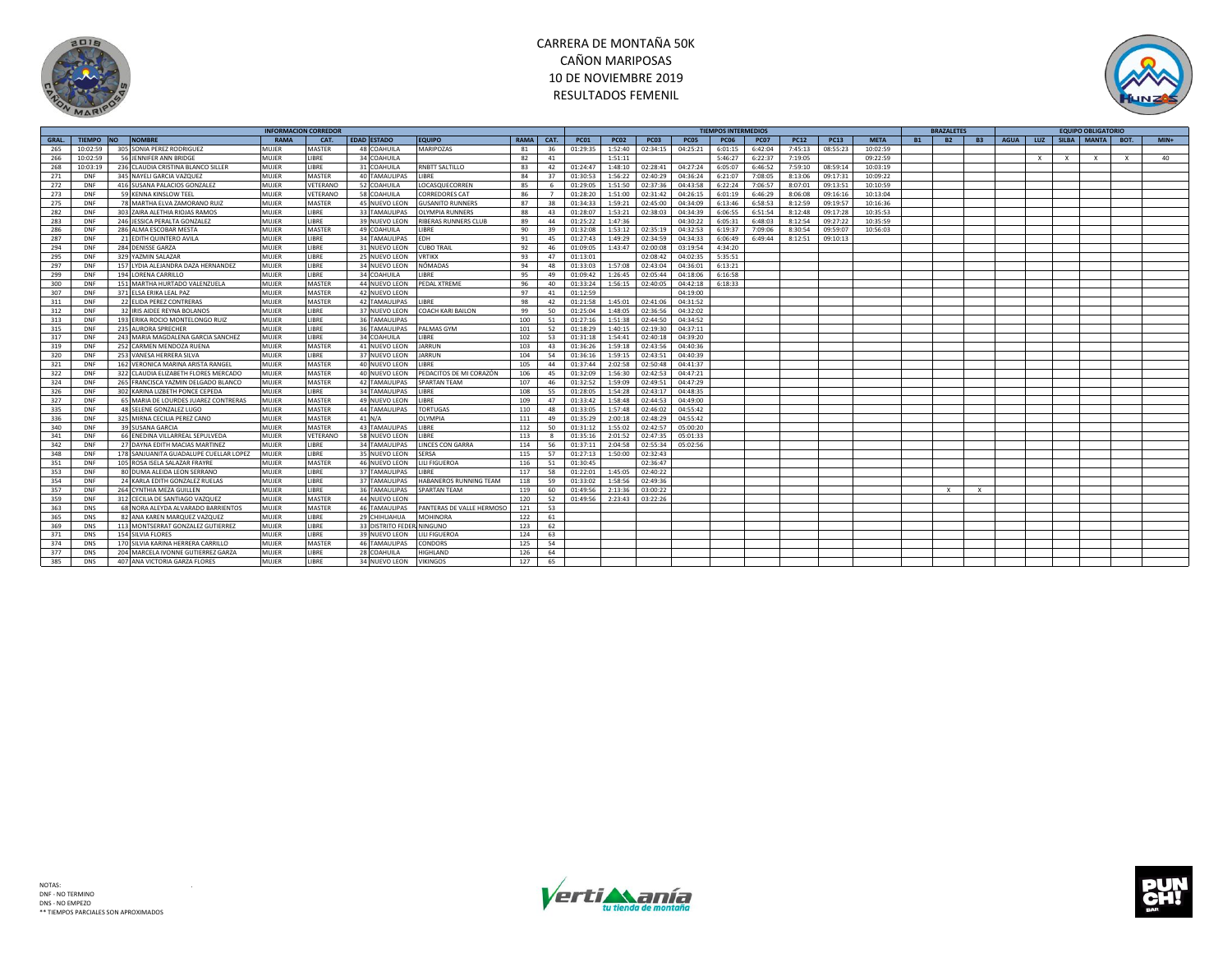



|                 |                 |                                                  | INFORMACION CORREDOI |                 |                            |                                    |                 |                          |             |             |                  |          | TIEMPOS INTERMEDIOS |             |             |              |             |           | <b>BRAZALETES</b> |                                        |   | <b>EQUIPO OBLIGATORIO</b> |              |        |
|-----------------|-----------------|--------------------------------------------------|----------------------|-----------------|----------------------------|------------------------------------|-----------------|--------------------------|-------------|-------------|------------------|----------|---------------------|-------------|-------------|--------------|-------------|-----------|-------------------|----------------------------------------|---|---------------------------|--------------|--------|
|                 | GRAL. TIEMPO NO | <b>NOMBRE</b>                                    | RAMA                 | CAT.            | EDAD ESTADO                | <b>EQUIPO</b>                      | RAMA CAT.       |                          | <b>PC01</b> | <b>PC02</b> | <b>PC03</b>      | PC05     | <b>PC06</b>         | <b>PC07</b> | <b>PC12</b> | <b>PC13</b>  | <b>META</b> | <b>B1</b> | <b>B2</b>         | B3   AGUA   LUZ   SILBA   MANTA   BOT. |   |                           |              | $MIN+$ |
| $\mathbf{1}$    | 05:15:13        | 5 RAUL HUMBERTO CASTANON GUEVARA                 | HOMBRE               | VETERANO        | 50 NUEVO LEON              | VERTIMANIA                         | $\mathbf{1}$    | $\mathbf{1}$             | 00:47:36    | 1:00:31     | 01:24:23         | 02:20:52 | 3:11:35             | 3:33:40     | 4:08:58     | 04:43:47     | 05:15:13    |           |                   |                                        |   |                           |              |        |
|                 | 05:20:55        | 114 ARTURO ANAYA                                 | HOMBRE               | <b>IBRF</b>     | 30 NUEVO LEON              | VÉRTICA                            |                 |                          | 00:53:51    | 1:07:37     | 01:31:12         | 02:29:04 | 3:18:51             | 3:40:20     | 4:13:40     | 04:47:16     | 05:20:55    |           |                   |                                        |   |                           |              |        |
| $\mathbf{a}$    | 05:32:48        | 143 JOSE LUIS PADILLA MUNOZ                      | <b>HOMBRE</b>        | <b>IRRF</b>     | 37 SAN LUIS POTO           |                                    | $\mathbf{3}$    | $\overline{2}$           | 00:54:25    | 1:08:25     | 01:33:33         | 02:32:34 | 3:23:23             | 3:44:53     | 4:20:45     | 04:57:22     | 05:32:48    |           |                   |                                        |   |                           |              |        |
| $\overline{a}$  | 05:41:34        | 158 CARLOS MANUEL ALVAREZ DEL VALLE              | <b>HOMBRE</b>        | MASTER          | 47 NUEVO LEON              | <b>ILLEIGUEROA</b>                 | $\overline{a}$  | $\overline{1}$           | 00:51:41    | 1:54:56     | 01:30:22         | 02:30:06 | 3:27:34             | 3:50:44     | 4:28:55     | 05:08:49     | 05:41:34    |           |                   |                                        |   |                           |              |        |
| $\overline{a}$  | 05:51:07        | 6 MIGUEL ANGEL RAMIREZ MACIAS                    | <b>HOMBRE</b>        | MASTER          | 47 NUEVO LEON              | VERTIMANIA                         | $5 -$           | $\mathcal{L}$            | 00:52:23    | 1:06:42     | 01:33:42         | 02:35:13 | 3:34:22             | 4:00:09     | 4:39:42     | 05:14:03     | 05:51:07    |           |                   |                                        |   |                           |              |        |
| 6               | 05:54:09        | 67 JUAN SUSTAITA MIRELES                         | HOMBRE               | <b>IBRF</b>     |                            | 27 NUEVO LEON ESCOBEDO RUNNERS     | 6               | $\overline{\mathbf{3}}$  | 00:57:41    |             | 1:12:30 01:38:34 | 02:44:35 | 3:36:56             | 4:03:26     | 4:43:03     | 05:20:15     | 05:54:09    |           |                   |                                        |   |                           |              |        |
| $\overline{7}$  | 05:56:48        | 259 KENNETH ANDERLITCH                           | HOMBRE               | <b>IRRF</b>     | 31 TAMAULIPAS              | <b>SPARTAN TFAM</b>                | $\overline{7}$  | $\overline{a}$           | 00:50:09    | 1:28:42     | 01:27:11         | 02:25:16 | 3:14:56             | 3:38:19     | 4:18:16     | 05:00:28     | 05:56:48    |           |                   |                                        |   |                           |              |        |
|                 |                 |                                                  | HOMBRE               |                 |                            |                                    |                 |                          |             |             |                  |          |                     |             |             |              |             |           |                   |                                        |   |                           |              |        |
| 8               | 05:57:22        | 335 FRANCISCO LARA GUTIERREZ                     |                      | MASTER          | 44 COAHUILA                | <b>GATO ARAIZA</b>                 | $\mathbf{R}$    | $\overline{3}$           | 00:53:53    | 1:07:12     | 01:31:11         | 02:32:01 | 3:27:29             | 3:54:51     | 4:36:43     | 05:21:19     | 05:57:22    |           |                   |                                        |   |                           |              |        |
| $\mathbf{q}$    | 05:57:32        | 355 J FELIPE IPINA CERDA                         | HOMBRE               | VETERANO        | 55 NUEVO LEON              | LYCANS                             | $\mathbf{q}$    | $\overline{2}$           | 00:53:56    | 1:07:53     | 01:33:56         | 02:37:12 | 3:36:46             | 4:03:04     | 4:43:52     | 05:21:31     | 05:57:32    |           |                   |                                        |   |                           |              |        |
| 10              | 05:59:09        | 146 JOSE JAIR MARTINEZ CANTL                     | <b>HOMBRE</b>        | <b>MASTER</b>   | 43 NUEVO LEON              | <b>CLUB PRIMAVERA</b>              | 10 <sup>1</sup> | $\overline{a}$           | 00:55:19    | 1:09:39     | 01:34:53         | 02:36:22 | 3:32:52             | 3:59:19     | 4:38:25     | 05:21:11     | 05:59:09    |           |                   |                                        |   |                           |              |        |
| 11              | 05:59:59        | 315 JAIME ANDRES MARQUEZ ESQUIVEL                | HOMBRI               | <b>IBRF</b>     | 34 NUEVO LEON              | <b>VRTIKX</b>                      | 11              | $\overline{\phantom{a}}$ |             | 1:13:30     |                  |          | 3:36:42             | 4:02:07     | 4:43:41     |              | 05:59:59    |           |                   |                                        |   |                           |              |        |
| 14              | 06:23:40        | 217 ISBAC MORALES OCAMPO                         | HOMBRE               | VETERANO        | 50 CHIHUAHUA               | <b>VESPA RUNNERS</b>               | 12              | $\overline{\mathbf{3}}$  | 00:56:43    | 1:12:05     | 01:42:16         | 02:53:55 | 4:00:42             | 4:26:12     | 5:04:44     | 05:45:00     | 06:23:40    |           |                   |                                        |   |                           |              |        |
| 15              | 06.25.16        | 409 JOSE SAMUEL CANIZALES REYES                  | HOMRRE               | <b>IRRE</b>     | 35 NUEVO LEON              | VRTIKX                             | 13              | 6                        | 00.56.16    | 1:11:52     | 01:39:24         | 02.47.30 | 3.46.45             | 4.17.34     | 5:01:14     | $05.42 - 49$ | 06:25:16    |           |                   |                                        |   |                           |              |        |
| 16              | 06:26:13        | 150 JORGE LUIS ZANELLA OLVERA                    | HOMBRE               | MASTER          | 40 NUEVO LEON              | <b>AMERICAS PRO</b>                | 14              | 5                        | 00:56:05    | 1:10:44     | 01:39:40         | 02:47:48 | 3:46:04             | 4:11:48     | 4:56:53     | 05:43:12     | 06:26:13    |           |                   |                                        |   |                           |              |        |
| 17              | 06:27:00        | 28 HECTOR CANEK DE LA ROSA BERMAN                | <b>HOMBRE</b>        | LIBRE           | 35 NUEVO LEON              |                                    | 15              | $\overline{7}$           | 00:55:15    | 1:09:35     | 01:36:38         | 02:43:11 | 3:46:57             | 4:11:00     | 4:49:33     | 05:36:56     | 06:27:00    |           |                   |                                        |   |                           |              |        |
| 18              | 06:29:40        | 152 JORGE DEL CASTILLO MERCHAN                   | HOMRRE               | <b>MASTER</b>   | 43 NUEVO LEON              | PEDAL XTREME                       | 16              | $\mathsf{f}$             | 00:54:38    | 1.08.56     | 01:36:17         | 02:38:18 | 3:42:41             | 4:09:22     | 4:52:19     | 05:45:51     | 06:29:40    |           |                   |                                        |   |                           |              |        |
| 20 <sup>2</sup> | 06:31:48        | 291 IAVIER REYES SUAREZ                          | HOMBRE               | MASTER          | 47 NUEVO LEON              | TFAM SUAREZ                        | 17              |                          | 00:59:11    | 1:14:43     | 01:43:31         | 02:47:54 | 3:48:41             | 4:13:41     | 4:57:43     | 05:40:17     | 06:31:48    |           |                   |                                        |   |                           |              |        |
|                 |                 |                                                  | <b>HOMBRE</b>        | LIBRE           | 34 COAHUILA                | TEAM BESOS Y AS                    |                 |                          |             |             |                  | 02:34:44 | 3:38:44             |             | 4:59:01     | 05:44:35     |             |           |                   |                                        |   |                           |              |        |
| 21              | 06:31:59        | 288 JOSE GARCIA RAMOS                            |                      |                 |                            |                                    | 18              | 8                        | 00:55:16    |             | 1:09:12 01:33:12 |          |                     | 4:11:06     |             |              | 06:31:59    |           |                   |                                        |   |                           |              |        |
| 24              | 06:39:01        | 233 DIEGO ISAAC PASTRANA BAHENA                  | <b>HOMBRE</b>        | LIBRE           | 24 TAMAULIPAS              | PALMAS GYM                         | 19              | 9                        | 00:59:00    | 1:13:57     | 01:41:59         | 02:53:48 | 3:55:35             | 4:24:50     | 5:06:23     | 05:58:39     | 06:39:01    |           |                   |                                        |   |                           |              |        |
| 25              | 06:39:28        | 348 DIEGO ERNESTO GOMEZ INIGUEZ                  | HOMBRE               | <b>IBRE</b>     | 19 NUEVO LEON              | RUN24                              | 20              | 10                       | 00:57:40    | 1:15:07     | 01:42:38         | 02:54:48 | 4:02:03             | 4:33:46     | 5:15:52     | 06:00:13     | 06:39:28    |           |                   |                                        |   |                           |              |        |
| 26              | 06:45:01        | 340 JOSE LUIS MELLADO VAZQUEZ MELLADO            | <b>HOMBRE</b>        | MASTER          | 47 NUEVO LEON              | <b>TRI SALMONES</b>                | 21              | 8                        | 00:59:18    | 1:14:02     | 01:42:30         | 02:51:35 | 3:55:51             | 4:26:02     | 5:10:07     | 06:05:28     | 06:45:01    |           |                   |                                        |   |                           |              |        |
| 28              | 06:46:42        | 171 MANUEL ALVAREZ ADAME                         | <b>HOMBRE</b>        | MASTER          | 44 NUEVO LEON              | POBLANO SPORT RUNNING              | 22              | $\mathbf{q}$             | 00:55:28    | 1:09:43     | 01:37:33         | 02:48:22 | 4:00:01             | 4:29:49     | 5:25:11     | 06:09:45     | 06:46:42    |           |                   |                                        |   |                           |              |        |
| 29              | 06:47:32        | 279 BREZNEV DE LA ROSA OSORO                     | HOMBRE               | <b>IBRF</b>     | 37 NUEVO LEON              | <b>CKB</b>                         | 23              | 11                       | 01:03:30    | 1:19:37     | 01:46:29         | 02:53:12 | 3:54:09             | 4:27:09     | 5:16:43     | 06:06:27     | 06:47:32    |           |                   |                                        |   |                           |              |        |
| 30              | 06:48:01        | 402 GABRIEL FLORES GARCIA                        | HOMBRE               | MASTER          | 48 COAHUILA                | <b>GATO ARAIZA</b>                 | 24              | 10                       | 00:56:43    |             | 1:10:51 01:39:17 | 02:47:10 | 3:47:57             | 4:14:59     | 5:10:25     | 05:55:33     | 06:48:01    |           |                   |                                        |   |                           |              |        |
| 31              | 06:48:42        | 223 RODRIGO ALVAREZ SERVIN                       | HOMBRE               | <b>IRRF</b>     | 26 MICHOACAN               | <b>TRH</b>                         | 25              | 12                       | 00:55:56    | 1:11:48     | 01:44:54         | 03:03:22 | 4:04:56             | 4:32:58     | 5:23:49     | 06:10:02     | 06:48:42    |           |                   |                                        |   |                           |              |        |
| 32              | 06:49:31        | 241 OSCAR SANTIAGO MARTINEZ                      | HOMBRE               | <b>IBRF</b>     | 27 NUEVO LEON              | ODRTFAN                            | 26              | 13                       | 01:07:54    | 1:25:42     | 01:56:43         | 03:06:16 | 4:05:48             | 4:33:26     | 5:17:23     | 06:04:13     | 06:49:31    |           |                   |                                        |   |                           |              |        |
| 33              | 06:50:15        | 201 GERARDO MARTINEZ SANTOS                      | HOMBRE               | LIBRE           | 26 TAMAULIPAS              | <b>COYOTE TRAI</b>                 | 27              | 14                       | 00:53:53    | 1:07:43     | 01:33:11         | 02:32:32 | 3:31:37             |             | 4:56:08     | 05:58:54     | 06:50:15    |           |                   |                                        |   |                           |              |        |
| 34              | 06:54:28        | 306 IFSUS ABELARDO PEDRAZA GUZMAN                | <b>HOMBRE</b>        | <b>IRRF</b>     | 33 TAMAULIPAS              | <b>ULTRA TRAIL RUNNERS</b>         |                 |                          | 00:55:22    | 1:09:18     | 01:38:38         | 02:48:43 |                     | 4:27:03     |             |              |             |           |                   |                                        |   |                           |              |        |
|                 |                 |                                                  |                      |                 |                            |                                    | 28              | 15                       |             |             |                  |          | 3:57:06             |             | 5:16:16     | 06:09:23     | 06:54:28    |           |                   |                                        |   |                           |              |        |
| 35              | 06:54:56        | 342 JOSE ALEREDO RODRIGUEZ GARCIA                | <b>HOMBRE</b>        | MASTER          | 45 TAMAULIPAS              | OLYMPIA RUNNERS                    | 29              | 11                       | 01:00:02    | 1:16:26     | 01:47:07         | 03:02:50 | 4:06:41             | 4:34:41     | 5:22:04     | 06:10:33     | 06:54:56    |           |                   |                                        |   |                           |              |        |
| 36              | 06:56:06        | 331 DANIEL RODRIGUEZ GONZALEZ                    | HOMBRE               | MASTER          | 43 TAMAULIPAS LIBRE        |                                    | 30 <sup>2</sup> | 12                       | 01:03:54    |             | 1:21:08 01:52:29 | 03:12:51 | 4:19:49             | 4:45:39     | 5:29:17     | 06:12:24     | 06:56:06    |           |                   |                                        |   |                           |              |        |
| 37              | 06:57:28        | 357 MANUEL SALVADOR CABRERA TOLEDO               | <b>HOMBRE</b>        | MASTER          | 44 NUEVO LEON VRTIKX       |                                    | 31              | 13                       | 01:16:20    | 1:24:49     | 02:05:01         | 03:32:14 | 4:30:39             | 4:53:24     | 5:33:27     | 06:16:33     | 06:57:28    |           |                   |                                        |   |                           |              |        |
| 38              | 06:58:00        | 167 JOSE MIGUEL ROMERO RUIZ                      | HOMBRE               | <b>IBRE</b>     | 30 NUEVO LEON              |                                    | 32              | 16                       | 00:55:51    | 1:11:14     | 01:40:19         | 02:54:11 | 4:00:31             | 4:36:09     | 5:26:19     | 06:11:34     | 06:58:00    |           |                   |                                        |   |                           |              |        |
| 40              | 7:03:23         | 323 AMEED JOSHIMAR GARCIA ROSA                   | HOMBRE               | <b>IBRE</b>     | 30 NUEVO LEON              | <b>MECHANICAL M</b>                | 33              | 17                       | 01:08:23    | 1:24:08     | 01:53:58         | 03:08:40 | 4:12:32             | 4:49:18     | 5:33:40     | 06:11:39     | 06:53:23    |           |                   |                                        |   |                           |              | 10     |
| 42              | 07:05:39        | 210 JUDAS RAMON LORENZO JACQUEZ                  | <b>HOMBRE</b>        | MASTER          | 41 COAHUILA                | $+$ RUNNING                        | 34              | 14                       | 01:12:35    | 1:28:31     | 02:01:09         | 03:14:33 | 4:16:21             | 4:47:40     | 5:37:03     | 06:24:40     | 07:05:39    |           |                   |                                        |   |                           |              |        |
| 43              | 07:07:25        | 216 ELEAZAR SANTILLAN RODRIGUEZ                  | HOMBRE               | MASTER          | 47 NUEVO LEON              | <b>FATMON</b>                      | 35              | 15                       | 01:11:08    | 1:27:39     | 01:56:17         | 03:05:52 | 4:13:12             | 4:46:37     | 5:33:45     | 06:21:45     | 07:07:25    |           |                   |                                        |   |                           |              |        |
| 44              | 07:10:04        | 92 JESUS GERARDO GUAJARDO TREVINO                | <b>HOMBRE</b>        | MASTER          | 45 NUEVO LEON              |                                    | 36              | 16                       | 01:15:10    |             | 1:32:15 02:10:16 | 03:24:43 | 4:27:35             | 4:57:28     | 5:43:52     | 06:27:55     | 07:10:04    |           |                   |                                        |   |                           |              |        |
|                 |                 |                                                  | <b>HOMBRE</b>        |                 |                            |                                    | 37              |                          |             |             |                  |          |                     |             |             |              |             |           |                   |                                        |   |                           |              |        |
| 45              | 07:10:08        | 117 ALFREDO GONZALEZ                             |                      | <b>IIBRF</b>    | 37 DISTRITO FEDERI GUANAS  |                                    |                 | 18                       | 01:07:25    | 1:29:51     | 02:02:51         | 03:29:04 | 4:34:08             | 5:00:44     | 5:42:29     | 06:26:57     | 07:10:08    |           |                   |                                        |   |                           |              |        |
| 48              | 7:16:02         | 190 JUAN CARLOS REYES HERNANDEZ                  | HOMBRE               | <b>IBRE</b>     | 29 NUEVO LEON              | CIMARRONES                         | 38              | 19                       | 01:02:25    | 1:19:09     | 01:49:59         | 03:08:10 | 4:14:06             | 4:45:50     | 5:35:11     | 06:24:07     | 07:06:02    |           |                   |                                        |   |                           |              | $10$   |
| 49              | 07:16:25        | 91 HEROS SILVA                                   | <b>HOMBRE</b>        | LIBRE           | 39 NUEVO LEON              | TRISALMONES                        | 39              | 20                       | 01:01:11    | 1:16:33     | 01:46:31         | 02:59:44 | 4:12:04             | 4:46:41     | 5:35:20     | 06:30:39     | 07:16:25    |           |                   |                                        |   |                           |              |        |
| 52              | 07:18:43        | 420 GILBERTO CARRANZA MARTINEZ                   | <b>HOMBRE</b>        | <b>IRRF</b>     | 24                         |                                    | 40              | 21                       | 01:09:35    | 1:26:44     | 01:55:58         | 03:10:53 | 4:17:15             | 4:50:04     | 5:39:46     | 06:41:38     | 07:18:43    |           |                   |                                        |   |                           |              |        |
| 53              | 07:19:42        | 260 JOEL OLIVARES CANTU                          | HOMBRE               | MASTER          | 43 TAMAULIPAS              | SPARTAN TEAM                       | 41              | 17                       | 01:06:09    | 1:24:04     | 01:56:15         | 03:12:53 | 4:13:33             | 4:39:51     | 5:30:36     | 06:31:12     | 07:19:42    |           |                   |                                        |   |                           |              |        |
| 54              | 7:21:44         | 255 JULIO CESAR CERDA ACOST/                     | <b>HOMBRE</b>        | LIBRE           | 35 NUEVO LEON JARRUN       |                                    | 42              | 22                       | 01:06:22    |             | 1:24:43 01:55:21 | 03:15:02 | 4:23:49             | 4:53:08     | 5:39:51     | 06:20:58     | 07:01:44    |           |                   |                                        |   |                           | $\mathsf{x}$ | 20     |
| 55.             | 07:21:47        | 213 NESTOR ANTONIO LUNA GAYTAN                   | <b>HOMBRE</b>        | <b>MASTER</b>   |                            | 48 NUEVO LEON CIMARRONES DE GARCIA | 43              | 18                       | 01:00:04    | 1:15:56     | 01:46:18         | 03:09:03 | 4:22:54             | 4:53:28     | 5:42:33     | 06:33:29     | 07:21:47    |           |                   |                                        |   |                           |              |        |
| 56              | 7:23:40         | 15 ROGELIO BRIONES MENDEZ                        | HOMBRE               | <b>/ETERANO</b> | 52                         |                                    | 44              | $\overline{a}$           | 00:56:07    | 1:10:48     | 01:40:22         | 03:05:05 | 4:24:07             | 4:58:17     | 5:42:57     | 06:30:02     | 07:13:40    |           |                   |                                        |   |                           |              | 10     |
| 58              | 07:28:05        | 334 RUBEN RODRIGUEZ RODRIGUEZ                    | <b>HOMBRE</b>        | VETERANO        | 57 NUEVO LEON              | LYCANS                             | 45              |                          | 01:05:41    | 1:22:36     | 01:55:08         | 03:16:08 | 4:32:37             | 5:04:05     | 5:53:39     | 06:45:29     | 07:28:05    |           |                   |                                        |   |                           |              |        |
| 59              |                 |                                                  |                      |                 |                            |                                    |                 |                          |             |             |                  |          |                     |             |             |              |             |           |                   |                                        |   |                           |              |        |
|                 | 07:32:41        | 79 VICTOR ALEJANDRO SOSA TREVINO                 | <b>HOMBRE</b>        | <b>IRRF</b>     | 26 NUEVO LEON              |                                    | 46              | 23                       | 01:05:27    | 1:22:21     | 01:52:54         | 03:12:25 | 4:28:14             | 5:07:13     | 5:59:48     | 06:51:53     | 07:32:41    |           |                   |                                        |   |                           |              |        |
| 63              | 07:35:46        | 189 JOSE ENRIQUE RAMIREZ GUTIERREZ               | HOMBRE               | <b>IBRF</b>     | 32 NUEVO LEON              | DE ACERO                           | 47              | 24                       | 01:01:57    | 1:19:22     | 01:50:53         | 03:23:21 | 4:31:56             | 5:04:01     | 5:57:50     | 06:45:47     | 07:35:46    |           |                   |                                        |   |                           |              |        |
| 65              | 07:37:31        | 229 GERARDO CARLOS JAYMEZ MARTINEZ               | <b>HOMBRE</b>        | <b>IRRF</b>     | 39 NUEVO LEON EVEN         |                                    | 48              | 25                       | 01:14:52    |             | 1:32:33 02:05:00 | 03:23:22 | 4:29:03             | 5:00:47     | 5:49:29     | 06:45:25     | 07:37:31    |           |                   |                                        |   |                           |              |        |
| 67              | 07:39:13        | 400 EZEQUIEL REYNOSO OCHOA                       | <b>HOMBRE</b>        | VETERANO        | 56 TAMAULIPAS              | <b>RUNNERS VICTORIA</b>            | 49              | 6                        | 01:00:25    | 1:16:40     | 01:49:27         | 03:12:52 | 4:25:16             | 5:00:03     | 6:03:36     | 06:57:59     | 07:39:13    |           |                   |                                        |   |                           |              |        |
| 68              | 07:39:32        | 285 JOAQUIN ABRAHAM CONTRERAS ORTIZ              | HOMBRE               | MASTER          | 42 TAMAULIPAS              | <b>RUNNERS VICTORIA</b>            | 50              | 19                       | 01:06:16    | 1:23:54     | 01:55:21         | 03:09:57 | 4:23:47             | 4:59:57     | 6:03:24     | 06:57:41     | 07:39:32    |           |                   |                                        |   |                           |              |        |
| 70              | 07:41:34        | 159 PRIMITIVO RUIZ PEREZ                         | <b>HOMBRE</b>        | LIBRE           | 30 NUEVO LEON              |                                    | 51              | 26                       | 01:11:17    | 1:29:34     | 02:03:54         | 03:28:29 | 4:47:31             | 5:15:10     | 6:09:04     | 06:52:56     | 07:41:34    |           |                   |                                        |   |                           |              |        |
| 71              | 07:41:51        | 406 GERZON ELIEZER RAMIREZ TEJEDA                | <b>HOMBRE</b>        | <b>IRRF</b>     | 34 NUEVO LEON              | TREPACERROS                        | 52              | 27                       | 01:03:45    | 1:21:13     | 01:51:46         | 03:06:51 | 4:18:43             | 4:56:07     | 5:52:18     | 06:50:52     | 07:41:51    |           |                   |                                        |   |                           |              |        |
| 73              | 07:43:15        | 421 GILBERTO CARRANZA LOPEZ                      | HOMBRE               | MASTER          | 49                         |                                    | 53              | 20                       | 01:02:17    | 1:18:48     | 01:49:59         | 03:10:15 | 4:33:35             | 5:12:53     | 6:12:11     | 06:58:43     | 07:43:15    |           |                   |                                        |   |                           |              |        |
| 75              | 7:46:04         | 324 JUAN GARCIA FERNANDEZ                        | HOMBRE               | VETERANO        | 51 NUEVO LEON MECHANICAL M |                                    | 54              | $\overline{7}$           | 01:08:26    |             | 1:24:15 01:54:00 | 03:12:49 | 4:12:36             | 4:52:11     | 5:48:01     | 06:52:06     | 07:36:04    |           |                   |                                        | X |                           |              | 10     |
| 76              | 07:47:28        | 365 FRANCISCO JESUS VILLAREA                     | HOMRRE               | LIBRE           | 33 TAMAULIPAS              | <b>EDH FIGHT TEAM</b>              | 55              | 28                       | 01:01:50    | 1:18:09     | 01:51:21         | 03:21:47 | 4:30:22             | 5:01:44     | 5:55:01     | 06:54:32     | 07:47:28    |           |                   |                                        |   |                           |              |        |
| 77              | 7:47:58         | 160 DANIEL VEGA CARDENAS                         | HOMBRE               | MASTER          | 43 COAHUILA                |                                    | 56              |                          | 01:14:48    | 1:32:50     | 02:06:02         | 03:25:10 | 4:34:11             | 5:04:27     | 5:51:15     | 06:49:44     | 07:37:58    |           |                   |                                        |   |                           |              | 10     |
|                 |                 |                                                  |                      |                 |                            |                                    |                 | 21                       |             |             |                  |          |                     |             |             |              |             |           |                   |                                        | x |                           |              |        |
| 78              | 07:48:17        | 268 JESUS MARTINEZ GUADARRAMA                    | HOMBRE               | MASTER          | 45 NUEVO LEON              | LYCANS                             | 57              | 22                       | 01:03:34    | 1:20:52     | 01:53:38         | 03:14:20 | 4:32:44             | 5:06:45     | 5:56:57     | 06:55:57     | 07:48:17    |           |                   |                                        |   |                           |              |        |
| 79              | 07:50:03        | 211 JOEL BALDERAS DOMINGUEZ                      | <b>HOMBRE</b>        | VETFRANC        | 50 NUEVO LEON              | <b>BALDERAS RUNNERS</b>            | 58              | 8                        | 01:09:42    | 1:26:19     | 01:58:11         | 03:22:00 | 4:33:59             | 5:09:31     | 6:02:41     | 06:59:36     | 07:50:03    |           |                   |                                        |   |                           |              |        |
| 80              | 07:54:51        | 104 JUAN SALOMON MARCOS TUEME                    | HOMBRE               | VETERANO        | 67 NUEVO LEON              | MI TIERRA                          | 59              | $\mathbf{q}$             | 01:01:51    | 1:18:32     | 01:48:22         | 03:17:48 | 4:28:42             | 5:04:43     | 6:02:21     | 07:04:47     | 07:54:51    |           |                   |                                        |   |                           |              |        |
| 83              | 07:57:01        | 19 JORGE IGNACIO RIVERA CARRANZA                 | HOMBRE               | MASTER          | 41                         |                                    | 60              | 23                       | 01:06:13    |             | 1:22:53 01:55:32 | 03:19:44 | 4:35:46             | 5:12:00     | 6:07:12     | 07:08:31     | 07:57:01    |           |                   |                                        |   |                           |              |        |
| 84              | 07:57:57        | 360 FERNANDO EUGENIO GARCIA VEGA                 | HOMRRE               | <b>MASTER</b>   | 40 NUEVO LEON              |                                    | 61              | 24                       | 01:20:28    | 1:38:30     | 02:17:05         | 03:57:54 | 5:08:04             | 5:41:35     | 6:27:49     | 07:16:48     | 07:57:57    |           |                   |                                        |   |                           |              |        |
| 85              | 07:58:07        | 366 RODOLFO VALDEZ ORDONEZ                       | HOMBRE               | MASTER          | 40 CHIHUAHUA               | <b>FRANCISCO PAREDES</b>           | 62              | 25                       | 01:11:28    | 1:28:49     | 02:01:59         | 03:27:18 | 4:42:34             | 5:16:44     | 6:11:58     | 07:08:40     | 07:58:07    |           |                   |                                        |   |                           |              |        |
| 86              | 08:01:01        | 270 EMILIO NICANOR VALLEJO BAEZA                 | HOMBRE               | <b>IBRE</b>     | 38 CHIHUAHUA               | <b>ULTRA HOT CAKES</b>             | 63              | 29                       | 01:20:59    | 1:40:54     | 02:13:47         | 03:33:44 | 4:46:13             | 5:24:27     | 6:22:10     | 07:16:25     | 08:01:01    |           |                   |                                        |   |                           |              |        |
| 87              | 08:01:11        | 361 ERIK ALFONSO MUNOZ ELIZALDE                  | <b>HOMBRE</b>        | <b>IRRF</b>     | 30 TAMAULIPAS              | <b>CANGREIOS WONG</b>              | 64              | 30                       | 01:04:11    | 1:45:19     | 01:54:21         | 03:24:55 | 4:35:40             | 5:14:03     | 6:10:54     | 07:09:16     | 08:01:11    |           |                   |                                        |   |                           |              |        |
| 89              | 8:02:07         | 299 MAURICIO JAVIER FERNANDEZ MORALES            | <b>HOMBRE</b>        | LIBRE           | 21 NUEVO LEON              | <b>ILIBRE</b>                      | 65              | 31                       | 01:03:04    | 1:21:45     | 01:52:43         | 03:30:53 | 4:37:34             | 5:06:08     | 5:58:58     | 06:53:55     | 07:42:07    |           |                   |                                        |   |                           |              | 20     |
|                 |                 |                                                  |                      |                 |                            |                                    |                 |                          |             |             |                  |          |                     |             |             |              |             |           |                   |                                        |   |                           |              |        |
| 90              | 08:04:07        | 115 ARTURO GPE, RODRIGUEZ ALFARO                 | HOMBRE               | MASTER          | 48 TAMAULIPAS              | SNRCREW                            | 66              | 26                       | 01:10:32    | 1:29:01     | 02:01:50         | 03:27:06 | 4:43:03             | 5:16:58     | 6:12:04     | 07:10:44     | 08:04:07    |           |                   |                                        |   |                           |              |        |
| 94              | 08:08:00        | 12 ROEL OMAR LOZANO FLORES                       | HOMRRE               | <b>MASTER</b>   | 40                         |                                    | 67              | 27                       | 01:12:41    | 1:32:27     | 02:10:08         | 03:37:05 | 5:03:04             | 5:36:39     | 6:31:29     | 07:20:39     | 08:08:00    |           |                   |                                        |   |                           |              |        |
| 95              | 08:08:45        | 350 JUAN ANTONIO HERNANDEZ ROBLES                | HOMBRE               | <b>/FTFRANC</b> | 58 NUEVO LEON              | PUENTE RUNNING                     | 68              | 10 <sup>1</sup>          | 01:07:19    | 1:24:30     | 01:58:45         | 03:26:05 | 4:51:06             | 5:27:02     | 6:18:50     | 07:18:44     | 08:08:45    |           |                   |                                        |   |                           |              |        |
| 97              | 08:11:12        | 317 ADRIAN WONG                                  | HOMBRE               | <b>IBRE</b>     | 32 TAMAULIPAS              | CORREMANIA                         | 69              | 32                       | 01:13:12    |             | 02:12:24         | 03:51:28 | 4:54:19             | 5:47:47     | 6:42:07     | 07:33:19     | 08:11:12    |           |                   |                                        |   |                           |              |        |
| 98              | 08:12:53        | 199 JOSE ANTONIO SANCHEZ DE VALLE                | HOMRRE               | VETERANO        | 53 COAHUILA                | <b>MUSTANGS</b>                    | 70              | 11                       | 01:12:42    | 1:32:10     | 02:05:15         | 03:34:37 | 4:53:42             | 5:33:40     | 6:24:16     | 07:18:29     | 08:12:53    |           |                   |                                        |   |                           |              |        |
| 99              | 08:13:42        | 37 RAMON DANIEL VELAZQUEZ ROJAS                  | <b>HOMBRE</b>        | MASTER          | <b>42 TAMAULIPAS</b>       | LIBRE                              | 71              | 28                       | 01:09:57    | 1:28:13     | 02:04:17         | 03:34:12 | 4:49:59             | 5:34:20     | 6:31:19     | 07:21:31     | 08:13:42    |           |                   |                                        |   |                           |              |        |
| 100             | 8:14:14         | 326 EDMUNDO CASTILLO ACOSTA                      | HOMBRE               | <b>IBRE</b>     | 39 NUEVO LEON              | <b>ODR</b>                         | 72              | 33                       | 01:06:07    |             | 1:23:49 01:55:02 | 03:11:38 | 4:24:05             | 5:04:20     | 6:02:11     | 07:05:58     | 08:04:14    |           |                   |                                        |   |                           | $\mathsf{x}$ | 10     |
| 101             | 08:14:43        | 287 JAIME ARELLANO HERNANDEZ                     | <b>HOMBRE</b>        | VETERANO        | 55 COAHUILA                | ULTRAS BESTIAS SALVAJES UBS        | 73              | 12                       | 01:17:12    |             | 02:12:48         | 03:42:44 | 4:54:07             | 5:29:15     | 6:27:43     | 07:25:32     | 08:14:43    |           |                   |                                        |   |                           |              |        |
| 102             | 08:15:38        | 258 FREDDY HUAMAN CAMARGO                        | HOMBRE               | MASTER          | <b>48 TAMAULIPAS</b>       | <b>SPARTAN TFAM</b>                | 74              | 29                       | 01:09:45    |             | 02:03:56         | 03:36:31 | 4:53:04             | 5:33:05     | 6:27:07     | 07:28:55     | 08:15:38    |           |                   |                                        |   |                           |              |        |
| 103             | 08:18:19        | 330 SERGIO ALEJANDRO MACIAS VALLES               | HOMBRI               | <b>IBRE</b>     | 38 COAHUILA                |                                    | 75              | 34                       | 01:21:38    | 3:15:27     | 02:21:33         | 04:08:52 | 5:22:22             | 5:54:25     | 6:46:07     | 07:35:16     | 08:18:19    |           |                   |                                        |   |                           |              |        |
|                 |                 |                                                  |                      |                 |                            |                                    |                 |                          |             |             |                  |          |                     |             |             |              |             |           |                   |                                        |   |                           |              |        |
| 104             | 08:18:45        | 339 ABEL TORRES                                  | <b>HOMBRE</b>        | <b>IBRF</b>     | 31 NUEVO LEON              |                                    | 76              | 35                       | 01:06:06    | 1:24:35     | 01:58:53         | 03:32:20 | 4:46:05             | 5:23:33     | 6:23:11     | 07:21:46     | 08:18:45    |           |                   |                                        |   |                           |              |        |
| 105             | 08:19:27        | 208 CARLOS ALBERTO RIVERA CAPETILLO              | <b>HOMBRE</b>        | MASTER          | 44 TAMAULIPAS              | <b>BRAVOS</b>                      | 77              | 30                       | 01:08:52    | 1:37:49     | 02:06:23         | 03:48:04 | 5:23:11             | 5:55:15     | 6:48:27     | 07:26:02     | 08:19:27    |           |                   |                                        |   |                           |              |        |
| 106             | 08:20:36        | 198 LEONEL EDUARDO DE LOS SANTOS GONZALEZ HOMBRE |                      | <b>IBRE</b>     | 36 NUEVO LEON              | <b>RIBERAS RUNNERS</b>             | 78              | 36                       | 01:17:38    | 1:35:57     | 02:10:34         | 03:45:39 | 5:01:12             | 5:38:27     | 6:33:57     | 07:33:24     | 08:20:36    |           |                   |                                        |   |                           |              |        |
| 107             | 08:20:45        | 289 GUSTAVO ESQUINCA LEDESMA                     | <b>HOMBRE</b>        | <b>IRRF</b>     | 19 COAHUILA                | MANZANA CORAZON                    | 79              | 37                       | 01:09:45    | 1:09:29     | 02:02:21         | 03:32:57 | 4:46:25             | 5:21:13     | 6:14:07     | 07:16:13     | 08:20:45    |           |                   |                                        |   |                           |              |        |
| 109             | 8:21:27         | 62 SERGIO ERIK SANCHEZ GARCIA                    | <b>HOMBRE</b>        | MASTER          | 40 COAHUILA                | <b>RUN TIME LAGUNA</b>             | 80              | 31                       | 01:12:11    | 1:33:18     | 02:03:41         | 03:32:44 | 4:53:34             | 5:26:31     | 6:22:15     | 07:12:49     | 08:11:27    |           |                   |                                        |   |                           |              | 10     |





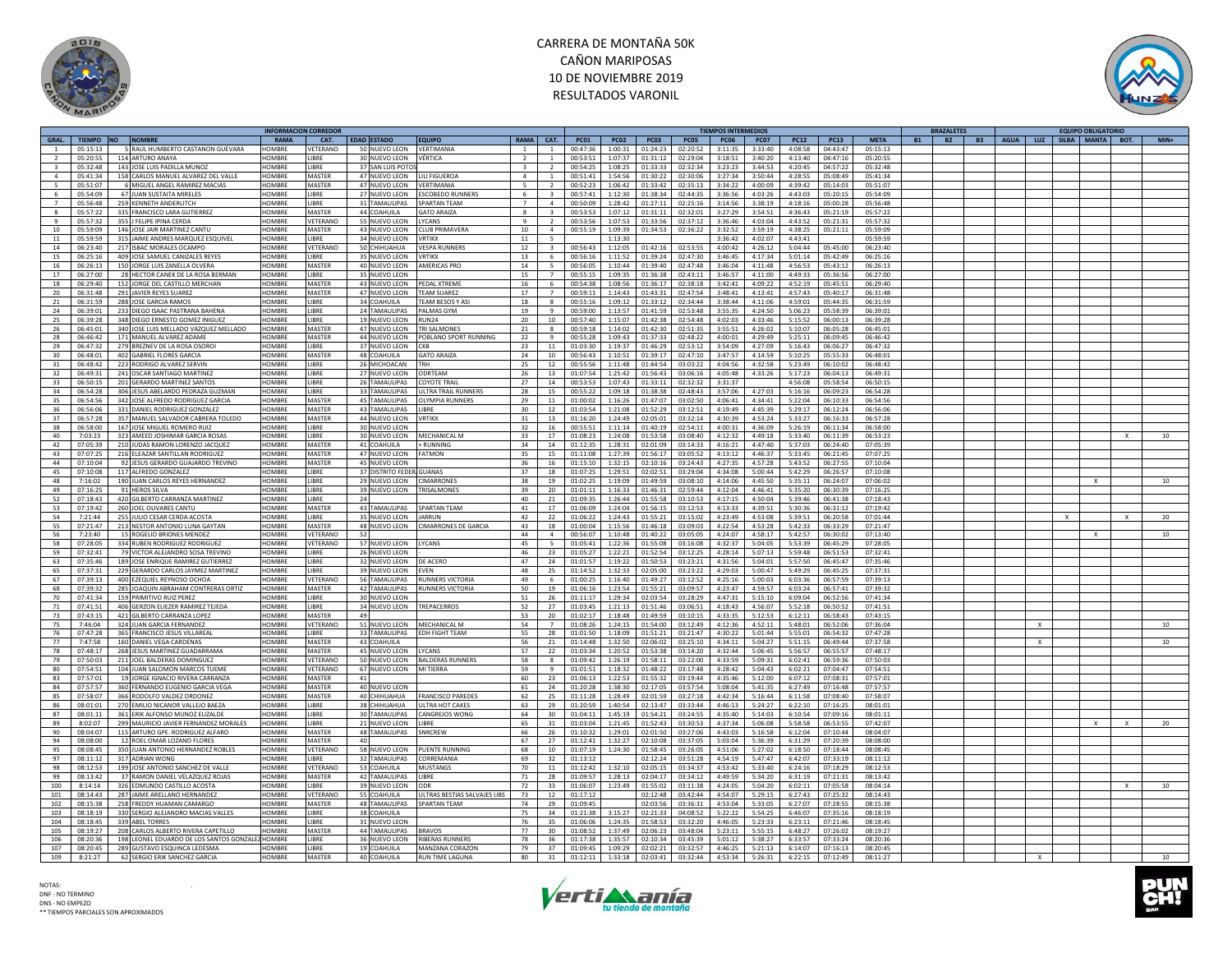



|       |           |                                          |               | INFORMACION CORREDOR |                      |                                     |      |            |             |             |                  |             | TIEMPOS INTERMEDIOS |             |             |             |                |           | <b>BRAZALETES</b>      |                                   | <b>EQUIPO OBLIGATORIO</b> |              |                 |
|-------|-----------|------------------------------------------|---------------|----------------------|----------------------|-------------------------------------|------|------------|-------------|-------------|------------------|-------------|---------------------|-------------|-------------|-------------|----------------|-----------|------------------------|-----------------------------------|---------------------------|--------------|-----------------|
| GRAL. | TIEMPO NO | <b>NOMBRE</b>                            | RAMA          | CAT.                 | EDAD ESTADO          | <b>EQUIPO</b>                       | RAMA | CAT.       | <b>PC01</b> | <b>PC02</b> | <b>PC03</b>      | <b>PC05</b> | <b>PC06</b>         | <b>PC07</b> | <b>PC12</b> | <b>PC13</b> | <b>META</b>    | <b>B1</b> | <b>B2</b><br><b>B3</b> | AGUA   LUZ   SILBA   MANTA   BOT. |                           |              | $MIN+$          |
| 110   | 08:21:37  | 277 GERARDO DOMINGUEZ                    | <b>IOMRRE</b> | MASTER               | 44 NUEVO LEON        | <b>CURO TRAIL</b>                   | 81   | 32         | 01:09:04    | 1:31:07     | 02:01:29         | 03:36:05    | 4:57:09             | 5:35:39     | 6:36:36     | 07:35:55    | 08:21:37       |           |                        |                                   |                           |              |                 |
| 111   | 08:21:44  | 128 OTHON MARTIN CARRILLO RENDON         | <b>IOMBRE</b> | VETERANO             | 59 TAMAULIPAS        | <b>IBRF</b>                         | 82   | 13         | 01:09:30    | :33:07      | 02:03:15         | 03:39:08    | 5:00:45             | 5:32:14     | 6:31:16     | 07:31:10    | 08:21:44       |           |                        |                                   |                           |              |                 |
| 112   | 08:22:48  | 63 GRECIA FLORES RANGEL                  | HOMBRE        | VETERANO             | 51 COAHUILA          | ULTRABESTIAS SALVAJES UBS           | 83   | 14         | 01:14:59    |             | 02:13:36         | 03:46:56    | 5:13:08             | 5:49:44     | 6:42:43     | 07:36:49    | 08:22:48       |           |                        |                                   |                           |              |                 |
|       | 08:23:48  | 221 CARLOS RAMIREZ IIMENEZ               | <b>HOMBRE</b> |                      | 35 TAMAULIPAS        | <b>RAPTORS RUNNERS</b>              | 84   | 38         |             |             | 01:54:22         | 03:30:06    |                     | 5:38:07     |             | 07:26:27    | 08:23:48       |           |                        |                                   |                           |              |                 |
| 113   |           |                                          |               | LIBRE                |                      |                                     |      |            | 01:03:53    | 1:21:25     |                  |             | 4:46:17             |             | 6:32:57     |             |                |           |                        |                                   |                           |              |                 |
| 114   | 08:23:55  | 343 JUAN DE DIOS RODRIGUEZ               | <b>OMBRE</b>  | <b>IBRF</b>          | 37 TAMAULIPAS        | OI YMPIA RUNNERS                    | 85   | 39         | 01:01:54    | 1:17:58     | 01:51:28         | 03:23:39    | 4:34:15             | 5:10:48     | 6:11:51     | 07:24:16    | 08:23:55       |           |                        |                                   |                           |              |                 |
| 115   | 8:24:43   | 301 MARTIN LARA RODRIGUEZ                | HOMBRE        | VETERANO             | 52 TAMAULIPAS        | CORREMANIA                          | 86   | 15         | 01:10:00    | 1:28:23     | 02:02:49         | 03:30:49    | 4:49:52             | 5:26:57     | 6:30:31     | 07:27:58    | 08:14:43       |           |                        |                                   |                           |              | 10              |
| 116   | 08:24:44  | 130 LAURO MARTIN ALONZO MORADO           | <b>OMBRE</b>  | <b>IRRF</b>          | 29 NUEVO LEON        | <b>I IBRF</b>                       | 87   | 40         | 01:01:48    | 1:17:29     | 01:50:50         | 03:12:08    | 4:33:49             | 5:36:16     | 6:31:23     | 07:29:21    | 08:24:44       |           |                        |                                   |                           |              |                 |
| 117   | 08:24:58  | 135 DANIEL CARRILLO MARTINEZ             | <b>OMBRE</b>  | <b>IBRF</b>          | 39 NUEVO LEON        | <b>SNRCREW</b>                      | 88   | 41         | 01:13:41    | 1:33:25     | 02:06:36         | 03:32:50    | 4:52:06             | 5:37:09     | 6:34:26     | 07:34:07    | 08:24:58       |           |                        |                                   |                           |              |                 |
| 118   | 08:25:04  | 358 CARLOS FRANCISCO RODRIGUEZ ARANDA    | HOMBRE        | MASTER               | 49 COAHUILA          | CENTINELAS EN ACCIÓN                | 89   | 33         | 01:22:13    | 1:42:52     | 02:17:44         | 03:53:18    | 5:05:23             | 5:42:29     | 6:39:02     | 07:33:57    | 08:25:04       |           |                        |                                   |                           |              |                 |
| 119   | 08:25:39  | 153 IAVIER ARMANDO RAMOS TORRES          | <b>IOMBRE</b> | <b>IRRF</b>          | 18 NUEVO LEON        |                                     | 90   | 42         | 01:15:18    |             |                  | 03:49:32    | 5:13:20             | 5:48:43     | 6:44:18     | 07:38:29    | 08:25:39       |           |                        |                                   |                           |              |                 |
|       |           |                                          |               |                      |                      | <b>URBAN BOX</b>                    |      |            |             |             | 02:12:42         |             |                     |             |             |             |                |           |                        |                                   |                           |              |                 |
| 120   | 08:27:21  | 294 BARDO JOSAPHAT ESTRADA VAZQUEZ       | <b>COMBRI</b> | <b>IBRF</b>          | 27 TAMAULIPAS        | RAPTORS RUNNERS A.C.                | 91   | 43         | 01:03:51    | 1:21:16     | 01:55:10         | 03:09:15    | 4:24:20             | 5:22:57     | 6:44:00     | 07:48:48    | 08:27:21       |           |                        |                                   |                           |              |                 |
| 121   | 8:27:42   | 14 HECTOR HUGO ALTAMIRANO HURTADO        | HOMBRE        | LIBRE<br>39          |                      |                                     | 92   | 44         | 01:01:37    | 1:19:30     | 01:49:19         | 03:10:47    | 4:23:37             | 5:02:54     | 6:21:45     | 07:19:33    | 08:07:42       |           |                        | X                                 |                           |              | 20              |
| 122   | 08:28:38  | 125 CESAR DANIEL GOMEZ IBARRA            | <b>IOMRRE</b> | <b>IRRF</b>          | 35 NUEVO LEON        | <b>INDEPENDIENTE</b>                | 93   | 45         | 01:04:20    | 1:47:40     | 01:58:14         | 03:40:31    | 5:06:42             | 5:50:57     | 6:46:10     | 07:35:12    | 08:28:38       |           |                        |                                   |                           |              |                 |
| 123   | 8:29:16   | 9 DAVID GOVEA LOPEZ                      | <b>OMBRE</b>  | MASTER               | 49 NUEVO LEON        | MR ÁGUILA SPORTGYM                  | 94   | 34         | 01:22:04    | 1:42:34     | 02:17:49         | 07:30:09    | 5:04:50             | 5:40:27     | 6:34:47     |             | 08:19:16       |           |                        |                                   |                           |              | 10              |
| 124   | 08:29:43  | 266 EDGAR RICARDO CORTEZ FERNANDEZ       | HOMBRE        | LIBRE                | 31 TAMAULIPAS        | SPARTAN TEAM                        | 95   | 46         | 01:18:05    |             | 02:14:09         | 03:58:30    | 5:13:47             | 5:49:47     | 6:38:44     | 07:40:22    | 08:29:43       |           |                        |                                   |                           |              |                 |
|       | 08.30.06  |                                          | HOMRRE        | LIBRE                | 25 ZACATECAS         | <b>I AS PERAS</b>                   | 96   | $\Delta$ 7 |             |             | 01:47:42         |             | $A - 3A - 2A$       |             |             |             | $0.08 - 20.06$ |           |                        |                                   |                           |              |                 |
| 125   |           | 336 VICTOR OCTAVIO PASILLAS PEREZ        |               |                      |                      |                                     |      |            | 01:00:16    | 1:16:37     |                  | 03:21:24    |                     | 5:22:05     | 6:23:36     | 07:31:25    |                |           |                        |                                   |                           |              |                 |
| 127   | 08:31:29  | 224 JOSE LUIS GONZALEZ HERNANDEZ         | HOMBRI        | <b>IBRF</b>          | 34 NUEVO LEON        | HAPPY FACE RUNNERS                  | 97   | 48         | 01:10:03    |             | 02:10:40         | 03:49:30    | 5:14:59             | 5:48:00     | 6:44:22     | 07:36:12    | 08:31:29       |           |                        |                                   |                           |              |                 |
| 128   | 08:31:59  | 214 ISRAEL CISNEROS MARTINEZ             | HOMBRE        | LIBRE                | 35 TAMAULIPAS        | <b>MUÑECOS</b>                      | 98   | 49         | 01:10:24    | 1:28:52     | 02:04:35         | 03:43:38    | 5:00:22             | 5:37:20     | 6:36:13     | 07:35:37    | 08:31:59       |           |                        |                                   |                           |              |                 |
| 130   | 8:35:44   | 18 MAXIMINO HERNANDEZ AVENDANO           | HOMBRE        | <b>IRRF</b><br>38    |                      |                                     | 99   | 50         | 01:05:33    | 1:23:43     | 01:56:41         | 03:30:18    | 4:47:25             | 5:36:24     | 6:30:27     | 07:30:36    | 08:25:44       |           |                        |                                   |                           |              | 10              |
| 131   | 08:38:37  | 319 VICTOR HUGO DE LA CRUZ SANCHEZ       | <b>OMBRE</b>  | <b>IBRE</b>          | 35 TAMAULIPAS        | ORREMANIA                           | 100  | 51         | 01:18:11    | 2:32:02     | 02:15:44         | 03:56:39    | 5:17:00             | 5:54:28     | 6:51:02     | 07:34:03    | 08:38:37       |           |                        |                                   |                           |              |                 |
| 132   | 08:38:41  | 219 JOSE OSVALDO CRUZ QUINTANILLA        | HOMBRE        | <b>I IRRF</b>        | 25 NUEVO LEON        | <b>COACH KARI BAILON</b>            | 101  | 52         | 01:07:02    | 1:25:50     | 02:03:39         | 03:39:02    | 5:00:29             | 5:30:21     | 6:46:19     | 07:49:59    | 08:38:41       |           |                        |                                   |                           |              |                 |
| 133   | 08:38:44  | 75 RUBEN DARIO MORAN GARCIA              | HOMBRE        | VETERANO             | 53 NUEVO LEON        |                                     | 102  | 16         | 01:20:35    | 1:40:07     | 02:15:21         | 03:38:44    | 5:02:12             | 5:46:07     | 6:52:01     | 07:51:53    | 08:38:44       |           |                        |                                   |                           |              |                 |
| 134   | 08:38:47  | 327 DANIEL EDUARDO SOLORZANO OJEDA       | HOMBRE        | <b>IBRF</b>          | 29 COAHUILA          |                                     | 103  | 53         | 01:18:25    | 1:37:51     | 02:11:47         | 03:44:01    | 5:02:55             | 5:42:04     | 6:42:13     | 07:40:21    | 08:38:47       |           |                        |                                   |                           |              |                 |
|       |           |                                          |               |                      |                      |                                     |      |            |             |             |                  |             |                     |             |             |             |                |           |                        |                                   |                           |              |                 |
| 135   | 08:38:49  | 202 IGNACIO ALFONSO RECIO CEPEDA         | <b>OMBRI</b>  | MASTER               | 45 COAHUILA          | CAFE OSO                            | 104  | 35         | 01:12:05    | 1:29:47     | 02:03:59         | 03:32:24    | 4:59:33             | 5:58:13     | 6:50:08     | 07:44:56    | 08:38:49       |           |                        |                                   |                           |              |                 |
| 136   | 08:38:52  | 267 DAVID JONATHAN SOTO GARCIA           | HOMBRE        | MASTER               | 41 TAMAULIPAS        |                                     | 105  | 36         | 01:06:56    | 1:23:29     | 01:55:55         | 03:24:34    | 4:46:32             | 5:36:21     | 6:44:12     | 07:43:46    | 08:38:52       |           |                        |                                   |                           |              |                 |
| 138   | 08:38:57  | 318 BRYAN ALFONSO RAMIREZ MONTELONGO     | HOMBRE        | <b>IBRE</b>          | 20 NUEVO LEON        | COYOT3 SPORT TEAM                   | 106  | 54         | 01:03:00    | 1:20:13     | 01:53:25         | 03:23:26    | 4:42:31             | 5:26:28     | 6:26:52     | 07:29:12    | 08:38:57       |           |                        |                                   |                           |              |                 |
| 139   | 08:39:07  | 292 JUAN PABLO CHAPA MDZ                 | <b>IOMBRE</b> | VETERANO             | 52 NUEVO LEON        | <b>GUSANO RUNNERS</b>               | 107  | 17         | 01:09:27    | 1:27:36     | 02:01:51         | 03:26:24    | 4:50:15             | 5:41:08     | 6:48:08     | 07:50:03    | 08:39:07       |           |                        |                                   |                           |              |                 |
| 140   | 08:39:34  | 111 IGNACIO GUIZAR CARREON               | <b>HOMBRE</b> | <b>IRRF</b>          | 36 NUEVO LEON        |                                     | 108  | 55         | 01:16:42    |             | 02:15:15         | 03:50:15    | 5:09:38             | 5:47:27     | 6:51:40     | 07:44:43    | 08:39:34       |           |                        |                                   |                           |              |                 |
| 142   | 8:41:22   | 99 ELIUD CASTANEDA SANCHEZ               | HOMBRE        | <b>IBRF</b>          | 34 NUEVO LEON        | THE TEAM OF RUNNERS                 | 109  | 56         | 01:08:29    | 1:26:51     | 02:00:06         | 03:39:46    | 5:01:45             | 5:37:12     | 6:34:02     | 07:34:46    | 08:31:22       |           |                        |                                   |                           |              | 10 <sup>1</sup> |
|       |           |                                          | <b>HOMBRE</b> | MASTER               |                      |                                     |      |            |             |             |                  |             |                     |             |             |             |                |           |                        |                                   |                           |              |                 |
| 144   | 08:41:25  | 412 JUAN FRANCISCO JAVIER ALFEREZ CASTRO |               |                      | 46 COAHUILA          | CENTINELAS                          | 110  | 37         | 01:27:41    | 1:50:06     | 02:33:36         | 04:16:12    | 5:33:29             | 6:07:56     | 6:57:13     | 07:52:14    | 08:41:25       |           |                        |                                   |                           |              |                 |
| 148   | 08:42:00  | 172 ALFIANDRO BANUELOS                   | <b>IOMBRE</b> | <b>MASTER</b>        | 44 NUEVO LEON        | OBISPADO RUNNERS                    | 111  | 38         | 01:10:34    | 1:29:55     | 02:04:04         | 03:35:06    | 5:03:16             | 5:40:34     | 6:46:00     | 07:48:55    | 08:42:00       |           |                        |                                   |                           |              |                 |
| 150   | 08:43:13  | 77 ALFREDO GARCIA CONTRERAS              | <b>OMBRE</b>  | <b>IBRF</b>          | 37 N/A               |                                     | 112  | 57         | 01:09:59    | 1:28:55     | 02:04:26         | 03:40:33    | 5:01:08             | 5:37:23     | 6:37:57     | 07:45:40    | 08:43:13       |           |                        |                                   |                           |              |                 |
| 151   | 08:43:13  | 173 ERMELANDO HERNANDEZ FERNANDEZ        | HOMBRE        | MASTER               | 45 TAMAULIPAS        | <b>COYOTE TRAIL</b>                 | 113  | 39         | 01:15:25    |             | 02:08:52         | 03:40:33    | 5:01:05             | 5:38:03     | 6:38:18     | 07:45:36    | 08:43:13       |           |                        |                                   |                           |              |                 |
| 153   | 08:44:49  | 281 LUIS CARLOS CABALLERO CHONG          | HOMBRE        | <b>MASTER</b>        | 41 TAMAULIPAS        | <b>IIBRF</b>                        | 114  | 40         | 01:06:17    |             | 1:25:34 02:04:31 | 03:44:47    | 5:12:31             | 5:49:51     | 6:48:31     | 07:49:11    | 08:44:49       |           |                        |                                   |                           |              |                 |
| 154   | 08:45:27  | 401 JOSE FRANCISCO LUNA ORTEGA           | <b>OMBRE</b>  | <b>IBRE</b>          | 33 TAMAULIPAS        | CANGREJOS WONG                      | 115  | 58         | 01:07:27    |             | 02:01:14         | 03:36:42    | 5:09:55             | 5:47:05     | 6:51:08     | 07:42:03    | 08:45:27       |           |                        |                                   |                           |              |                 |
| 156   | 08:47:53  | 134 MIGUEL ANGEL GARCIA QUINTANILLA      | <b>HOMBRE</b> | LIBRE                | 27 NUEVO LEON        | SNRCREW                             | 116  | 59         | 01:13:45    |             | 02:07:13         | 03:34:06    | 4:55:21             | 5:37:54     | 6:43:05     | 07:51:24    | 08:47:53       |           |                        |                                   |                           |              |                 |
|       |           |                                          |               |                      |                      |                                     |      |            |             |             |                  |             |                     |             |             |             |                |           |                        |                                   |                           |              |                 |
| 157   | 08:48:29  | 341 CARLOS ALEJANDRO SENA GAMEZ          | HOMBRE        | MASTER               | 44 COAHUILA          | <b>GATO ARAIZA</b>                  | 117  | 41         | 01:19:03    | 1:37:43     | 02:17:14         | 03:53:12    | 5:20:56             | 6:05:42     | 7:05:36     | 07:58:41    | 08:48:29       |           |                        |                                   |                           |              |                 |
| 158   | 08:48:51  | 247 HECTOR OSWALDO AZAMAR HERNANDEZ      | HOMBRE        | <b>IBRE</b>          | 38 NUEVO LEON        | RIBERAS RUNNERS CLUB                | 118  | 60         | 01:26:04    | 1:47:32     | 02:30:57         | 04:12:45    | 5:24:06             | 6:00:42     | 6:50:27     | 07:48:24    | 08:48:51       |           |                        |                                   |                           |              |                 |
| 160   | 08:49:59  | 55 JOSE MANUEL CARDENAS GUZMAN           | <b>IOMBRE</b> | <b>IBRE</b>          | <b>39 TAMAULIPAS</b> | <b>JESS RUNNING TEAM</b>            | 119  | 61         | 01:00:27    | 1:17:22     | 01:50:24         | 03:36:52    | 5:09:26             | 5:54:12     | 6:55:09     | 07:58:05    | 08:49:59       |           |                        |                                   |                           |              |                 |
| 161   | 08:50:31  | 106 PABLO CESAR REYES CRUZ               | <b>HOMBRE</b> | MASTER               | 47 CHIHUAHUA         | <b>UITRAMEX</b>                     | 120  | 42         | 01:12:33    | 1:31:55     | 02:09:43         | 03:50:47    | 5:17:14             | 5:58:47     | 6:56:43     | 07:53:52    | 08:50:31       |           |                        |                                   |                           |              |                 |
| 162   | 08:51:06  | 206 JAVIER ESTRADA ESTRADA CARRANZA      | HOMBRE        | VETERANO             | 56 NUEVO LEON        |                                     | 121  | 18         | 01:14:43    | 1:38:19     | 02:08:27         | 03:41:16    | 4:55:07             | 5:33:29     | 6:32:22     | 07:47:34    | 08:51:06       |           |                        |                                   |                           |              |                 |
| 163   | 8:51:20   | 51 LUIS ENRIQUE RAMIREZ RIOS             | HOMBRE        | LIBRE                | <b>39 TAMAULIPAS</b> | <b>JESS RUNNING TEAM</b>            | 122  | 62         | 01:21:21    | 1:42:55     | 02:23:05         | 03:54:32    | 5:13:23             | 5:48:40     | 6:42:40     | 07:42:28    | 08:31:20       |           |                        |                                   |                           |              | 20              |
|       |           |                                          | HOMBRE        | <b>IRRF</b>          |                      | CORREMANIA                          |      |            |             |             |                  |             |                     |             | 6:50:56     | 07:53:55    |                |           |                        |                                   |                           |              |                 |
| 164   | 8:51:43   | 230 JOSE ANGEL FUENTES GONZALEZ          |               |                      | 32 TAMAULIPAS        |                                     | 123  | 63         | 01:14:17    |             | 02:12:00         | 03:46:24    | 5:12:50             | 5:51:34     |             |             | 08:41:43       |           |                        |                                   |                           | $\mathsf{x}$ | 10              |
| 165   | 08:52:37  | 165 RENE GARCIA GOMEZ                    | <b>OMBRE</b>  | /ETERANO             | 62 COAHUILA          |                                     | 124  | 19         | 01:09:21    | 1:29:03     | 02:09:23         | 03:40:03    | 5:10:58             | 5:49:34     | 6:55:13     | 08:00:52    | 08:52:37       |           |                        |                                   |                           |              |                 |
| 166   | 08:54:17  | 370 RICARDO GALINDO ESTRADA              | HOMBRE        | LIBRE                | 37 NUEVO LEON        | <b>REGIO RUNNERS</b>                | 125  | 64         | 01:20:12    | 1:43:07     | 02:20:08         | 03:55:06    | 5:18:47             | 5:59:42     | 6:57:59     | 07:59:41    | 08:54:17       |           |                        |                                   |                           |              |                 |
| 167   | 08:55:15  | 333 ANGEL JAIR HERNANDEZ MUNIZ           | HOMBRE        | <b>IBRE</b>          | 22 NUEVO LEON        |                                     | 126  | 65         | 01:15:51    |             | 02:12:00         | 03:57:03    | 5:24:09             | 6:05:46     | 7:06:00     | 07:59:24    | 08:55:15       |           |                        |                                   |                           |              |                 |
| 168   | 08:55:50  | 145 ERNESTO HINOJOSA ELIZONDO            | HOMBRE        | <b>IBRF</b>          | 37 NUEVO LEON        | LILI FIGUEROA                       | 127  | 66         | 01:10:15    | 1:28:33     | 02:03:54         | 03:34:58    | 4:58:19             | 5:36:12     | 6:33:32     | 07:52:07    | 08:55:50       |           |                        |                                   |                           |              |                 |
| 169   | 8:58:51   | 203 LUIS ALFONSO MORALES GARZA           | HOMBRE        | <b>IRRF</b>          | 36 NUEVO LEON        | <b>RIBERAS RUNNER</b>               | 128  | 67         | 01:17:48    |             | 02:10:40         | 03:45:45    | 5:07:18             | 5:46:20     | 6:48:02     | 07:47:24    | 08:48:51       |           |                        |                                   |                           |              | 10              |
| 170   | 8:59:47   | 93 GABRIEL JUAREZ GONZALEZ               | <b>IOMBRE</b> | MASTER               | 48 NUEVO LEON        |                                     | 129  | 43         | 01:15:17    |             | 02:16:00         | 04:01:14    | 5:21:59             | 6:05:50     | 7:03:55     | 08:04:25    | 08:49:47       |           |                        |                                   |                           |              | 10              |
|       | 09:00:05  | 182 PEDRO HENRIQUE GONCALVES DE OLIVEIRA | <b>HOMBRI</b> | <b>IBRE</b>          | 33 NUEVO LEON        |                                     | 130  |            |             |             |                  | 03:58:18    |                     | 6:05:04     | 6:57:28     | 08:02:05    | 09:00:05       |           |                        |                                   |                           |              |                 |
| 171   |           |                                          |               |                      |                      |                                     |      | 68         | 01:12:40    | 1:33:22     | 02:07:50         |             | 5:21:47             |             |             |             |                |           |                        |                                   |                           |              |                 |
| 172   | 9:00:13   | 422 FERNANDO ARRIAGA HDZ                 | HOMBRE        | MASTER<br>43         |                      |                                     | 131  | 44         | 01:02:43    | 1:18:45     | 01:52:04         | 03:16:18    | 4:35:32             | 5:23:11     | 6:23:27     | 07:25:01    | 08:20:13       |           |                        |                                   |                           |              | 40              |
| 174   | 09:01:11  | 23 CARLOS VIEYRA                         | HOMRRE        | MASTER               | 40 NUEVO LEON        |                                     | 132  | 45         | 01:23:52    | 1:43:56     | 02:18:35         | 03:56:40    | 5:33:25             | 6:08:51     | 7:10:28     | 08:11:39    | 09:01:11       |           |                        |                                   |                           |              |                 |
| 175   | 9:03:09   | 307 HUGO ALBERTO CASTILLO CORONADO       | HOMBRE        | <b>MASTER</b>        | 44 TAMAULIPAS        | ULTRA TRAIL RUNNERS                 | 133  | 46         | 01:07:37    | 1:27:13     | 02:06:10         | 03:56:39    | 5:17:28             | 5:57:09     | 6:54:14     | 07:53:32    | 08:43:09       |           |                        | $\mathbf{x}$                      |                           |              | 20              |
| 176   | 09:05:36  | 47 JESUS FERMIN VAZQUEZ MEDINA           | HOMBRE        | MASTER               | 42 COAHUILA          | INDEPENDIENTE                       | 134  | 47         | 01:21:21    | 1:41:29     | 02:18:43         | 04:03:05    | 5:29:28             | 6:10:18     | 7:09:36     | 08:06:01    | 09:05:36       |           |                        |                                   |                           |              |                 |
| 181   | 09:09:53  | 278 JOSE LUIS ROCHA SALAZAR              | HOMRRE        | <b>IRRF</b>          | 29 NUEVO LEON        | TRAIL RUNNIN SESSIONS BY EVEN       | 135  | 69         | 01:07:00    | 1:25:31     | 01:58:48         | 03:27:50    | 5:06:23             | 5:50:40     | 6:54:56     | 08:07:35    | 09:09:53       |           |                        |                                   |                           |              |                 |
| 183   | 9:11:01   | 269 JULIO CESAR TREVINO RAMO:            | <b>OMBRI</b>  | MASTER               | 42 NUEVO LEON        | <b>YCANS</b>                        | 136  | 48         | 01:10:46    | 1:28:39     | 02:06:22         | 03:42:36    | 5:03:57             | 5:39:51     | 6:54:10     | 07:59:09    | 09:01:01       |           |                        |                                   |                           |              | 10              |
| 184   | 09:11:01  |                                          | <b>OMBRE</b>  | <b>IBRE</b>          | 37 NUEVO LEON        | ARRUN                               | 137  | 70         | 01:17:39    | :38:56      | 02:17:16         | 04:00:44    | 5:24:02             | 6:05:39     | 7:05:43     | 08:11:27    | 09:11:01       |           |                        |                                   |                           |              |                 |
|       |           | 251 FELIPE DE JESUS MARTIN REYES         |               |                      |                      |                                     |      |            |             |             |                  |             |                     |             |             |             |                |           |                        |                                   |                           |              |                 |
| 186   | 09:12:28  | 121 GERARDO VILLANUEVA MEDRANO           | HOMRRE        | LIBRE                | 31 NUEVO LEON        | <b>HUASTECA RUNNERS</b>             | 138  | 71         | 01:06:13    | 1:24:39     | 01:59:52         | 03:41:34    | 5:07:23             | 5:55:32     | 6:58:06     | 08:05:50    | 09:12:28       |           |                        |                                   |                           |              |                 |
| 188   | 09:12:36  | 64 MIGUEL DAVILA SEGURA                  | HOMBRE        | VETERANO             | 59 COAHUILA          | MUSTANGS                            | 139  | 20         | 01:12:04    | 1:32:21     | 02:10:48         | 04:00:33    | 5:22:32             | 6:05:53     | 7:08:39     | 08:14:34    | 09:12:36       |           |                        |                                   |                           |              |                 |
| 189   | 09:13:18  | 244 ALFREDO ARREOLA LARA                 | <b>OMBRI</b>  | VETERANO             | 59 NUEVO LEON        | MR AGUILA SPORT GYM                 | 140  | 21         | 01:21:41    |             | 02:28:17         | 04:12:05    | 5:47:22             | 6:23:31     | 7:23:23     | 08:17:24    | 09:13:18       |           |                        |                                   |                           |              |                 |
| 190   | 9:14:22   | 232 LUIS ERNESTO ACOSTA CARRIZAL         | HOMRRE        | <b>IRRF</b>          | 33 TAMAULIPAS        | CORREMANIA                          | 141  | 72         | 01:18:08    | 1:49:26     | 02:15:12         | 03:50:37    | 5:25:17             | 6:03:00     | 7:03:46     | 07:53:34    | 09:04:22       |           |                        |                                   | $\times$                  |              | 10              |
| 194   | 09:20:43  | 164 HUGO IVAN LOPEZ OLVERA               | <b>COMBRI</b> | <b>IBRF</b>          | 35 NUEVO LEON        | ONE TEAM                            | 142  | 73         | 01:33:02    | 1:57:30     | 02:39:31         | 04:21:04    | 5:42:45             | 6:16:46     | 7:13:20     | 08:26:27    | 09:20:43       |           |                        |                                   |                           |              |                 |
| 196   | 09:21:02  | 262 FRANCISCO JAVIER ESCAMILLA AMAYA     | <b>OMBRE</b>  | <b>/ETERANO</b>      | 56 TAMAULIPAS        | <b>SPARTAN TEAM</b>                 | 143  | 22         | 01:09:14    | 1:27:26     | 02:03:56         | 03:44:50    | 5:06:35             | 5:52:59     | 7:12:51     | 08:21:00    | 09:21:02       |           |                        |                                   |                           |              |                 |
| 198   | 09:21:23  | 311 ENRIQUE FLORES VALERIO               | <b>HOMBRE</b> | <b>MASTER</b>        | 49 COAHUILA          | AMIGOS RUNNER                       | 144  | 49         | 01:19:28    | 1:39:19     | 02:18:32         | 03:53:45    | 5:16:51             | 6:02:53     | 7:15:54     |             | 09:21:23       |           |                        |                                   |                           |              |                 |
|       |           |                                          |               |                      |                      |                                     |      | 50         |             |             |                  |             |                     |             |             | 08:25:35    |                |           |                        |                                   |                           |              |                 |
| 199   | 09:21:42  | 129 ANTONIO AVILES SANCHEZ               | HOMBRE        | MASTER               | 40 NUEVO LEON        | <b>CORREDOR LIBRE</b>               | 145  |            | 01:24:02    | 1:46:18     | 02:26:05         | 04:14:00    | 5:37:51             | 6:21:02     | 7:22:01     | 08:24:39    | 09:21:42       |           |                        |                                   |                           |              |                 |
| 203   | 09:22:24  | 296 MARCO ANTONIO MARTIN TAMEZ           | HOMBRE        | MASTER               | 40 NUEVO LEON        | <b>GUSANITO RUNNERS</b>             | 146  | 51         | 01:24:28    | 1:45:39     | 02:28:37         | 04:14:26    | 5:45:23             | 6:26:15     | 7:30:06     | 08:29:13    | 09:22:24       |           |                        |                                   |                           |              |                 |
| 204   | 09:24:04  | 94 NESTOR HERNANDEZ HERNANDEZ            | HOMRRE        | <b>MASTER</b>        | 46 NUEVO LEON        | <b>RUNNERS VIP</b>                  | 147  | 52         | 01:15:21    |             | 02:10:42         | 03:50:12    | 5:13:14             | 5:54:19     | 7:03:38     | 08:20:36    | 09:24:04       |           |                        |                                   |                           |              |                 |
| 208   | 09:27:14  | 45 JESUS ALBERTO VILLARREAL ALEMAN       | HOMBRI        | <b>IBRF</b>          | 37 NUEVO LEON        |                                     | 148  | 74         | 01:23:39    | 1:43:51     | 02:22:27         | 04:27:46    | 5:51:09             | 6:29:01     | 7:26:01     | 08:29:04    | 09:27:14       |           |                        |                                   |                           |              |                 |
| 209   | 09:27:29  | 137 JONATHAN OLAN DE LA ROSA             | HOMBRE        | <b>IBRE</b>          | 37 NUEVO LEON        | CORREDORES SAN NICOLÁS              | 149  | 75         | 01:11:46    | 1:30:47     | 02:06:30         | 03:47:17    | 5:16:06             | 5:57:47     | 7:11:11     | 08:29:43    | 09:27:29       |           |                        |                                   |                           |              |                 |
| 210   | 09:28:53  | 225 JOSE HECTOR MENDOZA TORRES           | HOMRRE        | VETERANO             |                      | 60 ESTADO DE MEX HAPPY FACE RUNNERS | 150  | 23         | 01:22:35    |             | 1:45:31 02:21:18 | 04:07:28    | 5:40:22             | 6:27:04     | 7:23:17     | 08:32:33    | 09:28:53       |           |                        |                                   |                           |              |                 |
| 211   | 09:29:13  | 96 EDUARDO SOLIS OLLERVIDES              | HOMBRI        | <b>IBRF</b>          | 38 TAMAULIPAS        | <b>TFAM VFNON</b>                   | 151  | 76         |             |             | 02:15:31         | 03:57:45    | 5:23:09             | 6:14:11     | 7:14:19     |             | 09:29:13       |           |                        |                                   |                           |              |                 |
|       |           |                                          |               |                      |                      |                                     |      |            | 01:16:13    |             |                  |             |                     |             |             | 08:22:15    |                |           |                        |                                   |                           |              |                 |
| 212   | 9:29:59   | 191 ROLANDO IBARRA RIOJAS                | HOMBRE        | VETERANO             | 53 COAHUILA          | MONCLOVA RUNNERS                    | 152  | 24         |             | 1:28:09     |                  |             | 5:11:50             | 6:02:27     | 7:11:03     |             | 09:19:59       |           |                        |                                   |                           | X            | 10              |
| 214   | 09:31:17  | 144 ERICK OSVALDO CHAVEZ MALACARA        | <b>IOMBRE</b> | <b>IBRF</b>          | 23 NUEVO LEON        | LOS RUDOS DE GARCÍA                 | 153  | 77         | 01:26:36    | 1:49:51     | 02:28:56         | 04:22:12    | 5:42:49             | 6:24:28     | 7:23:44     | 08:32:39    | 09:31:17       |           |                        |                                   |                           |              |                 |
| 215   | 09:32:43  | 149 HUMBERTO HUGHES                      | <b>OMBRE</b>  | <b>IBRF</b>          | 30 OUFRETARO         | <b>I IBRF</b>                       | 154  | 78         | 01:27:05    | 1:52:53     | 02:34:13         | 04:33:53    | 5:56:43             | 6:28:55     | 7:37:29     | 08:35:36    | 09:32:43       |           |                        |                                   |                           |              |                 |
| 216   | 09:33:37  | 180 DANTE COLUNGA GONZALE                | <b>IOMBRE</b> | <b>IBRE</b>          | 32 COAHUILA          | <b>BESOS Y ASI</b>                  | 155  | 79         | 01:12:12    | 1:30:30     | 02:04:00         | 03:37:12    | 5:05:34             | 5:51:42     | 7:08:03     | 08:28:24    | 09:33:37       |           |                        |                                   |                           |              |                 |
| 217   | 9:33:46   | 132 EDGAR LEONEL CANTU ALVAREZ           | HOMBRE        | <b>IRRF</b>          | 32 TAMAULIPAS        | MUÑECOS RUNNERS TEAM                | 156  | 80         | 01:22:44    | 1:42:47     | 02:16:16         | 04:11:46    | 5:29:17             | 6:08:35     | 7:10:25     | 08:22:56    | 09:23:46       |           |                        | $\times$                          |                           |              | 10              |
| 220   | 9:35:58   | 142 CARLOS ALBERTO NAVARRO MARTINEZ      | <b>HOMBRE</b> | MASTER               | 43 NUEVO LEON        | GUEPARDOS                           | 157  | 53         | 01:12:44    | 1:32:36     | 02:09:20         | 03:47:16    | 5:19:39             | 6:09:11     | 7:16:49     | 08:27:33    | 09:25:58       |           |                        | $\mathbf{x}$                      |                           |              | 10 <sup>1</sup> |
| 221   | 09:36:58  | 351 ABEL ALBERTO SUAREZ VALDES           | HOMBRE        | MASTER               | 46 COAHUILA          | <b>MUSTANGS</b>                     | 158  | 54         | 01:14:47    |             | 02:20:26         | 04:15:28    | 5:52:12             | 6:36:42     | 7:39:06     | 08:37:03    | 09:36:58       |           |                        |                                   |                           |              |                 |
| 222   | 09:37:08  | 352 AARON SOTO JAUREGU                   | HOMBRE        | <b>MASTER</b>        | <b>47 TAMAULIPAS</b> | CANGREJOS WONG                      | 159  | 55         | 01:03:32    | 1:20:44     | 01:52:11         | 03:20:57    | 5:14:41             | 6:16:43     | 7:19:17     | 08:34:31    | 09:37:08       |           |                        |                                   |                           |              |                 |
|       |           |                                          |               |                      |                      |                                     |      |            |             |             |                  |             |                     |             |             |             |                |           |                        |                                   |                           |              |                 |
| 223   | 09:39:03  | 314 DANIEL ALEIANDRO MUNOZ CASADOS       | <b>HOMBRE</b> | <b>IBRF</b>          | 38 NUEVO LEON        | <b>ITM</b>                          | 160  | 81         | 01:06:28    | 1:23:59     | 01:55:38         | 03:19:26    | 4:56:29             | 5:53:50     | 7:21:36     | 08:34:41    | 09:39:03       |           |                        |                                   |                           |              |                 |





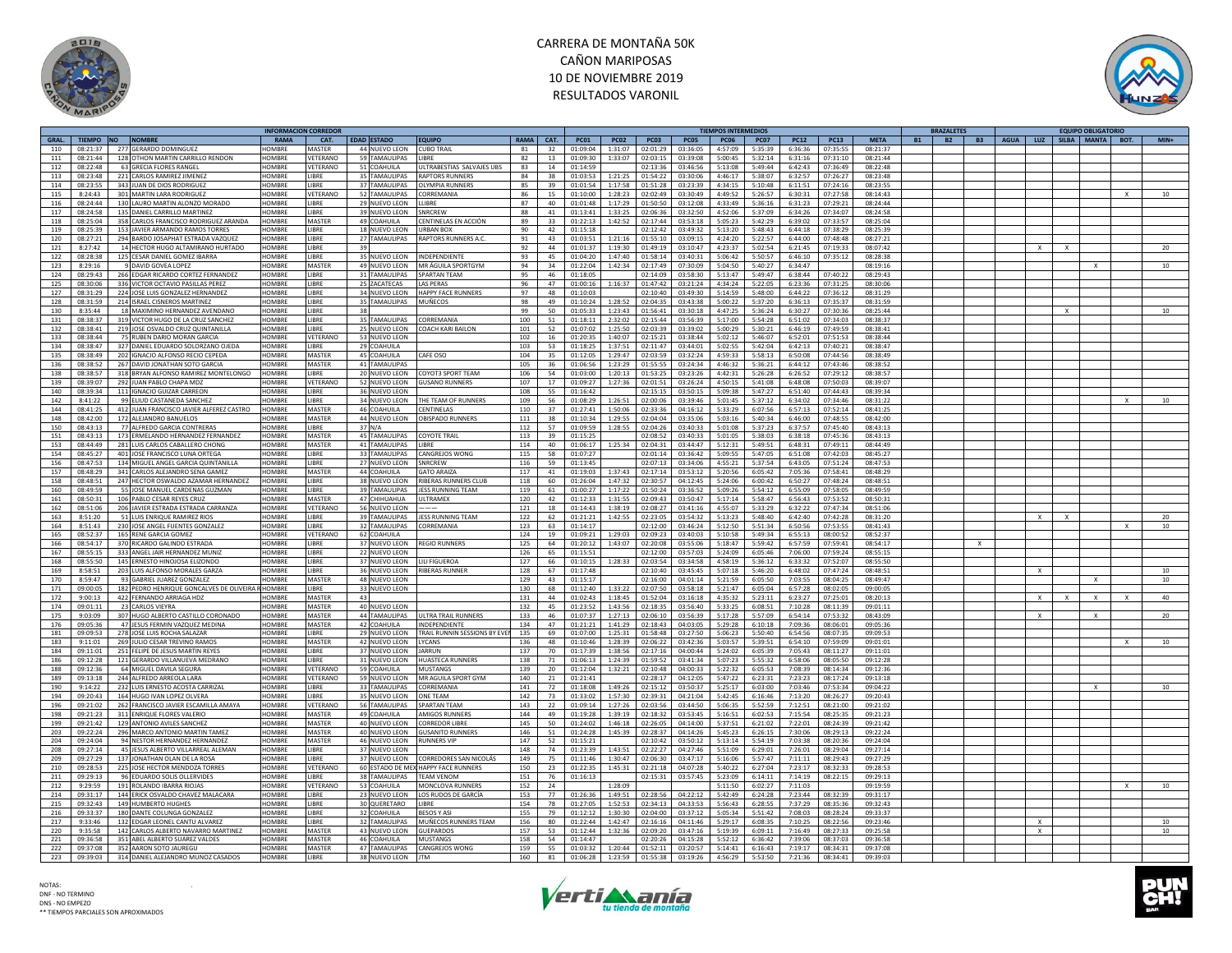



|       |            |                                        | <b>INFORMACION CORREDOR</b> |               |    |                          |                         |             |      |             |             |             |             | <b>TIEMPOS INTERMEDIOS</b> |             |             |             |             | <b>BRAZALETES</b>      |           |      |          |                           | <b>EQUIPO OBLIGATORIO</b> |              |        |
|-------|------------|----------------------------------------|-----------------------------|---------------|----|--------------------------|-------------------------|-------------|------|-------------|-------------|-------------|-------------|----------------------------|-------------|-------------|-------------|-------------|------------------------|-----------|------|----------|---------------------------|---------------------------|--------------|--------|
| GRAL. | TIEMPO NO  | <b>NOMBRE</b>                          | <b>RAMA</b>                 | CAT.          |    | <b>EDAD ESTADO</b>       | <b>EQUIPO</b>           | <b>RAMA</b> | CAT. | <b>PC01</b> | <b>PC02</b> | <b>PC03</b> | <b>PC05</b> | <b>PC06</b>                | <b>PC07</b> | <b>PC12</b> | <b>PC13</b> | <b>META</b> | <b>B1</b><br><b>B2</b> | <b>B3</b> | AGUA |          |                           | LUZ SILBA MANTA           | BOT.         | $MIN+$ |
| 225   |            | 09:40:13 328 ENIO ULISES AGUIRRE       | HOMRRE                      | <b>MASTER</b> |    | 46 N/A                   | OLYMPIA                 | 161         | 56   | 01:23:26    | 1:45:46     | 02:35:05    |             | 6:02:55                    | 6:38:19     | 7:37:42     | 04:34:44    | 09:40:13    |                        |           |      |          |                           |                           |              |        |
|       |            |                                        | HOMBRE                      | VETERANO      |    | 51 TAMAULIPAS            |                         | 162         |      |             |             | 02:39:09    | 04:38:29    | 6:05:36                    | 6:44:47     | 7:51:42     |             | 09:40:15    |                        |           |      |          |                           |                           |              |        |
| 226   | 09:40:15   | 127 GILBERTO FERNANDEZ LANDIN          |                             |               |    |                          | MUÑECOS RUNNERS TEAM    |             | 25   | 01:32:12    | 1:55:18     |             |             |                            |             |             | 08:53:44    |             |                        |           |      |          |                           |                           |              |        |
| 228   | 09:40:20   | 356 EDUARDO ELIZONDO ESTEBAN           | HOMBRE                      | LIBRE         |    | 27 NUEVO LEON            | KINESICA                | 163         | 82   | 01:16:26    |             | 02:18:07    | 04:10:27    | 5:42:27                    | 6:32:50     | 7:36:51     | 08:46:16    | 09:40:20    |                        |           |      |          |                           |                           |              |        |
| 230   | 09:41:23   | 36 JESUS TOVIAS MARROQUIN              | HOMRRE                      | VETERANO      |    | 58 TAMAULIPAS            | <b>GUFRRERAS VH</b>     | 164         | 26   | 01:17:49    | 1:37:39     | 02:16:24    | 03:57:56    | 5:33:10                    | 6:18:02     | 7:29:41     | 08:41:16    | 09:41:23    |                        |           |      |          |                           |                           |              |        |
| 231   | 09:41:32   | 141 ANGEL ANDRES VILLEGAS REYNA        | <b>HOMBRF</b>               | <b>IBRF</b>   |    | 29 NUEVO LEON            |                         | 165         | 83   | 01:22:07    | 1:43:54     | 02:24:19    | 04:17:09    | 5:45:30                    | 6:30:10     | 7:31:44     | 08:41:38    | 09:41:32    |                        |           |      |          |                           |                           |              |        |
|       |            |                                        |                             |               |    |                          |                         |             |      |             |             |             |             |                            |             |             |             |             |                        |           |      |          |                           |                           |              |        |
| 232   | 09:41:39   | 405 JOSE MANUEL LEIVA OLVERA           | HOMBRE                      | LIBRE         |    | 37 NUEVO LEON WE ADVANCE |                         | 166         | 84   | 01:20:55    | 1:41:36     | 02:19:58    | 04:03:38    | 5:31:49                    | 6:20:26     | 7:33:41     | 08:42:19    | 09:41:39    |                        |           |      |          |                           |                           |              |        |
| 236   | 09:45:37   | 183 MAURICIO GARZA MUGUERZA            | HOMRRE                      | VETERANO      |    | 53 NUEVO LEON MATACANES  |                         | 167         | 27   | 01:15:32    | 1:38:41     | 02:21:00    | 04:27:07    | 6:02:11                    | 6:37:11     | 7:38:00     | 08:42:14    | 09:45:37    |                        |           |      |          |                           |                           |              |        |
| 238   | 09:46:45   | 13 ENRIQUE TREVINO REYES               | HOMBRE                      | <b>MASTER</b> | 47 |                          |                         | 168         | 57   | 01:13:41    | 1:32:38     | 02:07:31    | 03:46:11    | 5:33:43                    | 6:40:24     | 7:42:57     | 08:44:04    | 09:46:45    |                        |           |      |          |                           |                           |              |        |
| 240   | 9:47:14    | 179 EMILIO ALEJANDRO CASTILLO FLORES   | HOMBRE                      | LIBRE         |    | 29 NUEVO LEON            | <b>SERSA</b>            | 169         | 85   | 01:21:04    | 1:40:02     | 02:23:24    | 04:12:33    | 5:38:08                    | 6:22:19     | 7:25:54     | 08:27:29    | 09:27:14    |                        |           |      |          |                           |                           |              | 20     |
|       |            |                                        |                             |               |    |                          |                         |             |      |             |             |             |             |                            |             |             |             |             |                        |           |      |          |                           | x                         |              |        |
| 241   | 09:48:46   | 418 ALBERTO BARCENAS BETANCOURT        | HOMBRE                      | LIBRE         | 27 |                          |                         | 170         | 86   | 01:21:11    | 1:42:37     | 02:25:11    | 04:17:22    | 5:42:57                    | 6:22:24     | 7:21:50     | 08:32:19    | 09:48:46    |                        |           |      |          |                           |                           |              |        |
| 242   | 09:48:47   | 97 ALEIANDRO CALLEJAS FLORES           | HOMBRE                      | <b>IBRF</b>   |    | 31 NUEVO LEON            | SNR CREW                | 171         | 87   | 01:13:58    | 1:33:36     | 02:12:24    | 04:17:14    | 5:42:14                    | 6:24:05     | 7:22:53     | 08:38:30    | 09:48:47    |                        |           |      |          |                           |                           |              |        |
| 243   | 09:48:47   | 417 BRANDON ALEJANDRO ROCA SOLIS       | HOMBRE                      | LIBRE         |    | 26                       |                         | 172         | 88   | 01:14:02    |             | 02:08:20    | 03:45:45    | 5:21:00                    | 6:14:19     | 7:22:44     | 08:37:57    | 09:48:47    |                        |           |      |          |                           |                           |              |        |
|       |            |                                        |                             |               |    |                          |                         |             |      |             |             |             |             |                            |             |             |             |             |                        |           |      |          |                           |                           |              |        |
| 246   | 09:49:59   | 300 WINDER WILFREDO GARCIA PALMA       | HOMBRE                      | LIBRE         |    | 31 NUEVO LEON            | POKER DE ASES           | 173         | 89   | 01:03:31    | 1:19:26     | 01:51:54    | 03:27:18    | 5:06:29                    | 5:59:32     | 7:39:36     | 09:35:37    | 09:49:59    |                        |           |      |          |                           |                           |              |        |
| 248   | 09:50:51   | 139 IAIME AVALOS CELEDON               | HOMBRE                      | <b>IBRF</b>   |    | 29 NUEVO LEON            | CONDOR                  | 174         | 90   | 01:14:01    | 1:31:47     | 02:05:27    | 03:45:03    | 5:06:20                    | 5:56:34     | 7:02:09     | 09:03:24    | 09:50:51    |                        |           |      |          |                           |                           |              |        |
| 250   | 09:51:03   | 136 JOSE ALEJANDRO CANTU LEOS          | HOMBRE                      | MASTER        |    | 41 NUEVO LEON            | MR.ÁGUILA SPORT GYM     | 175         | 58   | 01:26:22    |             | 02:32:49    | 04:36:48    | 6:09:51                    | 6:52:26     | 7:54:08     | 08:52:16    | 09:51:03    |                        |           |      |          |                           |                           |              |        |
| 251   | 09:51:15   | 188 JORGE CARLOS AGUILAR MARTINEZ      | HOMBRE                      | MASTER        |    | 41 TAMAULIPAS            |                         | 176         | 59   | 01:16:22    |             | 02:15:22    | 04:32:02    | 6:02:41                    | 6:44:13     | 7:43:12     | 08:49:29    | 09:51:15    |                        |           |      |          |                           |                           |              |        |
|       |            |                                        |                             |               |    |                          |                         |             |      |             |             |             |             |                            |             |             |             |             |                        |           |      |          |                           |                           |              |        |
| 253   | 09:52:08   | 240 BERTIN OLIVIA                      | HOMBRE                      | <b>IBRF</b>   |    | 30 TAMAULIPAS            | <b>LINCES CON GARRA</b> | 177         | 91   | 01:26:03    | 1:46:29     | 02:27:21    | 04:11:58    | 5:42:41                    | 6:30:57     | 7:40:47     | 08:57:10    | 09:52:08    |                        |           |      |          |                           |                           |              |        |
| 256   | 09:54:31   | 359 EDGAR DE LOS SANTOS CARRASQUEDO    | HOMBRE                      | LIBRE         |    | 30 NUEVO LEON            | <b>KINESICA</b>         | 178         | 92   | 01:14:50    |             | 02:18:32    | 04:10:25    | 5:46:43                    | 6:39:21     | 7:44:58     | 08:52:21    | 09:54:31    |                        |           |      |          |                           |                           |              |        |
| 257   | 09:54:32   | 16 CARLOS VILLANUEVA ACEVEDO           | HOMBRE                      | LIBRE         |    | 29                       |                         | 179         | 93   | 01:30:44    | 1:52:25     | 02:34:59    | 04:33:04    | 5:56:39                    | 6:41:04     | 7:50:39     | 08:56:25    | 09:54:32    |                        |           |      |          |                           |                           |              |        |
|       |            | 30 FRANCISCO MOYAR MENDOZA             | HOMBRE                      | LIBRE         |    | 35 TAMAULIPAS            | <b>HABANEROS</b>        | 180         |      | 01:25:02    |             | 02:35:53    | 04:31:47    | 5:59:19                    | 6:44:02     | 7:51:46     |             |             |                        |           |      |          |                           |                           |              |        |
| 258   | 09:55:24   |                                        |                             |               |    |                          |                         |             | 94   |             | 1:45:53     |             |             |                            |             |             | 08:57:06    | 09:55:24    |                        |           |      |          |                           |                           |              |        |
| 261   | 9:57:10    | 107 EDGAR MENDOZA                      | HOMBRE                      | LIBRE         |    | 29 NUEVO LEON            | <b>XILIADOS</b>         | 181         | 95   | 01:23:00    | 1:42:01     | 02:20:20    | 04:08:43    | 5:30:28                    | 6:10:58     | 7:15:10     | 08:27:21    | 09:37:10    |                        |           |      |          |                           |                           |              | 20     |
| 262   | 09:57:17   | 320 JOHANN LARA COLIN                  | HOMBRE                      | MASTER        |    | 42 TAMAULIPAS            | HABANEROS RUNNING TEAM  | 182         | 60   | 01:17:58    | 1:38:07     | 02:17:46    | 04:15:05    | 5:58:07                    | 6:36:19     | 7:51:37     | 08:57:31    | 09:57:17    |                        |           |      |          |                           |                           |              |        |
| 263   | 09:58:04   | 308 FRANCISCO JAVIER LUNA DURAN        | <b>HOMBRE</b>               | VETERANO      |    | 52 COAHUILA              |                         | 183         | 28   | 01:26:38    | 1:49:44     | 02:28:49    | 04:25:16    | 6:01:38                    | 6:48:15     | 7:53:43     | 08:55:22    | 09:58:04    |                        |           |      |          |                           |                           |              |        |
|       |            |                                        |                             |               |    |                          |                         |             |      |             |             |             |             |                            |             |             |             |             |                        |           |      |          |                           |                           |              |        |
| 264   | 10:00:02   | 116 RODRIGO LOPEZ GALVEZ               | HOMBRE                      | MASTER        |    | 41 NUEVO LEON            | SNR CREW                | 184         | 61   | 01:24:44    | 1:45:01     | 02:31:03    | 04:25:24    | 5:57:17                    | 6:38:29     | 7:39:50     | 08:53:25    | 09:50:02    |                        |           |      |          |                           |                           |              | 10     |
| 267   | 10:03:13   | 187 ANGEL SERGIO TAMEZ ALMAGUER        | HOMBRE                      | MASTER        |    | 46 NUEVO LEON            | <b>HUNZAS</b>           | 185         | 62   | 01:18:42    | 1:40:35     | 02:21:29    | 04:13:30    | 5:56:09                    | 6:42:35     | 7:55:43     | 09:02:50    | 10:03:13    |                        |           |      |          |                           |                           |              |        |
| 269   | 10:03:43   | 168 MARIO ALBERTO CEDILLO HERNANDEZ    | HOMBRE                      | <b>MASTER</b> |    | 41 TAMAULIPAS            | LOBOS NLD               | 186         | 63   | 01:22:08    | 1:57:18     | 02:34:41    | 04:42:05    | 6:12:46                    | 6:57:13     | 7:59:14     | 09:01:32    | 10:03:43    |                        |           |      |          |                           |                           |              |        |
| 270   | DNF        | 34 JUAN MANUEL ESPIRICUETA GAONA       | HOMBRE                      | <b>IBRF</b>   |    | 39 COAHUILA              | NORA I FTICIA ROCHA     | 187         | 96   | 01:23:03    | 1:42:29     | 02:19:12    | 04:12:17    | 5:46:49                    | 6:33:36     | 7:48:20     | 08:55:17    | 10:07:51    |                        |           |      |          |                           |                           |              |        |
|       |            |                                        |                             |               |    |                          |                         |             |      |             |             |             |             |                            |             |             |             |             |                        |           |      |          |                           |                           |              |        |
| 274   | <b>DNF</b> | 338 JORGE BARRAGAN GARAY               | HOMBRE                      | MASTER        |    | 44 NUEVO LEON            | TRISALMONES             | 188         | 64   | 01:30:48    | 1:52:23     | 02:33:18    | 04:27:04    | 6:02:26                    | 6:46:27     | 7:59:18     | 09:15:29    | 10:15:56    |                        |           |      |          |                           |                           |              |        |
| 276   | DNF        | 227 HUGO NERI GARCIA GUTIERREZ         | HOMBRE                      | LIBRE         |    | 34 NUEVO LEON            | <b>SERSA</b>            | 189         | 97   | 01:16:25    | 1:38:23     | 02:23:27    | 04:12:33    | 5:45:14                    | 6:35:37     | 7:48:12     | 08:41:38    | 09:39:24    |                        |           |      | $\times$ | $\times$                  |                           | $\mathsf{x}$ | 40     |
| 277   | DNF        | 20 EDWIN ALEMAN RODRIGUEZ DE LEON      | HOMBRE                      | LIBRE         |    | 24                       |                         | 190         | 98   | 01:21:04    | 1:41:55     | 02:22:47    | 04:21:05    | 5:39:26                    | 6:28:58     | 7:26:44     | 09:02:20    | 09:50:51    |                        |           |      | $\times$ | $\boldsymbol{\mathsf{x}}$ |                           |              | 30     |
|       | <b>DNE</b> |                                        | HOMRRE                      | <b>IRRF</b>   |    |                          |                         |             |      |             | 1:42:27     | 02:18:31    | 04:09:04    | 5:44:04                    |             | 7:47:47     |             |             |                        |           |      |          |                           |                           |              |        |
| 278   |            | 7 MIGUEL ANGEL CHAVIRA HUERTA          |                             |               |    | 33 NUEVO LEON COATIS     |                         | 191         | 99   | 01:22:24    |             |             |             |                            | 6:34:01     |             | 09:00:56    | 10:23:17    |                        |           |      |          |                           |                           |              |        |
| 279   | DNF        | 242 ADRIAN JESUS VILLARREAL ALONSO     | HOMBRE                      | LIBRE         |    | 38 NUEVO LEON            |                         | 192         | 100  | 01:23:58    | 1:46:12     | 02:28:57    | 04:37:06    | 5:57:08                    | 6:38:24     | 7:57:05     | 09:20:42    | 10:29:40    |                        |           |      |          |                           |                           |              |        |
| 280   | DNF        | 161 MIGUEL ANGEL PEREZ DE LEON         | HOMBRE                      | <b>MASTER</b> |    | 40 NUEVO LEON            |                         | 193         | 65   | 01:13:35    |             | 02:21:08    | 04:12:28    | 5:56:59                    | 6:44:33     | 8:04:32     | 09:22:00    | 10:29:59    |                        |           |      |          |                           |                           |              |        |
| 281   | <b>DNF</b> | 239 RAUL ADRIAN RAMIREZ CISNEROS       | HOMBRE                      | <b>IRRF</b>   |    | 27 TAMAULIPAS            |                         | 194         | 101  | 01:23:00    | 1:45:24     | 02:33:10    | 04:38:25    | 6:21:11                    | 7:07:38     | 8:13:02     | 09:17:57    | 10:30:57    |                        |           |      |          |                           |                           |              |        |
|       |            |                                        |                             |               |    |                          |                         |             |      |             |             |             |             |                            |             |             |             |             |                        |           |      |          |                           |                           |              |        |
| 284   | DNF        | 222 JAIME GUAJARDO MENDEZ              | HOMBRE                      | <b>MASTER</b> |    | 49 ZACATECAS             | <b>IYCANS</b>           | 195         | 66   | 01:23:53    | 1:46:00     | 02:33:21    | 04:40:40    | 6:22:10                    | 7:10:10     | 8:30:41     | 09:35:46    | 10:36:18    |                        |           |      |          |                           |                           |              |        |
| 285   | DNF        | 220 LUIS ENRIQUE BANDA DE LEON         | HOMBRE                      | <b>MASTER</b> |    | 44 NUEVO LEON            | <b>CRAZY RUNNERS</b>    | 196         | 67   | 01:33:12    | 1:58:47     | 02:37:31    | 04:39:00    | 6:19:29                    | 7:08:42     | 8:28:52     | 09:57:02    | 10:55:27    |                        |           |      |          |                           |                           |              |        |
| 288   | <b>DNF</b> | 186 MARCOS MARTINEZ GARCIA             | HOMRRE                      | <b>IRRF</b>   |    | 26 TAMAULIPAS            |                         | 197         | 102  | 01:09:29    | 1:29:07     | 02:12:22    | 04:00:39    |                            | 6:59:50     |             | 09:22:32    |             |                        |           |      |          |                           |                           |              |        |
| 289   | DNF        | 60 ARNOLD MARTIR                       | HOMBRE                      | VETERANO      |    | 17 TAMAULIPAS            |                         | 198         | 29   |             | 1:50:03     | 02:33:24    |             |                            | 7:09:20     |             |             |             |                        |           |      |          |                           |                           |              |        |
|       |            |                                        |                             |               |    |                          |                         |             |      | 01:25:55    |             |             | 04:31:25    | 6:09:55                    |             |             |             |             |                        |           |      |          |                           |                           |              |        |
| 290   | DNF        | 118 JOSE ISAAC RODRIGUEZ ROCHA         | HOMBRE                      | VETERANO      |    | 54 NUEVO LEON            | <b>ATENAS</b>           | 199         | 30   |             | 1:56:37     |             |             | 6:16:54                    | 7:10:28     |             |             |             |                        |           |      |          |                           |                           |              |        |
| 291   | DNF        | 163 JULIO CESAR TIRADO MORENO          | <b>HOMBRE</b>               | VETERANO      |    | 55 NUEVO LEON            | TLALOC                  | 200         | 31   | 01:30:01    | 1:54:15     | 02:39:09    | 04:39:40    | 6:20:59                    | 7:10:37     |             |             |             |                        |           |      |          |                           |                           |              |        |
| 292   | DNF        | 250 JOSE ELOY MONTES PEREZ             | HOMBRE                      | <b>IBRF</b>   |    | 28 NUEVO LEON            | <b>IARRUN</b>           | 201         | 103  | 01:13:37    |             | 02:11:43    | 04:18:57    | 6:20:55                    | 7:10:52     |             |             |             |                        |           |      |          |                           |                           |              |        |
| 293   | DNF        | 249 JUAN MARTIN RIVERA RODRIGUEZ       | HOMBRE                      | LIBRE         |    | 27 NUEVO LEON            | <b>JARRUN</b>           | 202         | 104  | 00:54:36    | 1:09:03     | 01:36:00    | 02:51:02    | 4:11:41                    |             |             |             |             |                        |           |      |          |                           |                           |              |        |
|       |            |                                        |                             |               |    |                          |                         |             |      |             |             |             |             |                            |             |             |             |             |                        |           |      |          |                           |                           |              |        |
| 296   | DNF        | 197 DIEGO PEREZ CASANOVA               | HOMBRE                      | <b>IBRF</b>   |    | 31 NUEVO LEON            | <b>RIBERAS RUNNERS</b>  | 203         | 105  | 01:18:03    |             | 02:14:13    | 04:01:42    | 5:44:27                    |             |             |             |             |                        |           |      |          |                           |                           |              |        |
| 298   | DNF        | 175 JOSE MANUEL VITAL SALAS            | HOMBRE                      | <b>MASTER</b> |    | 42 TAMAULIPAS            |                         | 204         | 68   | 01:16:58    | 1:39:22     | 02:27:06    | 04:32:01    | 6:13:51                    |             |             |             |             |                        |           |      |          |                           |                           |              |        |
| 301   | DNF        | 254 DIEGO ALEJANDRO MONTES PEREZ       | HOMBRE                      | LIBRE         |    | 33 NUEVO LEON            | <b>JARRUN</b>           | 205         | 106  | 01:06:39    | 1:23:08     | 02:06:42    | 04:19:16    | 6:22:42                    |             |             |             |             |                        |           |      |          |                           |                           |              |        |
|       |            |                                        |                             |               |    |                          |                         |             |      |             |             |             |             |                            |             |             |             |             |                        |           |      |          |                           |                           |              |        |
| 302   | DNF        | 70 JOSE LUIS CORTES SOTO               | HOMBRE                      | MASTER        |    | 46 TAMAULIPAS            | PODIUM FITNESS          | 206         | 69   | 01:27:37    | 1:51:44     | 02:33:21    | 04:51:36    | 6:27:43                    |             |             |             |             |                        |           |      |          |                           |                           |              |        |
| 303   | DNF        | 364 RUBEN MELENDEZ GALLARDO            | <b>HOMBRF</b>               | <b>MASTER</b> |    | 45 COAHUILA              | MELENDEZ SPORT          | 207         | 70   | 00:58:59    | 1:14:09     | 01:41:36    | 03:04:26    |                            |             |             |             |             |                        |           |      |          |                           |                           |              |        |
| 304   | <b>DNF</b> | 261 BENJAMIN MARTINEZ GARZA            | HOMBRE                      | VETERANO      |    | 51 TAMAULIPAS            | <b>SPARTAN TEAM</b>     | 208         | 32   | 01:16:50    |             | 02:16:19    | 03:55:08    |                            |             |             |             |             |                        |           |      |          |                           |                           |              |        |
| 305   | DNF        | 57 HELY COBIAN MENDOZA                 | HOMBRE                      | <b>IBRF</b>   |    | 34 TAMAULIPAS            | HABANEROS RUNNING TEAM  | 209         | 107  | 01:21:14    | 1:41:40     | 02:22:48    | 04:18:53    |                            |             |             |             |             |                        |           |      |          |                           |                           |              |        |
|       |            |                                        |                             |               |    |                          |                         |             |      |             |             |             |             |                            |             |             |             |             |                        |           |      |          |                           |                           |              |        |
| 306   | DNF        | 49 IFSUS ALEIANDRO TEIADA GARCIA       | HOMBRE                      | <b>IBRF</b>   |    | 31 TAMAULIPAS            | <b>HABANFROS RT</b>     | 210         | 108  | 01:23:30    | 1:43:38     | 02:25:07    | 04:18:54    |                            |             |             |             |             |                        |           |      |          |                           |                           |              |        |
| 308   | DNF        | 41 GERARDO PALACIOS JR                 | HOMBRE                      | LIBRE         |    | $33$ N/A                 | <b>EDH FIGHT TEAM</b>   | 211         | 109  | 01:23:48    | 1:44:33     | 02:31:37    | 04:21:17    |                            |             |             |             |             |                        |           |      |          |                           |                           |              |        |
| 309   | DNF        | 110 JAIME MANCILLAS SOLIS              | HOMBRE                      | VETERANO      |    | 53 COAHUILA              | <b>MUSTANGS</b>         | 212         | 33   | 01:23:40    | 1:45:57     | 02:31:08    | 04:28:01    |                            |             |             |             |             |                        |           |      |          |                           |                           |              |        |
| 310   | DNF        | 368 JEHU SANTOSCOY ORDUNC              | <b>HOMBRE</b>               | LIBRE         |    | 30 TAMAULIPAS            | PEOPLE'S GYN            | 213         | 110  | 01:15:42    | 1:45:50     | 02:21:04    | 04:28:32    |                            |             |             |             |             |                        |           |      |          |                           |                           |              |        |
|       |            |                                        | HOMBRE                      |               |    |                          |                         |             |      |             |             |             |             |                            |             |             |             |             |                        |           |      |          |                           |                           |              |        |
| 314   | <b>DNF</b> | 209 ALBERTO LUITON GONZALEZ            |                             | MASTER        |    | 43 TAMAULIPAS            | KAMIKAZEZ               | 214         | 71   | 01:27:10    | 1:51:31     | 02:44:51    | 04:34:56    |                            |             |             |             |             |                        |           |      |          |                           |                           |              |        |
| 316   | <b>DNF</b> | 95 EDGAR SANCHEZ MEDINA                | HOMRRE                      | <b>MASTER</b> |    | 45 NUEVO LEON            | <b>VIKINGOS</b>         | 215         | 72   | 01:24:09    | 1:47:58     | 02:33:14    | 04:39:17    |                            |             |             |             |             |                        |           |      |          |                           |                           |              |        |
| 318   | DNF        | 148 JOSE CARLOS CAMPOS RIOJAS          | HOMBRE                      | VETERANO      |    | 55 NUEVO LEON            | SIN CLUB                | 216         | 34   | 01:26:45    | 1:57:22     | 02:45:41    | 04:40:28    |                            |             |             |             |             |                        |           |      |          |                           |                           |              |        |
| 323   | DNF        | 321 JORGE GOMEZ VALADEZ                | HOMBRE                      | VETERANO      |    | 52 NUEVO LEON            | PEDACITOS DE MI CORAZÓN | 217         | 35   | 01:32:11    | 1:56:34     | 02:43:01    | 04:47:21    |                            |             |             |             |             |                        |           |      |          |                           |                           |              |        |
|       |            |                                        |                             |               |    |                          |                         |             |      |             |             |             |             |                            |             |             |             |             |                        |           |      |          |                           |                           |              |        |
| 325   | <b>DNF</b> | 298 GERONIMO CORTES DE LA CAMPA        | <b>HOMBRE</b>               | VETERANO      |    | 63 COAHUILA              | LOBOS                   | 218         | 36   | 01:32:59    | 1:56:44     | 02:43:56    | 04:47:56    |                            |             |             |             |             |                        |           |      |          |                           |                           |              |        |
| 328   | <b>DNF</b> | 166 JOSE LUIS DE LEON BARBOSA          | HOMBRE                      | VETERANO      |    | 50 NUEVO LEON            | MR.AGUILA SPORT GYM     | 219         | 37   | 01:30:55    | 1:55:22     | 02:40:58    | 04:49:01    |                            |             |             |             |             |                        |           |      |          |                           |                           |              |        |
| 329   | DNF        | 71 ROBERTO CASTAN COBOS                | HOMBRE                      | VETERANO      |    | 50 TAMAULIPAS            | PODIUM FINTNESS         | 220         | 38   | 01:31:39    | 1:55:51     | 02:42:20    | 04:51:34    |                            |             |             |             |             |                        |           |      |          |                           |                           |              |        |
| 330   | <b>DNF</b> | 69 JESUS LUNA MARTINEZ                 | HOMBRE                      | MASTER        |    | 49 TAMAULIPAS            | <b>PODIUM FITNESS</b>   | 221         | 73   | 01:28:16    | 1:52:00     | 02:40:51    | 04:51:34    |                            |             |             |             |             |                        |           |      |          |                           |                           |              |        |
|       |            |                                        |                             |               |    |                          |                         |             |      |             |             |             |             |                            |             |             |             |             |                        |           |      |          |                           |                           |              |        |
| 331   | DNF        | 53 JOEL JASSAN MENDOZA BELTRAN         | HOMBRE                      | LIBRE         |    | 32 TAMAULIPAS            | <b>GUEPARDOS</b>        | 222         | 111  | 01:23:30    | 1:45:12     | 02:32:46    | 04:51:43    |                            |             |             |             |             |                        |           |      |          |                           |                           |              |        |
| 332   | DNF        | 87 ARGELIO GUADALUPE NARVAEZ ARRAMBID  | HOMBRE                      | <b>MASTER</b> |    | 45 NUEVO LEON            | MI TIERRA               | 223         | 74   | 01:29:49    | 1:56:41     | 02:45:22    | 04:53:54    |                            |             |             |             |             |                        |           |      |          |                           |                           |              |        |
| 333   | DNF        | 138 ANTONIO GASPAR SANCHEZ SANDOVAL    | <b>HOMBRE</b>               | VETERANO      |    | 52 NUEVO LEON            | <b>GALGOS</b>           | 224         | 39   | 01:16:59    | 1:40:30     | 02:34:25    | 04:55:28    |                            |             |             |             |             |                        |           |      |          |                           |                           |              |        |
| 334   | DNF        | 273 RUBEN ARMANDO SALAS OLIVA          | HOMBRE                      | MASTER        |    | $43$ N/A                 | NINGUNC                 | 225         | 75   | 01:33:32    | 1:58:37     | 02:49:28    | 04:55:31    |                            |             |             |             |             |                        |           |      |          |                           |                           |              |        |
|       |            |                                        |                             |               |    |                          |                         |             |      |             |             |             |             |                            |             |             |             |             |                        |           |      |          |                           |                           |              |        |
| 337   | DNF        | 124 ERIK ALEJANDRO SALDANA FLORE:      | HOMBRE                      | <b>MASTER</b> |    | 42 NUEVO LEON            | LIBRE                   | 226         | 76   | 01:49:32    | 2:16:01     | 02:56:15    | 04:57:47    |                            |             |             |             |             |                        |           |      |          |                           |                           |              |        |
| 338   | <b>DNF</b> | 74 JAVIER ORTEGA DENICIA               | HOMRRE                      | LIBRE         |    | 35 TAMAULIPAS            | <b>TFAM VFNOM</b>       | 227         | 112  | 01:23:30    | 1:44:05     | 02:33:16    | 04:58:28    |                            |             |             |             |             |                        |           |      |          |                           |                           |              |        |
| 339   | DNF        | 353 JOSE SOTO JAUREGU                  | HOMBRE                      | MASTER        |    | <b>44 TAMAULIPAS</b>     | <b>ANGREIOS WONG</b>    | 228         | 77   | 01:22:54    | 1:43:01     | 02:27:03    | 05:00:17    |                            |             |             |             |             |                        |           |      |          |                           |                           |              |        |
| 343   | DNF        |                                        | HOMBRE                      | LIBRE         |    | 37 TAMAULIPAS            | <b>TORTUGAS</b>         | 229         |      | 01:37:07    | 2:04:15     | 02:55:35    | 05:03:04    |                            |             |             |             |             |                        |           |      |          |                           |                           |              |        |
|       |            | 26 JESUS ROBERTO VALLEJO TURRUBIATES   |                             |               |    |                          |                         |             | 113  |             |             |             |             |                            |             |             |             |             |                        |           |      |          |                           |                           |              |        |
| 344   | DNF        | 98 JUAN MANUEL HERNANDEZ CHAPA         | HOMBRE                      | VFTFRANO      |    | 52 TAMAULIPAS            | <b>MUÑECOS TEAM</b>     | 230         | 40   | 01:26:16    | 1:52:12     | 02:39:32    | 05:03:59    |                            |             |             |             |             |                        |           |      |          |                           |                           |              |        |
| 345   | DNF        | 344 HUMBERTO VILLANUEVA REYNA          | HOMBRE                      | MASTER        |    | 46 NUEVO LEON            | LYCANS                  | 231         | 78   | 01:07:47    | 1:27:00     | 02:05:30    |             |                            |             |             |             |             |                        |           |      |          |                           |                           |              |        |
| 346   | DNF        | 367 JESUS JUAN CARLOS OROZCO RODRIGUEZ | <b>HOMBRE</b>               | <b>MASTER</b> |    | 41 NUEVO LEON            | <b>LYCANS</b>           | 232         | 79   | 01:13:04    | 1:33:17     | 02:14:38    |             |                            |             |             |             |             |                        |           |      |          |                           |                           |              |        |
| 347   | <b>DNF</b> |                                        | HOMRRE                      | <b>MASTER</b> |    |                          |                         | 233         | 80   |             | 1:45:12     | 02:32:05    |             |                            |             |             |             |             |                        |           |      |          |                           |                           |              |        |
|       |            | 185 MARCO ANTONIO GOMEZ FLORENCIA      |                             |               |    | 49 NUEVO LEON NINGUNC    |                         |             |      | 01:23:30    |             |             |             |                            |             |             |             |             |                        |           |      |          |                           |                           |              |        |
| 349   | DNF        | 176 JOSE CARLOS MORENO GARDUNO         | HOMBRE                      | VFTFRANO      |    | 56 COAHUILA              | SERSA                   | 234         | 41   | 01:23:23    | 1:47:28     | 02:34:53    |             |                            |             |             |             |             |                        |           |      |          |                           |                           |              |        |
| 350   | DNF        | 403 ERICK BARBOSA                      | HOMBRE                      | <b>MASTER</b> |    | 46 N/A                   | LILI FIGUEROA           | 235         | 81   | 01:29:44    | 1:53:25     | 02:35:26    |             |                            |             |             |             |             |                        |           |      |          |                           |                           |              |        |
| 352   | <b>DNF</b> | 44 DANIEL MONTEMAYOR GONZALEZ          | HOMBRE                      | <b>IRRF</b>   |    | 31 NUEVO LEON            | <b>INHUMANOS</b>        | 236         | 114  | 01:31:27    | 1:55:00     | 02:37:00    |             |                            |             |             |             |             |                        |           |      |          |                           |                           |              |        |
|       |            |                                        |                             |               |    |                          |                         |             |      |             |             |             |             |                            |             |             |             |             |                        |           |      |          |                           |                           |              |        |
| 355   | DNF        | 25 JOSE ISMAEL GALVAN DE LA ROSA       | HOMBRE                      | MASTER        |    | 43 TAMAULIPAS            | <b>TORTUGAS</b>         | 237         | 82   | 01:28:16    | 1:55:09     | 02:54:50    |             |                            |             |             |             |             |                        |           |      |          |                           |                           |              |        |
| 356   | <b>DNF</b> | 237 CARLOS ALBERTO MEDINA CHARLES      | HOMBRE                      | MASTER        |    | 49 NUEVO LEON DE ACERO   |                         | 238         | 83   | 01:31:56    | 1:59:42     | 02:55:01    |             |                            |             |             |             |             |                        |           |      |          |                           |                           |              |        |
| 358   | <b>DNF</b> | 238 ALVARO GONZALEZ                    | HOMBRE                      | <b>MASTER</b> |    | 45 NUEVO LEON DE ACERC   |                         | 239         | 84   | 01:49:44    | 2:17:47     | 03:10:03    |             |                            |             |             |             |             |                        |           |      |          |                           |                           |              |        |
|       | <b>DNS</b> | 40 IUI IO CESAR GUTIERREZ ESCARENO     | HOMBRE                      | LIBRE         |    | 33 NUEVO LEON            | <b>CABRAS REALES</b>    | 240         | 115  |             |             |             |             |                            |             |             |             |             |                        |           |      |          |                           |                           |              |        |
| 360   |            |                                        |                             |               |    |                          |                         |             |      |             |             |             |             |                            |             |             |             |             |                        |           |      |          |                           |                           |              |        |



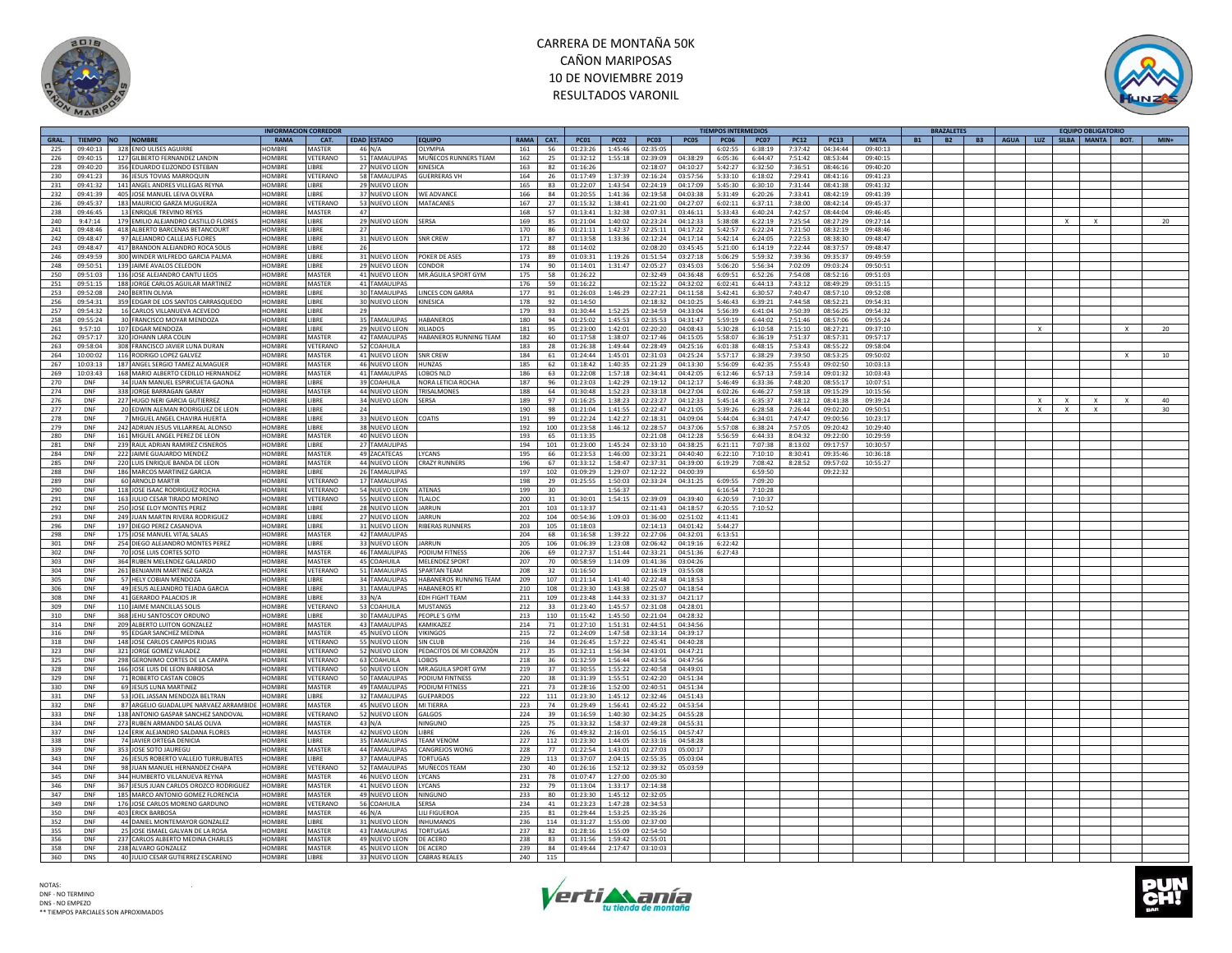



|       |            |                                                  |               | <b>INFORMACION CORREDOR</b> |                    |                          |                   |      |             |      |             |             | <b>TIEMPOS INTERMEDIOS</b> |             |             |      |             |           | <b>BRAZALETES</b> |           |             |  | <b>EQUIPO OBLIGATORIO</b> |         |
|-------|------------|--------------------------------------------------|---------------|-----------------------------|--------------------|--------------------------|-------------------|------|-------------|------|-------------|-------------|----------------------------|-------------|-------------|------|-------------|-----------|-------------------|-----------|-------------|--|---------------------------|---------|
| GRAL. |            | TIEMPO NO NOMBRE                                 | RAMA          | CAT.                        | <b>EDAD ESTADO</b> | <b>EQUIPO</b>            | RAMA <sup>I</sup> | CAT. | <b>PC01</b> | PCO2 | <b>PC03</b> | <b>PC05</b> | <b>PC06</b>                | <b>PC07</b> | <b>PC12</b> | PC13 | <b>META</b> | <b>B1</b> | <b>B2</b>         | <b>B3</b> | <b>AGUA</b> |  | LUZ SILBA MANTA BOT.      | $MIN +$ |
| 361   | <b>DNS</b> | 43 GUILLERMO OCHOA MARTINEZ                      | <b>HOMBRE</b> | MASTER                      | 45 NUEVO LEON      | <b>NNEMO</b>             | 241               | 85   |             |      |             |             |                            |             |             |      |             |           |                   |           |             |  |                           |         |
| 362   | <b>DNS</b> | 61 GUSTAVO ADOLFO DAVILA SANCHEZ                 | <b>HOMBRE</b> | MASTER                      | 45 NUEVO LEON      | 42KAPITAL                | 242               | 86   |             |      |             |             |                            |             |             |      |             |           |                   |           |             |  |                           |         |
| 364   | <b>DNS</b> | 73 JONATHAN LUNA SALAZAR                         | <b>HOMBRE</b> | <b>MASTER</b>               | 44 TAMAULIPAS      | PODIUM FITNESS           | 243               | 87   |             |      |             |             |                            |             |             |      |             |           |                   |           |             |  |                           |         |
| 366   | <b>DNS</b> | 108 JOSE RAFAEL VAZQUEZ MANCINAS                 | <b>HOMBRE</b> | LIBRE                       | 36 COAHUILA        | <b>RUNTIME LAGUNA</b>    | 244               | 116  |             |      |             |             |                            |             |             |      |             |           |                   |           |             |  |                           |         |
| 367   | <b>DNS</b> | 109 GABRIEL HUMBERTO GOMEZ BRITO                 | <b>HOMBRE</b> | MASTER                      | 47 NUEVO LEON      |                          | 245               | 88   |             |      |             |             |                            |             |             |      |             |           |                   |           |             |  |                           |         |
| 368   | <b>DNS</b> | 112 JAIME OTANEZ URTADO                          | <b>HOMBRE</b> | VETERANO                    | 59 NUEVO LEON      |                          | 246               | 42   |             |      |             |             |                            |             |             |      |             |           |                   |           |             |  |                           |         |
| 370   | <b>DNS</b> | 120 JULIO CESAR CERROS ROMO                      | <b>HOMBRE</b> | MASTER                      | 41 COAHUILA        | MUSTANGS HAPPY FEET      | 247               | 89   |             |      |             |             |                            |             |             |      |             |           |                   |           |             |  |                           |         |
|       | <b>DNS</b> | 156 HEDILBRANDO ZERTUCHE ZERTUCHE TREVING HOMBRE |               | MASTER                      | 49 TAMAULIPAS      | RUNNERS VISTAHERMOSA     | 248               | 90   |             |      |             |             |                            |             |             |      |             |           |                   |           |             |  |                           |         |
| 373   | <b>DNS</b> | 169 RAMIRO A. OLVERA VAZQUEZ                     | <b>HOMBRE</b> | MASTER                      | 45 TAMAULIPAS      | CONDORS MANTE            | 249               | 91   |             |      |             |             |                            |             |             |      |             |           |                   |           |             |  |                           |         |
| 375   | <b>DNS</b> | 177 LORENZO ALMAGUER GONZALEZ                    | <b>HOMBRE</b> | <b>MASTER</b>               | 45 NUEVO LEON      | <b>SERSA</b>             | 250               | 92   |             |      |             |             |                            |             |             |      |             |           |                   |           |             |  |                           |         |
|       | <b>DNS</b> | 195 JUAN ANTONIO FUENTES CANTU                   | <b>HOMBRI</b> | VETERANO                    | 51 NUEVO LEON      | BEREL                    | 251               | 43   |             |      |             |             |                            |             |             |      |             |           |                   |           |             |  |                           |         |
| 378   | <b>DNS</b> | 205 SEBASTIAN DE LA CRUZ ALARCON                 | <b>HOMBRE</b> | LIBRE                       | 30 COAHUILA        |                          | 252               | 117  |             |      |             |             |                            |             |             |      |             |           |                   |           |             |  |                           |         |
|       | <b>DNS</b> | 226 HORACIO SERNA GONZALEZ                       | <b>HOMBRE</b> | <b>MASTER</b>               | 43 COAHUILA        |                          | 253               | 93   |             |      |             |             |                            |             |             |      |             |           |                   |           |             |  |                           |         |
| 380   | <b>DNS</b> | 231 JULIO ALBERTO DE LEON FLORES                 | <b>HOMBRE</b> | LIBRE                       | 30 NUEVO LEON      |                          | 254               |      |             |      |             |             |                            |             |             |      |             |           |                   |           |             |  |                           |         |
|       | <b>DNS</b> | 280 SAUL MONTALVO                                | <b>HOMBRE</b> | LIBRE                       | 39 NUEVO LEON      | TRIFORCE                 | 255               | 119  |             |      |             |             |                            |             |             |      |             |           |                   |           |             |  |                           |         |
| 382   | <b>DNS</b> | 283 GABRIEL MUNIZ CORDERO                        | <b>HOMBRE</b> | <b>MASTER</b>               | 40 CHIHUAHUA       |                          | 256               | 94   |             |      |             |             |                            |             |             |      |             |           |                   |           |             |  |                           |         |
|       | <b>DNS</b> | 297 ALEJANDRO VELASCO RIVAS                      | <b>HOMBRE</b> | LIBRE                       | 37 TAMAULIPAS      |                          | 257               | 120  |             |      |             |             |                            |             |             |      |             |           |                   |           |             |  |                           |         |
| 384   | <b>DNS</b> | 404 PEPE VALDES                                  | <b>HOMBRE</b> | MASTER                      | 46 NUEVO LEON      | EX RUNNERS & ENTOMOLOGOS |                   | 95   |             |      |             |             |                            |             |             |      |             |           |                   |           |             |  |                           |         |
| 386   | <b>DNS</b> | 408 RICARDO SALA NUNEZ                           | <b>HOMBRE</b> | <b>MASTER</b>               | 49 COAHUILA        | GARMIN                   | 259               | 96   |             |      |             |             |                            |             |             |      |             |           |                   |           |             |  |                           |         |
|       | <b>DNS</b> | 411 JUAN CARLOS SOTO GONZALEZ                    | <b>HOMBRE</b> | LIBRE                       | 29 NUEVO LEON      | <b>VRTIKX</b>            | 259               | 120  |             |      |             |             |                            |             |             |      |             |           |                   |           |             |  |                           |         |



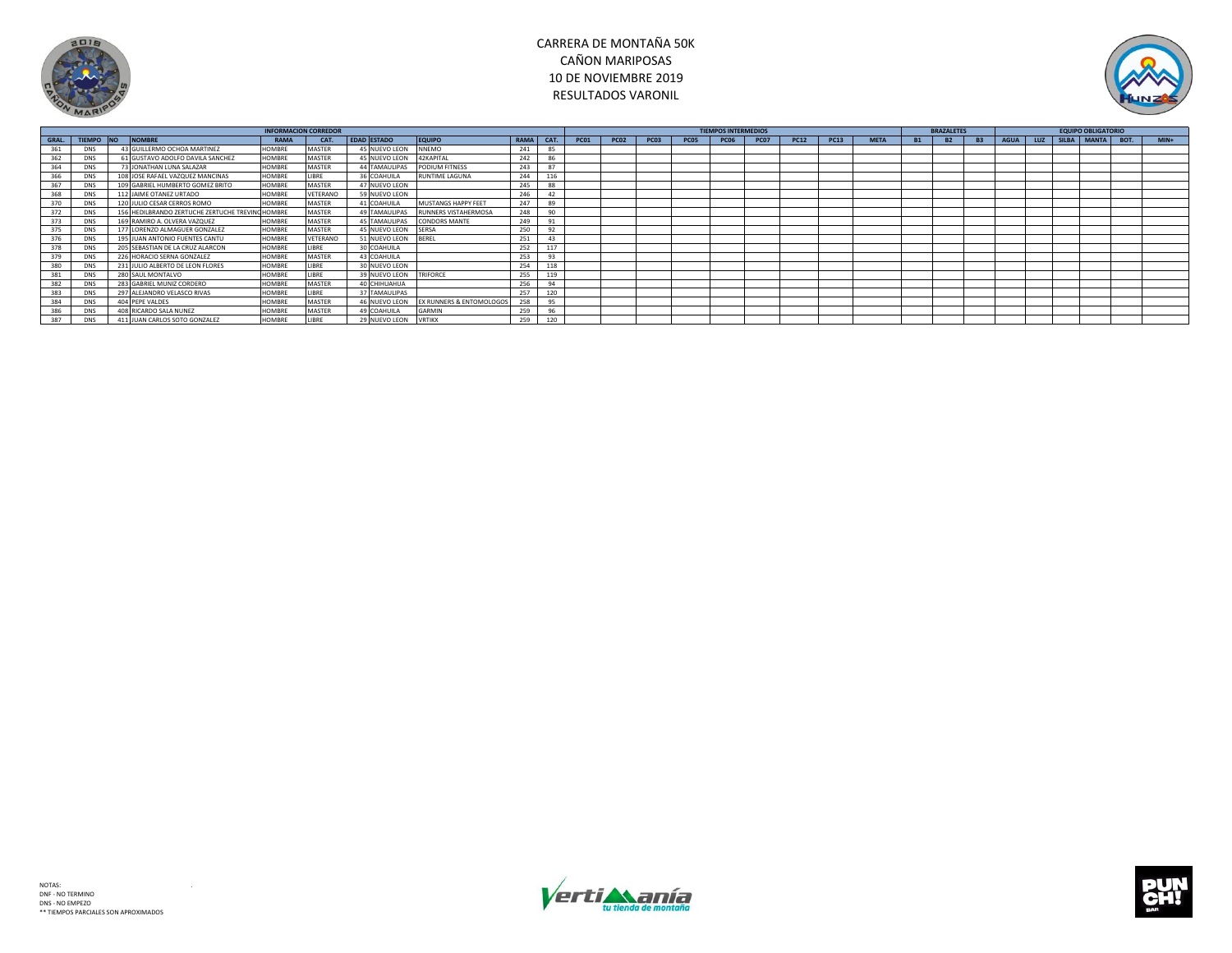



|             |               |            |                                                 | INFORMACION CORREDOI |             |                    |                          |                |                          |             |             |             |                  | <b>FIEMPOS INTERMEDIOS</b> |             |             |             |             | RA7ΔI FTF!             |           |                    |              | <b>EQUIPO OBLIGATORIC</b> |                    |
|-------------|---------------|------------|-------------------------------------------------|----------------------|-------------|--------------------|--------------------------|----------------|--------------------------|-------------|-------------|-------------|------------------|----------------------------|-------------|-------------|-------------|-------------|------------------------|-----------|--------------------|--------------|---------------------------|--------------------|
| <b>GRAL</b> | <b>TIEMPO</b> | <b>INO</b> | <b>NOMBRE</b>                                   | <b>RAMA</b>          | CAT.        | <b>EDAD ESTADO</b> | <b>EQUIPO</b>            | <b>RAMA</b>    | CAT.                     | <b>PC01</b> | <b>PC02</b> | <b>PC03</b> | PC <sub>05</sub> | <b>PC06</b>                | <b>PC07</b> | <b>PC12</b> | <b>PC13</b> | <b>META</b> | <b>B2</b><br><b>B1</b> | <b>B3</b> | <b>AGUA</b><br>LUZ | <b>SILBA</b> | <b>MANTA</b>              | $MIN+$<br>BOT.     |
| 12          | 06:09:12      |            | 346 MARIA QUINTANA ESPINOZA                     | MUJER                | <b>IBRE</b> | 32 NUEVO LEON      | <b>VRTIKX</b>            | $\overline{1}$ | $\mathbf{1}$             | 00:59:15    | 1:14:36     | 01:43:32    | 02:47:54         | 3:48:11                    | 4:13:05     | 4:52:02     | 05:31:01    | 06:09:12    |                        |           |                    |              |                           |                    |
|             |               |            |                                                 |                      |             |                    |                          |                |                          |             |             |             |                  |                            |             |             |             |             |                        |           |                    |              |                           |                    |
| 19          | 06:31:11      |            | 271 MARIANA PEREZ SANCHEZ VOY                   | MUJER                | <b>IBRE</b> | 32 JALISCO         | <b>COYOTE TRAIL</b>      | $\mathbf{3}$   | $\overline{\phantom{a}}$ | 01:00:01    | 1:16:53     | 01:47:07    | 03:00:53         | 4:08:07                    | 4:33:02     | 5:14:56     | 05:55:20    | 06:31:11    |                        |           |                    |              |                           |                    |
| 27          | 6:45:29       |            | 263 NORA ALICIA RUIZ PECINA                     | MUJER                | <b>IBRE</b> | 35 TAMAULIPAS      | SPARTAN TEAM             | 6              |                          | 00:54:16    | 3:13:24     | 01:33:49    | 02:43:43         | 3:46:53                    | 4:18:19     | 5:02:23     | 05:58:33    | 06:35:29    |                        |           |                    |              | $\mathbf{x}$              | 10                 |
| 41          | 07:05:36      |            | 349 ISMERAY GARCIA JUAREZ                       | MUJER                | <b>IBRE</b> | 31 COAHUILA        | <b>URBAN RUNNES</b>      | -8             | $\overline{a}$           | 01:09:49    | 1:26:39     | 01:57:16    | 03:13:46         | 4:18:02                    | 4:46:46     | 5:37:09     | 06:23:42    | 07:05:36    |                        |           |                    |              |                           |                    |
| 60          | 07:34:16      |            | 174 LYDIA MUNOZ MIRELES                         | MUJER                | <b>IBRE</b> | 30 NUEVO LEON      | LILI FIGUEROA            | 14             | 5                        | 01:08:47    | 1:27:44     | 02:02:51    | 03:24:36         | 4:38:09                    | 5:09:22     | 5:58:37     | 06:49:48    | 07:34:16    |                        |           |                    |              |                           |                    |
|             |               |            |                                                 |                      | <b>IRRF</b> |                    |                          |                |                          |             |             |             |                  |                            |             |             |             |             |                        |           |                    |              |                           |                    |
| 61          | 07:35:22      |            | 29 ZAMARA YARENI DE LA ROSA BERMAN              | MUJER                |             | 39 NUEVO LEON      | PEDAI XTREAM             | 15             | - 6                      | 01:13:09    | 1:33:15     | 02:08:19    | 03:30:02         | 4:41:49                    | 5:14:15     | 6:03:29     | 06:50:21    | 07:35:22    |                        |           |                    |              |                           |                    |
| 66          | 07:37:57      |            | 83 ELSA MARIA OSUNA LEYVA                       | MUIFF                | <b>IBRF</b> | 36 SONORA          | <b>GUAIMAS RUNNERS</b>   | 18             | $\overline{7}$           | 01:18:24    | 1:37:54     | 02:11:43    | 03:34:11         | 4:46:51                    | 5:17:58     | 6:09:58     | 06:57:53    | 07:37:57    |                        |           |                    |              |                           |                    |
| 69          | 07:41:05      |            | 276 ELSA SEPULVEDA GONZALEZ                     | MUJER                | <b>IBRE</b> | 38 NUEVO LEON      | TRAILBLAZERS RUNNING     | 19             | 8                        | 01:14:36    | 1:33:38     | 02:09:47    | 03:32:35         | 4:44:13                    | 5:15:59     | 6:09:00     | 06:58:58    | 07:41:05    |                        |           |                    |              |                           |                    |
| 72          | 07:42:05      |            | 347 GLADYS CLAUDETTE CARRIZALES SAENZ           | MUJER                | <b>IBRE</b> | 27 NUEVO LEON      | <b>GUEPARDOS</b>         | 20             | 9                        | 01:10:48    | 1:30:27     | 02:07:30    | 03:33:32         | 4:49:57                    | 5:23:15     | 6:13:38     | 07:01:18    | 07:42:05    |                        |           |                    |              |                           |                    |
|             |               |            |                                                 |                      |             |                    |                          |                |                          |             |             |             |                  |                            |             |             |             |             |                        |           |                    |              |                           |                    |
| 74          | 07:44:04      |            | 3 SARAI EYNA MARTINEZ                           | MUJER                | <b>IRRF</b> | 31 NUEVO LEON      | TROTADORES DE GARCÍA     | 21             | 10                       | 01:14:18    | 1:31:28     | 02:04:27    | 03:31:06         | 4:41:13                    | 5:13:20     | 6:03:49     | 06:58:35    | 07:44:04    |                        |           |                    |              |                           |                    |
| 81          | 07:55:57      |            | 410 FANY ALEJANDRA CAZARES GARCIA               | MUJER                | <b>IBRE</b> | 26 NUEVO LEON      | VRTIKX                   | 22             | 11                       | 01:10:39    | 1:30:12     | 02:05:47    | 03:37:04         | 4:52:47                    | 5:24:48     | 6:16:53     | 07:11:22    | 07:55:57    |                        |           |                    |              |                           |                    |
| 91          | 8:05:49       |            | 8 BARBARA ZELTZIN BERNAL FLORES                 | MUJER                | <b>IBRF</b> | 29 NUEVO LEON      | PUNCH BAR / VIKINGOS     | 25             | 12                       | 01:02:53    | 1:20:09     | 01:52:17    | 03:08:30         | 4:26:11                    | 5:26:24     | 6:13:03     | 07:06:43    | 07:55:49    |                        |           | $\mathbf{x}$       |              |                           | 10                 |
|             |               |            |                                                 |                      | <b>IRRF</b> |                    |                          |                |                          |             |             |             | 03:32:58         |                            |             |             |             |             |                        |           |                    |              |                           |                    |
| 108         | 08:20:46      |            | 290 PATRICIA ABDO JIMENEZ                       | MUJER                |             | 36 COAHUILA        | MANZANA CORAZON          | 29             | 13                       | 01:09:47    | 1:28:46     | 02:02:43    |                  | 4:46:36                    | 5:21:17     | 6:14:13     | 07:16:29    | 08:20:46    |                        |           |                    |              |                           |                    |
| 126         | 08:30:36      |            | 192 DIANA LIZETH SOSA RIOS                      | MUJER                | <b>IBRF</b> | 28 NUEVO LEON      | URBAN BOX                | 30             | 14                       | 01:15:17    | 1:57:40     | 02:12:42    |                  | 5:13:00                    | 5:48:50     | 6:44:15     | 03:49:31    | 08:30:36    |                        |           |                    |              |                           |                    |
| 137         | 08:38:54      |            | 309 MARIA GUADALUPE ONOFRE RUIZ                 | MUJER                | <b>IBRE</b> | 27 NUEVO LEON      | <b>REGIO RUNNERS</b>     | 32             | 15                       | 01:20:40    | 1:40:10     | 02:15:19    | 03:55:15         | 5:18:55                    | 5:53:55     | 6:47:58     | 07:50:07    | 08:38:54    |                        |           |                    |              |                           |                    |
| 145         | 08:41:26      |            | 413 SAMANTHA VAZQUEZ MESTA                      | MUJER                | <b>IBRE</b> | 38 DURANGO         | CENTINELAS               | 35             | 16                       | 01:27:33    | 1:50:09     | 02:33:29    | 04:16:06         | 5:33:33                    | 6:07:49     | 6:58:10     | 07:52:12    | 08:41:26    |                        |           |                    |              |                           |                    |
|             |               |            |                                                 |                      |             |                    |                          |                |                          |             |             |             |                  |                            |             |             |             |             |                        |           |                    |              |                           |                    |
| 152         | 08:43:54      |            | 140 RUTH GARCIA HUTCHINSON                      | MUJER                | <b>IBRE</b> | 32 NUEVO LEON      | VRTIKX                   | 39             | 17                       | 01:16:41    |             | 02:16:33    | 03:49:52         | 5:03:46                    | 5:36:49     | 6:40:42     | 07:51:10    | 08:43:54    |                        |           |                    |              |                           |                    |
| 155         | 08:46:06      |            | 155 TANJA YANETH MEDRANO TORRES                 | MUJER                | <b>IBRE</b> | 28 NUEVO LEON      | COACH KARI BAILON        | 40             | 18                       | 01:15:19    |             | 02:16:49    | 03:55:57         | 5:20:09                    | 5:52:51     | 6:50:02     | 07:51:54    | 08:46:06    |                        |           |                    |              |                           |                    |
| 159         | 08:49:31      |            | 133 MARIA DE LOS ANGELES MEDRANO ALVARADI MUJER |                      | <b>IBRE</b> | 36 NUEVO LEON      | NDEPENDIENT              | 41             | 19                       |             | 1:21:58     | 01:55:04    | 03:27:39         | 5:02:37                    | 5:47:43     | 6:51:29     | 07:49:53    | 08:49:31    |                        |           |                    |              |                           |                    |
| 173         | 09:00:48      |            | 414 CAROLINA SANCHEZ YANEZ                      | MUIFR                | <b>IBRF</b> | 33 DURANGO         | CENTINELAS               | 42             | 20                       | 01:27:20    | 1:52:39     | 02:32:55    | 04:15:57         | 5:38:16                    | 6:15:02     | 7:10:38     | 08:11:00    | 09:00:48    |                        |           |                    |              |                           |                    |
|             |               |            |                                                 |                      |             |                    |                          |                |                          |             |             |             |                  |                            |             |             |             |             |                        |           |                    |              |                           |                    |
| 177         | 09:07:00      |            | 234 ILEANA MONTOYA FLORES                       | MUIFR                | <b>IBRE</b> | 35 TAMAULIPAS      | <b>IRRF</b>              | 43             | 21                       | 01:17:43    |             | 02:19:29    | 04:13:25         | 5:42:20                    | 6:22:08     | 7:20:50     | 08:22:24    | 09:07:00    |                        |           |                    |              |                           |                    |
| 179         | 09:07:27      |            | 354 IDALIA LIZZETH RDZ. YEPEZ                   | MUJER                | <b>IBRF</b> | 37 TAMAULIPAS      | CANGREJOS WONG           | 45             | 22                       | 01:20:48    | 1:41:08     | 02:19:32    | 04:02:10         | 5:28:42                    | 6:16:38     | 7:19:21     | 08:22:22    | 09:07:27    |                        |           |                    |              |                           |                    |
| 182         | 09:10:52      |            | 54 SANJUANA MARIA MENDOZA LARA                  | MUIFR                | <b>IBRE</b> | 38 NUEVO LEON      |                          | 47             | 23                       | 01:24:04    | 1:49:20     | 02:29:42    | 04:15:57         | 5:50:17                    | 6:27:50     | 7:28:11     | 08:19:35    | 09:10:52    |                        |           |                    |              |                           |                    |
|             |               |            |                                                 |                      |             |                    |                          |                |                          |             |             |             |                  |                            |             |             |             |             |                        |           |                    |              |                           |                    |
| 187         | 09:12:28      |            | 122 DIANA ARACELI COLORADO BIZARRAGA            | MUJER                | <b>IBRE</b> | 31 NUEVO LEON      | <b>HUASTECA RUNNERS</b>  | 49             | 24                       | 01:11:30    | 1:31:40     | 02:08:46    | 03:41:34         | 5:07:14                    | 5:50:53     | 6:57:36     | 08:03:04    | 09:12:28    |                        |           |                    |              |                           |                    |
| 192         | 09:15:31      |            | 10 FATIMA ANGELICA CANALES GONZALEZ             | MUJER                | <b>IBRE</b> | 32 NUEVO LEON      | <b>TREOACERROS</b>       | 51             | 25                       | 01:22:57    | 1:44:35     | 02:22:26    | 04:09:49         | 5:29:14                    | 6:17:30     | 7:08:58     | 08:17:18    | 09:15:31    |                        |           |                    |              |                           |                    |
| 195         | 09:20:48      |            | 126 JUANA RAMIREZ                               | MUJER                | <b>IBRE</b> | 27 COAHUILA        | <b>GATO ARAIZA</b>       | 53             | 26                       | 01:19:08    | 1:41:04     | 02:20:47    | 04:08:58         | 5:37:38                    | 6:16:25     | 7:13:31     | 08:26:34    | 09:20:48    |                        |           |                    |              |                           |                    |
| 197         | 9:21:10       |            | 304 WENDY ZOAR JARAMILLO GONZALEZ               | MUJER                | <b>IBRE</b> | 31 SONORA          | <b>IBRF</b>              | 54             | 27                       | 01:30:30    |             | 02:28:58    | 04:08:42         | 5:33:18                    | 6:10:40     | 7:10:23     | 08:11:50    | 09:01:10    |                        |           | $\times$           | $\mathbf{x}$ |                           | 20                 |
|             |               |            |                                                 |                      |             |                    |                          |                |                          |             |             |             |                  |                            |             |             |             |             |                        |           |                    |              |                           |                    |
| 200         | 09:21:53      |            | 131 DULCE LUCERO SEGOVIA PECINA                 | MUJER                | <b>IBRE</b> | 32 NUEVO LEON      | <b>GUSANITOS RUNNERS</b> | 55             | 28                       | 01:33:10    | 2:02:47     | 02:34:43    | 04:19:07         | 5:55:30                    | 6:31:10     | 7:28:02     | 08:19:28    | 09:21:53    |                        |           |                    |              |                           |                    |
| 206         | 09:25:43      |            | 123 YESIKA GARCIA CRUZ                          | MUJER                | <b>IBRE</b> | 38 NUEVO LEON      | <b>IBRF</b>              | 59             | 29                       | 01:20:25    | 1:39:43     | 02:18:57    | 03:57:11         | 5:28:08                    | 6:08:41     | 7:20:40     | 08:31:32    | 09:25:43    |                        |           |                    |              |                           |                    |
| 224         | 09:39:40      |            | 52 KAREN LILIBETH CARCINI ORTA                  | MUJER                | <b>IBRE</b> | 34 TAMAULIPAS      | JESSE RUNNING TEAM       | 64             | 30                       | 01:23:25    | 1:43:25     | 02:24:41    | 04:13:33         | 5:58:04                    | 6:37:07     | 7:45:39     | 08:49:45    | 09:39:40    |                        |           |                    |              |                           |                    |
| 227         | 09:40:19      |            | 332 MARCELA REYNA VILLARREAL                    | MUJER                | <b>IBRF</b> | 30 TAMAULIPAS      | <b>OLYMPIA RUNNERS</b>   | 65             |                          | 01:31:02    | 1:52:28     | 02:35:00    | 04:34:36         | 6:02:50                    | 6:37:18     | 7:37:46     | 08:46:01    | 09:40:19    |                        |           |                    |              |                           |                    |
|             |               |            |                                                 |                      |             |                    |                          |                | 31                       |             |             |             |                  |                            |             |             |             |             |                        |           |                    |              |                           |                    |
| 233         | 09:41:47      |            | 33 EDITH SOLEDAD BALDERAS FERNANDEZ             | MUJER                | <b>IBRE</b> | 29 TAMAULIPAS      |                          | 67             | 32                       | 01:23:22    | 1:43:40     | 02:24:58    | 04:14:50         | 5:42:52                    | 6:29:54     | 7:37:49     | 08:46:23    | 09:41:47    |                        |           |                    |              |                           |                    |
| 235         | 09:45:33      |            | 196 ESMERALDA VILLALOBOS SARMIENTO              | MUJER                | <b>IBRE</b> | 36 TAMAULIPAS      | RUNNERS VISTA HERMOSA    | 69             | 33                       | 01:22:58    | 1:27:04     | 02:33:06    | 04:36:31         | 6:08:31                    | 6:46:05     | 7:51:50     | 08:51:45    | 09:45:33    |                        |           |                    |              |                           |                    |
| 239         | 09:46:45      |            | 218 YANETH FLORES                               | MUJER                | <b>IBRE</b> | 26 TAMAULIPAS      | LINCES CON GARRA         | 71             | 34                       | 01:15:29    |             | 02:19:30    | 04:11:56         | 5:42:34                    | 6:30:54     | 7:38:18     | 08:55:17    | 09:46:45    |                        |           |                    |              |                           |                    |
|             |               |            |                                                 |                      |             |                    |                          |                |                          |             |             |             |                  |                            |             |             |             |             |                        |           |                    |              |                           |                    |
| 245         | 9:49:21       |            | 337 CORINA GONZALEZ CAVAZOS                     | MUJER                | <b>IBRE</b> | 30 NUEVO LEON      | NINGUNO                  | 73             | 35                       | 01:23:28    | 1:44:54     | 02:26:34    | 04:13:43         | 5:48:46                    | 6:29:11     | 7:29:47     | 08:40:16    | 09:39:21    |                        |           |                    |              |                           | 10<br>$\mathbf{x}$ |
| 247         | 09:50:42      |            | 313 ANGELES BARCENAS MORENO                     | MUJER                | <b>IBRF</b> | 39 NUEVO LEON      |                          | 74             | 36                       | 01:30:21    | 1:53:52     | 02:41:30    | 04:25:07         | 6:00:02                    | 6:39:14     | 7:48:16     | 08:55:09    | 09:50:42    |                        |           |                    |              |                           |                    |
| 249         | 09:51:02      |            | 102 NORMA ALICIA CABALLERO NORIEGA              | MUJER                | <b>IBRF</b> | 38 NUEVO LEON      | <b>RUNNERS VIP</b>       | 75             | 37                       | 01:31:43    | 1:57:43     | 02:39:20    | 04:33:12         | 6:04:00                    | 6:41:15     | 7:42:24     | 08:50:43    | 09:51:02    |                        |           |                    |              |                           |                    |
| 252         | 09:51:26      |            | 200 ANA BARBARA GONZALEZ SAENZ                  | MUJER                | <b>IBRE</b> | 24 TAMAULIPAS      |                          | 76             | 38                       | 01:22:42    | 1:43:21     | 02:25:16    | 04:11:43         | 5:50:32                    | 6:31:31     | 7:38:14     | 08:55:16    | 09:51:26    |                        |           |                    |              |                           |                    |
|             |               |            |                                                 |                      |             |                    |                          |                |                          |             |             |             |                  |                            |             |             |             |             |                        |           |                    |              |                           |                    |
| 255         | 09:53:25      |            | 415 CINDY MARTINEZ NAVARRO                      | MUJER                | <b>IBRE</b> | 34 COAHUILA        | LOCAS QUE CORREN         | 78             | 39                       | 01:28:52    | 1:51:56     | 02:37:28    | 04:43:47         | 6:22:20                    | 7:06:39     | 8:01:32     | 08:58:42    | 09:53:25    |                        |           |                    |              |                           |                    |
| 259         | 09:55:46      |            | 42 ELIZABETH PALOMINO                           | MUJER                | <b>IBRE</b> | 37 NUEVO LEON      |                          | 79             | 40                       | 01:33:55    | 1:58:02     | 02:43:29    | 04:38:55         | 6:12:22                    | 6:57:02     | 7:59:05     | 08:55:18    | 09:55:46    |                        |           |                    |              |                           |                    |
| 266         | 10:02:59      |            | 56 JENNIFER ANN BRIDGE                          | MUJER                | <b>IBRE</b> | 34 COAHUILA        |                          | 82             | 41                       |             | 1:51:11     |             |                  | 5:46:27                    | 6:22:37     | 7:19:05     |             | 09:22:59    |                        |           | $\times$           | $\mathbf{x}$ |                           | 40                 |
|             | 10:03:19      |            |                                                 | MUJER                | <b>IBRE</b> |                    | RNBTT SALTILLO           |                | 42                       | 01:24:47    |             |             | 04:27:24         |                            | 6:46:52     |             | 08:59:14    | 10:03:19    |                        |           |                    |              |                           |                    |
| 268         |               |            | 236 CLAUDIA CRISTINA BLANCO SILLER              |                      |             | 31 COAHUILA        |                          | 83             |                          |             | 1:48:10     | 02:28:41    |                  | 6:05:07                    |             | 7:59:10     |             |             |                        |           |                    |              |                           |                    |
| 282         | DNF           |            | 303 ZAIRA ALETHIA RIOJAS RAMOS                  | MUJER                | <b>IBRE</b> | 33 TAMAULIPAS      | <b>OLYMPIA RUNNERS</b>   | 88             | 43                       | 01:28:07    | 1:53:21     | 02:38:03    | 04:34:39         | 6:06:55                    | 6:51:54     | 8:12:48     | 09:17:28    | 10:35:53    |                        |           |                    |              |                           |                    |
| 283         | DNF           |            | 246 JESSICA PERALTA GONZALEZ                    | MUJER                | <b>IBRE</b> | 39 NUEVO LEON      | RIBERAS RUNNERS CLUI     | 89             | 44                       | 01:25:22    | 1:47:36     |             | 04:30:22         | 6:05:31                    | 6:48:03     | 8:12:54     | 09:27:22    | 10:35:59    |                        |           |                    |              |                           |                    |
| 287         | DNF           |            | 21 EDITH QUINTERO AVILA                         | MUJER                | <b>IBRE</b> | 34 TAMAULIPAS      | FDH                      | 91             | 45                       | 01:27:43    | 1:49:29     | 02:34:59    | 04:34:33         | 6:06:49                    | 6:49:44     | 8:12:51     | 09:10:13    |             |                        |           |                    |              |                           |                    |
|             |               |            |                                                 |                      |             |                    |                          |                |                          |             |             |             |                  |                            |             |             |             |             |                        |           |                    |              |                           |                    |
| 294         | DNF           |            | 284 DENISSE GARZA                               | MUJER                | <b>IBRE</b> | 31 NUEVO LEON      | CUBO TRAIL               | 92             | 46                       | 01:09:05    | 1:43:47     | 02:00:08    | 03:19:54         | 4:34:20                    |             |             |             |             |                        |           |                    |              |                           |                    |
| 295         | DNF           |            | 329 YAZMIN SALAZAR                              | MUJER                | <b>IBRE</b> | 25 NUEVO LEON      | <b>VRTIKX</b>            | 93             | 47                       | 01:13:01    |             | 02:08:42    | 04:02:35         | 5:35:51                    |             |             |             |             |                        |           |                    |              |                           |                    |
| 297         | DNF           |            | 157 LYDIA ALEJANDRA DAZA HERNANDEZ              | MUJER                | <b>IBRE</b> | 34 NUEVO LEON      | NÓMADAS                  | 94             | 48                       | 01:33:03    | 1:57:08     | 02:43:04    | 04:36:01         | 6:13:21                    |             |             |             |             |                        |           |                    |              |                           |                    |
| 299         | DNF           |            | 194 LORENA CARRILLO                             | MUJER                | <b>IBRE</b> | 34 COAHUILA        | <b>IBRF</b>              | 95             | 49                       | 01:09:42    | 1:26:45     | 02:05:44    | 04:18:06         | 6:16:58                    |             |             |             |             |                        |           |                    |              |                           |                    |
|             |               |            |                                                 |                      |             |                    |                          |                |                          |             |             |             |                  |                            |             |             |             |             |                        |           |                    |              |                           |                    |
| 312         | DNF           |            | 32 IRIS AIDEE REYNA BOLANOS                     | MUJER                | <b>IBRE</b> | 37 NUEVO LEON      | COACH KARI BAILON        | 99             | 50                       | 01:25:04    | 1:48:05     | 02:36:56    | 04:32:02         |                            |             |             |             |             |                        |           |                    |              |                           |                    |
| 313         | <b>DNF</b>    |            | 193 ERIKA ROCIO MONTELONGO RUIZ                 | MUJER                | <b>IBRE</b> | 36 TAMAULIPAS      |                          | 100            | 51                       | 01:27:16    | 1:51:38     | 02:44:50    | 04:34:52         |                            |             |             |             |             |                        |           |                    |              |                           |                    |
| 315         | DNF           |            | 235 AURORA SPRECHER                             | MUJER                | <b>IBRE</b> | 36 TAMAULIPAS      | PALMAS GYM               | 101            | 52                       | 01:18:29    | 1:40:15     | 02:19:30    | 04:37:11         |                            |             |             |             |             |                        |           |                    |              |                           |                    |
| 317         | DNF           |            | 243 MARIA MAGDALENA GARCIA SANCHEZ              | MUJER                | <b>IBRE</b> | 34 COAHUILA        | LIBRE                    |                | 53                       | 01:31:18    | 1:54:41     | 02:40:18    | 04:39:20         |                            |             |             |             |             |                        |           |                    |              |                           |                    |
|             |               |            |                                                 |                      |             |                    |                          | 102            |                          |             |             |             |                  |                            |             |             |             |             |                        |           |                    |              |                           |                    |
| 320         | DNF           |            | 253 VANESA HERRERA SILVA                        | MUJER                | <b>IBRE</b> | 37 NUEVO LEON      | <b>IARRUN</b>            | 104            | 54                       | 01:36:16    | 1:59:15     | 02:43:51    | 04:40:39         |                            |             |             |             |             |                        |           |                    |              |                           |                    |
| 326         | DNF           |            | 302 KARINA LIZBETH PONCE CEPEDA                 | MUJER                | <b>IBRE</b> | 34 TAMAULIPAS      | <b>IRRF</b>              | 108            | 55                       | 01:28:05    | 1:54:28     | 02:43:17    | 04:48:35         |                            |             |             |             |             |                        |           |                    |              |                           |                    |
| 342         | DNF           |            | 27 DAYNA EDITH MACIAS MARTINEZ                  | MUJER                | <b>IBRE</b> | 34 TAMAULIPAS      | LINCES CON GARRA         | 114            | 56                       | 01:37:11    | 2:04:58     | 02:55:34    | 05:02:56         |                            |             |             |             |             |                        |           |                    |              |                           |                    |
|             |               |            |                                                 |                      |             |                    |                          |                |                          |             |             |             |                  |                            |             |             |             |             |                        |           |                    |              |                           |                    |
| 348         | DNF           |            | 178 SANJUANITA GUADALUPE CUELLAR LOPEZ          | MUJER                | <b>IBRE</b> | 35 NUEVO LEON      | SERSA                    | 115            | 57                       | 01:27:13    | 1:50:00     | 02:32:43    |                  |                            |             |             |             |             |                        |           |                    |              |                           |                    |
| 353         | DNF           |            | 80 DUMA ALEIDA LEON SERRANO                     | MUJER                | <b>IBRE</b> | 37 TAMAULIPAS      | <b>IBRF</b>              | 117            | 58                       | 01:22:01    | 1:45:05     | 02:40:22    |                  |                            |             |             |             |             |                        |           |                    |              |                           |                    |
| 354         | DNF           |            | 24 KARLA EDITH GONZALEZ RUELAS                  | MUJER                | <b>IBRE</b> | 37 TAMAULIPAS      | HABANEROS RUNNING TEAM   | 118            | 59                       | 01:33:02    | 1:58:56     | 02:49:36    |                  |                            |             |             |             |             |                        |           |                    |              |                           |                    |
| 357         | DNF           |            | 264 CYNTHIA MEZA GUILLEN                        | MUJER                | <b>IBRE</b> | 36 TAMAULIPAS      | SPARTAN TEAM             | 119            | 60                       | 01:49:56    | 2:13:36     | 03:00:22    |                  |                            |             |             |             |             | x                      |           |                    |              |                           |                    |
|             |               |            |                                                 |                      |             |                    |                          |                |                          |             |             |             |                  |                            |             |             |             |             |                        |           |                    |              |                           |                    |
| 365         | DNS           |            | 82 ANA KAREN MARQUEZ VAZQUEZ                    | MUIFR                | <b>IBRF</b> | 29 CHIHUAHUA       | MOHINORA                 | 122            | 61                       |             |             |             |                  |                            |             |             |             |             |                        |           |                    |              |                           |                    |
| 369         | <b>DNS</b>    |            | 113 MONTSERRAT GONZALEZ GUTIERREZ               | MUJER                | <b>IRRF</b> | 33 DISTRITO FEDE   | <b>NINGUNO</b>           | 123            | 62                       |             |             |             |                  |                            |             |             |             |             |                        |           |                    |              |                           |                    |
| 371         | <b>DNS</b>    |            | <b>154 SILVIA FLORES</b>                        | MUJER                | <b>IBRF</b> | 39 NUEVO LEON      | LILI FIGUEROA            | 124            | 63                       |             |             |             |                  |                            |             |             |             |             |                        |           |                    |              |                           |                    |
| 377         | <b>DNS</b>    |            |                                                 | MUJER                | <b>IRRF</b> | 28 COAHUILA        | <b>HIGHI AND</b>         | 126            |                          |             |             |             |                  |                            |             |             |             |             |                        |           |                    |              |                           |                    |
|             |               |            | 204 MARCELA IVONNE GUTIERREZ GARZA              |                      |             |                    |                          |                | 64                       |             |             |             |                  |                            |             |             |             |             |                        |           |                    |              |                           |                    |
| 385         | <b>DNS</b>    |            | 407 ANA VICTORIA GARZA FLORES                   | MUJER                | <b>IBRE</b> | 34 NUEVO LEON      | <b>VIKINGOS</b>          | 127            | 65                       |             |             |             |                  |                            |             |             |             |             |                        |           |                    |              |                           |                    |



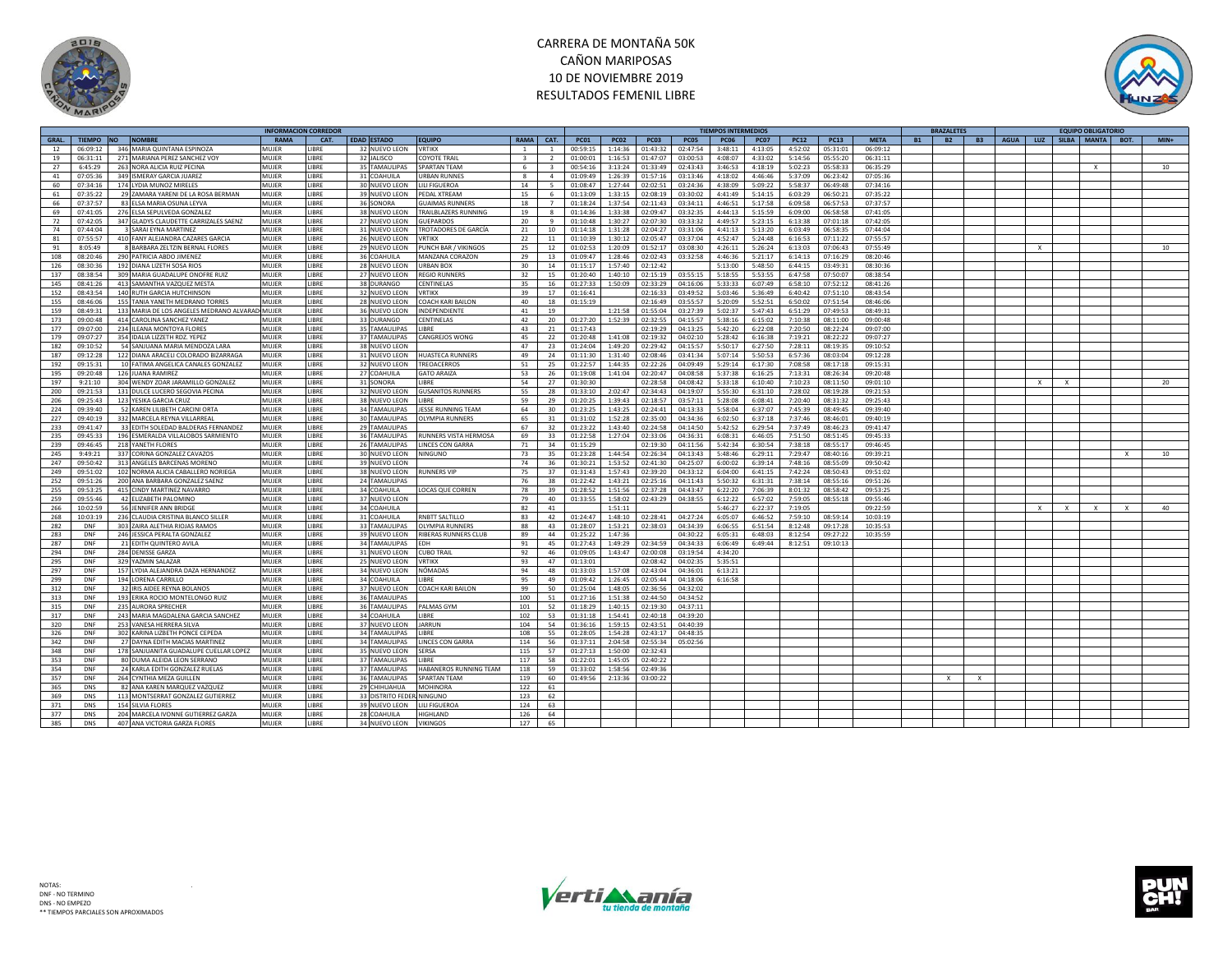



|             |                             |                                                  | <b>INFORMACION CORREDOR</b> |                         |                                     |                             |                |                |                      |                    |                      |                      | <b>TIEMPOS INTERMEDIOS</b> |                    |                    |                      |                      |           | <b>BRAZALETES</b> |           |             |          |              | <b>FOUIPO OBLIGATORIO</b> |              |        |
|-------------|-----------------------------|--------------------------------------------------|-----------------------------|-------------------------|-------------------------------------|-----------------------------|----------------|----------------|----------------------|--------------------|----------------------|----------------------|----------------------------|--------------------|--------------------|----------------------|----------------------|-----------|-------------------|-----------|-------------|----------|--------------|---------------------------|--------------|--------|
| <b>GRAL</b> | <b>TIEMPO</b><br><b>INO</b> | <b>NOMBRE</b>                                    | <b>PAMA</b>                 | CAT.                    | <b>EDAD ESTADO</b>                  | <b>FOUIPO</b>               | RAMA           | CAT.           | <b>PC01</b>          | <b>PC02</b>        | <b>PC03</b>          | <b>PC05</b>          | <b>PC06</b>                | <b>PC07</b>        | <b>PC12</b>        | <b>PC13</b>          | <b>META</b>          | <b>B1</b> | <b>B2</b>         | <b>B3</b> | <b>AGUA</b> | LUZ      |              | SILBA MANTA               | BOT.         | $MIN+$ |
| 13          | 06:20:19                    | 184 ENEDINA EUFRACIO                             | MUJER                       | <b>MASTER</b>           | 42 NUEVO LEON                       | MATACANES                   | $\overline{2}$ | $\overline{1}$ | 00:59:44             | 1:15:11            | 01:44:30             | 02:48:39             | 3:51:37                    | 4:16:48            | 5:02:07            | 05:42:53             | 06:20:19             |           |                   |           |             |          |              |                           |              |        |
| 22          | 06:32:10                    | 2 KARINA BAILON                                  | MUJER                       | MASTER                  | 42                                  |                             | $\mathbf{A}$   | $\overline{2}$ | 01:02:52             | 1:19:58            | 01:50:39             | 03:01:32             | 4:02:13                    | 4:25:54            | 5:08:26            | 05:49:53             | 06:32:10             |           |                   |           |             |          |              |                           |              |        |
| 23          | 06:32:41                    | 212 MARIBEL HERNANDEZ HERNANDEZ                  | MUJER                       | <b>MASTER</b>           | 40 NUEVO LEON                       | <b>CIMARRONES DE GARCIA</b> | 5              | $\mathbf{R}$   | 01:00:38             | 1:17:35            | 01:48:08             | 03:01:51             | 4:04:13                    | 4:30:14            | 5:13:05            | 05:53:00             | 06:32:41             |           |                   |           |             |          |              |                           |              |        |
| 46          | 07:15:04                    | 4 MARIA EUGENIA CANTU CHAPA                      | MUJER                       | <b>MASTER</b>           | 43 NUEVO LEON                       | <b>VERTIMANIA</b>           | 9              | $\overline{a}$ | 01:09:46             | 1:49:33            | 02:04:10             | 03:26:45             | 4:37:29                    | 5:06:21            | 5:49:51            | 06:35:14             | 07:15:04             |           |                   |           |             |          |              |                           |              |        |
| 47          | 07:15:11                    | 293 LAURA GUAJARDO                               | MUJER                       | <b>MASTER</b>           | 48 NUEVO LEON                       | SIN CLUB                    | 10             | -5             | 01:13:09             | 1:31:36            | 02:04:15             | 03:28:24             | 4:32:10                    | 5:02:25            | 5:49:34            | 06:34:48             | 07:15:11             |           |                   |           |             |          |              |                           |              |        |
| 50          | 07:16:33                    | 58 DANIELLA DE LA ROSA                           | MUJER                       | <b>MASTER</b>           | 41 NUEVO LEON                       | RUN24                       | 11             | -6             | 01:04:45             | 1:22:00            | 01:53:51             | 03:11:10             | 4:23:59                    | 4:57:38            | 5:47:23            | 06:36:55             | 07:16:33             |           |                   |           |             |          |              |                           |              |        |
| 51          | 07:16:55                    | 369 ANA LILIA                                    | MUJER                       | <b>MASTER</b>           | 44 NUEVO LEON                       | REGIO RUNNERS               | 12             | $\overline{7}$ | 01:06:45             | 1:24:41            | 01:57:45             | 03:15:55             | 4:27:48                    | 5:01:08            | 5:49:58            | 06:35:39             | 07:16:55             |           |                   |           |             |          |              |                           |              |        |
| 57          | 07:25:22                    | 1 MONICA GUERRA ALBARRAN                         | MUJER                       | <b>MASTER</b>           | 45 NUEVO LEON                       | <b>HUNZAS</b>               | 13             | $\mathbf{R}$   | 01:12:36             | 1:31:49            | 02:05:33             | 03:26:24             | 4:36:54                    | 5:06:28            | 5:49:42            | 06:36:48             | 07:25:22             |           |                   |           |             |          |              |                           |              |        |
| 62          | 7:35:42                     | 316 ERICKA CERVANTES BARRER/                     | MUJER                       | <b>MASTER</b>           | 45 TAMAULIPAS                       | N/A                         | 16             | $\alpha$       | 01:06:19             | 1:24:18            | 01:58:12             | 03:13:30             | 4:24:32                    | 4:54:29            | 5:41:42            | 06:24:41             | 07:05:42             |           |                   |           |             |          | $\mathsf{X}$ | $\mathsf{x}$              | $\mathsf{x}$ | 30     |
| 88          | 08:01:23                    | 50 REYNA MARTINEZ OROZCC                         | MUJER                       | <b>MASTER</b>           | 43 NUEVO LEON                       | <b>TEAM TRAINEI</b>         | 24             | 10             | 01:22:58             | 1:43:30            | 02:20:27             | 03:49:15             | 5:03:14                    | 5:33:58            | 6:24:09            | 07:16:03             | 08:01:23             |           |                   |           |             |          |              |                           |              |        |
| 92          | 08:06:22                    | 119 ANA DESSOMMES ZAMBRANO                       | MUJER                       | <b>MASTER</b>           | 44 DISTRITO FEDERI GUANAS           |                             | 26             | 11             | 01:19:18             | 1:40:40            | 02:18:30             | 03:50:06             | 5:04:08                    | 5:34:49            | 6:24:53            | 07:18:47             | 08:06:22             |           |                   |           |             |          |              |                           |              |        |
| 93          | 08:08:00                    | 11 ROCIO ABRIL CRUZ VALDEZ                       | MUIFR                       | <b>MASTER</b>           | 40                                  |                             | 27             | 12             | 01:12:42             | 1:32:29            | 02:10:12             | 03:37:08             | 5:03:08                    | 5:36:36            | 6:31:27            | 07:20:39             | 08:08:00             |           |                   |           |             |          |              |                           |              |        |
|             |                             |                                                  | MUJER                       |                         |                                     | <b>GATO ARAIZA</b>          |                | 13             |                      |                    |                      |                      |                            |                    |                    |                      |                      |           |                   |           |             |          |              |                           | $\mathbf{v}$ |        |
| 129<br>141  | 8:32:00<br>08:39:43         | 310 ELIZABETH ESPINOSA LOPEZ<br>90 ISABEL ALEMAN | MUJER                       | MASTER<br><b>MASTER</b> | 43 COAHUILA<br><b>43 TAMAULIPAS</b> | <b>GUERRERAS RUNNERS VH</b> | 31<br>33       | 14             | 01:09:48<br>01:17:48 | 2:23:34<br>1:38:03 | 02:03:18<br>02:16:25 | 03:23:10<br>03:58:18 | 4:48:10                    | 5:28:36<br>5:54:22 | 6:30:24<br>6:53:22 | 07:35:09             | 08:22:00<br>08:39:43 |           |                   |           |             |          |              |                           |              | 10     |
| 143         | 08:41:23                    | 363 LETICIA URIEGA GALLEGOS                      | MUJER                       | <b>MASTER</b>           | 40 COAHUILA                         |                             | 34             | 15             | 01:22:29             |                    | 02:26:47             | 03:53:59             | 5:20:04<br>5:19:06         | 5:56:04            | 6:53:29            | 07:51:13<br>07:48:58 | 08:41:23             |           |                   |           |             |          |              |                           |              |        |
|             |                             |                                                  |                             |                         |                                     |                             |                |                |                      |                    |                      |                      |                            |                    |                    |                      |                      |           |                   |           |             |          |              |                           |              |        |
| 146         | 08:41:51                    | 103 MARICELA GAYTAN CRUZ                         | MUIFR                       | <b>MASTER</b>           | 47 NUEVO LEON                       | <b>LAMAS</b>                | 36             | 16             | 01:24:43             | 1:44:30            | 02:21:33             | 03:56:26             | 5:19:27                    | 5:57:30            | 6:54:35            | 07:52:45             | 08:41:51             |           |                   |           |             |          |              |                           |              |        |
| 147         | 08:41:55                    | 228 MARUSIA RAMOS                                | MUJER                       | <b>MASTER</b>           | <b>42 TAMAULIPAS</b>                | RUNNERS VICTORIA            | 37             | 17             | 01:20:57             | 1:40:57            | 02:17:48             | 04:08:08             | 5:19:00                    | 5:52:42            | 6:41:19            | 07:40:39             | 08:41:55             |           |                   |           |             |          |              |                           |              |        |
| 149         | 08:42:48                    | 72 TANIA ALEIDA NORATO CORTEZ                    | MUJER                       | <b>MASTER</b>           | 44 NUEVO LEON                       | ODR                         | 38             | 18             | 01:17:11             |                    | 02:16:04             | 04:02:23             | 5:23:17                    | 6:01:35            | 6:59:15            | 07:56:40             | 08:42:48             |           |                   |           |             |          |              |                           |              |        |
| 178         | 09:07:14                    | 257 AZUCENA RUBIO ROSALES                        | MUJER                       | <b>MASTER</b>           | 47 TAMAULIPAS                       | <b>SPARTAN TEAM</b>         | 44             | 19             | 01:23:35             | 1:45:35            | 02:31:32             | 04:14:09             | 5:41:28                    | 6:22:32            | 7:19:58            | 08:23:02             | 09:07:14             |           |                   |           |             |          |              |                           |              |        |
| 180         | 09:07:47                    | 245 SILVIA MARGARITA LEAL GOMEZ                  | MUJER                       | <b>MASTER</b>           | 49 NUEVO LEON                       | <b>GUSANITO RUNNERS</b>     | 46             | 20             | 01:23:53             | 1:45:08            | 02:30:45             | 04:11:41             | 5:37:47                    | 6:16:30            | 7:14:14            | 08:16:21             | 09:07:47             |           |                   |           |             |          |              |                           |              |        |
| 185         | 09:11:48                    | 272 IRMA LUCIA TORRES GARCIA                     | MUJER                       | <b>MASTER</b>           | 40 CHIHUAHUA                        |                             | 48             | 21             | 01:21:00             | 1:41:20            | 02:22:22             | 04:40:43             | 5:58:28                    | 6:32:44            | 7:22:06            | 08:15:41             | 09:11:48             |           |                   |           |             |          |              |                           |              |        |
| 191         | 09:14:53                    | 100 EMILIA SEPULVEDA LARTIGU                     | MUJER                       | <b>MASTER</b>           | 43 NUEVO LEON                       | LILI FIGUEROA               | 50             | 22             | 01:30:40             |                    | 02:32:52             | 04:20:51             | 5:45:09                    | 6:23:49            | 7:23:04            | 08:23:13             | 09:14:53             |           |                   |           |             |          |              |                           |              |        |
| 193         | 09:17:16                    | 76 CLAUDIA IRASEMA BRECEDA NEVAREZ               | MUJER                       | <b>MASTER</b>           | 43 NUEVO LEON                       |                             | 52             | 23             | 01:32:46             | 1:53:48            | 02:34:31             | 04:21:49             | 5:43:27                    | 6:22:13            | 7:25:46            | 08:29:20             | 09:17:16             |           |                   |           |             |          |              |                           |              |        |
| 201         | 09:21:57                    | 181 BIANKA MORENO MORENO TREVINC                 | MUJER                       | <b>MASTER</b>           | 45 NUEVO LEON                       | <b>IRONDOOR RUNNERS</b>     | 56             | 24             | 01:28:36             | 1:54:42            | 02:32:46             | 04:18:04             | 5:44:35                    | 6:27:21            | 7:22:38            | 08:24:15             | 09:21:57             |           |                   |           |             |          |              |                           |              |        |
| 202         | 09:22:24                    | 295 ADALID HERNANDEZ VILLEGAS                    | MUJER                       | <b>MASTER</b>           | 44 NUEVO LEON                       | <b>GUSANITO RUNNERS</b>     | 57             | 25             | 01:24:23             | 1:45:40            | 02:29:39             | 04:14:17             | 5:46:36                    | 6:24:48            | 7:27:51            | 08:28:21             | 09:22:24             |           |                   |           |             |          |              |                           |              |        |
| 205         | 09:25:41                    | 35 ALMA PATRICIA VILLARREAL MARTINEZ             | MUIFR                       | <b>MASTER</b>           | 41 COAHUILA                         | NORA LETICIA ROCHA          | 58             | 26             | 01:23:01             | 1:42:42            | 02:19:10             | 04:12:08             | 5:33:22                    | 6:11:23            | 7:13:58            | 08:43:09             | 09:25:41             |           |                   |           |             |          |              |                           |              |        |
| 207         | 09:27:13                    | 248 PAULA URSULA GARCIA SIERRA                   | MUJER                       | <b>MASTER</b>           | 41 NUEVO LEON                       | <b>IARRUN</b>               | 60             | 27             | 01:23:39             | 1:43:29            | 02:22:09             | 04:27:48             | 5:50:00                    | 6:26:19            | 7:24:44            | 08:28:45             | 09:27:13             |           |                   |           |             |          |              |                           |              |        |
| 213         | 09:30:20                    | 275 ROSA EDITH RAMIREZ LARA                      | MUJER                       | <b>MASTER</b>           | 46 NUEVO LEON                       | <b>ENDURANCE SYSTEMS</b>    | 61             | 28             |                      | 1:52:07            |                      |                      | 5:49:33                    | 6:27:26            | 7:26:25            |                      | 09:30:20             |           |                   |           |             |          |              |                           |              |        |
| 218         | 09:33:48                    | 86 MARINA MANJARREZ RAMOS                        | MUJER                       | <b>MASTER</b>           | 40 SONORA                           | <b>GUAIMAS RUNNERS</b>      | 62             | 29             | 01:34:13             | 1:56:45            | 02:36:39             | 04:31:04             | 5:56:48                    | 6:36:25            | 7:34:20            | 08:42:59             | 09:33:48             |           |                   |           |             |          |              |                           |              |        |
| 229         | 09:41:20                    | 282 CAROLINA GONZALEZ CLARK                      | MUJER                       | MASTER                  | 47 COAHUILA                         | NO                          | 66             | 30             | 01:24:16             | 1:59:02            | 02:35:15             | 04:30:24             |                            | 6:32:36            | 7:29:56            | 08:37:39             | 09:41:20             |           |                   |           |             |          |              |                           |              |        |
| 234         | 09:42:41                    | 46 ROSARIO MARTINEZ SILVA                        | MUJER                       | <b>MASTER</b>           | 43 COAHUILA                         | INDEPENDIENTI               | 68             | 31             | 01:24:56             | 1:47:53            | 02:30:39             | 04:25:33             | 6:05:28                    | 6:41:57            | 7:41:55            | 08:49:17             | 09:42:41             |           |                   |           |             |          |              |                           |              |        |
| 237         | 09:45:40                    | 81 CATALINA CORNEJO                              | MUJER                       | <b>MASTER</b>           | 48 NUEVO LEON                       |                             | 70             | 32             | 01:34:46             |                    | 02:35:30             | 04:28:30             | 5:51:17                    | 6:30:25            | 7:30:21            | 08:33:20             | 09:45:40             |           |                   |           |             |          |              |                           |              |        |
| 244         | 9:49:00                     | 362 MARINA VALERO                                | MUJER                       | <b>MASTER</b>           | 41 COAHUILA                         | <b>GATO ARAIZA</b>          | 72             | 33             | 01:21:13             | 1:41:11            | 02:22:32             | 04:08:56             | 5:46:25                    | 6:28:16            | 7:42:02            | 08:49:05             | 09:39:00             |           |                   |           |             | $\times$ |              |                           |              | 10     |
| 254         | 09:52:26                    | 419 GUADALUPE CLAUDIA MARTINEZ PEREZ             | MUJER                       | <b>MASTER</b>           | 47                                  |                             | 77             | 34             | 01:23:31             | 1:46:01            | 02:32:59             | 04:33:38             | 6:09:59                    | 6:52:51            | 7:54:35            | 08:56:31             | 09:52:26             |           |                   |           |             |          |              |                           |              |        |
| 260         | 09:56:12                    | 17 TANYA GONZALEZ BUENROSTRO                     | MUJER                       | <b>MASTER</b>           | 40                                  |                             | 80             | 35             | 01:30:58             | 1:52:33            | 02:35:08             | 04:32:59             | 5:56:53                    | 6:41:06            | 7:50:34            | 08:57:37             | 09:56:12             |           |                   |           |             |          |              |                           |              |        |
| 265         | 10:02:59                    | 305 SONIA PEREZ RODRIGUEZ                        | MUJER                       | <b>MASTER</b>           | 48 COAHUILA                         | MARIPOZAS                   | 81             | 36             | 01:29:35             | 1:52:40            | 02:34:15             | 04:25:21             | 6:01:15                    | 6:42:04            | 7:45:13            | 08:55:23             | 10:02:59             |           |                   |           |             |          |              |                           |              |        |
| 271         | DNF                         | 345 NAYELI GARCIA VAZQUEZ                        | MUJER                       | <b>MASTER</b>           | 40 TAMAULIPAS                       | LIBRE                       | 84             | 37             | 01:30:53             | 1:56:22            | 02:40:29             | 04:36:24             | 6:21:07                    | 7:08:05            | 8:13:06            | 09:17:31             | 10:09:22             |           |                   |           |             |          |              |                           |              |        |
| 275         | DNF                         | 78 MARTHA ELVA ZAMORANO RUIZ                     | MUJER                       | <b>MASTER</b>           | 45 NUEVO LEON                       | <b>GUSANITO RUNNERS</b>     | 87             | 38             | 01:34:33             | 1:59:21            | 02:45:00             | 04:34:09             | 6:13:46                    | 6:58:53            | 8:12:59            | 09:19:57             | 10:16:36             |           |                   |           |             |          |              |                           |              |        |
| 286         | DNF                         | 286 ALMA ESCOBAR MESTA                           | MUJER                       | <b>MASTER</b>           | 49 COAHUILA                         | LIBRE                       | 90             | 39             | 01:32:08             | 1:53:12            | 02:35:19             | 04:32:53             | 6:19:37                    | 7:09:06            | 8:30:54            | 09:59:07             | 10:56:03             |           |                   |           |             |          |              |                           |              |        |
| 300         | DNF                         | 151 MARTHA HURTADO VALENZUELA                    | MUIFR                       | <b>MASTER</b>           | 44 NUEVO LEON                       | PEDAL XTREME                | 96             | 40             | 01:33:24             | 1:56:15            | 02:40:05             | 04:42:18             | 6:18:33                    |                    |                    |                      |                      |           |                   |           |             |          |              |                           |              |        |
| 307         | DNF                         | 371 ELSA ERIKA LEAL PAZ                          | MUJER                       | <b>MASTER</b>           | 42 NUEVO LEON                       |                             | 97             | 41             | 01:12:59             |                    |                      | 04:19:00             |                            |                    |                    |                      |                      |           |                   |           |             |          |              |                           |              |        |
| 311         | DNF                         | 22 ELIDA PEREZ CONTRERAS                         | MUJER                       | <b>MASTER</b>           | <b>42 TAMAULIPAS</b>                | LIBRE                       | 98             | 42             | 01:21:58             | 1:45:01            | 02:41:06             | 04:31:52             |                            |                    |                    |                      |                      |           |                   |           |             |          |              |                           |              |        |
| 319         | DNF                         | 252 CARMEN MENDOZA RUENA                         | MUIFR                       | <b>MASTER</b>           | 41 NUEVO LEON                       | <b>JARRUN</b>               | 103            | 43             | 01:36:26             | 1:59:18            | 02:43:56             | 04:40:36             |                            |                    |                    |                      |                      |           |                   |           |             |          |              |                           |              |        |
| 321         | DNF                         | 162 VERONICA MARINA ARISTA RANGEL                | MUJER                       | <b>MASTER</b>           | 40 NUEVO LEON                       | <b>IBRE</b>                 | 105            | 44             | 01:37:44             | 2:02:58            | 02:50:48             | 04:41:37             |                            |                    |                    |                      |                      |           |                   |           |             |          |              |                           |              |        |
| 322         | DNF                         | 322 CLAUDIA ELIZABETH FLORES MERCADO             | MUJER                       | MASTER                  | 40 NUEVO LEON                       | PEDACITOS DE MI CORAZÓN     | 106            | 45             | 01:32:09             | 1:56:30            | 02:42:53             | 04:47:21             |                            |                    |                    |                      |                      |           |                   |           |             |          |              |                           |              |        |
| 324         | DNF                         | 265 FRANCISCA YAZMIN DELGADO BLANCO              | MUIFR                       | <b>MASTER</b>           | 42 TAMAULIPAS                       | <b>SPARTAN TEAM</b>         | 107            | 46             | 01:32:52             | 1:59:09            | 02:49:51             | 04:47:29             |                            |                    |                    |                      |                      |           |                   |           |             |          |              |                           |              |        |
| 327         | DNF                         | 65 MARIA DE LOURDES JUAREZ CONTRERAS             | MUJER                       | <b>MASTER</b>           | 49 NUEVO LEON                       | LIBRE                       | 109            | 47             | 01:33:42             | 1:58:48            | 02:44:53             | 04:49:00             |                            |                    |                    |                      |                      |           |                   |           |             |          |              |                           |              |        |
|             |                             | 48 SELENE GONZALEZ LUGO                          | MUJER                       | <b>MASTER</b>           | <b>44 TAMAULIPAS</b>                | <b>TORTUGAS</b>             | 110            |                | 01:33:05             | 1:57:48            | 02:46:02             | 04:55:42             |                            |                    |                    |                      |                      |           |                   |           |             |          |              |                           |              |        |
| 335         | DNF                         |                                                  |                             |                         |                                     |                             |                | 48             |                      |                    |                      |                      |                            |                    |                    |                      |                      |           |                   |           |             |          |              |                           |              |        |
| 336         | <b>DNF</b>                  | 325 MIRNA CECILIA PEREZ CANO                     | MUJER                       | <b>MASTER</b>           | $41$ N/A                            | <b>OLYMPIA</b>              | 111            | 49             | 01:35:29             | 2:00:18            | 02:48:29             | 04:55:42             |                            |                    |                    |                      |                      |           |                   |           |             |          |              |                           |              |        |
| 340         | DNF                         | 39 SUSANA GARCIA                                 | MUJER                       | <b>MASTER</b>           | 43 TAMAULIPAS                       | LIBRE                       | 112            | 50             | 01:31:12             | 1:55:02            | 02:42:57             | 05:00:20             |                            |                    |                    |                      |                      |           |                   |           |             |          |              |                           |              |        |
| 351         | DNF                         | 105 ROSA ISELA SALAZAR FRAYRE                    | MUJER                       | <b>MASTER</b>           | 46 NUEVO LEON                       | LILI FIGUEROA               | 116            | 51             | 01:30:45             |                    | 02:36:47             |                      |                            |                    |                    |                      |                      |           |                   |           |             |          |              |                           |              |        |
| 359         | DNF                         | 312 CECILIA DE SANTIAGO VAZQUEZ                  | MUIFR                       | <b>MASTER</b>           | 44 NUEVO LEON                       |                             | 120            | 52             | 01:49:56             | 2:23:43            | 03:22:26             |                      |                            |                    |                    |                      |                      |           |                   |           |             |          |              |                           |              |        |
| 363         | <b>DNS</b>                  | 68 NORA ALEYDA ALVARADO BARRIENTOS               | MUJER                       | <b>MASTER</b>           | <b>46 TAMAULIPAS</b>                | PANTERAS DE VALLE HERMOSO   | 121            | 53             |                      |                    |                      |                      |                            |                    |                    |                      |                      |           |                   |           |             |          |              |                           |              |        |
| 374         | <b>DNS</b>                  | 170 SII VIA KARINA HERRERA CARRILLO              | MUIFR                       | <b>MASTER</b>           | 46 TAMAULIPAS                       | CONDORS                     | 125            | 54             |                      |                    |                      |                      |                            |                    |                    |                      |                      |           |                   |           |             |          |              |                           |              |        |



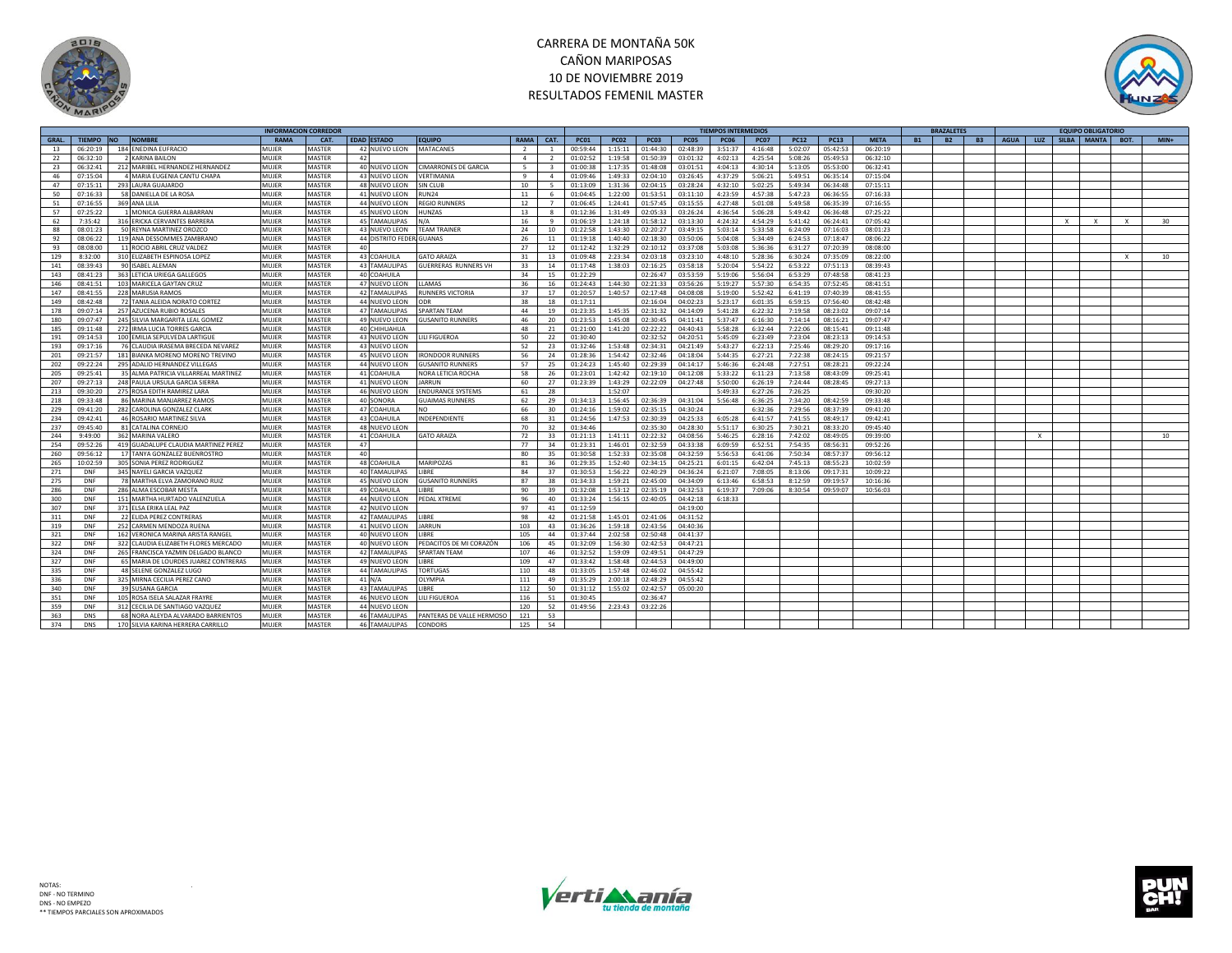



|       |            |                                    | <b>INFORMACION CORREDOR</b> |          |                    |                                      |           |             |             |                  |             | <b>TIEMPOS INTERMEDIOS</b> |             |             |          |             | <b>BRAZALETES</b> |             |             | <b>EQUIPO OBLIGATORIO</b> |      |        |
|-------|------------|------------------------------------|-----------------------------|----------|--------------------|--------------------------------------|-----------|-------------|-------------|------------------|-------------|----------------------------|-------------|-------------|----------|-------------|-------------------|-------------|-------------|---------------------------|------|--------|
| GRAL. |            | <b>NOMBRI</b><br><b>NO</b>         | <b>RAMA</b>                 | CAT.     | <b>EDAD ESTADO</b> | <b>EQUIPI</b>                        | RAMA CAT. | <b>PC01</b> | <b>PC02</b> | <b>PC03</b>      | <b>PC05</b> | <b>PC06</b>                | <b>PC07</b> | <b>PC12</b> | PC13     | <b>META</b> |                   | <b>AGUA</b> | LUZ   SILBA | MANTA                     | BOT. | $MIN+$ |
|       | 06:59:37   | 256 ALICIA RODRIGUEZ SOTELO        | MUJER                       | VETERANO | 54 NUEVO LEON      | ____                                 |           | 01:09:39    | 1:28:27     | 01:59:33         | 03:19:35    | 4:19:24                    | 4:46:34     | 5:30:20     | 06:19:26 | 06:59:37    |                   |             |             |                           |      |        |
|       | 07:35:46   | 274 ANA LILIA MIRELES GAMEZ        | MUJER                       | VETERANO | 51 NUEVO LEON      | LIBRE                                |           | 01:09:29    |             | 1:26:49 01:58:54 | 03:15:46    | 4:29:12                    | 5:05:05     | 5:55:28     | 06:53:09 | 07:35:46    |                   |             |             |                           |      |        |
|       | 07:56:2    | 215 MARIA PATRICIA SANCHEZ VIDOYRA | MUJER                       | VETERANO | 51 NUEVO LEON      |                                      |           | 01:03:29    | 1:20:04     | 01:51:51         | 03:19:15    | 4:30:15                    | 5:05:26     | 5:56:51     | 07:11:45 | 07:56:21    |                   |             |             |                           |      |        |
|       | 08:10:4    | 84 OLEGARIA MORALES AVILA          | MUJER                       | VETERANO |                    | 54 SAN LUIS POTOS FITCAMP - MILITARY |           | 01:12:37    | 1:32:24     | 02:06:16         | 03:31:10    | 4:47:01                    | 5:30:26     | 6:22:25     | 07:16:45 | 08:10:48    |                   |             |             |                           |      |        |
|       | 09:35:32   | 147 IDALIA MENDEZ NAVARRETE        | MUJER                       | VETERANO | 54 NUEVO LEON      | COACH KARI BAILÓN                    | 63        | 01:24:15    | 1:46:05     | 02:34:02         | 04:12:04    | 5:40:19                    | 6:23:54     | 7:33:31     | 08:42:54 | 09:35:32    |                   |             |             |                           |      |        |
|       | <b>DNF</b> | 416 SUSANA PALACIOS GONZALEZ       | MUJER                       | VETERANO | 52 COAHUILA        | LOCASQUECORREN                       |           | 01:29:05    | 1:51:50     | 02:37:36         | 04:43:58    | 6:22:24                    | 7:06:57     | 8:07:01     | 09:13:51 | 10:10:59    |                   |             |             |                           |      |        |
|       | <b>DNF</b> | 9 KENNA KINSLOW TEEL               | MUJER                       | VETERANO | 58 COAHUILA        | <b>CORREDORES CAT</b>                |           | 01:28:20    | 1:51:00     | 02:31:42         | 04:26:1     | 6:01:19                    | 6:46:29     | 8:06:08     | 09:16:16 | 10:13:04    |                   |             |             |                           |      |        |
|       |            | 66 ENEDINA VILLARREAL SEPULVEDA    | MUJEF                       | VETERANO | 58 NUEVO LEON      |                                      | 113       | 01:35:16    | 2:01:52     | 02:47:35         | 05:01:33    |                            |             |             |          |             |                   |             |             |                           |      |        |



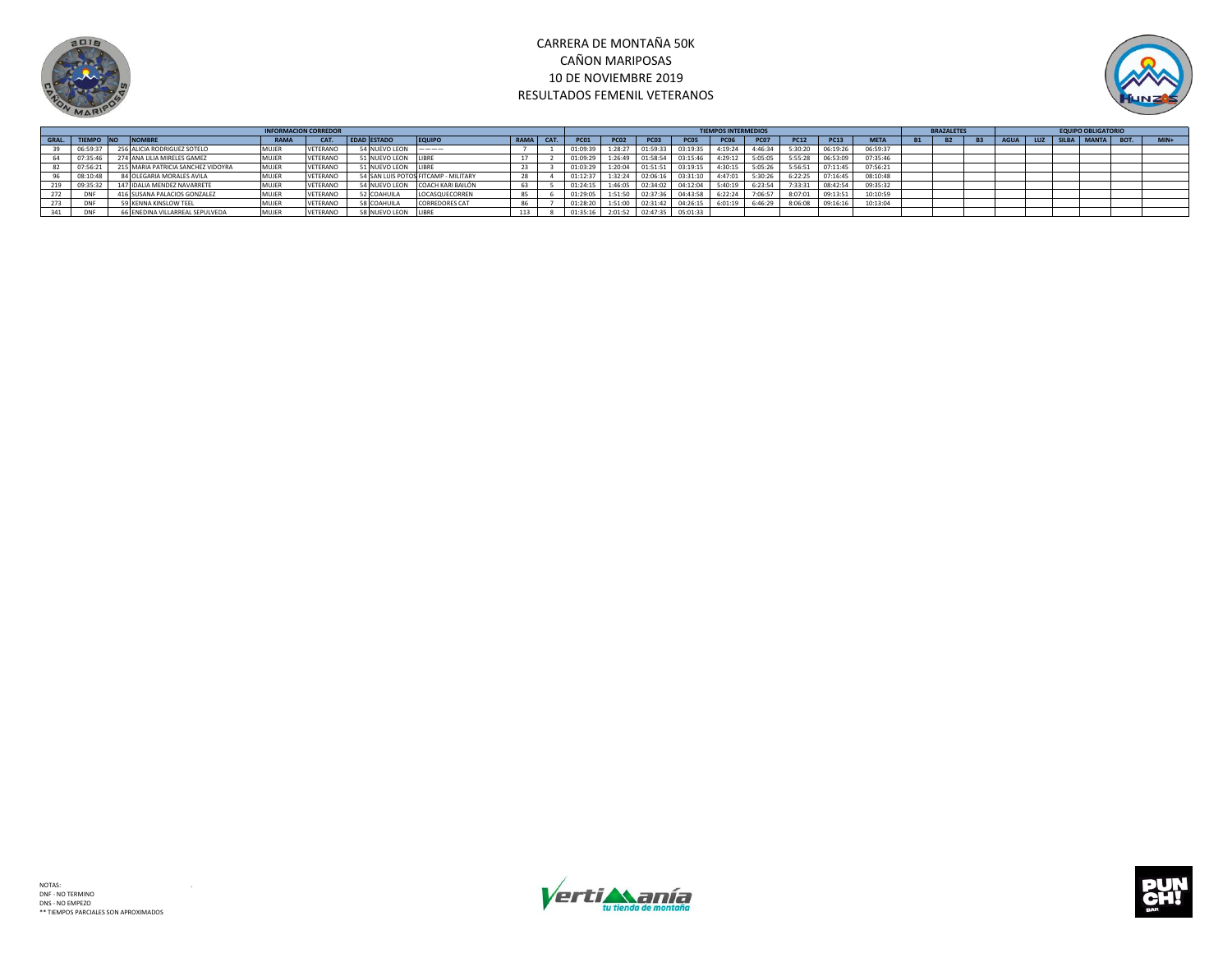



|                |                 |                                                  |               | INFORMACION CORREDOR |                                |                              |                |                          |             |             |             |             | TIEMPOS INTERMEDIOS |             |             |             |             | <b>BRAZALETES</b>      |              |                                        |   |              | <b>EQUIPO OBLIGATORIO</b> |              |        |
|----------------|-----------------|--------------------------------------------------|---------------|----------------------|--------------------------------|------------------------------|----------------|--------------------------|-------------|-------------|-------------|-------------|---------------------|-------------|-------------|-------------|-------------|------------------------|--------------|----------------------------------------|---|--------------|---------------------------|--------------|--------|
|                | GRAL. TIEMPO NO | <b>NOMBRE</b>                                    | RAMA          | CAT.                 | <b>EDAD ESTADO</b>             | <b>EQUIPO</b>                | RAMA CAT.      |                          | <b>PC01</b> | <b>PC02</b> | <b>PC03</b> | <b>PC05</b> | <b>PC06</b>         | <b>PC07</b> | <b>PC12</b> | <b>PC13</b> | <b>META</b> | <b>B2</b><br><b>B1</b> |              | B3   AGUA   LUZ   SILBA   MANTA   BOT. |   |              |                           |              | $MIN+$ |
|                | 05:20:55        | 114 ARTURO ANAYA                                 | <b>IOMBRE</b> | <b>IBRF</b>          | 30 NUEVO LEON                  | VÉRTICA                      | $\overline{2}$ | $\mathbf{1}$             | 00:53:51    | 1:07:37     | 01:31:12    | 02:29:04    | 3:18:51             | 3:40:20     | 4:13:40     | 04:47:16    | 05:20:55    |                        |              |                                        |   |              |                           |              |        |
|                | 05:32:48        | 143 JOSE LUIS PADILLA MUNOZ                      | <b>OMBRE</b>  | <b>IBRE</b>          | 37 SAN LUIS POTO               |                              |                |                          | 00:54:25    | 1:08:25     | 01:33:33    | 02:32:34    | 3:23:23             | 3:44:53     | 4:20:45     | 04:57:22    | 05:32:48    |                        |              |                                        |   |              |                           |              |        |
| 6              | 05:54:09        | 67 JUAN SUSTAITA MIRELES                         | HOMBRE        | LIBRE                | 27 NUEVO LEON                  | <b>ESCOBEDO RUNNERS</b>      | -6             | $\overline{\mathbf{3}}$  | 00:57:41    | 1:12:30     | 01:38:34    | 02:44:35    | 3:36:56             | 4:03:26     | 4:43:03     | 05:20:15    | 05:54:09    |                        |              |                                        |   |              |                           |              |        |
| $\overline{7}$ | 05:56:48        | 259 KENNETH ANDERLITCH                           | <b>HOMBRE</b> | LIBRE                | 31 TAMAULIPAS                  | SPARTAN TEAM                 | $\overline{7}$ | $\overline{a}$           | 00:50:09    | 1:28:42     | 01:27:11    | 02:25:16    | 3:14:56             | 3:38:19     | 4:18:16     | 05:00:28    | 05:56:48    |                        |              |                                        |   |              |                           |              |        |
|                |                 |                                                  |               |                      |                                |                              |                |                          |             |             |             |             |                     |             |             |             |             |                        |              |                                        |   |              |                           |              |        |
| 11             | 05:59:59        | 315 JAIME ANDRES MARQUEZ ESQUIVEL                | HOMBRE        | <b>IRRF</b>          | 34 NUEVO LEON                  | <b>VRTIKX</b>                | 11             | $\overline{\phantom{a}}$ |             | 1:13:30     |             |             | 3:36:42             | 4:02:07     | 4:43:41     |             | 05:59:59    |                        |              |                                        |   |              |                           |              |        |
| 15             | 06:25:16        | 409 JOSE SAMUEL CANIZALES REYES                  | HOMBRE        | LIBRE                | 35 NUEVO LEON                  | <b>VRTIKX</b>                | 13             | 6                        | 00:56:16    | 1:11:52     | 01:39:24    | 02:47:30    | 3:46:45             | 4:17:34     | 5:01:14     | 05:42:49    | 06:25:16    |                        |              |                                        |   |              |                           |              |        |
| 17             | 06:27:00        | 28 HECTOR CANEK DE LA ROSA BERMAN                | HOMBRE        | <b>IRRF</b>          | 35 NUEVO LEON                  |                              | 15             | $\overline{7}$           | 00:55:15    | 1:09:35     | 01:36:38    | 02:43:11    | 3:46:57             | 4:11:00     | 4:49:33     | 05:36:56    | 06:27:00    |                        |              |                                        |   |              |                           |              |        |
| 21             | 06:31:59        | 288 JOSE GARCIA RAMOS                            | <b>OMBRE</b>  | <b>IBRF</b>          | 34 COAHUILA                    | <b>TEAM BESOS Y ASI</b>      | 18             | $\mathbf{R}$             | 00:55:16    | 1:09:12     | 01:33:12    | 02:34:44    | 3:38:44             | 4:11:06     | 4:59:01     | 05:44:35    | 06:31:59    |                        |              |                                        |   |              |                           |              |        |
| 24             | 06:39:01        | 233 DIEGO ISAAC PASTRANA BAHENA                  | HOMBRE        | LIBRE                | 24 TAMAULIPAS                  | PALMAS GYM                   | 19             | $\ddot{q}$               | 00:59:00    | 1:13:57     | 01:41:59    | 02:53:48    | 3:55:35             | 4:24:50     | 5:06:23     | 05:58:39    | 06:39:01    |                        |              |                                        |   |              |                           |              |        |
| 25             | 06:39:28        | 348 DIEGO ERNESTO GOMEZ INIGUEZ                  | <b>HOMBRE</b> | LIBRE                | 19 NUEVO LEON                  | RUN <sub>24</sub>            | 20             | 10                       | 00:57:40    | 1:15:07     | 01:42:38    | 02:54:48    | 4:02:03             | 4:33:46     | 5:15:52     | 06:00:13    | 06:39:28    |                        |              |                                        |   |              |                           |              |        |
| 29             | 06:47:32        | 279 BREZNEV DE LA ROSA OSORO                     | HOMBRI        | <b>IBRF</b>          | 37 NUEVO LEON                  | CKR                          | 23             | 11                       | 01:03:30    | 1:19:37     | 01:46:29    | 02:53:12    | 3:54:09             | 4:27:09     | 5:16:43     | 06:06:27    | 06:47:32    |                        |              |                                        |   |              |                           |              |        |
|                |                 |                                                  |               |                      |                                |                              |                |                          |             |             |             |             |                     |             |             |             |             |                        |              |                                        |   |              |                           |              |        |
| 31             | 06:48:42        | 223 RODRIGO ALVAREZ SERVIN                       | HOMBRE        | LIBRE                | 26 MICHOACAN                   | TRH                          | 25             | 12                       | 00:55:56    | 1:11:48     | 01:44:54    | 03:03:22    | 4:04:56             | 4:32:58     | 5:23:49     | 06:10:02    | 06:48:42    |                        |              |                                        |   |              |                           |              |        |
| 32             | 06:49:31        | 241 OSCAR SANTIAGO MARTINEZ                      | <b>IOMRRE</b> | <b>IRRF</b>          | 27 NUEVO LEON                  | ODRTFAM                      | 26             | 13                       | 01:07:54    | 1:25:42     | 01:56:43    | 03:06:16    | 4:05:48             | 4:33:26     | 5:17:23     | 06:04:13    | 06:49:31    |                        |              |                                        |   |              |                           |              |        |
| 33             | 06:50:15        | 201 GERARDO MARTINEZ SANTOS                      | <b>OMBRE</b>  | <b>IBRE</b>          | 26 TAMAULIPAS                  | <b>COYOTE TRAIL</b>          | 27             | 14                       | 00:53:53    | 1:07:43     | 01:33:11    | 02:32:32    | 3:31:37             |             | 4:56:08     | 05:58:54    | 06:50:15    |                        |              |                                        |   |              |                           |              |        |
| 34             | 06:54:28        | 306 JESUS ABELARDO PEDRAZA GUZMAN                | HOMBRE        | LIBRE                | 33 TAMAULIPAS                  | ULTRA TRAIL RUNNERS          | 28             | 15                       | 00:55:22    | 1:09:18     | 01:38:38    | 02:48:43    | 3:57:06             | 4:27:03     | 5:16:16     | 06:09:23    | 06:54:28    |                        |              |                                        |   |              |                           |              |        |
| 38             | 06.58.00        | 167 JOSE MIGUEL ROMERO RUIZ                      | HOMRRE        | LIBRE                | 30 NUEVO LEON                  |                              | 32             | 16                       | 00.55.51    | 1:11:14     | 01:40:19    | 02:54:11    | 4:00:31             | 4.36.09     | 5:26:19     | 06:11:34    | 06:58:00    |                        |              |                                        |   |              |                           |              |        |
| 40             | 7:03:23         | 323 AMEED JOSHIMAR GARCIA ROSAS                  | <b>HOMBRE</b> | <b>IBRF</b>          | 30 NUEVO LEON                  | MFCHANICAL M                 | 33             | 17                       | 01:08:23    | 1:24:08     | 01:53:58    | 03:08:40    | 4:12:32             | 4:49:18     | 5:33:40     | 06:11:39    | 06:53:23    |                        |              |                                        |   |              |                           |              | 10     |
| 45             | 07:10:08        | 117 ALFREDO GONZALEZ                             | HOMBRE        | LIBRE                | 37 DISTRITO FEDER GUANAS       |                              | 37             | 18                       | 01:07:25    | 1:29:51     | 02:02:51    | 03:29:04    | 4:34:08             | 5:00:44     | 5:42:29     | 06:26:57    | 07:10:08    |                        |              |                                        |   |              |                           |              |        |
| 48             | 7:16:02         | 190 JUAN CARLOS REYES HERNANDEZ                  | <b>HOMBRE</b> | <b>IRRF</b>          | 29 NUEVO LEON                  | <b>CIMARRONES</b>            | 38             | 19                       | 01:02:25    | 1:19:09     | 01:49:59    | 03:08:10    | 4:14:06             | 4:45:50     | 5:35:11     | 06:24:07    | 07:06:02    |                        |              |                                        |   |              | $\times$                  |              | 10     |
| 49             | 07:16:25        | 91 HEROS SILVA                                   | <b>OMBRE</b>  | <b>IBRE</b>          | 39 NUEVO LEON                  | TRISALMONES                  | 39             | 20                       | 01:01:11    | 1:16:33     | 01:46:31    | 02:59:44    | 4:12:04             | 4:46:41     | 5:35:20     | 06:30:39    | 07:16:25    |                        |              |                                        |   |              |                           |              |        |
| 52             | 07:18:43        |                                                  | <b>HOMBRE</b> | <b>IRRF</b><br>24    |                                |                              | 40             |                          |             |             |             |             |                     | 4:50:04     | 5:39:46     |             |             |                        |              |                                        |   |              |                           |              |        |
|                |                 | 420 GILBERTO CARRANZA MARTINEZ                   |               |                      |                                |                              |                | 21                       | 01:09:35    | 1:26:44     | 01:55:58    | 03:10:53    | 4:17:15             |             |             | 06:41:38    | 07:18:43    |                        |              |                                        |   |              |                           |              |        |
| 54             | 7:21:44         | 255 JULIO CESAR CERDA ACOSTA                     | <b>HOMBRE</b> | <b>IRRF</b>          | 35 NUEVO LEON                  | <b>JARRUN</b>                | 42             | 22                       | 01:06:22    | 1:24:43     | 01:55:21    | 03:15:02    | 4:23:49             | 4:53:08     | 5:39:51     | 06:20:58    | 07:01:44    |                        |              |                                        |   | $\mathbf{x}$ |                           | $\mathsf{x}$ | 20     |
| 59             | 07:32:41        | 79 VICTOR ALEJANDRO SOSA TREVINO                 | HOMBRE        | <b>IBRF</b>          | 26 NUEVO LEON                  |                              | 46             | 23                       | 01:05:27    | 1:22:21     | 01:52:54    | 03:12:25    | 4:28:14             | 5:07:13     | 5:59:48     | 06:51:53    | 07:32:41    |                        |              |                                        |   |              |                           |              |        |
| 63             | 07:35:46        | 189 JOSE ENRIQUE RAMIREZ GUTIERREZ               | <b>OMBRI</b>  | <b>IBRE</b>          | 32 NUEVO LEON                  | DE ACERO                     | 47             | 24                       | 01:01:57    | 1:19:22     | 01:50:53    | 03:23:21    | 4:31:56             | 5:04:01     | 5:57:50     | 06:45:47    | 07:35:46    |                        |              |                                        |   |              |                           |              |        |
| 65             | 07:37:31        | 229 GERARDO CARLOS JAYMEZ MARTINEZ               | <b>HOMBRE</b> | <b>IBRF</b>          | 39 NUEVO LEON                  | <b>EVEN</b>                  | 48             | 25                       | 01:14:52    | 1:32:33     | 02:05:00    | 03:23:22    | 4:29:03             | 5:00:47     | 5:49:29     | 06:45:25    | 07:37:31    |                        |              |                                        |   |              |                           |              |        |
| 70             | 07:41:34        | 159 PRIMITIVO RUIZ PEREZ                         | <b>OMBRE</b>  | <b>IBRE</b>          | 30 NUEVO LEON                  |                              | 51             | 26                       | 01:11:17    | 1:29:34     | 02:03:54    | 03:28:29    | 4:47:31             | 5:15:10     | 6:09:04     | 06:52:56    | 07:41:34    |                        |              |                                        |   |              |                           |              |        |
| 71             | 07:41:51        | 406 GERZON ELIEZER RAMIREZ TEJEDA                | HOMBRE        | <b>IBRE</b>          | 34 NUEVO LEON                  | TREPACERROS                  | 52             | 27                       | 01:03:45    | 1:21:13     | 01:51:46    | 03:06:51    | 4:18:43             | 4:56:07     | 5:52:18     | 06:50:52    | 07:41:51    |                        |              |                                        |   |              |                           |              |        |
| 76             | 07:47:28        | 365 FRANCISCO JESUS VILLAREAL                    | <b>HOMBRE</b> | <b>IRRF</b>          | 33 TAMAULIPAS                  | <b>FDH FIGHT TFAM</b>        | 55             | 28                       | 01:01:50    | 1:18:09     | 01:51:21    | 03:21:47    | 4:30:22             | 5:01:44     | 5:55:01     | 06:54:32    | 07:47:28    |                        |              |                                        |   |              |                           |              |        |
| 86             | 08:01:01        | 270 EMILIO NICANOR VALLEJO BAEZA                 | <b>HOMBRE</b> | <b>IBRF</b>          | 38 CHIHUAHUA                   | ULTRA HOT CAKES              | 63             | 29                       | 01:20:59    | 1:40:54     | 02:13:47    | 03:33:44    | 4:46:13             | 5:24:27     | 6:22:10     | 07:16:25    | 08:01:01    |                        |              |                                        |   |              |                           |              |        |
| 87             | 08:01:11        | 361 ERIK ALFONSO MUNOZ ELIZALDE                  | HOMBRE        | <b>IRRF</b>          | 30 TAMAULIPAS                  | <b>CANGREJOS WONG</b>        | 64             | 30                       | 01:04:11    | 1:45:19     | 01:54:21    | 03:24:55    | 4:35:40             | 5:14:03     | 6:10:54     | 07:09:16    | 08:01:11    |                        |              |                                        |   |              |                           |              |        |
|                |                 |                                                  |               |                      |                                |                              |                |                          |             |             |             |             |                     |             |             |             |             |                        |              |                                        |   |              |                           |              |        |
| 89             | 8:02:07         | 299 MAURICIO JAVIER FERNANDEZ MORALES            | <b>HOMBRE</b> | <b>IBRF</b>          | 21 NUEVO LEON                  | <b>I IRRF</b>                | 65             | 31                       | 01:03:04    | 1:21:45     | 01:52:43    | 03:30:53    | 4:37:34             | 5:06:08     | 5:58:58     | 06:53:55    | 07:42:07    |                        |              |                                        |   |              | $\times$                  | $\times$     | 20     |
| 97             | 08:11:12        | 317 ADRIAN WONG                                  | <b>OMBRE</b>  | <b>IRRF</b>          | 32 TAMAULIPAS                  | CORREMANIA                   | 69             | 32                       | 01:13:12    |             | 02:12:24    | 03:51:28    | 4:54:19             | 5:47:47     | 6:42:07     | 07:33:19    | 08:11:12    |                        |              |                                        |   |              |                           |              |        |
| 100            | 8:14:14         | 326 EDMUNDO CASTILLO ACOSTA                      | HOMBRE        | <b>IBRE</b>          | 39 NUEVO LEON                  |                              | 72             | 33                       | 01:06:07    | 1:23:49     | 01:55:02    | 03:11:38    | 4:24:05             | 5:04:20     | 6:02:11     | 07:05:58    | 08:04:14    |                        |              |                                        |   |              |                           |              | 10     |
| 103            | 08:18:19        | 330 SERGIO ALEJANDRO MACIAS VALLES               | HOMBRE        | <b>IRRF</b>          | 38 COAHUILA                    |                              | 75             | 34                       | 01:21:38    | 3:15:27     | 02:21:33    | 04:08:52    | 5:22:22             | 5:54:25     | 6:46:07     | 07:35:16    | 08:18:19    |                        |              |                                        |   |              |                           |              |        |
| 104            | 08:18:45        | 339 ABEL TORRES                                  | HOMBRE        | <b>IBRE</b>          | 31 NUEVO LEON                  |                              | 76             | 35                       | 01:06:06    | 1:24:35     | 01:58:53    | 03:32:20    | 4:46:05             | 5:23:33     | 6:23:11     | 07:21:46    | 08:18:45    |                        |              |                                        |   |              |                           |              |        |
| 106            | 08:20:36        | 198 LEONEL EDUARDO DE LOS SANTOS GONZALEZ HOMBRE |               | <b>IBRE</b>          | 36 NUEVO LEON                  | RIBERAS RUNNERS              | 78             | 36                       | 01:17:38    | 1:35:57     | 02:10:34    | 03:45:39    | 5:01:12             | 5:38:27     | 6:33:57     | 07:33:24    | 08:20:36    |                        |              |                                        |   |              |                           |              |        |
| 107            | 08:20:45        | 289 GUSTAVO ESQUINCA LEDESMA                     | HOMBRE        | <b>IRRF</b>          | 19 COAHUILA                    | MANZANA CORAZON              | 79             | 37                       | 01:09:45    | 1:09:29     | 02:02:21    | 03:32:57    | 4:46:25             | 5:21:13     | 6:14:07     | 07:16:13    | 08:20:45    |                        |              |                                        |   |              |                           |              |        |
|                |                 | 221 CARLOS RAMIREZ JIMENEZ                       | <b>OMBRE</b>  | <b>IBRE</b>          | 35 TAMAULIPAS                  | <b>RAPTORS RUNNERS</b>       | 84             |                          |             |             |             |             |                     |             | 6:32:57     | 07:26:27    |             |                        |              |                                        |   |              |                           |              |        |
| 113            | 08:23:48        |                                                  |               |                      |                                |                              |                | 38                       | 01:03:53    | 1:21:25     | 01:54:22    | 03:30:06    | 4:46:17             | 5:38:07     |             |             | 08:23:48    |                        |              |                                        |   |              |                           |              |        |
| 114            | 08:23:55        | 343 JUAN DE DIOS RODRIGUEZ                       | HOMBRE        | <b>IBRE</b>          | 37 TAMAULIPAS                  | <b>OLYMPIA RUNNERS</b>       | 85             | 39                       | 01:01:54    | 1:17:58     | 01:51:28    | 03:23:39    | 4:34:15             | 5:10:48     | 6:11:51     | 07:24:16    | 08:23:55    |                        |              |                                        |   |              |                           |              |        |
| 116            | 08:24:44        | 130 LAURO MARTIN ALONZO MORADO                   | <b>HOMBRE</b> | <b>IIBRF</b>         | 29 NUEVO LEON                  | <b>IIIRRF</b>                | 87             | 40                       | 01:01:48    | 1:17:29     | 01:50:50    | 03:12:08    | 4:33:49             | 5:36:16     | 6:31:23     | 07:29:21    | 08:24:44    |                        |              |                                        |   |              |                           |              |        |
| 117            | 08:24:58        | 135 DANIEL CARRILLO MARTINEZ                     | HOMBRE        | <b>IRRF</b>          | 39 NUEVO LEON                  | SNRCRFW                      | 88             | 41                       | 01:13:41    | 1:33:25     | 02:06:36    | 03:32:50    | 4:52:06             | 5:37:09     | 6:34:26     | 07:34:07    | 08:24:58    |                        |              |                                        |   |              |                           |              |        |
| 119            | 08:25:39        | 153 JAVIER ARMANDO RAMOS TORRES                  | <b>HOMBRE</b> | LIBRE                | 18 NUEVO LEON                  | <b>URBAN BOX</b>             | 90             | 42                       | 01:15:18    |             | 02:12:42    | 03:49:32    | 5:13:20             | 5:48:43     | 6:44:18     | 07:38:29    | 08:25:39    |                        |              |                                        |   |              |                           |              |        |
| 120            | 08:27:21        | 294 BARDO JOSAPHAT ESTRADA VAZQUEZ               | HOMBRE        | <b>IRRF</b>          | 27 TAMAULIPAS                  | <b>RAPTORS RUNNERS A.C.</b>  | 91             | 43                       | 01:03:51    | 1:21:16     | 01:55:10    | 03:09:15    | 4:24:20             | 5:22:57     | 6:44:00     | 07:48:48    | 08:27:21    |                        |              |                                        |   |              |                           |              |        |
| 121            | 8:27:42         | 14 HECTOR HUGO ALTAMIRANO HURTADO                | HOMBRE        | <b>IBRE</b><br>39    |                                |                              | 92             | 44                       | 01:01:37    | 1:19:30     | 01:49:19    | 03:10:47    | 4:23:37             | 5:02:54     | 6:21:45     | 07:19:33    | 08:07:42    |                        |              |                                        | X | $\mathsf{x}$ |                           |              | 20     |
| 122            | 08:28:38        | 125 CESAR DANIEL GOMEZ IBARRA                    | HOMBRE        | LIBRE                | 35 NUEVO LEON                  | INDEPENDIENTE                | 93             | 45                       | 01:04:20    | 1:47:40     | 01:58:14    | 03:40:31    | 5:06:42             | 5:50:57     | 6:46:10     | 07:35:12    | 08:28:38    |                        |              |                                        |   |              |                           |              |        |
|                |                 |                                                  |               |                      |                                |                              |                |                          |             |             |             |             |                     |             |             |             |             |                        |              |                                        |   |              |                           |              |        |
| 124            | 08:29:43        | 266 EDGAR RICARDO CORTEZ FERNANDEZ               | HOMBRE        | <b>IBRE</b>          | 31 TAMAULIPAS                  | <b>SPARTAN TEAM</b>          | 95             | 46<br>47                 | 01:18:05    |             | 02:14:09    | 03:58:30    | 5:13:47             | 5:49:47     | 6:38:44     | 07:40:22    | 08:29:43    |                        |              |                                        |   |              |                           |              |        |
| 125            | 08:30:06        | 336 VICTOR OCTAVIO PASILLAS PEREZ                | HOMBRE        | <b>IRRF</b>          | 25 ZACATECAS                   | <b>LAS PERAS</b>             | 96             |                          | 01:00:16    | 1:16:37     | 01:47:42    | 03:21:24    | 4:34:24             | 5:22:05     | 6:23:36     | 07:31:25    | 08:30:06    |                        |              |                                        |   |              |                           |              |        |
| 127            | 08:31:29        | 224 JOSE LUIS GONZALEZ HERNANDEZ                 | HOMBRE        | <b>IBRF</b>          | 34 NUEVO LEON                  | <b>HAPPY FACE RUNNERS</b>    | 97             | 48                       | 01:10:03    |             | 02:10:40    | 03:49:30    | 5:14:59             | 5:48:00     | 6:44:22     | 07:36:12    | 08:31:29    |                        |              |                                        |   |              |                           |              |        |
| 128            | 08:31:59        | 214 ISRAEL CISNEROS MARTINEZ                     | <b>IOMBRE</b> | <b>IBRE</b>          | 35 TAMAULIPAS                  | <b>MUÑECOS</b>               | 98             | 49                       | 01:10:24    | 1:28:52     | 02:04:35    | 03:43:38    | 5:00:22             | 5:37:20     | 6:36:13     | 07:35:37    | 08:31:59    |                        |              |                                        |   |              |                           |              |        |
| 130            | 8:35:44         | 18 MAXIMINO HERNANDEZ AVENDANO                   | <b>OMBRE</b>  | <b>IBRE</b><br>-38   |                                |                              | 99             | 50                       | 01:05:33    | 1:23:43     | 01:56:41    | 03:30:18    | 4:47:25             | 5:36:24     | 6:30:27     | 07:30:36    | 08:25:44    |                        |              |                                        |   |              |                           |              | 10     |
| 131            | 08:38:37        | 319 VICTOR HUGO DE LA CRUZ SANCHEZ               | <b>HOMBRE</b> | <b>IBRE</b>          | 35 TAMAULIPAS                  | CORREMANIA                   | 100            | 51                       | 01:18:11    | 2:32:02     | 02:15:44    | 03:56:39    | 5:17:00             | 5:54:28     | 6:51:02     | 07:34:03    | 08:38:37    |                        |              |                                        |   |              |                           |              |        |
| 132            | 08:38:41        | 219 JOSE OSVALDO CRUZ QUINTANILLA                | <b>HOMBRE</b> | LIBRE                | 25 NUEVO LEON                  | COACH KARI BAILON            | 101            | 52                       | 01:07:02    | 1:25:50     | 02:03:39    | 03:39:02    | 5:00:29             | 5:30:21     | 6:46:19     | 07:49:59    | 08:38:41    |                        |              |                                        |   |              |                           |              |        |
| 134            | 08:38:47        | 327 DANIEL EDUARDO SOLORZANO OJEDA               | HOMBRE        | LIBRE                | 29 COAHUILA                    |                              | 103            | 53                       | 01:18:25    | 1:37:51     | 02:11:47    | 03:44:01    | 5:02:55             | 5:42:04     | 6:42:13     | 07:40:21    | 08:38:47    |                        |              |                                        |   |              |                           |              |        |
| 138            | 08:38:57        | 318 BRYAN ALFONSO RAMIREZ MONTELONGO             | <b>HOMBRE</b> | LIBRE                | 20 NUEVO LEON                  | COYOT3 SPORT TEAM            | 106            | 54                       | 01:03:00    | 1:20:13     | 01:53:25    | 03:23:26    | 4:42:31             | 5:26:28     | 6:26:52     | 07:29:12    | 08:38:57    |                        |              |                                        |   |              |                           |              |        |
| 140            | 08:39:34        | 111 IGNACIO GUIZAR CARREON                       | HOMRRE        | <b>IRRF</b>          | 36 NUEVO LEON                  |                              | 108            | 55                       | 01:16:42    |             | 02:15:15    | 03:50:15    | 5:09:38             | 5:47:27     | 6:51:40     | 07:44:43    | 08:39:34    |                        |              |                                        |   |              |                           |              |        |
|                |                 |                                                  | <b>HOMBRE</b> |                      |                                | THE TEAM OF RUNNERS          |                |                          |             |             |             |             |                     |             |             | 07:34:46    |             |                        |              |                                        |   |              |                           |              | 10     |
| 142            | 8:41:22         | 99 ELIUD CASTANEDA SANCHEZ                       |               | <b>IBRE</b>          | 34 NUEVO LEON                  |                              | 109            | 56                       | 01:08:29    | 1:26:51     | 02:00:06    | 03:39:46    | 5:01:45             | 5:37:12     | 6:34:02     |             | 08:31:22    |                        |              |                                        |   |              |                           | X            |        |
| 150            | 08:43:13        | 77 ALFREDO GARCIA CONTRERAS                      | <b>OMBRI</b>  | <b>IBRE</b>          | 37 N/A                         |                              | 112            | 57                       | 01:09:59    | 1:28:55     | 02:04:26    | 03:40:33    | 5:01:08             | 5:37:23     | 6:37:57     | 07:45:40    | 08:43:13    |                        |              |                                        |   |              |                           |              |        |
| 154            | 08:45:27        | 401 JOSE FRANCISCO LUNA ORTEGA                   | <b>HOMBRE</b> | LIBRE                | 33 TAMAULIPAS                  | <b>CANGREIOS WONG</b>        | 115            | 58                       | 01:07:27    |             | 02:01:14    | 03:36:42    | 5:09:55             | 5:47:05     | 6:51:08     | 07:42:03    | 08:45:27    |                        |              |                                        |   |              |                           |              |        |
| 156            | 08:47:53        | 134 MIGUEL ANGEL GARCIA QUINTANILLA              | <b>HOMBRE</b> | <b>IBRF</b>          | 27 NUEVO LEON                  | SNRCRFW                      | 116            | 59                       | 01:13:45    |             | 02:07:13    | 03:34:06    | 4:55:21             | 5:37:54     | 6:43:05     | 07:51:24    | 08:47:53    |                        |              |                                        |   |              |                           |              |        |
| 158            | 08:48:51        | 247 HECTOR OSWALDO AZAMAR HERNANDEZ              | <b>HOMBRI</b> | <b>IBRE</b>          | 38 NUEVO LEON                  | <b>RIBERAS RUNNERS CLUI</b>  | 118            | 60                       | 01:26:04    | 1:47:32     | 02:30:57    | 04:12:45    | 5:24:06             | 6:00:42     | 6:50:27     | 07:48:24    | 08:48:51    |                        |              |                                        |   |              |                           |              |        |
| 160            | 08:49:59        | 55 JOSE MANUEL CARDENAS GUZMAN                   | HOMBRE        | <b>IBRF</b>          | 39 TAMAULIPAS                  | <b>JESS RUNNING TEAM</b>     | 119            | 61                       | 01:00:27    | 1:17:22     | 01:50:24    | 03:36:52    | 5:09:26             | 5:54:12     | 6:55:09     | 07:58:05    | 08:49:59    |                        |              |                                        |   |              |                           |              |        |
| 163            | 8:51:20         | 51 LUIS ENRIQUE RAMIREZ RIOS                     | <b>OMBRE</b>  | <b>IBRE</b>          | 39 TAMAULIPAS                  | JESS RUNNING TEAM            | 122            | 62                       | 01:21:21    | 1:42:55     | 02:23:05    | 03:54:32    | 5:13:23             | 5:48:40     | 6:42:40     | 07:42:28    | 08:31:20    |                        |              |                                        | X |              |                           |              | 20     |
| 164            | 8:51:43         | 230 JOSE ANGEL FUENTES GONZALEZ                  | <b>OMBRE</b>  | <b>IBRE</b>          | 32 TAMAULIPAS                  | CORREMANIA                   | 123            | 63                       | 01:14:17    |             | 02:12:00    | 03:46:24    | 5:12:50             | 5:51:34     | 6:50:56     | 07:53:55    | 08:41:43    |                        |              |                                        |   |              |                           |              | 10     |
| 166            | 08:54:17        | 370 RICARDO GALINDO ESTRADA                      | <b>HOMBRE</b> | <b>IBRF</b>          |                                | <b>REGIO RUNNERS</b>         | 125            | 64                       | 01:20:12    | 1:43:07     | 02:20:08    | 03:55:06    | 5:18:47             | 5:59:42     | 6:57:59     | 07:59:41    | 08:54:17    |                        | $\mathbf{x}$ |                                        |   |              |                           |              |        |
| 167            | 08:55:15        | 333 ANGEL JAIR HERNANDEZ MUNIZ                   | HOMBRE        | <b>IBRE</b>          | 37 NUEVO LEON<br>22 NUEVO LEON |                              | 126            | 65                       | 01:15:51    |             | 02:12:00    | 03:57:03    | 5:24:09             | 6:05:46     | 7:06:00     | 07:59:24    | 08:55:15    |                        |              |                                        |   |              |                           |              |        |
|                |                 |                                                  |               |                      |                                |                              |                |                          |             |             |             |             |                     |             |             |             |             |                        |              |                                        |   |              |                           |              |        |
| 168            | 08:55:50        | 145 ERNESTO HINOJOSA ELIZONDO                    | HOMBRE        | <b>IBRE</b>          | 37 NUEVO LEON                  | LILI FIGUEROA                | 127            | 66                       | 01:10:15    | 1:28:33     | 02:03:54    | 03:34:58    | 4:58:19             | 5:36:12     | 6:33:32     | 07:52:07    | 08:55:50    |                        |              |                                        |   |              |                           |              |        |
| 169            | 8:58:51         | 203 LUIS ALFONSO MORALES GARZA                   | HOMRRE        | <b>IBRF</b>          | 36 NUEVO LEON                  | <b>RIBERAS RUNNER</b>        | 128            | 67                       | 01:17:48    |             | 02:10:40    | 03:45:45    | 5:07:18             | 5:46:20     | 6:48:02     | 07:47:24    | 08:48:51    |                        |              |                                        | X |              |                           |              | 10     |
| 171            | 09:00:05        | 182 PEDRO HENRIQUE GONCALVES DE OLIVEIRA I       | HOMBRI        | <b>IRRF</b>          | 33 NUEVO LEON                  |                              | 130            | 68                       | 01:12:40    | 1:33:22     | 02:07:50    | 03:58:18    | 5:21:47             | 6:05:04     | 6:57:28     | 08:02:05    | 09:00:05    |                        |              |                                        |   |              |                           |              |        |
| 181            | 09:09:53        | 278 JOSE LUIS ROCHA SALAZAR                      | HOMBRE        | <b>IBRE</b>          | 29 NUEVO LEON                  | TRAIL RUNNIN SESSIONS BY EVE | 135            | 69                       | 01:07:00    | 1:25:31     | 01:58:48    | 03:27:50    | 5:06:23             | 5:50:40     | 6:54:56     | 08:07:35    | 09:09:53    |                        |              |                                        |   |              |                           |              |        |
| 184            | 09:11:01        | 251 FELIPE DE JESUS MARTIN REYES                 | HOMRRE        | LIBRE                | 37 NUEVO LEON                  | <b>IARRIIN</b>               | 137            | 70                       | 01:17:39    | 1:38:56     | 02:17:16    | 04:00:44    | 5:24:02             | 6:05:39     | 7:05:43     | 08:11:27    | 09:11:01    |                        |              |                                        |   |              |                           |              |        |
| 186            | 09:12:28        | 121 GERARDO VILLANUEVA MEDRANO                   | HOMBRE        | <b>IBRF</b>          | 31 NUEVO LEON                  | <b>HUASTECA RUNNERS</b>      | 138            | 71                       | 01:06:13    | 1:24:39     | 01:59:52    | 03:41:34    | 5:07:23             | 5:55:32     | 6:58:06     | 08:05:50    | 09:12:28    |                        |              |                                        |   |              |                           |              |        |
| 190            | 9:14:22         | 232 LUIS ERNESTO ACOSTA CARRIZAL                 | HOMBRE        | LIBRE                | 33 TAMAULIPAS                  | CORREMANIA                   | 141            | 72                       | 01:18:08    | 1:49:26     | 02:15:12    | 03:50:37    | 5:25:17             | 6:03:00     | 7:03:46     | 07:53:34    | 09:04:22    |                        |              |                                        |   |              |                           |              | 10     |
| 194            | 09:20:43        | 164 HUGO IVAN LOPEZ OLVERA                       | HOMBRE        | <b>IBRF</b>          | 35 NUEVO LEON                  | ONE TEAM                     | 142            | 73                       | 01:33:02    | 1:57:30     | 02:39:31    | 04:21:04    | 5:42:45             | 6:16:46     | 7:13:20     | 08:26:27    | 09:20:43    |                        |              |                                        |   |              |                           |              |        |
| 208            | 09:27:14        | 45 IFSUS ALBERTO VILLARREAL ALEMAN               | HOMBRE        | <b>IBRF</b>          | 37 NUEVO LEON                  |                              | 148            | 74                       | 01:23:39    | 1:43:51     | 02:22:27    | 04:27:46    | 5:51:09             | 6:29:01     | 7:26:01     | 08:29:04    | 09:27:14    |                        |              |                                        |   |              |                           |              |        |
|                |                 |                                                  |               |                      |                                |                              |                |                          |             |             |             |             |                     |             |             |             |             |                        |              |                                        |   |              |                           |              |        |
| 209            | 09:27:29        | 137 JONATHAN OLAN DE LA ROSA                     | <b>IOMBRE</b> | <b>IBRE</b>          | 37 NUEVO LEON                  | CORREDORES SAN NICOLÁS       | 149            | 75                       | 01:11:46    | 1:30:47     | 02:06:30    | 03:47:17    | 5:16:06             | 5:57:47     | 7:11:11     | 08:29:43    | 09:27:29    |                        |              |                                        |   |              |                           |              |        |
| 211            | 09:29:13        | 96 EDUARDO SOLIS OLLERVIDES                      | <b>HOMBRE</b> | LIBRE                | <b>38 TAMAULIPAS</b>           | <b>TEAM VENOM</b>            | 151            | 76                       | 01:16:13    |             | 02:15:31    | 03:57:45    | 5:23:09             | 6:14:11     | 7:14:19     | 08:22:15    | 09:29:13    |                        |              |                                        |   |              |                           |              |        |
| 214            | 09:31:17        | 144 FRICK OSVALDO CHAVEZ MALACARA                | <b>HOMBRE</b> | <b>IRRF</b>          | 23 NUEVO LEON                  | LOS RUDOS DE GARCÍA          | 153            | 77                       | 01:26:36    | 1:49:51     | 02:28:56    | 04:22:12    | 5:42:49             | 6:24:28     | 7:23:44     | 08:32:39    | 09:31:17    |                        |              |                                        |   |              |                           |              |        |
| 215            | 09:32:43        | 149 HUMBERTO HUGHES                              | <b>HOMBRE</b> | LIBRE                | 30 QUERETARO                   | LIBRE                        | 154            | 78                       | 01:27:05    | 1:52:53     | 02:34:13    | 04:33:53    | 5:56:43             | 6:28:55     | 7:37:29     | 08:35:36    | 09:32:43    |                        |              |                                        |   |              |                           |              |        |
| 216            | 09:33:37        | 180 DANTE COLUNGA GONZALEZ                       | <b>HOMBRE</b> | <b>IBRF</b>          | 32 COAHUILA                    | <b>BESOS Y ASI</b>           | 155            | 79                       | 01:12:12    | 1:30:30     | 02:04:00    | 03:37:12    | 5:05:34             | 5:51:42     | 7:08:03     | 08:28:24    | 09:33:37    |                        |              |                                        |   |              |                           |              |        |
| 217            | 9:33:46         | 132 FDGAR LEONEL CANTU ALVAREZ                   | HOMBRE        | <b>IBRF</b>          | 32 TAMAULIPAS                  | MUÑECOS RUNNERS TEAM         | 156            | 80                       | 01:22:44    | 1:42:47     | 02:16:16    | 04:11:46    | 5:29:17             | 6:08:35     | 7:10:25     | 08:22:56    | 09:23:46    |                        |              |                                        |   |              |                           |              | 10     |





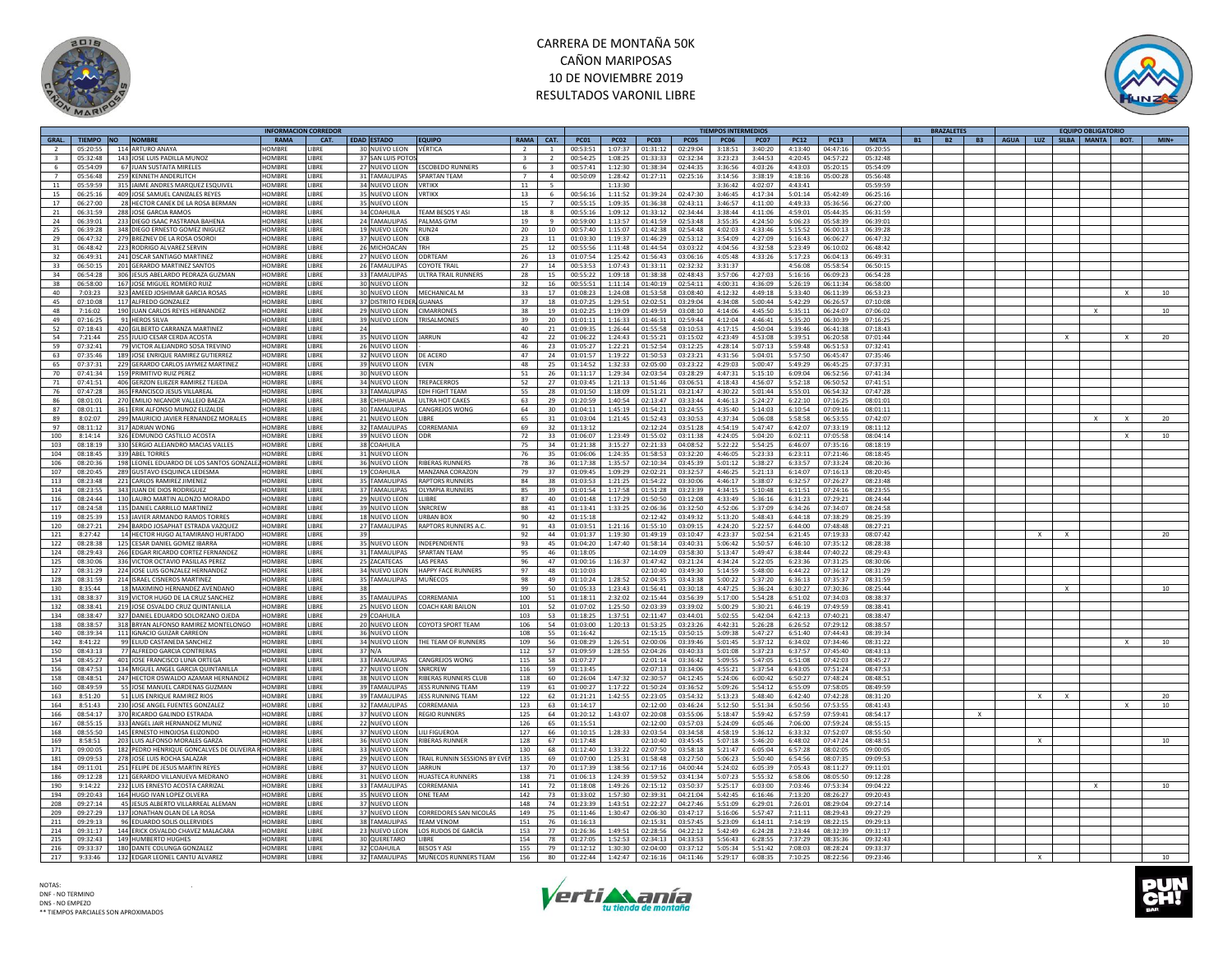



|             |               |           |                                      | <b>INFORMACION CORREDOR</b> |             |                      |                         |             |      |             |                  |             |             | <b>TIEMPOS INTERMEDIOS</b> |             |             |             |             |           | <b>BRAZALETES</b> |           |             |              |                           | <b>EQUIPO OBLIGATORIO</b> |              |        |
|-------------|---------------|-----------|--------------------------------------|-----------------------------|-------------|----------------------|-------------------------|-------------|------|-------------|------------------|-------------|-------------|----------------------------|-------------|-------------|-------------|-------------|-----------|-------------------|-----------|-------------|--------------|---------------------------|---------------------------|--------------|--------|
| <b>GRAL</b> | <b>TIEMPO</b> | <b>NO</b> | <b>NOMBRI</b>                        | <b>RAMA</b>                 | CAT.        | <b>EDAD ESTADO</b>   | <b>EQUIPO</b>           | <b>RAMA</b> | CAT. | <b>PC01</b> | PC <sub>02</sub> | <b>PC03</b> | <b>PC05</b> | <b>PC06</b>                | <b>PC07</b> | <b>PC12</b> | <b>PC13</b> | <b>META</b> | <b>B1</b> | B2                | <b>B3</b> | <b>AGUA</b> | LUZ          |                           | SILBA MANTA               | <b>BOT</b>   | $MIN+$ |
| 223         | 09:39:03      |           | 314 DANIEL ALEJANDRO MUNOZ CASADOS   | HOMBRE                      | LIBRE       | 38 NUEVO LEON        | <b>JTM</b>              | 160         | 81   | 01:06:28    | 1:23:59          | 01:55:38    | 03:19:26    | 4:56:29                    | 5:53:50     | 7:21:36     | 08:34:41    | 09:39:03    |           |                   |           |             |              |                           |                           |              |        |
| 228         | 09:40:20      |           | 356 EDUARDO ELIZONDO ESTEBAN         | HOMBRE                      | LIBRE       | 27 NUEVO LEON        | <b>KINESICA</b>         | 163         | 82   | 01:16:26    |                  | 02:18:07    | 04:10:27    | 5:42:27                    | 6:32:50     | 7:36:51     | 08:46:16    | 09:40:20    |           |                   |           |             |              |                           |                           |              |        |
| 231         | 09:41:32      |           | 141 ANGEL ANDRES VILLEGAS REYNA      | HOMBRE                      | LIBRE       | 29 NUEVO LEON        |                         | 165         | 83   | 01:22:07    | 1:43:54          | 02:24:19    | 04:17:09    | 5:45:30                    | 6:30:10     | 7:31:44     | 08:41:38    | 09:41:32    |           |                   |           |             |              |                           |                           |              |        |
| 232         | 09:41:39      |           | 405 JOSE MANUEL LEIVA OLVERA         | HOMBRE                      | LIBRE       | 37 NUEVO LEON        | <b>WE ADVANCE</b>       | 166         | 84   | 01:20:55    | 1:41:36          | 02:19:58    | 04:03:38    | 5:31:49                    | 6:20:26     | 7:33:41     | 08:42:19    | 09:41:39    |           |                   |           |             |              |                           |                           |              |        |
| 240         | 9:47:14       |           | 179 EMILIO ALEJANDRO CASTILLO FLORE  | HOMBRE                      | LIBRE       | 29 NUEVO LEON        | <b>SERSA</b>            | 169         | 85   | 01:21:04    | 1:40:02          | 02:23:24    | 04:12:33    | 5:38:08                    | 6:22:19     | 7:25:54     | 08:27:29    | 09:27:14    |           |                   |           |             |              | $\boldsymbol{\mathsf{x}}$ |                           |              | 20     |
| 241         | 09:48:46      |           | 418 ALBERTO BARCENAS BETANCOURT      | <b>HOMBRE</b>               | LIBRE       | 27                   |                         | 170         | 86   | 01:21:11    | 1:42:37          | 02:25:11    | 04:17:22    | 5:42:57                    | 6:22:24     | 7:21:50     | 08:32:19    | 09:48:46    |           |                   |           |             |              |                           |                           |              |        |
| 242         | 09:48:4       |           | 97 ALEJANDRO CALLEJAS FLORES         | HOMBRE                      | LIBRE       | 31 NUEVO LEON        | <b>SNR CREW</b>         | 171         | 87   | 01:13:58    | 1:33:36          | 02:12:24    | 04:17:14    | 5:42:14                    | 6:24:05     | 7:22:53     | 08:38:30    | 09:48:47    |           |                   |           |             |              |                           |                           |              |        |
| 243         | 09:48:47      |           | 417 BRANDON ALEJANDRO ROCA SOLIS     | HOMBRE                      | LIBRE       | 26                   |                         | 172         | 88   | 01:14:02    |                  | 02:08:20    | 03:45:45    | 5:21:00                    | 6:14:19     | 7:22:44     | 08:37:57    | 09:48:47    |           |                   |           |             |              |                           |                           |              |        |
| 246         | 09:49:59      |           | 300 WINDER WILFREDO GARCIA PALMA     | HOMBRE                      | LIBRE       | 31 NUEVO LEON        | POKER DE ASES           | 173         | 89   | 01:03:31    | 1:19:26          | 01:51:54    | 03:27:18    | 5:06:29                    | 5:59:32     | 7:39:36     | 09:35:37    | 09:49:59    |           |                   |           |             |              |                           |                           |              |        |
| 248         | 09:50:51      |           | 139 JAIME AVALOS CELEDON             | HOMBRE                      | LIBRE       | 29 NUEVO LEON        | CONDOR                  | 174         | 90   | 01:14:01    | 1:31:47          | 02:05:27    | 03:45:03    | 5:06:20                    | 5:56:34     | 7:02:09     | 09:03:24    | 09:50:51    |           |                   |           |             |              |                           |                           |              |        |
| 253         | 09:52:08      |           | 240 BERTIN OLIVIA                    | HOMBRE                      | LIBRE       | 30 TAMAULIPAS        | <b>LINCES CON GARRA</b> | 177         | 91   | 01:26:03    | 1:46:29          | 02:27:21    | 04:11:58    | 5:42:41                    | 6:30:57     | 7:40:47     | 08:57:10    | 09:52:08    |           |                   |           |             |              |                           |                           |              |        |
| 256         | 09:54:31      |           | 359 EDGAR DE LOS SANTOS CARRASQUEDO  | HOMBRE                      | LIBRE       | 30 NUEVO LEON        | <b>KINESICA</b>         | 178         | 92   | 01:14:50    |                  | 02:18:32    | 04:10:25    | 5:46:43                    | 6:39:21     | 7:44:58     | 08:52:21    | 09:54:31    |           |                   |           |             |              |                           |                           |              |        |
| 257         | 09:54:32      |           | 16 CARLOS VILLANUEVA ACEVEDO         | HOMBRE                      | LIBRE       | 29                   |                         | 179         | 93   | 01:30:44    | 1:52:25          | 02:34:59    | 04:33:04    | 5:56:39                    | 6:41:04     | 7:50:39     | 08:56:25    | 09:54:32    |           |                   |           |             |              |                           |                           |              |        |
| 258         | 09:55:24      |           | 30 FRANCISCO MOYAR MENDOZA           | HOMBRE                      | LIBRE       | 35 TAMAULIPAS        | <b>HABANEROS</b>        | 180         | 94   | 01:25:02    | 1:45:53          | 02:35:53    | 04:31:47    | 5:59:19                    | 6:44:02     | 7:51:46     | 08:57:06    | 09:55:24    |           |                   |           |             |              |                           |                           |              |        |
| 261         | 9:57:10       |           | 107 EDGAR MENDOZA                    | HOMBRE                      | LIBRE       | 29 NUEVO LEON        | <b>XILIADOS</b>         | 181         | 95   | 01:23:00    | 1:42:01          | 02:20:20    | 04:08:43    | 5:30:28                    | 6:10:58     | 7:15:10     | 08:27:21    | 09:37:10    |           |                   |           |             | $\mathsf{X}$ |                           |                           | $\times$     | 20     |
| 270         | DNF           |           | 34 JUAN MANUEL ESPIRICUETA GAONA     | HOMBRE                      | LIBRE       | 39 COAHUILA          | NORA LETICIA ROCHA      | 187         | 96   | 01:23:03    | 1:42:29          | 02:19:12    | 04:12:17    | 5:46:49                    | 6:33:36     | 7:48:20     | 08:55:17    | 10:07:51    |           |                   |           |             |              |                           |                           |              |        |
| 276         | DNF           |           | 227 HUGO NERI GARCIA GUTIERREZ       | HOMBRE                      | LIBRE       | 34 NUEVO LEON        | <b>SERSA</b>            | 189         | 97   | 01:16:25    | 1:38:23          | 02:23:27    | 04:12:33    | 5:45:14                    | 6:35:37     | 7:48:12     | 08:41:38    | 09:39:24    |           |                   |           |             |              |                           |                           | $\mathbf{x}$ | 40     |
| 277         | DNF           |           | 20 EDWIN ALEMAN RODRIGUEZ DE LEON    | HOMBRE                      | LIBRE       | 24                   |                         | 190         | 98   | 01:21:04    | 1:41:55          | 02:22:47    | 04:21:05    | 5:39:26                    | 6:28:58     | 7:26:44     | 09:02:20    | 09:50:51    |           |                   |           |             | $\mathsf{X}$ | $\mathbf{x}$              | $\times$                  |              | 30     |
| 278         | DNF           |           | 7 MIGUEL ANGEL CHAVIRA HUERTA        | HOMBRE                      | LIBRE       | 33 NUEVO LEON        | COATIS                  | 191         | 99   | 01:22:24    | 1:42:27          | 02:18:31    | 04:09:04    | 5:44:04                    | 6:34:01     | 7:47:47     | 09:00:56    | 10:23:17    |           |                   |           |             |              |                           |                           |              |        |
| 279         | DN            |           | 242 ADRIAN JESUS VILLARREAL ALONSO   | HOMBRE                      | LIBRE       | 38 NUEVO LEON        |                         | 192         | 100  | 01:23:58    | 1:46:12          | 02:28:57    | 04:37:06    | 5:57:08                    | 6:38:24     | 7:57:05     | 09:20:42    | 10:29:40    |           |                   |           |             |              |                           |                           |              |        |
| 281         | DNF           |           | 239 RAUL ADRIAN RAMIREZ CISNEROS     | HOMBRE                      | LIBRE       | 27 TAMAULIPAS        |                         | 194         | 101  | 01:23:00    | 1:45:24          | 02:33:10    | 04:38:25    | 6:21:11                    | 7:07:38     | 8:13:02     | 09:17:57    | 10:30:57    |           |                   |           |             |              |                           |                           |              |        |
| 288         | DNI           |           | 186 MARCOS MARTINEZ GARCIA           | HOMBRE                      | <b>IBRF</b> | 26 TAMAULIPAS        |                         | 197         | 102  | 01:09:29    | 1:29:07          | 02:12:22    | 04:00:39    |                            | 6:59:50     |             | 09:22:32    |             |           |                   |           |             |              |                           |                           |              |        |
| 292         | DNF           |           | 250 JOSE ELOY MONTES PEREZ           | HOMBRE                      | LIBRE       | 28 NUEVO LEON        | <b>JARRUN</b>           | 201         | 103  | 01:13:37    |                  | 02:11:43    | 04:18:57    | 6:20:55                    | 7:10:52     |             |             |             |           |                   |           |             |              |                           |                           |              |        |
| 293         | DNF           |           | 249 JUAN MARTIN RIVERA RODRIGUEZ     | HOMBRE                      | LIBRE       | 27 NUEVO LEON        | JARRUN                  | 202         | 104  | 00:54:36    | 1:09:03          | 01:36:00    | 02:51:02    | 4:11:41                    |             |             |             |             |           |                   |           |             |              |                           |                           |              |        |
| 296         | DNF           |           | 197 DIEGO PEREZ CASANOVA             | HOMBRE                      | LIBRE       | 31 NUEVO LEON        | <b>RIBERAS RUNNERS</b>  | 203         | 105  | 01:18:03    |                  | 02:14:13    | 04:01:42    | 5:44:27                    |             |             |             |             |           |                   |           |             |              |                           |                           |              |        |
| 301         | DNF           |           | 254 DIEGO ALEJANDRO MONTES PEREZ     | HOMBRE                      | LIBRE       | 33 NUEVO LEON        | <b>JARRUN</b>           | 205         | 106  | 01:06:39    | 1:23:08          | 02:06:42    | 04:19:16    | 6:22:42                    |             |             |             |             |           |                   |           |             |              |                           |                           |              |        |
| 305         | DNF           |           | 57 HELY COBIAN MENDOZA               | HOMBRE                      | LIBRE       | 34 TAMAULIPAS        | HABANEROS RUNNING TEAM  | 209         | 107  | 01:21:14    | 1:41:40          | 02:22:48    | 04:18:53    |                            |             |             |             |             |           |                   |           |             |              |                           |                           |              |        |
| 306         | DNF           |           | 49 JESUS ALEJANDRO TEJADA GARCIA     | HOMBRE                      | LIBRE       | 31 TAMAULIPAS        | <b>HARANEROS RT</b>     | 210         | 108  | 01:23:30    | 1:43:38          | 02:25:07    | 04:18:54    |                            |             |             |             |             |           |                   |           |             |              |                           |                           |              |        |
| 308         | DNF           |           | 41 GERARDO PALACIOS JP               | HOMBRE                      | LIBRE       | 33 N/A               | <b>EDH FIGHT TEAM</b>   | 211         | 109  | 01:23:48    | 1:44:33          | 02:31:37    | 04:21:17    |                            |             |             |             |             |           |                   |           |             |              |                           |                           |              |        |
| 310         | DNI           |           | 368 JEHU SANTOSCOY ORDUNO            | HOMBRE                      | LIBRE       | <b>30 TAMAULIPAS</b> | PEOPLE'S GYM            | 213         | 110  | 01:15:42    | 1:45:50          | 02:21:04    | 04:28:32    |                            |             |             |             |             |           |                   |           |             |              |                           |                           |              |        |
| 331         | DNF           |           | 53 JOEL JASSAN MENDOZA BELTRAN       | HOMBRE                      | LIBRE       | 32 TAMAULIPAS        | <b>GUEPARDOS</b>        | 222         | 111  | 01:23:30    | 1:45:12          | 02:32:46    | 04:51:43    |                            |             |             |             |             |           |                   |           |             |              |                           |                           |              |        |
| 338         | DNF           |           | 74 JAVIER ORTEGA DENICIA             | HOMBRE                      | LIBRE       | 35 TAMAULIPAS        | <b>TEAM VENOM</b>       | 227         | 112  | 01:23:30    | 1:44:05          | 02:33:16    | 04:58:28    |                            |             |             |             |             |           |                   |           |             |              |                           |                           |              |        |
| 343         | DNF           |           | 26 JESUS ROBERTO VALLEJO TURRUBIATES | HOMBRE                      | <b>IBRF</b> | 37 TAMAULIPAS        | <b>TORTUGAS</b>         | 229         | 113  | 01:37:07    | 2:04:15          | 02:55:35    | 05:03:04    |                            |             |             |             |             |           |                   |           |             |              |                           |                           |              |        |
| 352         | DNF           |           | 44 DANIEL MONTEMAYOR GONZALEZ        | HOMBRE                      | <b>IBRF</b> | 31 NUEVO LEON        | <b>INHUMANOS</b>        | 236         | 114  | 01:31:27    | 1:55:00          | 02:37:00    |             |                            |             |             |             |             |           |                   |           |             |              |                           |                           |              |        |
| 360         | <b>DNS</b>    |           | 40 IUI IO CESAR GUTIFRREZ ESCARENO   | HOMBRE                      | <b>IBRF</b> | 33 NUEVO LEON        | <b>CABRAS REALES</b>    | 240         | 115  |             |                  |             |             |                            |             |             |             |             |           |                   |           |             |              |                           |                           |              |        |
| 366         | <b>DNS</b>    |           | 108 JOSE RAFAEL VAZQUEZ MANCINAS     | HOMBRE                      | LIBRE       | 36 COAHUILA          | <b>RUNTIME LAGUNA</b>   | 244         | 116  |             |                  |             |             |                            |             |             |             |             |           |                   |           |             |              |                           |                           |              |        |
| 378         | DNS           |           | 205 SEBASTIAN DE LA CRUZ ALARCON     | HOMBRE                      | LIBRE       | 30 COAHUILA          |                         | 252         | 117  |             |                  |             |             |                            |             |             |             |             |           |                   |           |             |              |                           |                           |              |        |
| 380         | DNS           |           | 231 JULIO ALBERTO DE LEON FLORES     | HOMBRE                      | LIBRE       | 30 NUEVO LEON        |                         | 254         | 118  |             |                  |             |             |                            |             |             |             |             |           |                   |           |             |              |                           |                           |              |        |
| 381         | <b>DNS</b>    |           | 280 SAUL MONTALVO                    | HOMBRE                      | LIBRE       | 39 NUEVO LEON        | <b>TRIFORCE</b>         | 255         | 119  |             |                  |             |             |                            |             |             |             |             |           |                   |           |             |              |                           |                           |              |        |
| 383         | <b>DNS</b>    |           | 297 ALEJANDRO VELASCO RIVAS          | HOMBRE                      | LIBRE       | 37 TAMAULIPAS        |                         | 257         | 120  |             |                  |             |             |                            |             |             |             |             |           |                   |           |             |              |                           |                           |              |        |
| 387         | <b>DNS</b>    |           | 411 JUAN CARLOS SOTO GONZALEZ        | HOMBRE                      | <b>IBRF</b> | 29 NUEVO LEON        | <b>VRTIKX</b>           | 259         | 120  |             |                  |             |             |                            |             |             |             |             |           |                   |           |             |              |                           |                           |              |        |



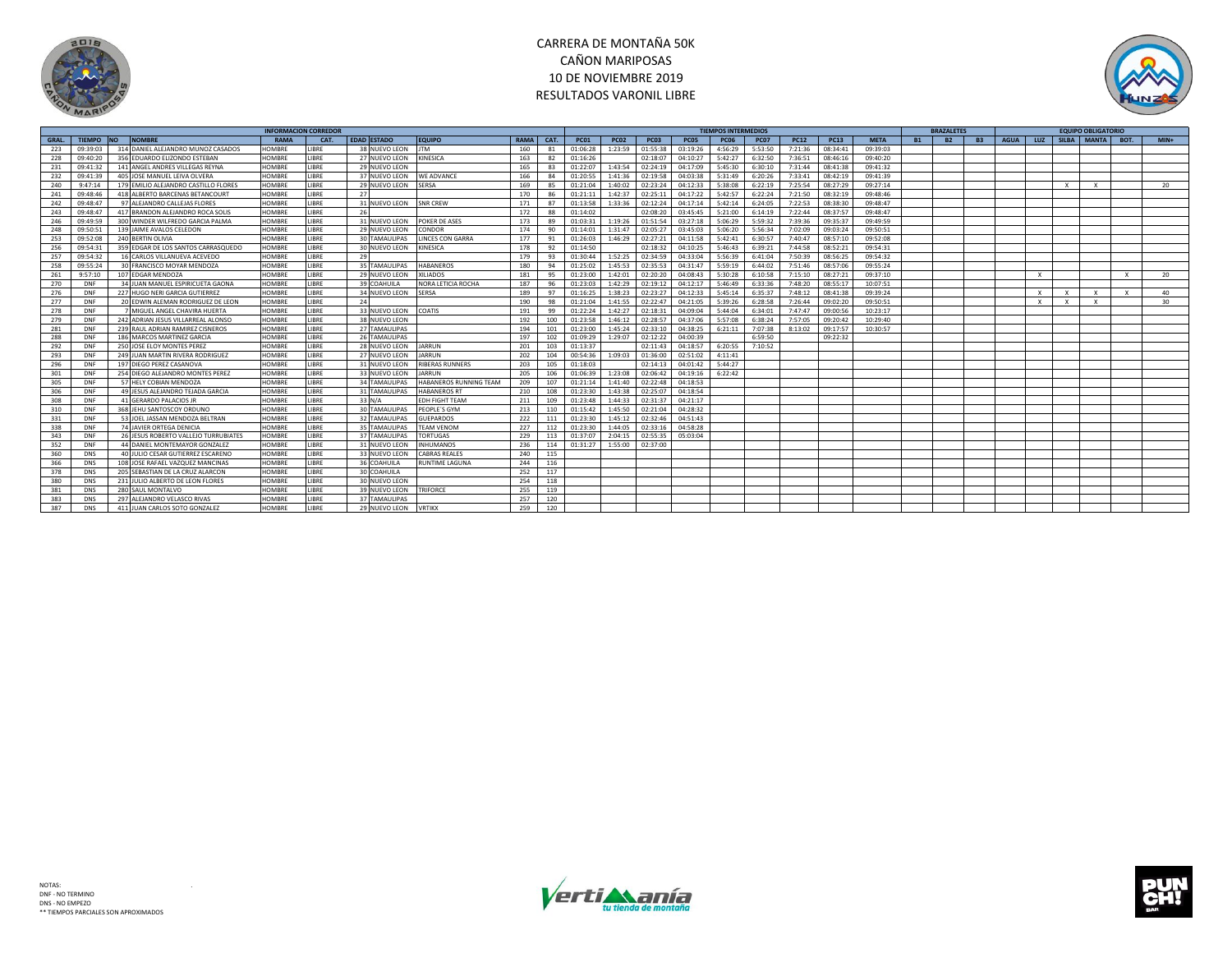



|                 |            |                                          | INFORMACION CORREDOR |               |    |                        |                             |                 |                          |             |             |             |          | <b>FIEMPOS INTERMEDIOS</b> |             |             |             |             | <b>BRAZALETES</b>      |                                        |              | <b>EQUIPO OBLIGATORIO</b> |              |        |
|-----------------|------------|------------------------------------------|----------------------|---------------|----|------------------------|-----------------------------|-----------------|--------------------------|-------------|-------------|-------------|----------|----------------------------|-------------|-------------|-------------|-------------|------------------------|----------------------------------------|--------------|---------------------------|--------------|--------|
| GRAL.           | TIEMPO NO  | <b>NOMBRE</b>                            | RAMA                 | CAT.          |    | <b>EDAD ESTADO</b>     | <b>EQUIPO</b>               | RAMA CAT.       |                          | <b>PC01</b> | <b>PC02</b> | <b>PC03</b> | PC05     | <b>PC06</b>                | <b>PC07</b> | <b>PC12</b> | <b>PC13</b> | <b>META</b> | <b>B2</b><br><b>B1</b> | B3   AGUA   LUZ   SILBA   MANTA   BOT. |              |                           |              | $MIN+$ |
| $\overline{a}$  | 05:41:34   | 158 CARLOS MANUEL ALVAREZ DEL VALLE      | HOMBRE               | <b>MASTER</b> |    | 47 NUEVO LEON          | <b>IIII FIGUEROA</b>        | $\overline{a}$  | $\overline{1}$           | 00:51:41    | 1:54:56     | 01:30:22    | 02:30:06 | 3:27:34                    | 3:50:44     | 4:28:55     | 05:08:49    | 05:41:34    |                        |                                        |              |                           |              |        |
|                 | 05:51:07   | 6 MIGUEL ANGEL RAMIREZ MACIAS            | HOMBRE               | MASTER        |    | 47 NUEVO LEON          | VERTIMANIA                  |                 |                          | 00:52:23    | 1:06:42     | 01:33:42    | 02:35:13 | 3:34:22                    | 4:00:09     | 4:39:42     | 05:14:03    | 05:51:07    |                        |                                        |              |                           |              |        |
|                 | 05:57:22   | 335 FRANCISCO LARA GUTIERREZ             | HOMBRE               | <b>MASTER</b> |    | 44 COAHUILA            | <b>GATO ARAIZA</b>          | $\mathbf{R}$    | $\mathbf{3}$             | 00:53:53    | 1:07:12     | 01:31:11    | 02:32:01 | 3:27:29                    | 3:54:51     | 4:36:43     | 05:21:19    | 05:57:22    |                        |                                        |              |                           |              |        |
| 10              | 05:59:09   | 146 IOSE JAIR MARTINEZ CANTU             | <b>HOMBRF</b>        | MASTER        |    | 43 NUEVO LEON          | CLUB PRIMAVER               | 10              | $\overline{a}$           | 00:55:19    | 1:09:39     | 01:34:53    | 02:36:22 | 3:32:52                    | 3:59:19     | 4:38:25     | 05:21:11    | 05:59:09    |                        |                                        |              |                           |              |        |
| 16              | 06:26:13   |                                          | HOMBRE               |               |    |                        | AMFRICAS PRO                | 14              | $\overline{\phantom{a}}$ | 00:56:05    | 1:10:44     | 01:39:40    | 02:47:48 | 3:46:04                    | 4:11:48     | 4:56:53     |             |             |                        |                                        |              |                           |              |        |
|                 |            | 150 JORGE LUIS ZANELLA OLVERA            |                      | MASTER        |    | 40 NUEVO LEON          |                             |                 |                          |             |             |             |          |                            |             |             | 05:43:12    | 06:26:13    |                        |                                        |              |                           |              |        |
| 18              | 06:29:40   | 152 JORGE DEL CASTILLO MERCHAN           | HOMBRE               | <b>MASTER</b> |    | 43 NUEVO LEON          | PEDAL XTREME                | 16              | 6                        | 00:54:38    | 1:08:56     | 01:36:17    | 02:38:18 | 3:42:41                    | 4:09:22     | 4:52:19     | 05:45:51    | 06:29:40    |                        |                                        |              |                           |              |        |
| 20 <sup>2</sup> | 06:31:48   | 291 HAVIER REYES SUAREZ                  | HOMBRE               | MASTER        |    | 47 NUEVO LEON          | <b>TFAM SUAREZ</b>          | 17              | $\overline{7}$           | 00:59:11    | 1:14:43     | 01:43:31    | 02:47:54 | 3:48:41                    | 4:13:41     | 4:57:43     | 05:40:17    | 06:31:48    |                        |                                        |              |                           |              |        |
| 26              | 06:45:01   | 340 JOSE LUIS MELLADO VAZQUEZ MELLADO    | HOMBRE               | MASTER        |    | 47 NUEVO LEON          | <b>TRI SAI MONES</b>        | 21              | $\mathbf{R}$             | 00:59:18    | 1:14:02     | 01:42:30    | 02:51:35 | 3:55:51                    | 4:26:02     | 5:10:07     | 06:05:28    | 06:45:01    |                        |                                        |              |                           |              |        |
| 28              | 06:46:42   | 171 MANUEL ALVAREZ ADAME                 | HOMBRE               | <b>MASTER</b> |    | 44 NUEVO LEON          | POBLANO SPORT RUNNING       | 22              | $\mathbf{q}$             | 00:55:28    | 1:09:43     | 01:37:33    | 02:48:22 | 4:00:01                    | 4:29:49     | 5:25:11     | 06:09:45    | 06:46:42    |                        |                                        |              |                           |              |        |
| 30              | 06:48:01   | 402 GABRIEL ELORES GARCIA                | HOMBRE               | MASTER        |    | 48 COAHUILA            | <b>GATO ARAIZA</b>          | 24              | 10                       | 00:56:43    | 1:10:51     | 01:39:17    | 02:47:10 | 3:47:57                    | 4:14:59     | 5:10:25     | 05:55:33    | 06:48:01    |                        |                                        |              |                           |              |        |
| 35              | 06:54:56   | 342 JOSE ALFREDO RODRIGUEZ GARCIA        | HOMBRI               | MASTER        |    | 45 TAMAULIPAS          | <b>OLYMPIA RUNNERS</b>      | 29              | 11                       | 01:00:02    | 1:16:26     | 01:47:07    | 03:02:50 | 4:06:41                    | 4:34:41     | 5:22:04     | 06:10:33    | 06:54:56    |                        |                                        |              |                           |              |        |
|                 |            |                                          |                      |               |    |                        |                             |                 |                          |             |             |             |          |                            |             |             |             |             |                        |                                        |              |                           |              |        |
| 36              | 06:56:06   | 331 DANIEL RODRIGUEZ GONZALEZ            | HOMBRE               | MASTER        |    | 43 TAMAULIPAS          | LIBRE                       | 30 <sup>2</sup> | 12                       | 01:03:54    | 1:21:08     | 01:52:29    | 03:12:51 | 4:19:49                    | 4:45:39     | 5:29:17     | 06:12:24    | 06:56:06    |                        |                                        |              |                           |              |        |
| 37              | 06:57:28   | 357 MANUEL SALVADOR CABRERA TOLEDO       | HOMBRI               | MASTER        |    | 44 NUEVO LEON          | <b>VRTIKY</b>               | 31              | 13                       | 01:16:20    | 1:24:49     | 02:05:01    | 03:32:14 | 4:30:39                    | 4:53:24     | 5:33:27     | 06:16:33    | 06:57:28    |                        |                                        |              |                           |              |        |
| 42              | 07:05:39   | 210 JUDAS RAMON LORENZO JACQUEZ          | HOMBRE               | <b>MASTER</b> |    | 41 COAHUILA            | + RUNNING                   | 34              | 14                       | 01:12:35    | 1:28:31     | 02:01:09    | 03:14:33 | 4:16:21                    | 4:47:40     | 5:37:03     | 06:24:40    | 07:05:39    |                        |                                        |              |                           |              |        |
| 43              | 07:07:25   | 216 ELEAZAR SANTILLAN RODRIGUEZ          | <b>HOMBRE</b>        | <b>MASTER</b> |    | 47 NUEVO LEON          | <b>FATMON</b>               | 35              | 15                       | 01:11:08    | 1:27:39     | 01:56:17    | 03:05:52 | 4:13:12                    | 4:46:37     | 5:33:45     | 06:21:45    | 07:07:25    |                        |                                        |              |                           |              |        |
| AA              | 07.10:04   | 92 JESUS GERARDO GUAJARDO TREVINO        | HOMRRE               | MASTER        |    | 45 NUEVO LEON          |                             | 36              | 16                       | 01.15.10    | 1.32.15     | 02:10:16    | 03:24:43 | 4.27.35                    | 4.57.28     | 5.43.52     | 06:27:55    | 07:10:04    |                        |                                        |              |                           |              |        |
| 53              | 07:19:42   | 260 JOEL OLIVARES CANTU                  | HOMBRE               | MASTER        |    | 43 TAMAULIPAS          | <b>SPARTAN TFAM</b>         | 41              | 17                       | 01:06:09    | 1:24:04     | 01:56:15    | 03:12:53 | 4:13:33                    | 4:39:51     | 5:30:36     | 06:31:12    | 07:19:42    |                        |                                        |              |                           |              |        |
| 55              | 07:21:47   | 213 NESTOR ANTONIO LUNA GAYTAN           | HOMBRE               | <b>MASTER</b> |    | 48 NUEVO LEON          | <b>CIMARRONES DE GARCIA</b> | 43              | 18                       | 01:00:04    | 1:15:56     | 01:46:18    | 03:09:03 | 4:22:54                    | 4:53:28     | 5:42:33     | 06:33:29    | 07:21:47    |                        |                                        |              |                           |              |        |
|                 |            |                                          |                      |               |    |                        |                             |                 |                          |             |             |             |          |                            |             |             |             |             |                        |                                        |              |                           |              |        |
| 68              | 07:39:32   | 285 JOAQUIN ABRAHAM CONTRERAS ORTIZ      | <b>HOMBRF</b>        | MASTER        |    | 42 TAMAULIPAS          | <b>RUNNERS VICTORIA</b>     | 50              | 19                       | 01:06:16    | 1:23:54     | 01:55:21    | 03:09:57 | 4:23:47                    | 4:59:57     | 6:03:24     | 06:57:41    | 07:39:32    |                        |                                        |              |                           |              |        |
| 73              | 07:43:15   | 421 GILBERTO CARRANZA LOPEZ              | HOMBRE               | MASTER        | 49 |                        |                             | 53              | 20                       | 01:02:17    | 1:18:48     | 01:49:59    | 03:10:15 | 4:33:35                    | 5:12:53     | 6:12:11     | 06:58:43    | 07:43:15    |                        |                                        |              |                           |              |        |
| 77              | 7:47:58    | 160 DANIEL VEGA CARDENAS                 | HOMBRE               | <b>MASTER</b> |    | 43 COAHUILA            |                             | 56              | 21                       | 01:14:48    | 1:32:50     | 02:06:02    | 03:25:10 | 4:34:11                    | 5:04:27     | 5:51:15     | 06:49:44    | 07:37:58    |                        | $\mathbf{x}$                           |              |                           |              | 10     |
| 78              | 07:48:17   | 268 JESUS MARTINEZ GUADARRAMA            | <b>HOMBRF</b>        | MASTER        |    | 45 NUEVO LEON          | LYCANS                      | 57              | 22                       | 01:03:34    | 1:20:52     | 01:53:38    | 03:14:20 | 4:32:44                    | 5:06:45     | 5:56:57     | 06:55:57    | 07:48:17    |                        |                                        |              |                           |              |        |
| 83              | 07:57:01   | 19 JORGE IGNACIO RIVERA CARRANZA         | HOMBRE               | MASTER        | 41 |                        |                             | 60              | 23                       | 01:06:13    | 1:22:53     | 01:55:32    | 03:19:44 | 4:35:46                    | 5:12:00     | 6:07:12     | 07:08:31    | 07:57:01    |                        |                                        |              |                           |              |        |
| 84              | 07:57:57   | 360 FERNANDO EUGENIO GARCIA VEGA         | <b>HOMBRI</b>        | <b>MASTER</b> |    | 40 NUEVO LEON          |                             | 61              | 24                       | 01:20:28    | 1:38:30     | 02:17:05    | 03:57:54 | 5:08:04                    | 5:41:35     | 6:27:49     | 07:16:48    | 07:57:57    |                        |                                        |              |                           |              |        |
| 85              | 07:58:07   | 366 RODOLFO VALDEZ ORDONEZ               | HOMBRE               | MASTER        |    | 40 CHIHUAHUA           | <b>FRANCISCO PAREDES</b>    | 62              | 25                       | 01:11:28    | 1:28:49     | 02:01:59    | 03:27:18 | 4:42:34                    | 5:16:44     | 6:11:58     | 07:08:40    | 07:58:07    |                        |                                        |              |                           |              |        |
|                 |            |                                          | <b>IOMBRE</b>        |               |    |                        |                             | 66              | 26                       |             |             |             |          |                            |             |             |             |             |                        |                                        |              |                           |              |        |
| 90              | 08:04:07   | 115 ARTURO GPE. RODRIGUEZ ALFARO         |                      | MASTER        |    | 48 TAMAULIPAS          | SNRCREW                     |                 |                          | 01:10:32    | 1:29:01     | 02:01:50    | 03:27:06 | 4:43:03                    | 5:16:58     | 6:12:04     | 07:10:44    | 08:04:07    |                        |                                        |              |                           |              |        |
| 94              | 08:08:00   | 12 ROEL OMAR LOZANO FLORES               | <b>HOMBRI</b>        | <b>MASTER</b> |    |                        |                             | 67              | 27                       | 01:12:41    | 1:32:27     | 02:10:08    | 03:37:05 | 5:03:04                    | 5:36:39     | 6:31:29     | 07:20:39    | 08:08:00    |                        |                                        |              |                           |              |        |
| 99              | 08:13:42   | 37 RAMON DANIEL VELAZQUEZ ROJAS          | <b>HOMBRF</b>        | <b>MASTER</b> |    | 42 TAMAULIPAS          | <b>I IRRF</b>               | 71              | 28                       | 01:09:57    | 1:28:13     | 02:04:17    | 03:34:12 | 4:49:59                    | 5:34:20     | 6:31:19     | 07:21:31    | 08:13:42    |                        |                                        |              |                           |              |        |
| 102             | 08:15:38   | 258 FREDDY HUAMAN CAMARGO                | HOMBRE               | MASTER        |    | <b>48 TAMAULIPAS</b>   | <b>SPARTAN TFAM</b>         | 74              | 29                       | 01:09:45    |             | 02:03:56    | 03:36:31 | 4:53:04                    | 5:33:05     | 6:27:07     | 07:28:55    | 08:15:38    |                        |                                        |              |                           |              |        |
| 105             | 08:19:27   | 208 CARLOS ALBERTO RIVERA CAPETILLO      | HOMBRE               | <b>MASTER</b> |    | 44 TAMAULIPAS          | <b>BRAVOS</b>               | 77              | 30                       | 01:08:52    | 1:37:49     | 02:06:23    | 03:48:04 | 5:23:11                    | 5:55:15     | 6:48:27     | 07:26:02    | 08:19:27    |                        |                                        |              |                           |              |        |
| 109             | 8:21:27    | 62 SERGIO ERIK SANCHEZ GARCIA            | HOMBRE               | <b>MASTER</b> |    | 40 COAHUILA            | <b>RUN TIME LAGUNA</b>      | 80              | 31                       | 01:12:11    | 1:33:18     | 02:03:41    | 03:32:44 | 4:53:34                    | 5:26:31     | 6:22:15     | 07:12:49    | 08:11:27    |                        | $\times$                               |              |                           |              | 10     |
| 110             | 08:21:37   | 277 GERARDO DOMINGUEZ                    | <b>OMBRI</b>         | MASTER        |    | 44 NUEVO LEON          | <b>CURO TRAIL</b>           | 81              | 32                       | 01:09:04    | 1:31:07     | 02:01:29    | 03:36:05 | 4:57:09                    | 5:35:39     | 6:36:36     | 07:35:55    | 08:21:37    |                        |                                        |              |                           |              |        |
| 118             | 08:25:04   | 358 CARLOS FRANCISCO RODRIGUEZ ARANDA    | <b>HOMBRE</b>        | <b>MASTER</b> |    | 49 COAHUILA            | CENTINELAS EN ACCIÓN        | 89              | 33                       | 01:22:13    | 1:42:52     | 02:17:44    | 03:53:18 | 5:05:23                    | 5:42:29     | 6:39:02     | 07:33:57    | 08:25:04    |                        |                                        |              |                           |              |        |
| 123             | 8:29:16    | 9 DAVID GOVEA LOPEZ                      | HOMBRE               | MASTER        |    | 49 NUEVO LEON          | MR ÁGUILA SPORTGYM          | 94              | 34                       | 01:22:04    | 1:42:34     | 02:17:49    | 07:30:09 | 5:04:50                    | 5:40:27     | 6:34:47     |             | 08:19:16    |                        |                                        |              | $\mathbf{x}$              |              | 10     |
|                 |            |                                          |                      |               |    |                        |                             |                 |                          |             |             |             |          |                            |             |             |             |             |                        |                                        |              |                           |              |        |
| 135             | 08:38:49   | 202 IGNACIO ALFONSO RECIO CEPEDA         | HOMBRE               | <b>MASTER</b> |    | 45 COAHUILA            | CAFE OSO                    | 104             | 35                       | 01:12:05    | 1:29:47     | 02:03:59    | 03:32:24 | 4:59:33                    | 5:58:13     | 6:50:08     | 07:44:56    | 08:38:49    |                        |                                        |              |                           |              |        |
| 136             | 08:38:52   | 267 DAVID JONATHAN SOTO GARCIA           | HOMBRE               | <b>MASTER</b> |    | 41 TAMAULIPAS          |                             | 105             | 36                       | 01:06:56    | 1:23:29     | 01:55:55    | 03:24:34 | 4:46:32                    | 5:36:21     | 6:44:12     | 07:43:46    | 08:38:52    |                        |                                        |              |                           |              |        |
| 144             | 08:41:25   | 412 JUAN FRANCISCO JAVIER ALFEREZ CASTRO | <b>HOMBRF</b>        | MASTER        |    | 46 COAHUILA            | <b>CENTINELAS</b>           | 110             | 37                       | 01:27:41    | 1:50:06     | 02:33:36    | 04:16:12 | 5:33:29                    | 6:07:56     | 6:57:13     | 07:52:14    | 08:41:25    |                        |                                        |              |                           |              |        |
| 148             | 08:42:00   | 172 ALEJANDRO BANUELOS                   | HOMBRE               | <b>MASTER</b> |    | 44 NUEVO LEON          | <b>OBISPADO RUNNERS</b>     | 111             | 38                       | 01:10:34    | 1:29:55     | 02:04:04    | 03:35:06 | 5:03:16                    | 5:40:34     | 6:46:00     | 07:48:55    | 08:42:00    |                        |                                        |              |                           |              |        |
| 151             | 08:43:13   | 173 ERMELANDO HERNANDEZ FERNANDEZ        | <b>HOMBRE</b>        | <b>MASTER</b> |    | 45 TAMAULIPAS          | <b>COYOTE TRAIL</b>         | 113             | 39                       | 01:15:25    |             | 02:08:52    | 03:40:33 | 5:01:05                    | 5:38:03     | 6:38:18     | 07:45:36    | 08:43:13    |                        |                                        |              |                           |              |        |
| 153             | 08:44:49   | 281 LUIS CARLOS CABALLERO CHONG          | <b>HOMBRE</b>        | <b>MASTER</b> |    | 41 TAMAULIPAS          | <b>LIBRE</b>                | 114             | 40                       | 01:06:17    | 1:25:34     | 02:04:31    | 03:44:47 | 5:12:31                    | 5:49:51     | 6:48:31     | 07:49:11    | 08:44:49    |                        |                                        |              |                           |              |        |
| 157             | 08:48:29   | 341 CARLOS ALEJANDRO SENA GAMEZ          | HOMBRE               | MASTER        |    | 44 COAHUILA            | <b>GATO ARAIZA</b>          | 117             | 41                       | 01:19:03    | 1:37:43     | 02:17:14    | 03:53:12 | 5:20:56                    | 6:05:42     | 7:05:36     | 07:58:41    | 08:48:29    |                        |                                        |              |                           |              |        |
|                 |            |                                          | HOMBRE               |               |    |                        |                             |                 |                          |             |             |             |          |                            |             |             |             |             |                        |                                        |              |                           |              |        |
| 161             | 08:50:31   | 106 PABLO CESAR REYES CRUZ               |                      | MASTER        |    | 47 CHIHUAHUA           | <b>UITRAMEX</b>             | 120             | 42                       | 01:12:33    | 1:31:55     | 02:09:43    | 03:50:47 | 5:17:14                    | 5:58:47     | 6:56:43     | 07:53:52    | 08:50:31    |                        |                                        |              |                           |              |        |
| 170             | 8:59:47    | 93 GABRIEL JUAREZ GONZALEZ               | HOMBRE               | <b>MASTER</b> |    | 48 NUEVO LEON          |                             | 129             | 43                       | 01:15:17    |             | 02:16:00    | 04:01:14 | 5:21:59                    | 6:05:50     | 7:03:55     | 08:04:25    | 08:49:47    |                        |                                        |              |                           |              | 10     |
| 172             | 9:00:13    | 422 FERNANDO ARRIAGA HDZ                 | <b>IOMBRE</b>        | <b>MASTER</b> | 43 |                        |                             | 131             | 44                       | 01:02:43    | 1:18:45     | 01:52:04    | 03:16:18 | 4:35:32                    | 5:23:11     | 6:23:27     | 07:25:01    | 08:20:13    |                        | $\times$                               | $\mathsf{x}$ | $\times$                  | X            | 40     |
| 174             | 09:01:11   | 23 CARLOS VIEYRA                         | HOMBRE               | <b>MASTER</b> |    | 40 NUEVO LEON          |                             | 132             | 45                       | 01:23:52    | 1:43:56     | 02:18:35    | 03:56:40 | 5:33:25                    | 6:08:51     | 7:10:28     | 08:11:39    | 09:01:11    |                        |                                        |              |                           |              |        |
| 175             | 9:03:09    | 307 HUGO ALBERTO CASTILLO CORONADO       | HOMBRE               | <b>MASTER</b> |    | 44 TAMAULIPAS          | ULTRA TRAIL RUNNERS         | 133             | 46                       | 01:07:37    | 1:27:13     | 02:06:10    | 03:56:39 | 5:17:28                    | 5:57:09     | 6:54:14     | 07:53:32    | 08:43:09    |                        | $\mathsf{x}$                           |              | $\mathsf{x}$              |              | 20     |
| 176             | 09:05:36   | 47 JESUS FERMIN VAZQUEZ MEDINA           | HOMBRE               | <b>MASTER</b> |    | 42 COAHUILA            | INDEPENDIENTE               | 134             | 47                       | 01:21:21    | 1:41:29     | 02:18:43    | 04:03:05 | 5:29:28                    | 6:10:18     | 7:09:36     | 08:06:01    | 09:05:36    |                        |                                        |              |                           |              |        |
| 183             | 9:11:01    | 269 JULIO CESAR TREVINO RAMOS            | HOMBRE               | <b>MASTER</b> |    | 42 NUEVO LEON          | <b>LYCANS</b>               | 136             | 48                       | 01:10:46    | 1:28:39     | 02:06:22    | 03:42:36 | 5:03:57                    | 5:39:51     | 6:54:10     | 07:59:09    | 09:01:01    |                        |                                        |              |                           | $\mathsf{x}$ | 10     |
| 198             | 09:21:23   | 311 ENRIQUE FLORES VALERIO               | HOMBRI               | <b>MASTER</b> |    | 49 COAHUILA            | <b>AMIGOS RUNNERS</b>       | 144             | 49                       | 01:19:28    | 1:39:19     | 02:18:32    | 03:53:45 | 5:16:51                    | 6:02:53     | 7:15:54     | 08:25:35    | 09:21:23    |                        |                                        |              |                           |              |        |
| 199             | 09:21:42   | 129 ANTONIO AVILES SANCHEZ               | <b>IOMBRE</b>        | <b>MASTER</b> |    | 40 NUEVO LEON          | <b>CORREDOR LIBRE</b>       | 145             | 50                       | 01:24:02    | 1:46:18     | 02:26:05    | 04:14:00 | 5:37:51                    | 6:21:02     | 7:22:01     | 08:24:39    | 09:21:42    |                        |                                        |              |                           |              |        |
| 203             | 09:22:24   | 296 MARCO ANTONIO MARTIN TAME:           | HOMBRE               | MASTER        |    | 40 NUEVO LEON          | <b>GUSANITO RUNNER</b>      | 146             | 51                       | 01:24:28    | 1:45:39     | 02:28:37    | 04:14:26 | 5:45:23                    | 6:26:15     | 7:30:06     | 08:29:13    | 09:22:24    |                        |                                        |              |                           |              |        |
|                 |            |                                          | HOMBRE               | MASTER        |    |                        |                             | 147             |                          |             |             |             |          |                            | 5:54:19     |             |             |             |                        |                                        |              |                           |              |        |
| 204             | 09:24:04   | 94 NESTOR HERNANDEZ HERNANDEZ            |                      |               |    | 46 NUEVO LEON          | <b>RUNNERS VIF</b>          |                 | 52                       | 01:15:21    |             | 02:10:42    | 03:50:12 | 5:13:14                    |             | 7:03:38     | 08:20:36    | 09:24:04    |                        | $\mathbf{x}$                           |              |                           |              |        |
| 220             | 9:35:58    | 142 CARLOS ALBERTO NAVARRO MARTINEZ      | <b>HOMBRE</b>        | <b>MASTER</b> |    | 43 NUEVO LEON          | <b>GUEPARDOS</b>            | 157             | 53                       | 01:12:44    | 1:32:36     | 02:09:20    | 03:47:16 | 5:19:39                    | 6:09:11     | 7:16:49     | 08:27:33    | 09:25:58    |                        |                                        |              |                           |              | 10     |
| 221             | 09:36:58   | 351 ABEL ALBERTO SUAREZ VALDES           | <b>HOMBRE</b>        | MASTER        |    | 46 COAHUILA            | <b>MUSTANGS</b>             | 158             | 54                       | 01:14:47    |             | 02:20:26    | 04:15:28 | 5:52:12                    | 6:36:42     | 7:39:06     | 08:37:03    | 09:36:58    |                        |                                        |              |                           |              |        |
| 222             | 09:37:08   | 352 AARON SOTO JAUREGU                   | HOMBRE               | MASTER        |    | <b>47 TAMAULIPAS</b>   | <b>CANGREJOS WONG</b>       | 159             | 55                       | 01:03:32    | 1:20:44     | 01:52:11    | 03:20:57 | 5:14:41                    | 6:16:43     | 7:19:17     | 08:34:31    | 09:37:08    |                        |                                        |              |                           |              |        |
| 225             | 09:40:13   | 328 ENIO ULISES AGUIRRE                  | <b>IOMBRE</b>        | <b>MASTER</b> |    | 46 N/A                 | OLYMPIA                     | 161             | 56                       | 01:23:26    | 1:45:46     | 02:35:05    |          | 6:02:55                    | 6:38:19     | 7:37:42     | 04:34:44    | 09:40:13    |                        |                                        |              |                           |              |        |
| 238             | 09:46:45   | 13 ENRIQUE TREVINO REYES                 | <b>HOMBRI</b>        | <b>MASTER</b> | 47 |                        |                             | 168             | 57                       | 01:13:41    | 1:32:38     | 02:07:31    | 03:46:11 | 5:33:43                    | 6:40:24     | 7:42:57     | 08:44:04    | 09:46:45    |                        |                                        |              |                           |              |        |
| 250             | 09:51:03   | 136 JOSE ALEJANDRO CANTU LEOS            | HOMRRE               | <b>MASTER</b> |    | 41 NUEVO LEON          | MR ÁGUILA SPORT GYM         | 175             | 58                       | 01:26:22    |             | 02:32:49    | 04:36:48 | 6:09:51                    | 6:52:26     | 7:54:08     | 08:52:16    | 09:51:03    |                        |                                        |              |                           |              |        |
| 251             | 09:51:15   | 188 JORGE CARLOS AGUILAR MARTINEZ        | HOMBRE               | MASTER        |    | 41 TAMAULIPAS          |                             | 176             | 59                       | 01:16:22    |             | 02:15:22    | 04:32:02 | 6:02:41                    | 6:44:13     | 7:43:12     | 08:49:29    | 09:51:15    |                        |                                        |              |                           |              |        |
|                 |            |                                          |                      |               |    |                        |                             |                 |                          |             |             |             |          |                            |             |             |             |             |                        |                                        |              |                           |              |        |
| 262             | 09:57:17   | 320 JOHANN LARA COLIN                    | <b>HOMBRI</b>        | MASTER        |    | 42 TAMAULIPAS          | HABANEROS RUNNING TEAM      | 182             | 60                       | 01:17:58    | 1:38:07     | 02:17:46    | 04:15:05 | 5:58:07                    | 6:36:19     | 7:51:37     | 08:57:31    | 09:57:17    |                        |                                        |              |                           |              |        |
| 264             | 10:00:02   | 116 RODRIGO LOPEZ GALVEZ                 | HOMRRE               | <b>MASTER</b> |    | 41 NUEVO LEON SNR CREW |                             | 184             | 61                       | 01:24:44    | 1:45:01     | 02:31:03    | 04:25:24 | 5:57:17                    | 6:38:29     | 7:39:50     | 08:53:25    | 09:50:02    |                        |                                        |              |                           | $\times$     | 10     |
| 267             | 10:03:13   | 187 ANGEL SERGIO TAMEZ ALMAGUER          | <b>IOMBRE</b>        | <b>MASTER</b> |    | 46 NUEVO LEON          | <b>HUNZAS</b>               | 185             | 62                       | 01:18:42    | 1:40:35     | 02:21:29    | 04:13:30 | 5:56:09                    | 6:42:35     | 7:55:43     | 09:02:50    | 10:03:13    |                        |                                        |              |                           |              |        |
| 269             | 10:03:43   | 168 MARIO ALBERTO CEDILLO HERNANDEZ      | HOMBRE               | <b>MASTER</b> |    | 41 TAMAULIPAS          | LOBOS NLE                   | 186             | 63                       | 01:22:08    | 1:57:18     | 02:34:41    | 04:42:05 | 6:12:46                    | 6:57:13     | 7:59:14     | 09:01:32    | 10:03:43    |                        |                                        |              |                           |              |        |
| 274             | <b>DNE</b> | 338 JORGE BARRAGAN GARAY                 | HOMRRE               | <b>MASTER</b> |    | 44 NUEVO LEON          | <b>TRISALMONES</b>          | 188             | 64                       | 01:30:48    | 1:52:23     | 02:33:18    | 04:27:04 | 6:02:26                    | 6:46:27     | 7:59:18     | 09:15:29    | 10:15:56    |                        |                                        |              |                           |              |        |
| 280             | DNF        | 161 MIGUEL ANGEL PEREZ DE LEON           | HOMBRE               | MASTER        |    | 40 NUEVO LEON          |                             | 193             | 65                       | 01:13:35    |             | 02:21:08    | 04:12:28 | 5:56:59                    | 6:44:33     | 8:04:32     | 09:22:00    | 10:29:59    |                        |                                        |              |                           |              |        |
| 284             | DNF        | 222 JAIME GUAJARDO MENDEZ                | HOMBRE               | <b>MASTER</b> |    | 49 ZACATECAS           | LYCANS                      | 195             | 66                       | 01:23:53    | 1:46:00     | 02:33:21    | 04:40:40 | 6:22:10                    | 7:10:10     | 8:30:41     | 09:35:46    | 10:36:18    |                        |                                        |              |                           |              |        |
| 285             | DNE        | 220 LUIS ENRIQUE BANDA DE LEON           | HOMRRE               | <b>MASTER</b> |    | 44 NUEVO LEON          | <b>CRAZY RUNNERS</b>        | 196             | 67                       | 01:33:12    | 1:58:47     | 02:37:31    | 04:39:00 | 6:19:29                    | 7:08:42     | 8:28:52     | 09:57:02    | 10:55:27    |                        |                                        |              |                           |              |        |
| 298             | DNF        | 175 JOSE MANUEL VITAL SALAS              | <b>IOMBRE</b>        | MASTER        |    | 42 TAMAULIPAS          |                             | 204             | 68                       | 01:16:58    | 1:39:22     | 02:27:06    | 04:32:01 | 6:13:51                    |             |             |             |             |                        |                                        |              |                           |              |        |
| 302             | DNF        | 70 JOSE LUIS CORTES SOTO                 | HOMBRE               | <b>MASTER</b> |    | 46 TAMAULIPAS          | <b>PODIUM FITNESS</b>       | 206             | 69                       | 01:27:37    | 1:51:44     | 02:33:21    | 04:51:36 | 6:27:43                    |             |             |             |             |                        |                                        |              |                           |              |        |
|                 | DNE        |                                          | HOMRRE               | MASTER        |    |                        |                             |                 |                          |             |             |             |          |                            |             |             |             |             |                        |                                        |              |                           |              |        |
| 303             |            | 364 RUBEN MELENDEZ GALLARDO              |                      |               |    | 45 COAHUILA            | <b>MELENDEZ SPORT</b>       | 207             | 70                       | 00:58:59    | 1:14:09     | 01:41:36    | 03:04:26 |                            |             |             |             |             |                        |                                        |              |                           |              |        |
| 314             | DNF        | 209 ALBERTO LUITON GONZALEZ              | HOMBRE               | MASTER        |    | 43 TAMAULIPAS          | KAMIKA7F7                   | 214             | 71                       | 01:27:10    | 1:51:31     | 02:44:51    | 04:34:56 |                            |             |             |             |             |                        |                                        |              |                           |              |        |
| 316             | DNF        | 95 EDGAR SANCHEZ MEDINA                  | HOMBRE               | <b>MASTER</b> |    | 45 NUEVO LEON          | <b>VIKINGOS</b>             | 215             | 72                       | 01:24:09    | 1:47:58     | 02:33:14    | 04:39:17 |                            |             |             |             |             |                        |                                        |              |                           |              |        |
| 330             | <b>DNF</b> | 69 JESUS LUNA MARTINEZ                   | HOMBRE               | MASTER        |    | 49 TAMAULIPAS          | <b>PODIUM FITNESS</b>       | 221             | 73                       | 01:28:16    | 1:52:00     | 02:40:51    | 04:51:34 |                            |             |             |             |             |                        |                                        |              |                           |              |        |
| 332             | DNF        | 87 ARGELIO GUADALUPE NARVAEZ ARRAMBIDE   | <b>HOMBRE</b>        | MASTER        |    | 45 NUEVO LEON          | MI TIFRRA                   | 223             | 74                       | 01:29:49    | 1:56:41     | 02:45:22    | 04:53:54 |                            |             |             |             |             |                        |                                        |              |                           |              |        |
| 334             | DNF        | 273 RUBEN ARMANDO SALAS OLIVA            | HOMBRE               | <b>MASTER</b> |    | $43$ N/A               | NINGUNC                     | 225             | 75                       | 01:33:32    | 1:58:37     | 02:49:28    | 04:55:31 |                            |             |             |             |             |                        |                                        |              |                           |              |        |
| 337             | DNF        | 124 ERIK ALEJANDRO SALDANA FLORES        | HOMBRE               | <b>MASTER</b> |    | 42 NUEVO LEON          | LIBRE                       | 226             | 76                       | 01:49:32    | 2:16:01     | 02:56:15    | 04:57:47 |                            |             |             |             |             |                        |                                        |              |                           |              |        |
| 339             | DNE        | 353 JOSE SOTO JAUREGL                    | HOMBRE               | MASTER        |    | <b>44 TAMAULIPAS</b>   | <b>CANGREIOS WONG</b>       | 228             | 77                       | 01:22:54    | 1:43:01     | 02:27:03    | 05:00:17 |                            |             |             |             |             |                        |                                        |              |                           |              |        |
| 345             | <b>DNF</b> | 344 HUMBERTO VILLANUEVA REYNA            | <b>HOMBRE</b>        | <b>MASTER</b> |    | 46 NUEVO LEON          | <b>LYCANS</b>               | 231             | 78                       | 01:07:47    | 1:27:00     | 02:05:30    |          |                            |             |             |             |             |                        |                                        |              |                           |              |        |
| 346             | DNF        | 367 JESUS JUAN CARLOS OROZCO RODRIGUEZ   | <b>HOMBRE</b>        | MASTER        |    | 41 NUEVO LEON          | LYCANS                      | 232             | 79                       | 01:13:04    | 1:33:17     | 02:14:38    |          |                            |             |             |             |             |                        |                                        |              |                           |              |        |
|                 |            |                                          |                      |               |    |                        |                             |                 |                          |             |             |             |          |                            |             |             |             |             |                        |                                        |              |                           |              |        |
| 347             | DNF        | 185 MARCO ANTONIO GOMEZ ELORENCIA        | HOMRRE               | MASTER        |    | 49 NUEVO LEON          | <b>NINGUNC</b>              | 233             | 80                       | 01:23:30    | 1:45:12     | 02:32:05    |          |                            |             |             |             |             |                        |                                        |              |                           |              |        |





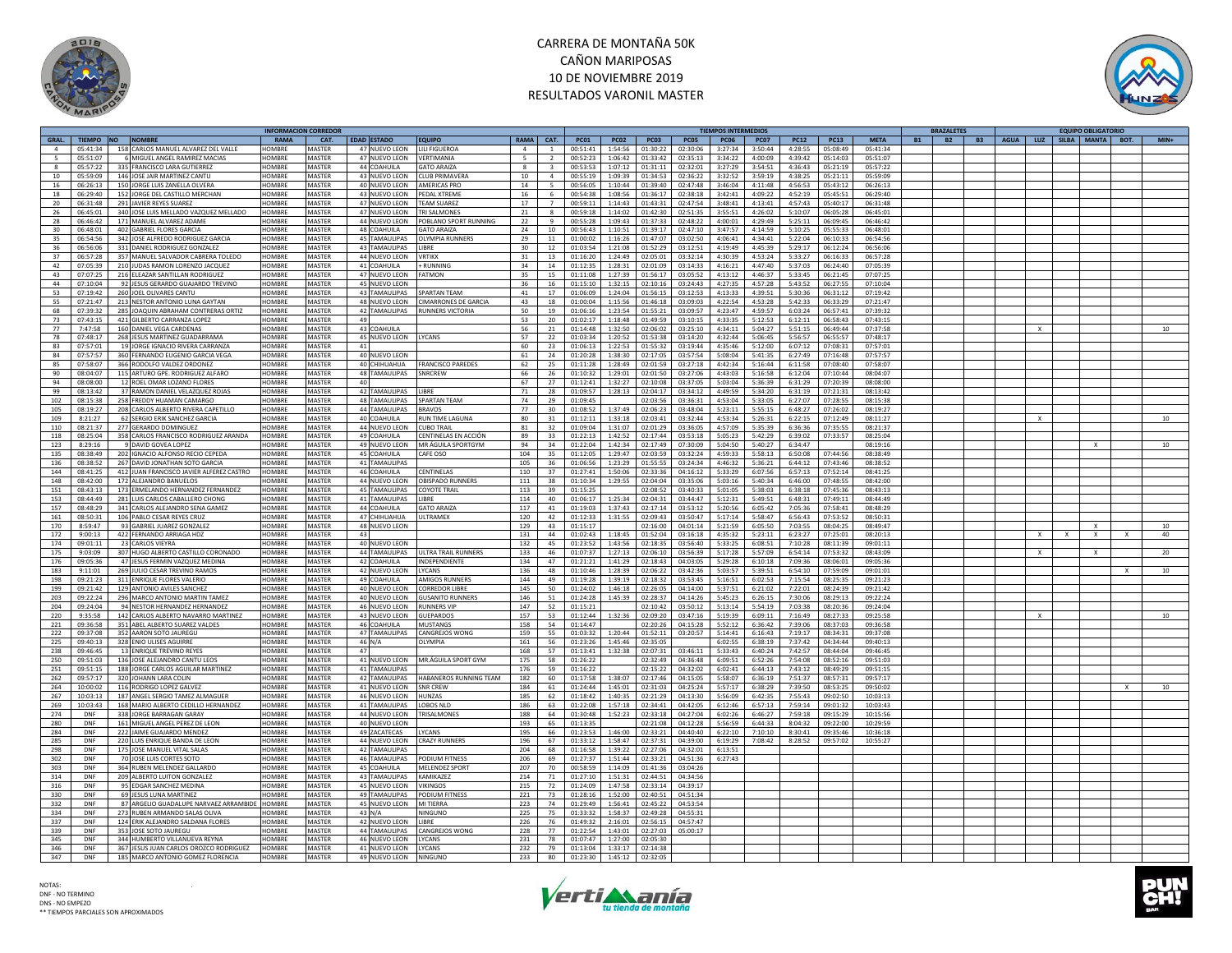



|       |                  |                                                  | <b>INFORMACION CORREDOR</b> |               |                     |                                     |             |      |             |             | <b>TIEMPOS INTERMEDIOS</b> |             |             |             |             |             | <b>BRAZALETES</b> |           |           |           | <b>EQUIPO OBLIGATORIO</b> |  |                      |        |
|-------|------------------|--------------------------------------------------|-----------------------------|---------------|---------------------|-------------------------------------|-------------|------|-------------|-------------|----------------------------|-------------|-------------|-------------|-------------|-------------|-------------------|-----------|-----------|-----------|---------------------------|--|----------------------|--------|
| GRAL. | TIEMPO NO NOMBRE |                                                  | <b>RAMA</b>                 | CAT.          | <b>EDAD ESTADO</b>  | <b>EQUIPO</b>                       | <b>RAMA</b> | CAT. | <b>PC01</b> | <b>PC02</b> | <b>PC03</b>                | <b>PC05</b> | <b>PC06</b> | <b>PC07</b> | <b>PC12</b> | <b>PC13</b> | <b>META</b>       | <b>B1</b> | <b>B2</b> | <b>B3</b> | AGUA                      |  | LUZ SILBA MANTA BOT. | $MIN+$ |
|       | <b>DNF</b>       | 403 ERICK BARBOSA                                | HOMBRE                      | <b>MASTER</b> | 46 N/A              | <b>LILI FIGUEROA</b>                | 235         |      | 01:29:44    | 1:53:25     | 02:35:26                   |             |             |             |             |             |                   |           |           |           |                           |  |                      |        |
|       | DNF              | 25 JOSE ISMAEL GALVAN DE LA ROSA                 | HOMBRE                      | <b>MASTER</b> | 43 TAMAULIPAS       | <b>TORTUGAS</b>                     | 237         | 82   | 01:28:16    | 1:55:09     | 02:54:50                   |             |             |             |             |             |                   |           |           |           |                           |  |                      |        |
|       | DNF              | 237 CARLOS ALBERTO MEDINA CHARLES                | <b>HOMBRE</b>               | <b>MASTER</b> | 49 NUEVO LEON       | <b>DE ACERO</b>                     | 238         |      | 01:31:56    | 1:59:42     | 02:55:01                   |             |             |             |             |             |                   |           |           |           |                           |  |                      |        |
|       | DNF              | 238 ALVARO GONZALEZ                              | HOMBRE                      | <b>MASTER</b> | 45 NUEVO LEON       | <b>DE ACERO</b>                     | 239         | 84   | 01:49:44    | 2:17:47     | 03:10:03                   |             |             |             |             |             |                   |           |           |           |                           |  |                      |        |
|       | <b>DNS</b>       | 43 GUILLERMO OCHOA MARTINEZ                      | HOMBRE                      | <b>MASTER</b> | 45 NUEVO LEON       | <b>NNEMO</b>                        | 241         |      |             |             |                            |             |             |             |             |             |                   |           |           |           |                           |  |                      |        |
|       | DNS              | 61 GUSTAVO ADOLFO DAVILA SANCHEZ                 | HOMBRE                      | <b>MASTER</b> | 45 NUEVO LEON       | 42KAPITAL                           | 242         | 86   |             |             |                            |             |             |             |             |             |                   |           |           |           |                           |  |                      |        |
|       | DNS              | 73 JONATHAN LUNA SALAZAR                         | HOMBRE                      | <b>MASTER</b> | 44 TAMAULIPAS       | PODIUM FITNESS                      | 243         |      |             |             |                            |             |             |             |             |             |                   |           |           |           |                           |  |                      |        |
|       | <b>DNS</b>       | 109 GABRIEL HUMBERTO GOMEZ BRITO                 | HOMBRE                      | <b>MASTER</b> | 47 NUEVO LEON       |                                     | 245         | 88   |             |             |                            |             |             |             |             |             |                   |           |           |           |                           |  |                      |        |
|       | DNS              | 120 JULIO CESAR CERROS ROMO                      | HOMBRE                      | <b>MASTER</b> | 41 COAHUILA         | MUSTANGS HAPPY FEET                 | 247         | 89   |             |             |                            |             |             |             |             |             |                   |           |           |           |                           |  |                      |        |
|       | DNS              | 156 HEDILBRANDO ZERTUCHE ZERTUCHE TREVINO HOMBRE |                             | <b>MASTER</b> | 49 TAMAULIPAS       | RUNNERS VISTAHERMOSA                | 248         | 90   |             |             |                            |             |             |             |             |             |                   |           |           |           |                           |  |                      |        |
|       | <b>DNS</b>       | 169 RAMIRO A. OLVERA VAZQUEZ                     | <b>HOMBRE</b>               | <b>MASTER</b> | 45 TAMAULIPAS       | <b>CONDORS MANTE</b>                | 249         |      |             |             |                            |             |             |             |             |             |                   |           |           |           |                           |  |                      |        |
|       | <b>DNS</b>       | 177 LORENZO ALMAGUER GONZALEZ                    | HOMBRE                      | <b>MASTER</b> | 45 NUEVO LEON SERSA |                                     | 250         | 92   |             |             |                            |             |             |             |             |             |                   |           |           |           |                           |  |                      |        |
|       | <b>DNS</b>       | 226 HORACIO SERNA GONZALEZ                       | <b>HOMBRE</b>               | <b>MASTER</b> | 43 COAHUILA         |                                     | 253         | 93   |             |             |                            |             |             |             |             |             |                   |           |           |           |                           |  |                      |        |
|       | <b>DNS</b>       | 283 GABRIEL MUNIZ CORDERO                        | <b>HOMBRE</b>               | <b>MASTER</b> | 40 CHIHUAHUA        |                                     | 256         | 94   |             |             |                            |             |             |             |             |             |                   |           |           |           |                           |  |                      |        |
|       | <b>DNS</b>       | 404 PEPE VALDES                                  | HOMBRE                      | <b>MASTER</b> | 46 NUEVO LEON       | <b>EX RUNNERS &amp; ENTOMOLOGOS</b> | 259         | 95   |             |             |                            |             |             |             |             |             |                   |           |           |           |                           |  |                      |        |
| 386   | <b>DNS</b>       | 408 RICARDO SALA NUNEZ                           | <b>HOMBRE</b>               | <b>MASTER</b> | 49 COAHUILA         | GARMIN                              | 259         | 96   |             |             |                            |             |             |             |             |             |                   |           |           |           |                           |  |                      |        |